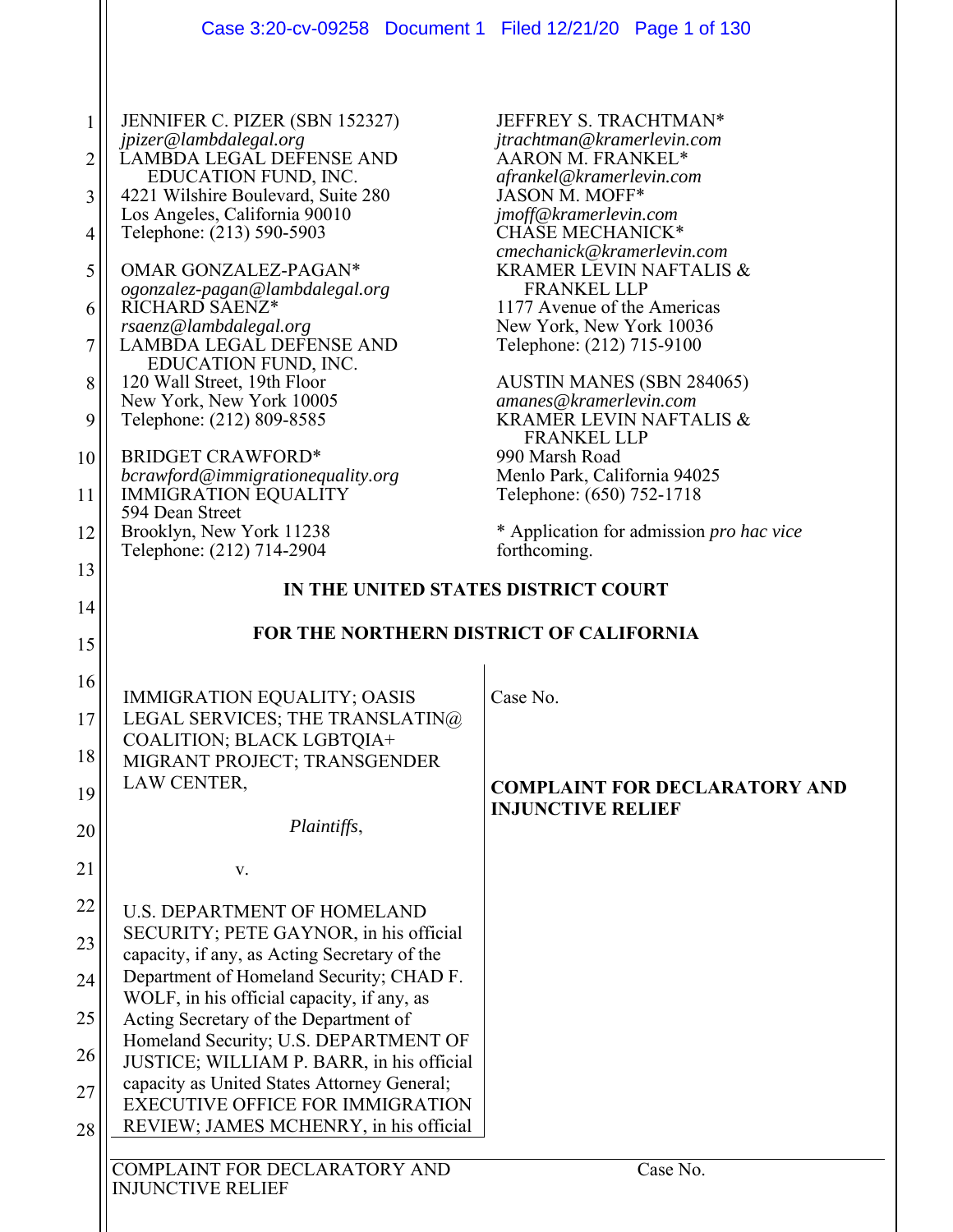|                | Case 3:20-cv-09258 Document 1 Filed 12/21/20 Page 2 of 130                               |          |
|----------------|------------------------------------------------------------------------------------------|----------|
| $\mathbf{1}$   | capacity as Director of the Executive Office<br>for Immigration Review; U.S. CITIZENSHIP |          |
| $\overline{c}$ | AND IMMIGRATION SERVICES;                                                                |          |
| 3              | KENNETH T. CUCCINELLI, in his official<br>capacity as an Agent of the Department of      |          |
| $\overline{4}$ | Homeland Security,                                                                       |          |
| $\mathfrak s$  | Defendants.                                                                              |          |
| 6              |                                                                                          |          |
| 7              |                                                                                          |          |
| $\,8\,$        |                                                                                          |          |
| 9              |                                                                                          |          |
| $10\,$         |                                                                                          |          |
| 11             |                                                                                          |          |
| 12             |                                                                                          |          |
| 13             |                                                                                          |          |
| 14             |                                                                                          |          |
| 15             |                                                                                          |          |
| 16             |                                                                                          |          |
| $17$           |                                                                                          |          |
| $18\,$         |                                                                                          |          |
| 19             |                                                                                          |          |
| $20\,$         |                                                                                          |          |
| 21             |                                                                                          |          |
| 22             |                                                                                          |          |
| 23             |                                                                                          |          |
| 24             |                                                                                          |          |
| $25\,$         |                                                                                          |          |
| $26\,$         |                                                                                          |          |
| 27             |                                                                                          |          |
| $28\,$         |                                                                                          |          |
|                | COMPLAINT FOR DECLARATORY AND<br><b>INJUNCTIVE RELIEF</b>                                | Case No. |
|                |                                                                                          |          |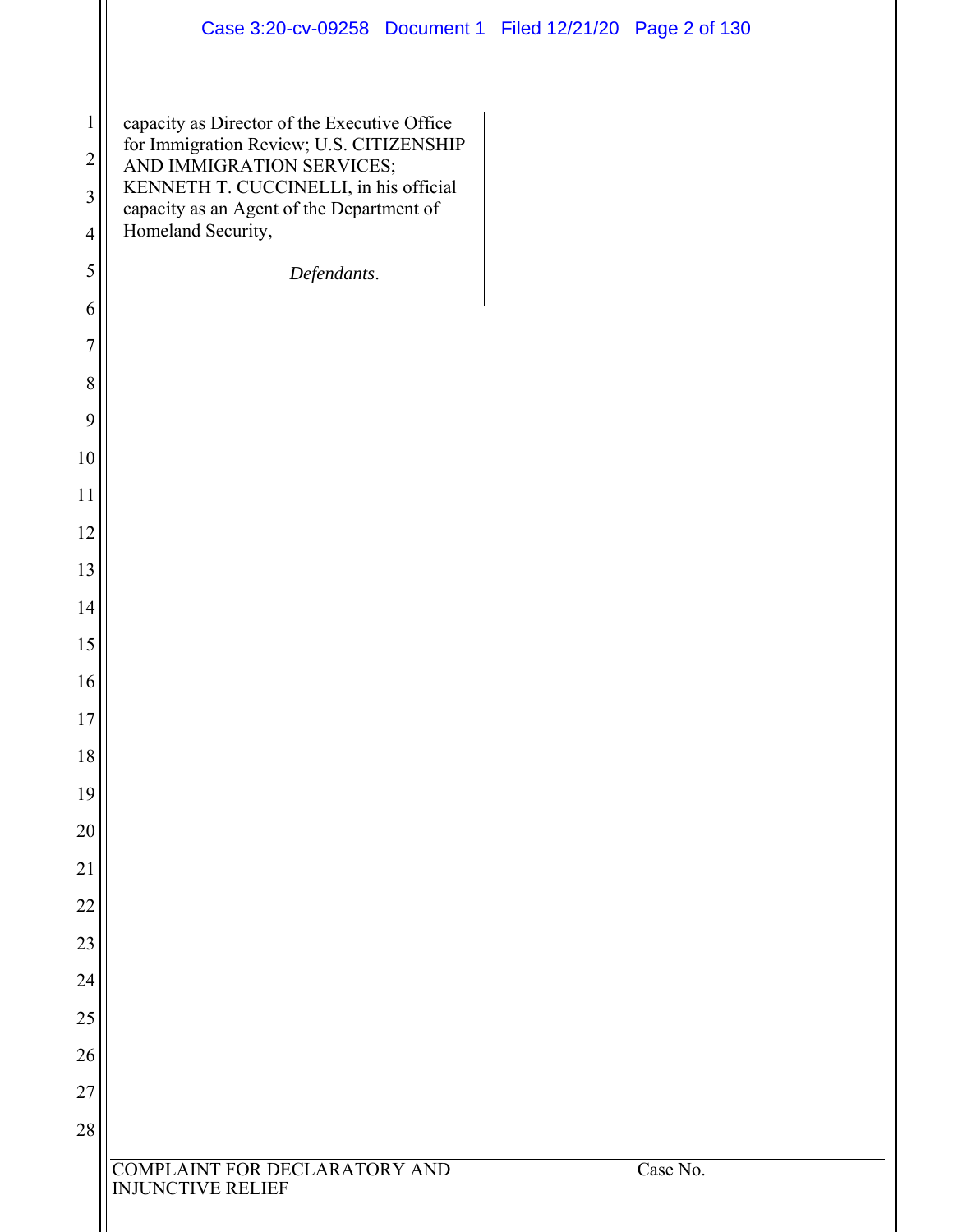## **TABLE OF CONTENTS**

1

 $2<sup>1</sup>$ 

#### **Page**

| 3              |    |           |                                                                                         |  |
|----------------|----|-----------|-----------------------------------------------------------------------------------------|--|
| $\overline{4}$ |    |           |                                                                                         |  |
| 5              |    |           |                                                                                         |  |
|                |    |           |                                                                                         |  |
| 6              |    | A.        |                                                                                         |  |
| 7              |    |           | $\mathbf{i}$ .                                                                          |  |
| 8              |    |           | ii.                                                                                     |  |
|                |    |           | iii.                                                                                    |  |
|                |    |           | iv.                                                                                     |  |
|                |    |           | V.                                                                                      |  |
|                |    | <b>B.</b> |                                                                                         |  |
|                |    |           |                                                                                         |  |
|                | I. |           |                                                                                         |  |
|                |    | A.        | The United States Asylum System Protects Refugees From Persecution.  19                 |  |
|                |    | <b>B.</b> |                                                                                         |  |
|                |    | C.        |                                                                                         |  |
|                | Π. |           | The Final Rule Is Invalid Because It Is Contrary To Law And Arbitrary And               |  |
|                |    |           |                                                                                         |  |
|                |    | A.        | The Final Rule Alters Long-Standing Law, Policy, and Practice with Respect              |  |
|                |    |           |                                                                                         |  |
|                |    |           | The Exclusion of Gender Imperils the Availability of Asylum for All<br>i.               |  |
|                |    |           |                                                                                         |  |
|                |    |           | ii.<br>The Final Rule Impermissibly Limits Asylum and Withholding-of-                   |  |
|                |    |           |                                                                                         |  |
|                |    |           | The "Interpersonal Animus or Retribution" Exclusion is Arbitrary<br>a.                  |  |
|                |    |           |                                                                                         |  |
|                |    |           | The "Additional Target" Exclusion is Arbitrary and Capricious<br>$\mathbf b$ .          |  |
|                |    |           |                                                                                         |  |
|                |    | <b>B.</b> | The Final Rule Arbitrarily Narrows the Definition of "Persecution." 37                  |  |
|                |    | C.        | The Final Rule Mandates the Denial of Bona Fide Asylum Claims under the<br>$\mathbf{1}$ |  |
|                |    |           | COMPLAINT FOR DECLARATORY AND<br>Case No.<br><b>INJUNCTIVE RELIEF</b>                   |  |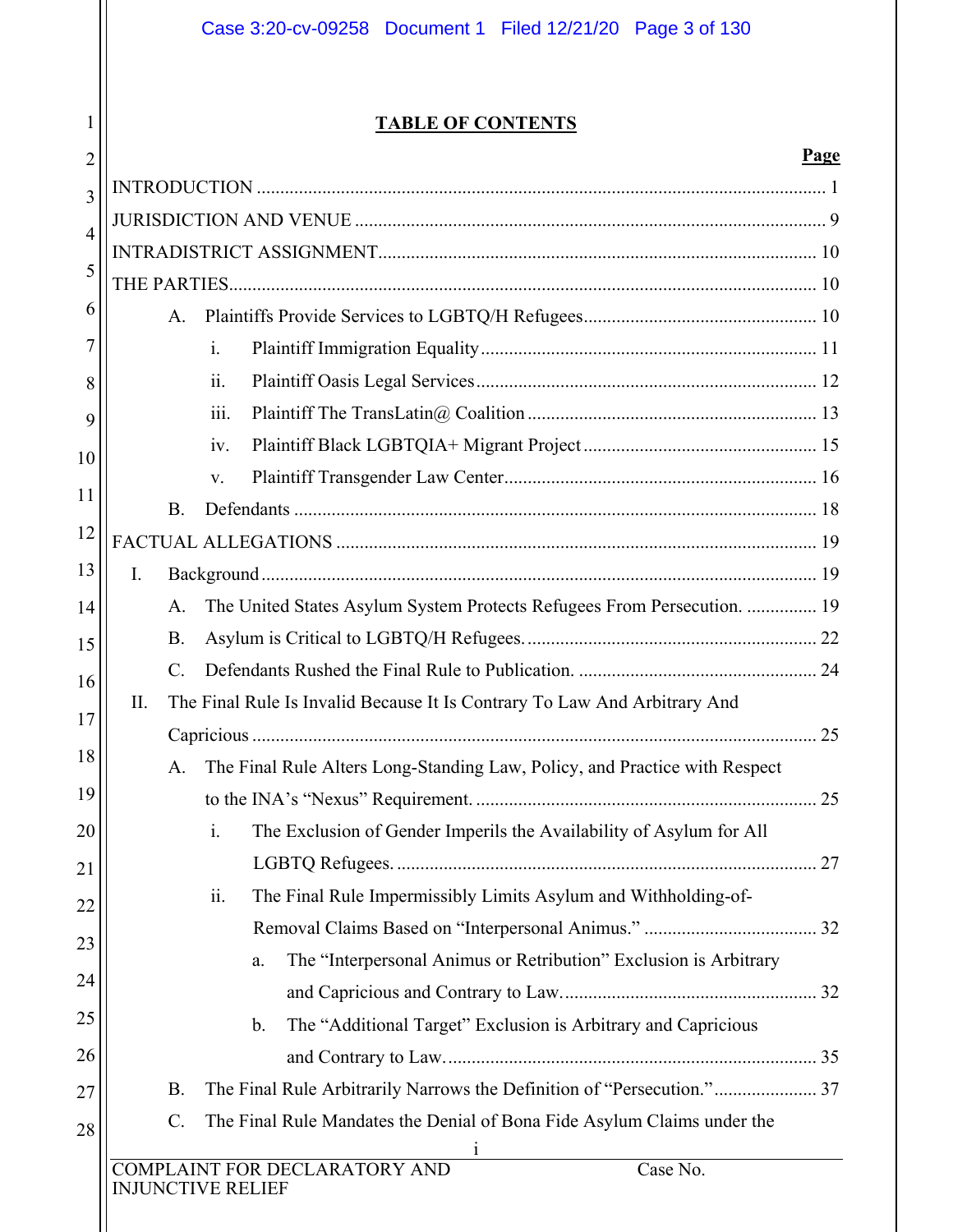## Case 3:20-cv-09258 Document 1 Filed 12/21/20 Page 4 of 130

1

2

3

4

5

6

7

8

9

10

11

12

13

14

15

16

17

18

19

20

21

22

23

24

25

26

27

|                   | $\mathbf{i}$ . | The Final Rule Unlawfully Erases Statutory Exceptions to the One-         |    |
|-------------------|----------------|---------------------------------------------------------------------------|----|
|                   |                |                                                                           |    |
|                   | ii.            | The Final Rule Arbitrarily, Capriciously, and Unlawfully Restricts        |    |
|                   |                | Asylum for Refugees Who Transit Through Third Countries 50                |    |
|                   | a.             |                                                                           |    |
|                   | $\mathbf{b}$ . | The Departments' Previous, Unsuccessful Attempt to Implement              |    |
|                   |                |                                                                           |    |
|                   | c.             | The Transit Rules Are Contrary to Law and Exceed the                      |    |
|                   |                | Departments' Statutory Authority Because They Lack an                     |    |
|                   |                |                                                                           |    |
|                   | d.             | The 14-Day Rule and Multiple Country Rule Are Contrary to Law             |    |
|                   |                | and Exceed the Departments' Statutory Authority Because They              |    |
|                   |                |                                                                           |    |
|                   | e.             | The Transit Rules Arbitrarily and Capriciously Penalize Asylum            |    |
|                   |                | Seekers Even If They Do Not Have Reasonable Access to Asylum              |    |
|                   |                |                                                                           |    |
|                   | f.             | The Transit Rules Arbitrarily and Capriciously Penalize Asylum            |    |
|                   |                |                                                                           |    |
|                   | g.             | The Transit Rules Arbitrarily and Capriciously Penalize Asylum            |    |
|                   |                | Seekers Who Are Present in a Transit Country For More Than 14             |    |
|                   |                | Days.                                                                     | 61 |
|                   | h.             | The Transit Rules Arbitrarily and Capriciously Penalize Asylum            |    |
|                   |                |                                                                           |    |
| D.                |                | The Final Rule Is Unlawful Because It Redefines "Firm Resettlement" in a  |    |
|                   |                |                                                                           |    |
| Ε.                |                | The Final Rule Unlawfully Precludes Consideration of "Particular Social   |    |
|                   |                |                                                                           |    |
| F.                |                |                                                                           |    |
| G.                |                | The Final Rule Impermissibly Restricts the Discretion of Adjudicators to  |    |
|                   |                |                                                                           |    |
| Н.                |                | The Final Rule Arbitrarily Modifies the Burden of Proof and Factors to Be |    |
|                   |                | $\overline{11}$<br>COMPLAINT FOR DECLARATORY AND<br>Case No.              |    |
| INJUNCTIVE RELIEF |                |                                                                           |    |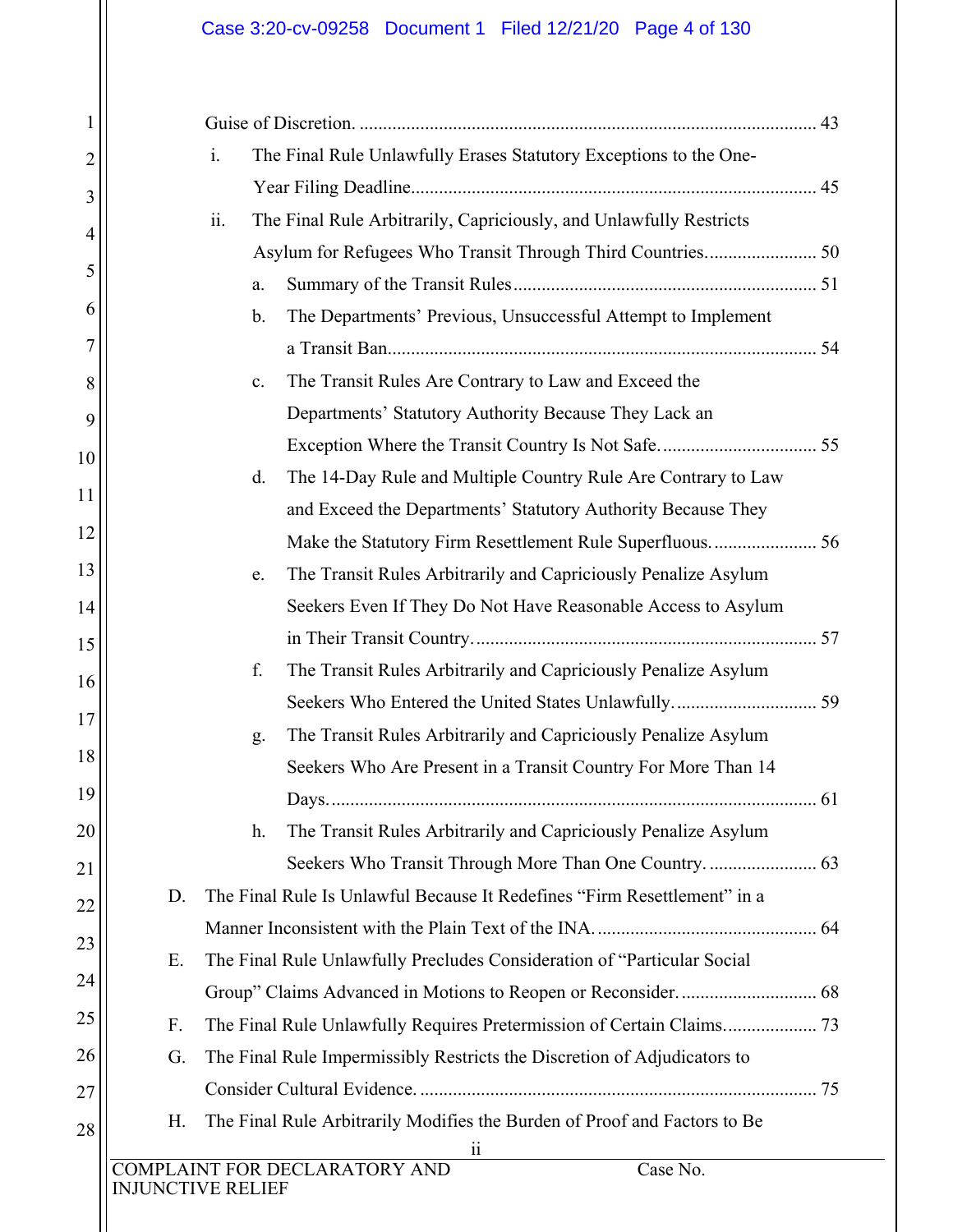## Case 3:20-cv-09258 Document 1 Filed 12/21/20 Page 5 of 130

| 1  | Considered with Respect to Whether Internal Relocation Would Be                         |
|----|-----------------------------------------------------------------------------------------|
| 2  |                                                                                         |
| 3  | The Final Rule Arbitrarily Shifts the Burden of Proof to Applicants<br>i.               |
| 4  | Who Have Previously Experienced Persecution by Private Actors.  78                      |
|    | ii.<br>The Final Rule Requires Adjudicators to Consider Irrelevant Factors              |
| 5  | When Determining Whether Internal Relocation is Reasonable 80                           |
| 6  | I.<br>The Final Rule Impermissibly Limits Relief Under the Convention Against           |
| 7  |                                                                                         |
| 8  | The Final Rule Unlawfully Excludes Acts of Torture by Officials Not<br>i.               |
| 9  |                                                                                         |
| 10 | The Final Rule Adopts an Unworkably Narrow Definition of<br>ii.                         |
|    |                                                                                         |
| 11 | J.<br>The Final Rule Unfairly Diminishes Confidentiality Protections for Asylum-        |
| 12 |                                                                                         |
| 13 | III.<br>The Final Rule Is Invalid Because Wolf Is Not Lawfully Serving as Acting        |
| 14 |                                                                                         |
| 15 | A.                                                                                      |
| 16 | Wolf Is Not Lawfully Serving as Acting Secretary of Homeland Security 99<br><b>B.</b>   |
| 17 | C.<br>The DOJ Regulations Must Be Vacated Along with the DHS Regulations 100            |
|    | IV. The Notice of Proposed Rulemaking and 30-Day Comment Period Did Not                 |
| 18 | Provide Adequate Time For Public Comment and Thus Rendered The Final Rule               |
| 19 |                                                                                         |
| 20 | The Final Rule Is Impermissible Because of Its Potentially Retroactive Effect 104<br>V. |
| 21 | The Final Rule Harms Plaintiffs by Frustrating Their Missions and Necessitating<br>VI.  |
| 22 |                                                                                         |
| 23 | A.                                                                                      |
|    | $\mathbf{i}$ .<br>The Final Rule Frustrates the Legal Services Plaintiffs' Missions 108 |
| 24 | ii.<br>The Final Rule Frustrates the Community Services Plaintiffs' Missions 111        |
| 25 | The Final Rule Forces Plaintiffs to Divert Resources from Core Programs<br>Β.           |
| 26 |                                                                                         |
| 27 | The Final Rule Diverts the Legal Services Plaintiffs' Resources 112<br>$\mathbf{i}$ .   |
| 28 | The Final Rule Diverts the Community Services Plaintiffs' Resources 114<br>ii.          |
|    | 111<br>COMPLAINT FOR DECLARATORY AND<br>Case No.                                        |
|    | <b>INJUNCTIVE RELIEF</b>                                                                |
|    |                                                                                         |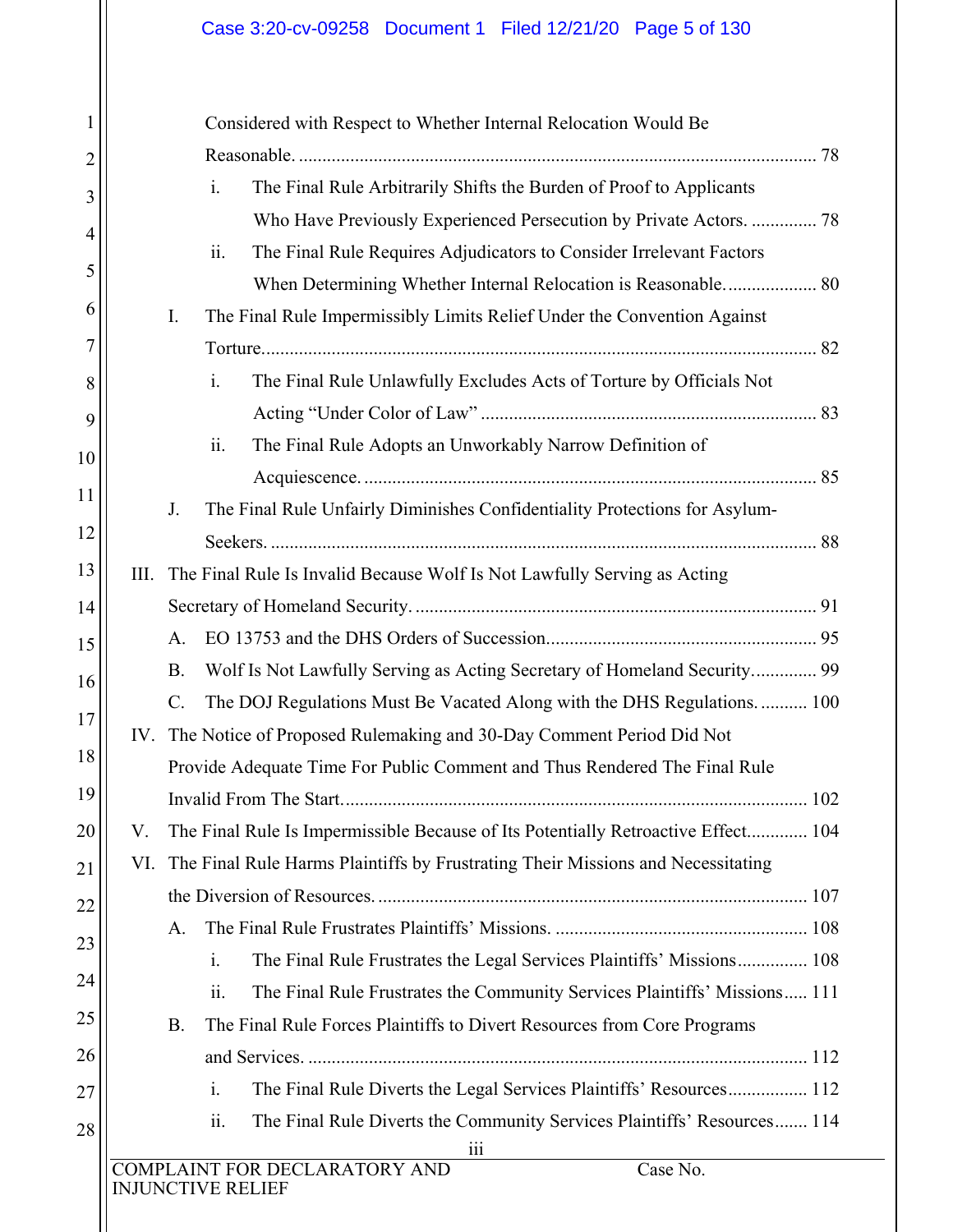# Case 3:20-cv-09258 Document 1 Filed 12/21/20 Page 6 of 130

| $\mathbf{1}$   | $C$ .                                                                 |
|----------------|-----------------------------------------------------------------------|
| $\overline{2}$ |                                                                       |
| $\overline{3}$ |                                                                       |
| $\overline{4}$ |                                                                       |
| 5              |                                                                       |
| 6              |                                                                       |
| 7              |                                                                       |
| 8              |                                                                       |
| 9              |                                                                       |
| 10             |                                                                       |
| 11             |                                                                       |
| 12             |                                                                       |
| 13             |                                                                       |
| 14             |                                                                       |
| 15             |                                                                       |
| 16             |                                                                       |
| 17             |                                                                       |
| 18             |                                                                       |
| 19             |                                                                       |
| 20             |                                                                       |
| 21             |                                                                       |
| 22             |                                                                       |
| 23             |                                                                       |
| 24             |                                                                       |
| 25             |                                                                       |
| 26             |                                                                       |
| 27<br>28       |                                                                       |
|                | iv                                                                    |
|                | COMPLAINT FOR DECLARATORY AND<br>Case No.<br><b>INJUNCTIVE RELIEF</b> |
|                |                                                                       |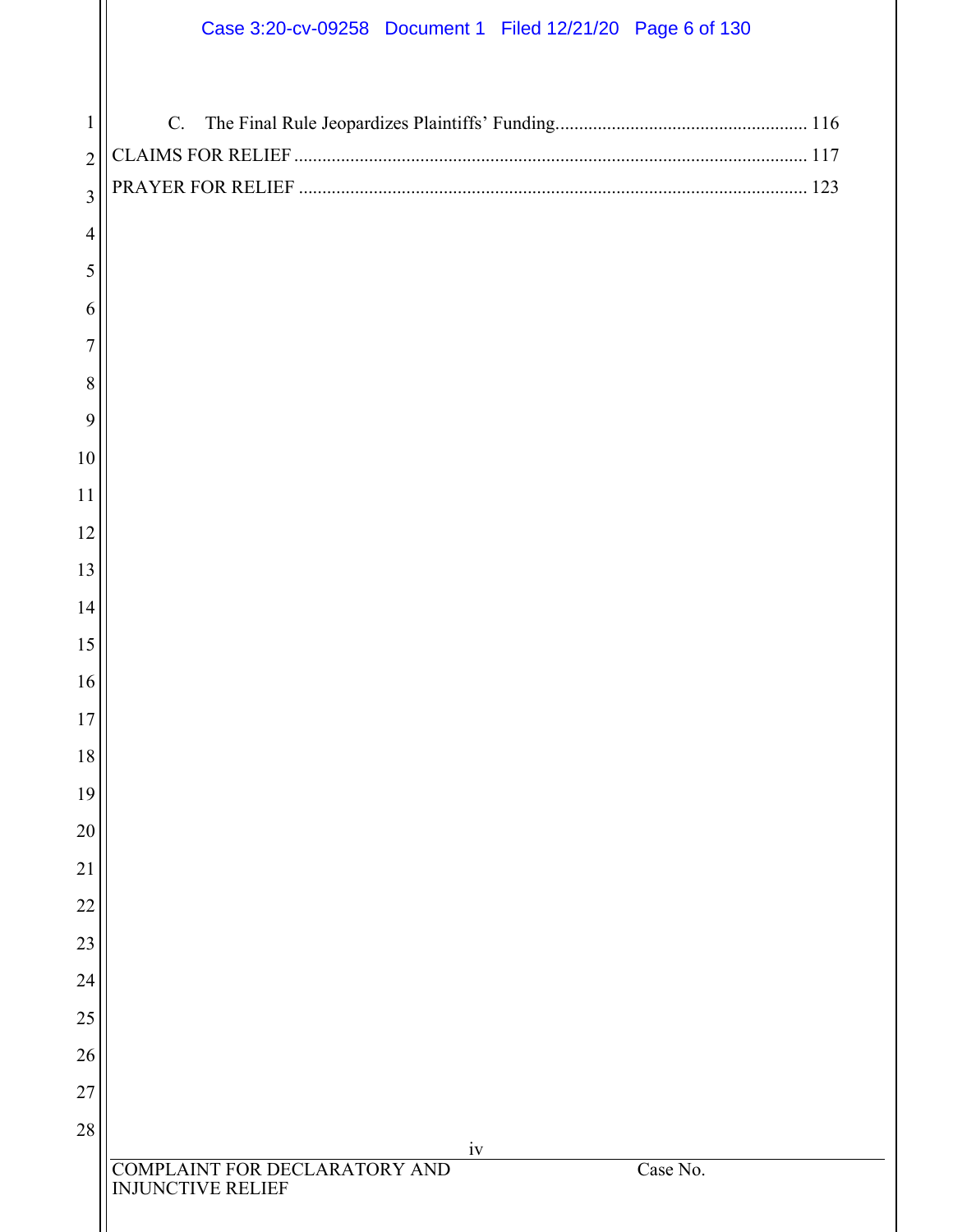1

2

3

4

5

6

7

8

9

10

11

12

13

14

15

16

17

18

19

20

21

22

23

24

25

 $\overline{a}$ 

Plaintiffs Immigration Equality, Oasis Legal Services, The TransLatin@ Coalition, Black LGBTQIA+ Migrant Project ("BLMP"), and Transgender Law Center (collectively, "Plaintiffs"), by and through their attorneys, hereby file this complaint for declaratory and injunctive relief against defendants United States Department of Homeland Security; Pete Gaynor, in his official capacity, if any, as Acting Secretary of the Department of Homeland Security; Chad F. Wolf, in his official capacity as purported Acting Secretary of Homeland Security; United States Department of Justice; William P. Barr, in his official capacity as Attorney General; Executive Office for Immigration Review; James McHenry, in his official capacity as Director of the Executive Office for Immigration Review; U.S. Citizenship and Immigration Services; and Kenneth T. Cuccinelli, in his official capacity as purported Acting Director of U.S. Citizenship and Immigration Services (collectively, "Defendants"), and allege as follows:

#### **INTRODUCTION**

1. "*Give me your tired, your poor, your huddled masses yearning to breathe free, The wretched refuse of your teeming shore. Send these, the homeless, tempest-tost to me, I lift my lamp beside the golden door!*" Those are the words indelibly inscribed on the pedestal of the Statue of Liberty that embody core values of our country. They are emblematic of the United States' historic and longstanding commitment to serve as a beacon of liberty, where those who are persecuted across the world are welcome to build a home and aspire for greater opportunity, free from abuse, violence, and torture.

2. Yet, even as the sun sets on this administration, Defendants seek to burn the safe house down by promulgating a series of regulations that drastically change the asylum system in our country and make it virtually impossible for those who seek asylum within our shores to obtain it.

3. Plaintiffs are nonprofit organizations who serve  $LGBTQ/H<sup>1</sup>$  immigrants from across the world seeking asylum or other forms of relief in the United States because they fear that, if deported,

<sup>26</sup> 27 28 <sup>1</sup> LGBT is the abbreviation for lesbian, gay, bisexual, and transgender. "Q" recognizes those who identify as queer or questioning. "I" refers to those who identify as intersex, and "A" refers to those who identify as asexual or agender. "+" is used to recognize those whom the other letters do not necessarily describe, such as nonbinary or gender nonconforming individuals but who nonetheless are sexual or gender diverse individuals. Throughout this Complaint, Plaintiffs use "LGBTQ" as an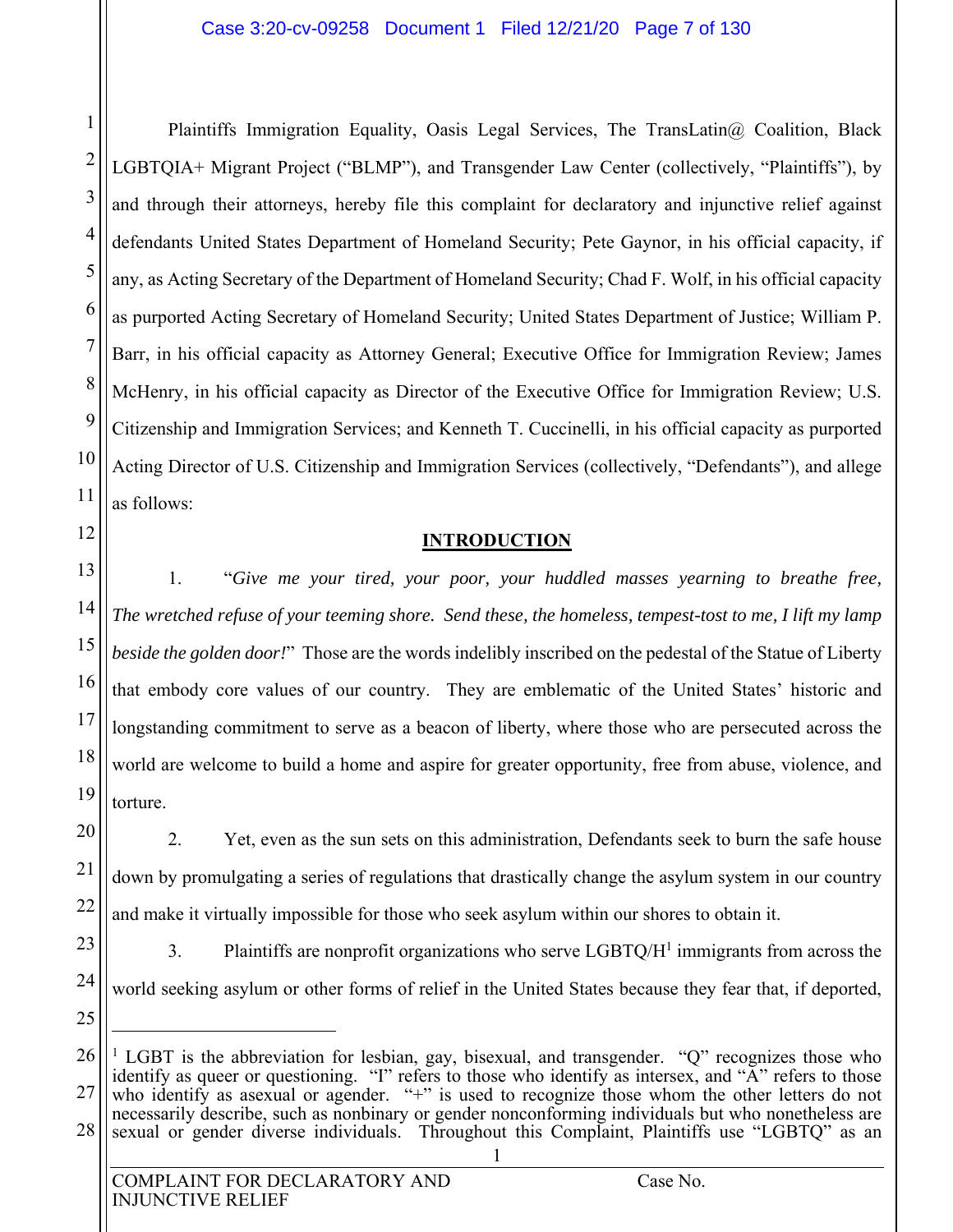#### Case 3:20-cv-09258 Document 1 Filed 12/21/20 Page 8 of 130

1 2 3 4 5 6 7 8 they will be persecuted, tortured, or killed on account of their sexual orientation, gender identity, gender expression, or HIV-positive status. These LGBTQ/H asylum seekers have different backgrounds; are Latinx or Black, or of other ethnic or racial backgrounds; and are of different religions, if any. As organizations committed to serving LGBTQ/H asylum seekers, Plaintiffs' very missions and existence are threatened by this administration's discriminatorily motivated regulations, forcing Plaintiffs to fight back. In bringing this action, Plaintiffs seek to enjoin Defendants from enforcing an infirm regulatory scheme that will have a devastating impact on their ability to obtain asylum for their clients who fear life-threatening persecution.

9 10 11 12 13 14 15 16 17 18 19 20 21 22 4. For decades, the asylum laws of the United States have promised "a fair and workable asylum policy which is consistent with this country's tradition of welcoming the oppressed of other nations and with our obligations under international law." H.R. Rep. No. 96-608, at 17-18 (1979). Congress codified this promise in the Refugee Act of 1980, implementing the United States' responsibilities under the 1967 United Nations Protocol Relating to the Status of Refugees ("1967 Protocol") and 1951 Convention Relating to the Status of Refugees ("1951 Convention") and proclaiming a "historic policy of the United States to respond to the urgent needs of persons subject to persecution in their homelands, including, where appropriate, . . . admission to this country of refugees." Pub. L. No. 96-212, § 101(a), 94 Stat 102 (1980). Each year, the United States grants tens of thousands of asylum applications, necessarily finding that these applications have merit and that the applicants' fears of persecution are genuine. *See* U.S. Department of Homeland Security, *2019 Yearbook of Immigration Statistics*, Table 16. Individuals Granted Asylum Affirmatively or Defensively: Fiscal Years 1990 to 2019, https://www.dhs.gov/immigration-statistics/yearbook/2019/table16. The stakes could not be higher for those seeking refuge from persecution and torture in the United States.

23 24 25

5. The question in this case is whether the outgoing administration, without adequate public notice or comment, should now be permitted to upend this basic promise, contrary to congressional intent and this Nation's fundamental values. As a new administration prepares to take the reins in only a few weeks, the Defendants, all agencies and sub-agencies of the federal government and their

27

26

<sup>28</sup>  $\overline{a}$ umbrella term to be read as inclusive of all people with these sexual or gender identities, and use LGBTQ/H to refer to LGBTQ people together with people who are living with HIV.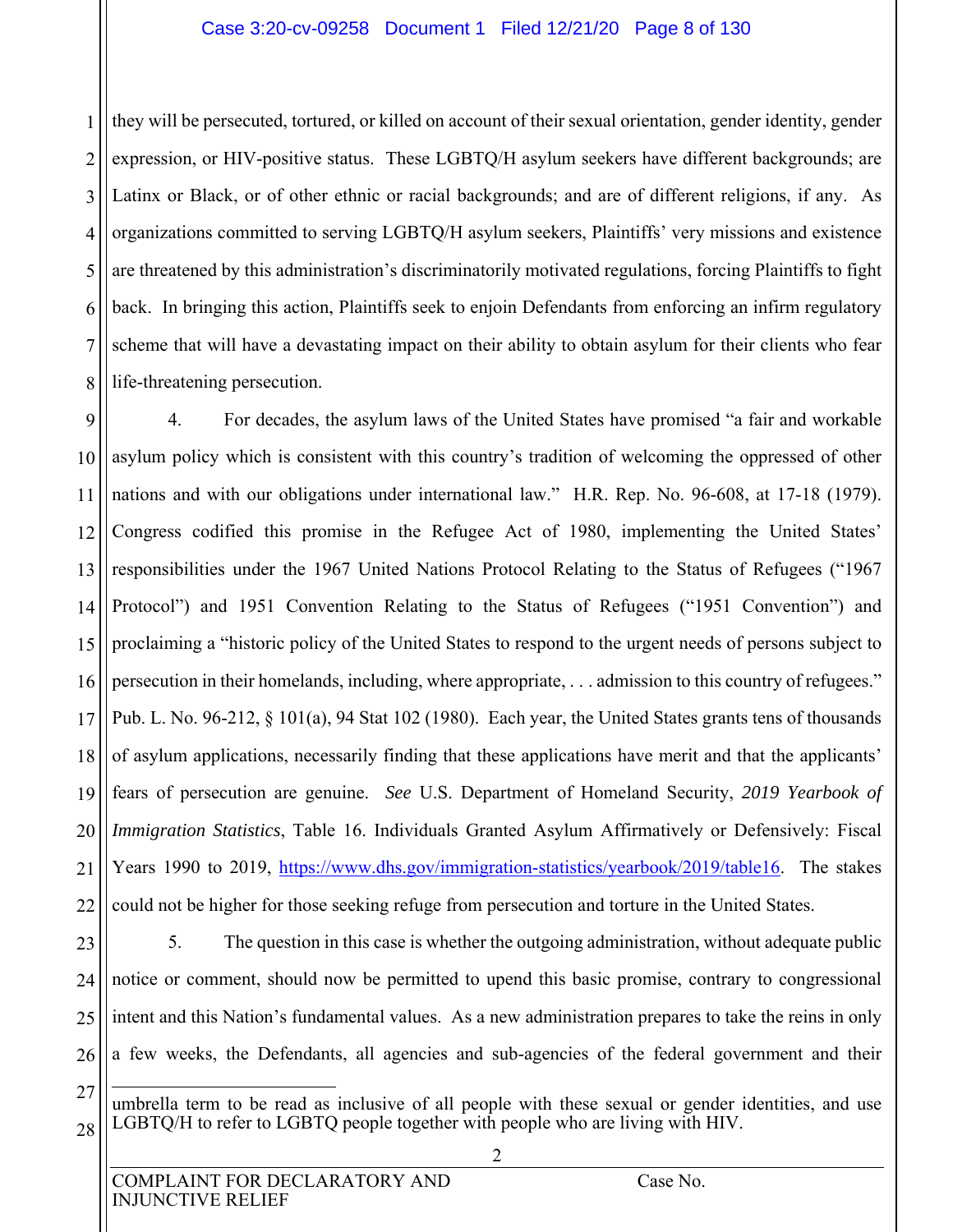#### Case 3:20-cv-09258 Document 1 Filed 12/21/20 Page 9 of 130

1 2 3 4 5 6 7 8 9 purported principal officers, evidently are determined to rush through a suite of ill-conceived regulations designed to choke off access to asylum for most applicants. *See Procedures for Asylum and Withholding of Removal; Credible Fear and Reasonable Fear Review*, 85 Fed. Reg. 80,274 et seq. (Dec. 11, 2020) (the "Final Rule"). Taken individually, the Final Rule's provisions and sub-provisions variously contravene the Immigration and Nationality Act, fail to pass the Administrative Procedure Act's minimum threshold for reasoned decision-making, and violate multiple guarantees of the United States Constitution. That alone is grounds for this Court to grant the relief requested by Plaintiffs here. But when these provisions are examined together, their overall design becomes clear: to inflict maximum violence on the United States asylum system in a death by a thousand cuts.

10 11 12 13 14 15 16 17 18 19 20 21 22 23 6. From the very first paragraphs of their joint notice of proposed rulemaking, the Departments of Homeland Security and Justice (together, the "Departments") set an agenda of exclusion. They declare "the laws and policies surrounding asylum" to be "an assertion of a government's right and duty to protect its *own resources and citizens*, while aiding those in true need of protection from harm." 85 Fed. Reg. at 36,265 (emphasis added); *see also* 85 Fed. Reg. 80,274. They go on to invoke "ancient principles" of "nation-states" that "the power to exclude aliens is inherent in sovereignty" and "necessary for . . . defending the country against foreign encroachments and dangers." 85 Fed. Reg. at 36,265 (cleaned up). These sentiments echo those expressed elsewhere by the current administration, which since its earliest days has viewed asylum as "a ruse to enter the country illegally." U.S. Dep't of Justice, *Attorney General Jeff Sessions Delivers Remarks to the Executive Office for Immigration Review* (Oct. 12, 2017), https://www.justice.gov/opa/speech/attorney-general-jeffsessions-delivers-remarks-executive-office-immigration-review/. True to this worldview, the sprawling Final Rule treats migrants as "foreign encroachments," erecting onerous new obstacles to asylum at every stage of the process.

24 25

7. Plaintiffs typically serve thousands of clients each year, whose individual cases each demand significant time, attention, and expertise.

26 27 8. The Final Rule would have a particularly devastating impact on Plaintiffs' clients and members, as well as other LGBTQ/H claimants seeking asylum in the United States. For example, the

28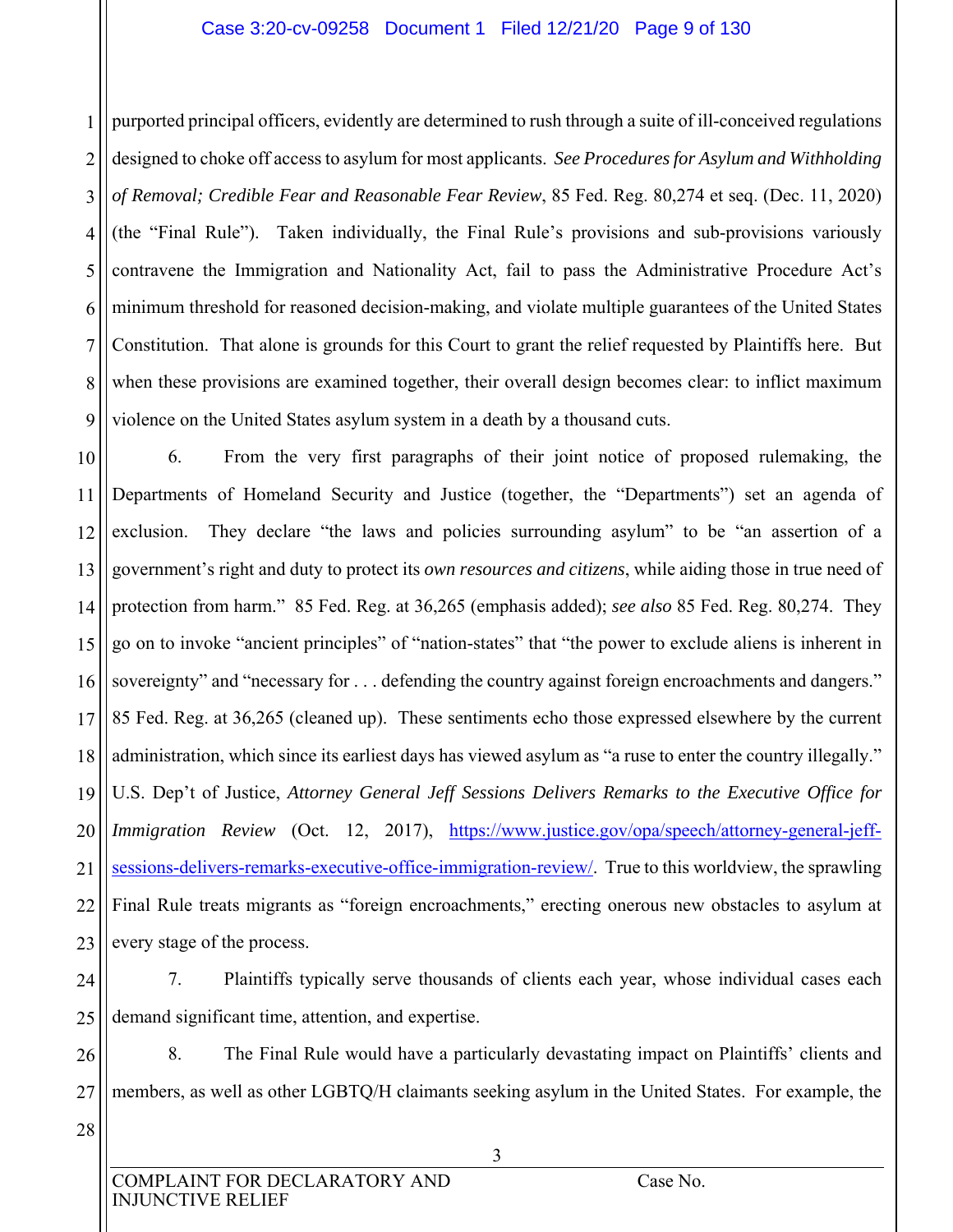#### Case 3:20-cv-09258 Document 1 Filed 12/21/20 Page 10 of 130

1 2 3 4 5 6 7 8 9 Final Rule apparently excludes gender as a basis for asylum relief, which has the potential for altogether eliminating asylum relief for LGBTQ/H applicants. The Final Rule additionally eliminates asylum relief for many individuals who are targets of individualized personal animus. This measure will devastate the many LGBTQ/H asylum applicants who have faced persecution at the hands of people who act on societally and governmentally sanctioned animosities against LGBTQ/H people. The Final Rule further harms LGBTQ/H asylum seekers by sharply limiting the circumstances in which applicants may claim asylum after passing through third countries (many of which are as persecutory of LGBTQ/H individuals as claimants' home countries) or after being in the United States for more than one year (even though many LGBTQ/H claimants experience circumstances that render their claims timely).

10 11 12 13 14 15 9. The Final Rule will also preclude Plaintiffs from even reaching many of the LGBTQ/H individuals they would otherwise serve by leading to pretermission of their claims before they can obtain Plaintiffs' assistance. Furthermore, the Final Rule has forced, and, if allowed to take effect, will continue to force, Plaintiffs to divert their already stretched resources away from their core mission in order to adapt to the Final Rule's requirements and mitigate its drastic and deleterious impact on LGBTQ/H asylum seekers.

16 17 10. The Final Rule and the individual provisions challenged here should be stricken as unlawful in numerous respects.

18 19 20 21 22 23 24 25 26 27 11. *First*, multiple provisions of the Final Rule directly contradict or exceed Defendants' statutory authority under the Immigration and Nationality Act of 1952, as amended, 8 U.S.C. §§ 1101 *et seq.* (the "INA"), or are otherwise not in accordance with law in violation of the Administrative Procedure Act ("APA"), 5 U.S.C. § 706(2)(A), (C). In the INA, Congress set forth comprehensive standards governing eligibility for, and grants and denials of, asylum and withholding of removal. *See* 8 U.S.C. §§ 1158, 1231(b)(3). Similarly, Congress has directed "the appropriate agencies" to "prescribe regulations to implement the obligations of the United States under Article 3 of the United Nations Convention Against Torture," ("CAT") thereby requiring that such regulations at least satisfy the minimum thresholds prescribed under CAT. *See* Foreign Affairs Reform and Restructuring Act of 1998, Pub. L. No. 105-277, Div. G, Title XXII, § 2242(b), 112 Stat. 2681-822 (1998) (codified as a note to 8

28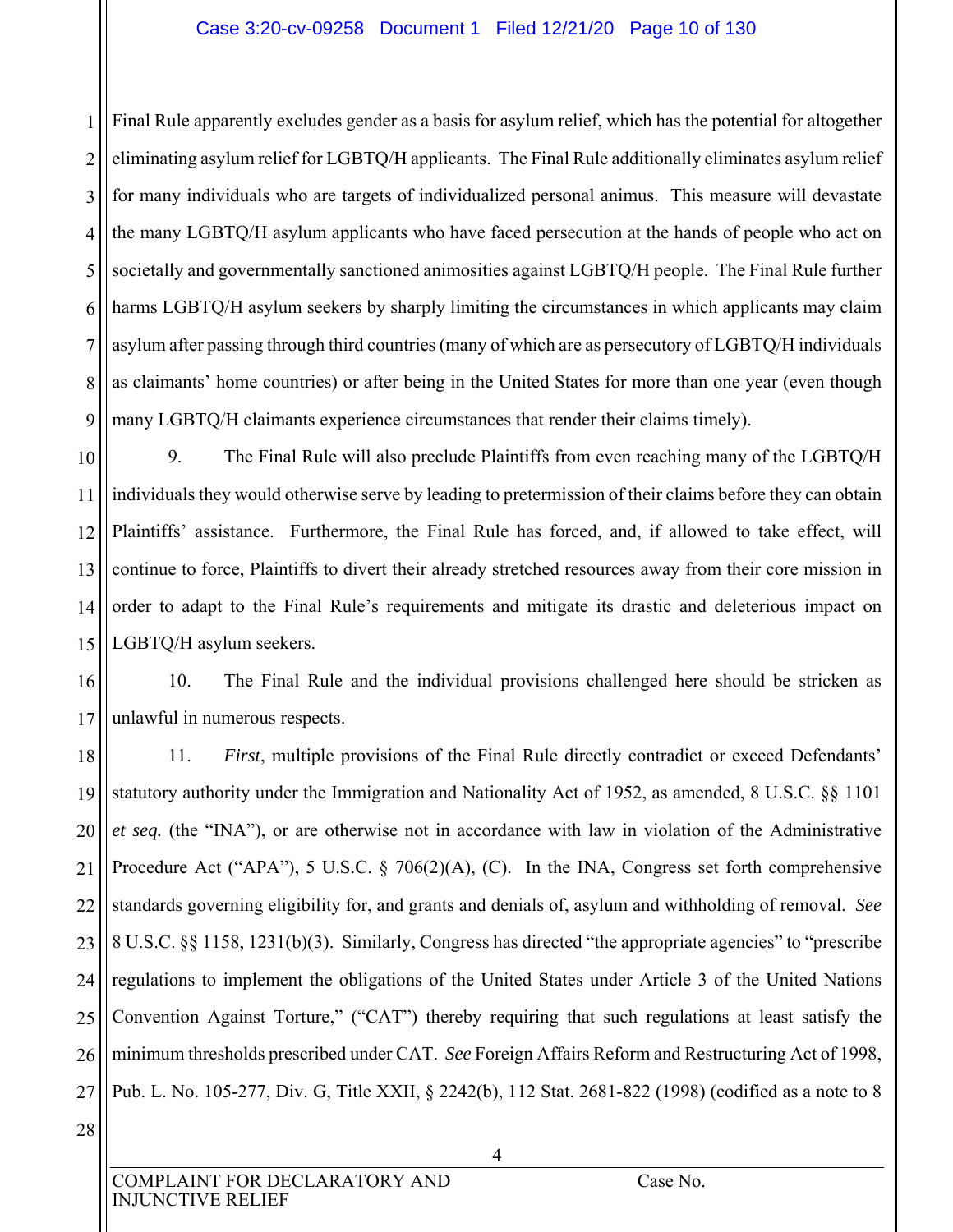2 3 4 U.S.C. § 1231 (1999)).The Final Rule cavalierly ignores many of these carefully drafted provisions and renders others superfluous, all to the detriment of those fleeing persecution and torture, including because of their sexual orientation, gender identity, gender expression, or HIV status. Among other things, the Final Rule:

- All but erases the ability of adjudicators to grant asylum or withholding of removal because of an applicant's gender, which may be interpreted by authorities as including LGBTQ asylum seekers;
- Generally precludes asylum or withholding of removal where the applicant's claim of persecution is based on "interpersonal animus," even though virtually all instances of persecution, particularly against LGBTQ/H refugees, involve some form of interpersonal animus, 8 C.F.R.  $\S$  208.1(f)(1)(i)-(ii), 1208.1(f)(1)(i)-(ii) (proposed);
- Effectively requires adjudicators to deny asylum if the applicant accrued one year or more of unlawful presence, ignoring congressionally enacted exceptions to the one-year filing deadline, 8 C.F.R. §§ 208.13(d)(2)(D), 1208.13(d)(2)(D) (proposed);
- Generally eliminates adjudicators' discretion to grant asylum if an applicant traveled through more than one third country, or was present in any third country for more than 14 days, contrary to the more narrowly drawn firm resettlement bars found in the INA, 8 C.F.R. §§ 208.13(d)(2)(A), (B), 1208.13(d)(2)(A), (B) (proposed);
- Bars asylum seekers under the firm resettlement doctrine based on a definition of "firm resettlement" that does not comport with the statute's plain language, 8 C.F.R. §§ 208.15(a), 1208.15(a) (proposed);

 Eliminates in most cases the discretion of immigration judges or the Board of Immigration Appeals ("BIA") to consider certain arguments on a motion to reopen or reconsider—for example, newly articulated "particular social group" claims based on "changed country conditions," contrary to Congress's dictate that a motion to reopen may be filed based on changed country conditions, and even though country conditions for LGBTQ/H refugees are

COMPLAINT FOR DECLARATORY AND Case No. INJUNCTIVE RELIEF

1

5

6

7

8

9

10

11

12

13

14

15

16

17

18

19

20

21

22

23

24

25

26

27

28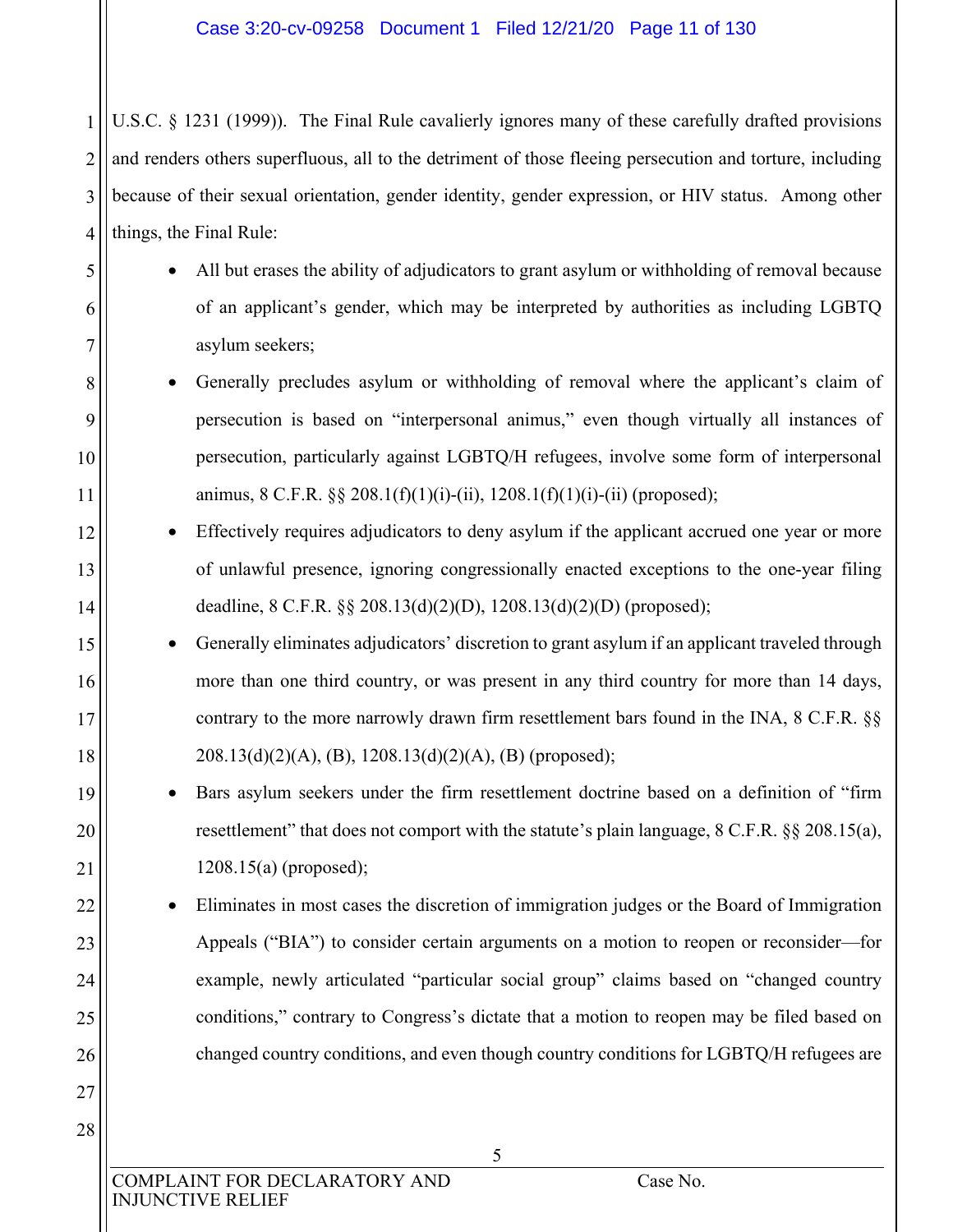subject to change in today's ever-shifting human rights regimes, 8 C.F.R. §§ 208.1(c), 1208.1(c) (proposed);

- Authorizes immigration judges to deny certain asylum applications without a hearing, with little or no notice or opportunity for applicants to cure any defects in their application, 8 C.F.R. § 1208.13(e) (proposed);
- Overrides the statutory authority of adjudicators to consider all record evidence, including cultural evidence pertaining to the treatment of LGBTQ/H people in the applicant's country of origin, 8 C.F.R. §§ 208.1(g), 1208.1(g) (proposed); and
	- Promulgates regulations under the CAT that contradict its plain text and undermine its fundamental objectives, 8 C.F.R. §§ 208.18, 1208.18 (proposed).

11 12 13 14 15 16 17 18 19 20 12. *Second*, the Final Rule's provisions are arbitrary and capricious in violation of the APA. It is a foundational principle of administrative law that an agency must articulate a satisfactory explanation for its action including a rational connection between the facts found and the choice made. The Departments' published rulemaking for the Final Rule, however, falls woefully short of this standard: most of the provisions of the Final Rule challenged here do not even attempt to specify what problem they are attempting to solve, what facts or data support the actions taken, or how the new regulations adhere to congressional intent and comport with the structure and purposes of the INA. Defendants' Final Rule would repeal longstanding policies, some decades old, while Defendants have utterly failed to display the necessary awareness that they are changing these policies, let alone provided a reasoned explanation for doing so.

21 22 23 24 25 26 27 13. Defendants also thoroughly violated the APA by failing to respond to the public comments they received, including the many submitted by legal assistance organizations with expertise in this area of law expressing serious concerns about how the Final Rule will impact the most vulnerable refugees, including LGBTQ/H refugees. Despite the ad hoc justifications that Defendants have offered for the provisions of this colossal rule, it is apparent that every aspect of the Final Rule has a single principal purpose: to deny asylum as much as possible, regardless of the underlying merits of an application or any other public policy considerations.

28

1

2

3

4

5

6

7

8

9

10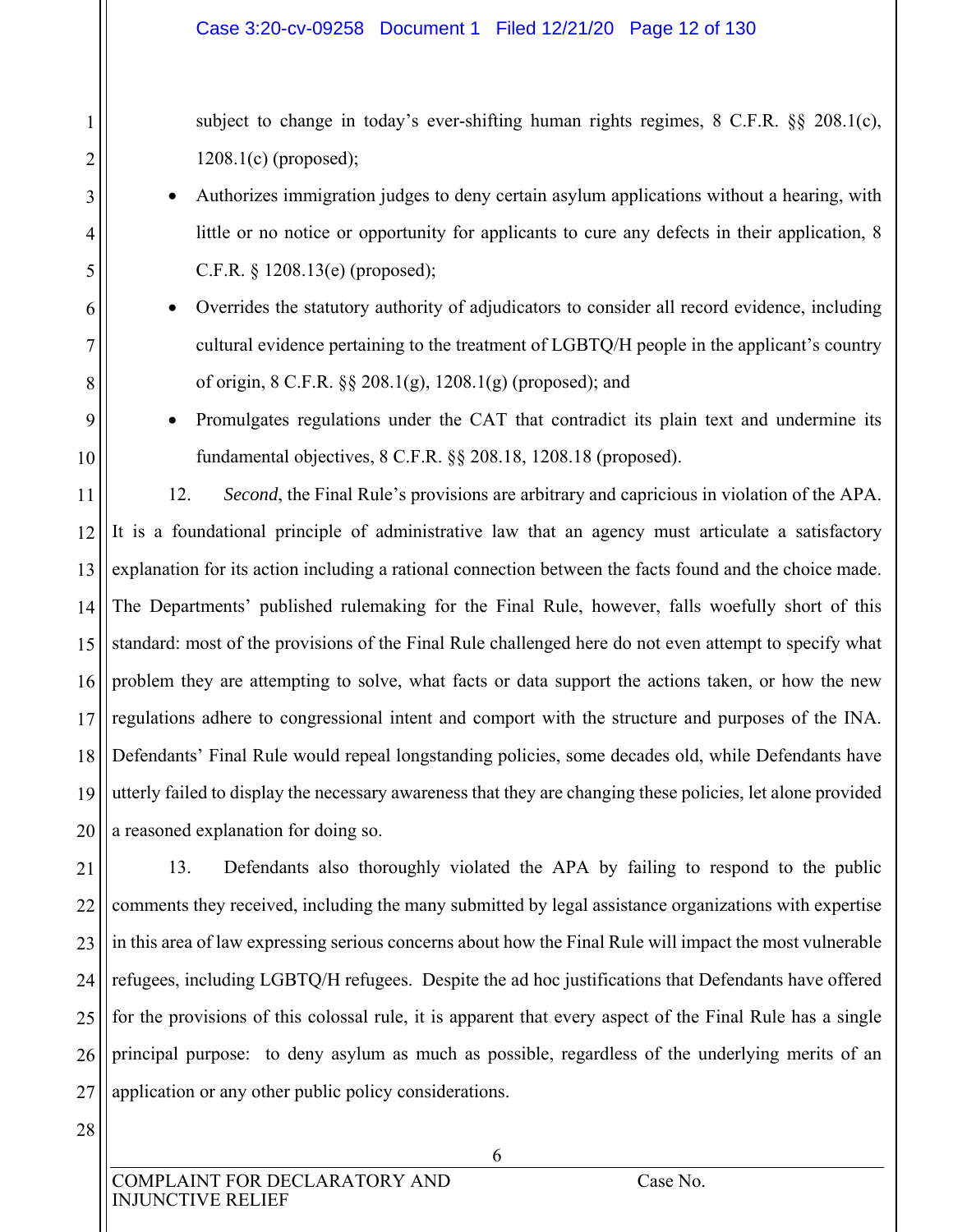#### Case 3:20-cv-09258 Document 1 Filed 12/21/20 Page 13 of 130

1 2 14. For example, in addition to the actions already enumerated above (which are themselves arbitrary and capricious), the Final Rule arbitrarily and capriciously:

- Eliminates the discretion of adjudicators to hold that laws such as those making it a crime to be gay, Christian, or Jewish are inherently persecutory even if not consistently enforced, 8 C.F.R. §§ 208.1(e), 1208.1(e) (proposed);
- Shifts the burden onto many applicants to prove that internal relocation in their home country would not have been reasonable, and requires adjudicators to consider factors that are outright irrational in determining whether internal relocation would have been reasonable, 8 C.F.R. §§ 208.13(b)(3), 1208.13(b)(3), 208.16(b)(3), 1208.13(b)(3) (proposed);
- Harshly penalizes applicants who traveled through a third country without applying for protection there, even if the applicants would have been at risk of persecution or torture in the third country, 8 C.F.R. §§ 208.13(d)(1), 1208.13(d)(1) (proposed); and
	- Reduces confidentiality protections, potentially discouraging meritorious applicants or their supporting witnesses from coming forward, particularly for LGBTQ/H applicants, 8 C.F.R. §§ 208.6, 1208.6 (proposed).

16 17 18 15. *Third*, the Final Rule violates the Due Process Clause of the Fifth Amendment of the United States Constitution. It is well-established that the Due Process Clause's guarantees of effective assistance of counsel and procedural due process apply to asylum seekers in removal proceedings.

19 20 21 22 23 24 25 26 16. The Final Rule abridges these constitutional guarantees by (a) authorizing immigration judges to pretermit asylum applications without a hearing and without affording applicants a reasonable opportunity to cure, and (b) preventing applicants from asserting new arguments related to their particular social group membership in a motion to reopen, motion to reconsider, or on appeal, even if their failure to do so in their initial application was due to counsel's ineffectiveness, with some limited exceptions. These abridgements of rights uniquely devastate Plaintiffs because, among other reasons, LGBTQ/H claimants frequently fear identifying with their particular social group in their initial public filings.

27

28

3

4

5

6

7

8

9

10

11

12

13

14

15

COMPLAINT FOR DECLARATORY AND Case No. INJUNCTIVE RELIEF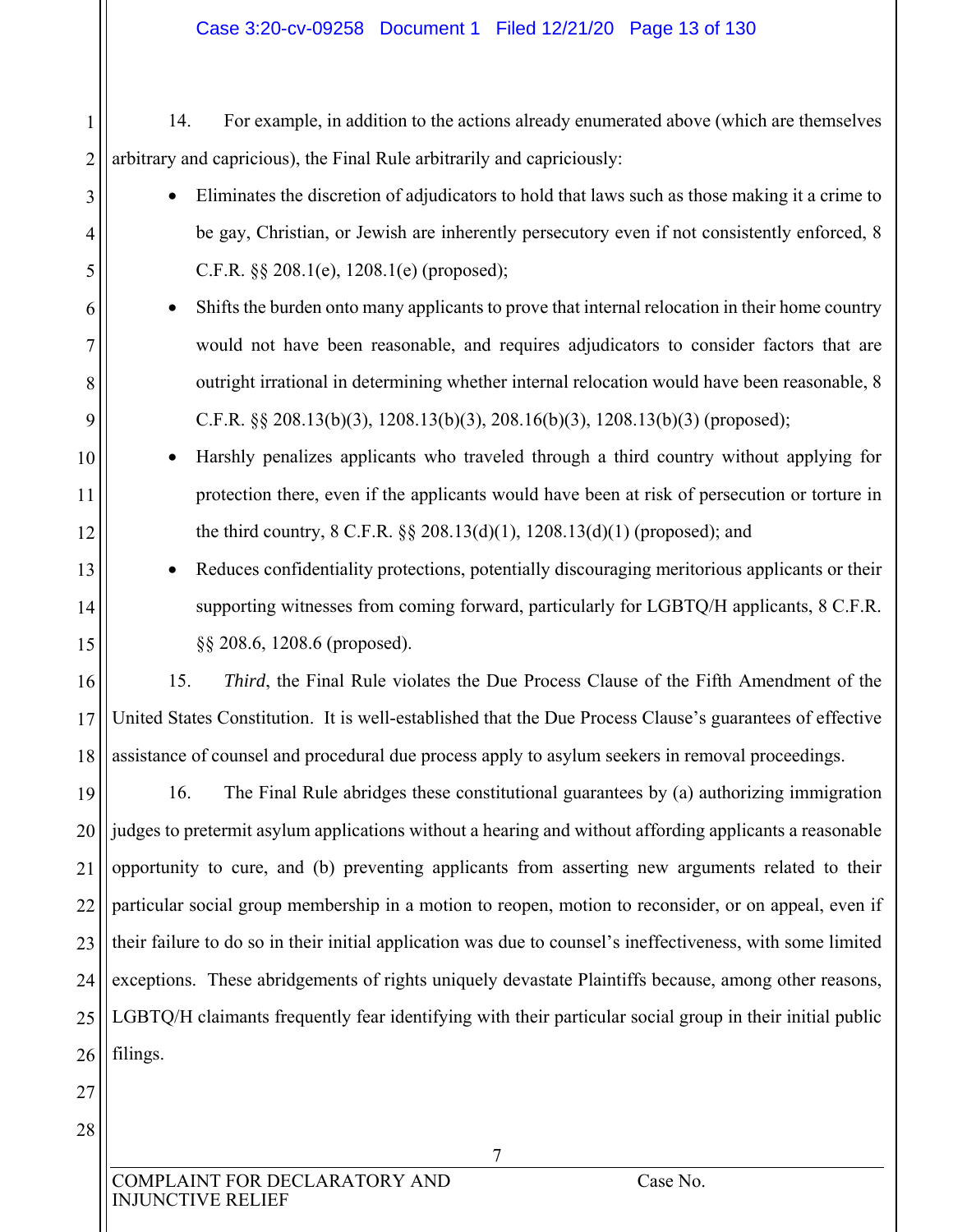1 2 3 4 5 6 17. *Fourth*, Defendants have acted improperly by muddling their responses as to whether the Final Rule's multitude of provisions are retroactive and have created confusion by refusing to state whether particular regulatory changes are retroactive or not. Moreover, insofar as the Final Rule may be applied retroactively, such retroactive application will deprive applicants of full and fair notice of the procedures and standards used in evaluating their claims and will thereby result in a manifest injustice offensive to the Due Process Clause.

7 8 9 10 11 12 18. *Fifth*, under the APA, when undertaking agency action like promulgating the Final Rule, the agencies must: (1) assess whether there are reliance interests; (2) determine whether they are significant; (3) weigh any such interests against competing policy concerns; and (4) consider whether it has flexibility in addressing such reliance interests. Defendants have not done so here and therefore have violated their APA obligations. The Final Rule upsets well-founded expectations. Rather than balance these reliance interests against any competing alternatives, the Departments ignored them.

13 14 15 16 17 18 19 20 19. *Sixth*, the Final Rule was promulgated in violation of the Appointments Clause of the United States Constitution, the Homeland Security Act of 2002 ("HSA"), and the Federal Vacancies Reform Act of 1998 ("FVRA"). Chad Wolf, who purported to issue the proposed rule (through a delegation to Chad Mizelle, Senior Official Performing the Duties of the General Counsel, U.S. Department of Homeland Security) and the Final Rule, has not been confirmed by the United States Senate to the position of Secretary of Homeland Security and is not lawfully serving as Acting Secretary of Homeland Security. Consequently, all provisions of the Final Rule that purport to be promulgated by DHS are null and void.

21 22 23 24 20. In addition, because the DHS regulations are non-severable from the Final Rule as a whole, and because the Final Rule would itself be arbitrary and capricious if it established two incompatible standards for asylum between the DOJ and DHS, the remaining DOJ regulations must be held invalid under the APA as well.

25 26 27 21. *Seventh*, Defendants steamrolled the Final Rule to publication without permitting sufficient time for public comment. The Final Rule is therefore invalid as having issued "without observance of procedure required by law" under the APA. 5 U.S.C. § 706(2)(D). The 30 days provided

28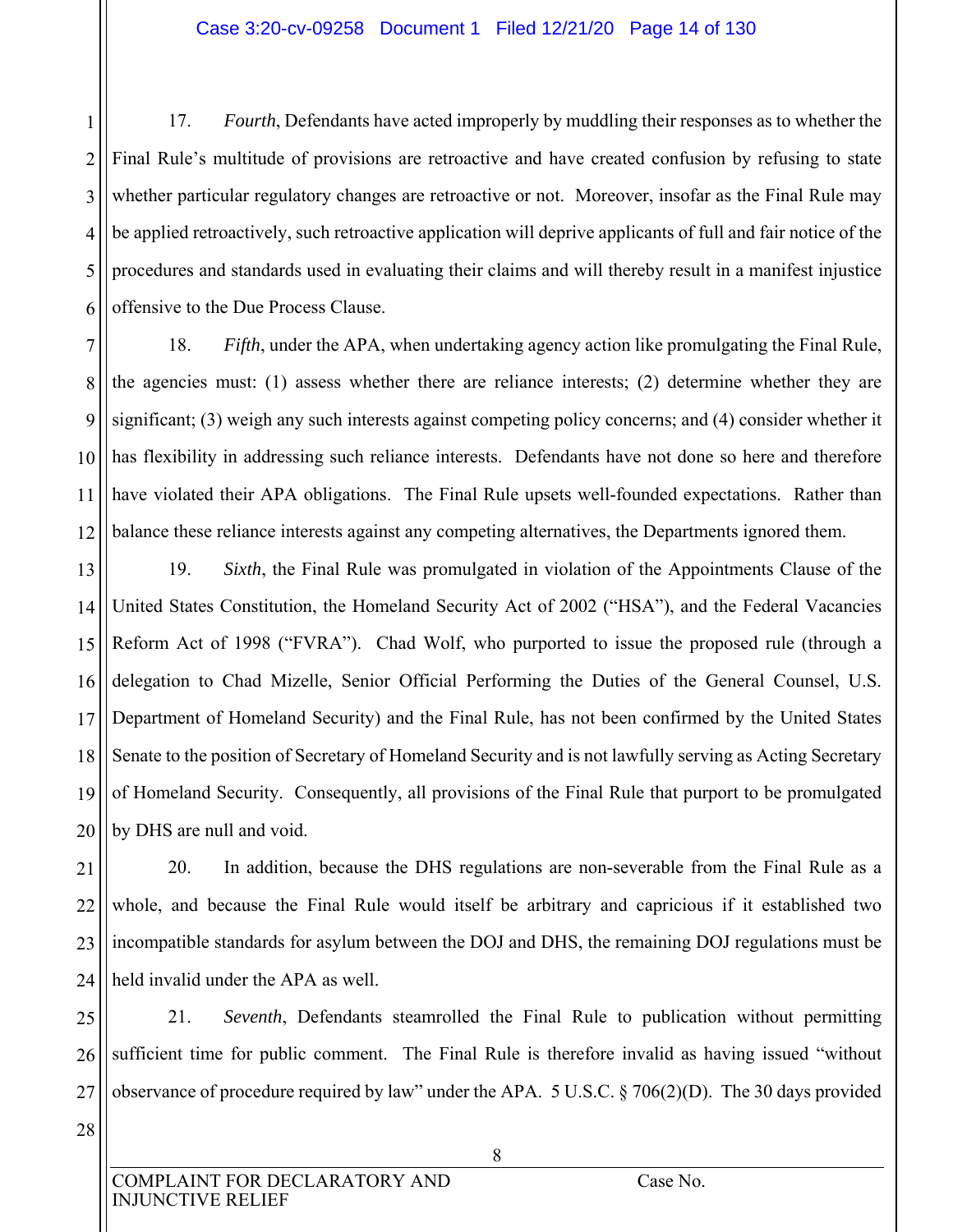#### Case 3:20-cv-09258 Document 1 Filed 12/21/20 Page 15 of 130

1 2 3 4 5 6 7 8 9 by Defendants would be considered the minimum amount of time necessary for any proposed rule in ordinary circumstances. However, the notice of proposed rulemaking in this case was anything but ordinary; spanning approximately 51,000 words of the Federal Register, it is a remarkably lengthy and complicated document, touching nearly every aspect of the nation's asylum system and overruling decades of agency policy and established precedent. Moreover, Defendants promulgated the notice of proposed rulemaking amidst a global pandemic with countless people working from home, many of whom have no childcare, some of whom became ill with COVID-19, and others whose family members became ill with COVID-19. Given these factors, as well as the size and complexity of the proposed rule, a 30-day period for public comment was insufficient as a matter of law.

10 11 12 13 14 15 16 17 18 22. In sum, the Final Rule is inconsistent with the INA; is arbitrary and capricious under the APA; contravenes the Fifth Amendment's guarantees of procedural due process and effective assistance of counsel; is unlawful insofar as it applies retroactively to pending applications, under both the principles of due process and the APA; violates the Appointments Clause, FVRA, and HSA; and was promulgated without observance of the procedures required by the APA. The Final Rule jeopardizes Plaintiffs' ability to carry out their missions and places their clients and members, and countless others who have filed or have yet to file, at grave risk of persecution, torture, or death if their applications are denied and they are removed. This Court should hold the Final Rule unlawful, set it aside, and enjoin its enforcement and implementation.

19

#### **JURISDICTION AND VENUE**

20 21 22 23. This case arises under the APA, 5 U.S.C. § 701 *et seq.*, the INA, 8 U.S.C. § 1101 *et seq.*, the FVRA, 5 U.S.C. § 3345 *et seq.*, the HSA, 6 U.S.C. § 101 *et seq.*, and the Fifth Amendment to the United States Constitution.

23 24 25 26 27 24. This Court has subject matter jurisdiction pursuant to 28 U.S.C. § 1331, as this action arises under the laws of the United States and United States Constitution; 28 U.S.C. § 1346, as a civil action against the United States founded upon the Constitution, an Act of Congress, or an executive regulation; and 28 U.S.C. § 1361, as an action to compel an officer or agency to perform a duty owed to plaintiffs.

28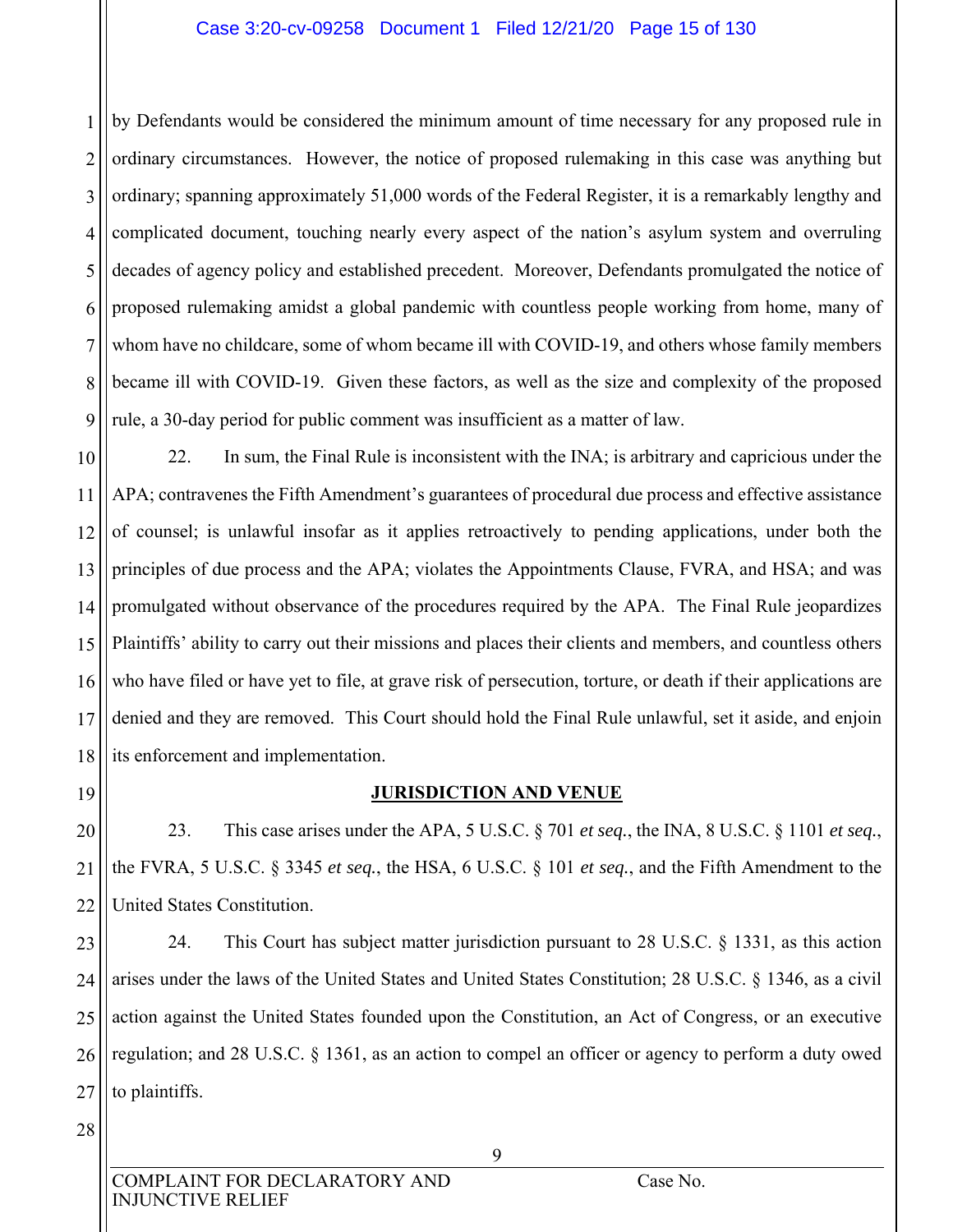#### Case 3:20-cv-09258 Document 1 Filed 12/21/20 Page 16 of 130

1 2 3 4 25. Jurisdiction is also conferred on this Court pursuant to 5 U.S.C. §§ 701-706. Defendants' issuance of the Final Rule on December 11, 2020, constitutes a final agency action that is subject to judicial review under 5 U.S.C. §§ 702, 704, and 706, and Plaintiffs are aggrieved by adverse agency action which this Court is authorized to remedy under the APA, 5 U.S.C. §§ 702 *et seq.*

5 6 7 26. An actual controversy exists between the parties within the meaning of 28 U.S.C. § 2201(a), and this Court may grant declaratory, injunctive, and other relief pursuant to 28 U.S.C. §§ 2201-2202 and 5 U.S.C. §§ 705-706.

8 9 27. Plaintiffs seek costs and fees pursuant to the Equal Access to Justice Act, 5 U.S.C. § 504 and 28 U.S.C. §§ 2412(2) *et seq.*

10 11 12 13 14 28. Venue is proper under 28 U.S.C. § 1391(e)(1) because Defendants are agencies of the United States and officers of the United States acting in their official capacity and because Plaintiffs Oasis Legal Services, BLMP, and the Transgender Law Center have their principal place of business and reside within this judicial district under 28 U.S.C. § 1391(c)(2); and a substantial part of the events or omissions giving rise to Plaintiffs' claims occurred within this District under 28 U.S.C. § 1391(b)(2).

#### **INTRADISTRICT ASSIGNMENT**

29. This is an Administrative Procedures Act and constitutional action subject to districtwide assignment pursuant to Local Rules 3-2(c) and 3-5(b).

#### **THE PARTIES**

19

15

16

17

18

#### **A. Plaintiffs Provide Services to LGBTQ/H Refugees**

20 21 22 23 24 25 26 30. Plaintiffs include three legal services organizations (Immigration Equality, Oasis Legal Services, and the Transgender Law Center) that provide direct legal services and representation to LGBTQ/H immigrants seeking asylum or other forms of relief in the United States. Their clients fear that, if deported, they will be persecuted or tortured on account of their sexual orientation, gender identity, gender expression, or HIV status. Plaintiffs also include two nonprofit membership organizations (the TransLatin@ Coalition and BLMP) that provide a wide range of services to LGBTQ Latinx and Black migrants, including asylum seekers. The TransLatin $@$  Coalition also provides direct

27 28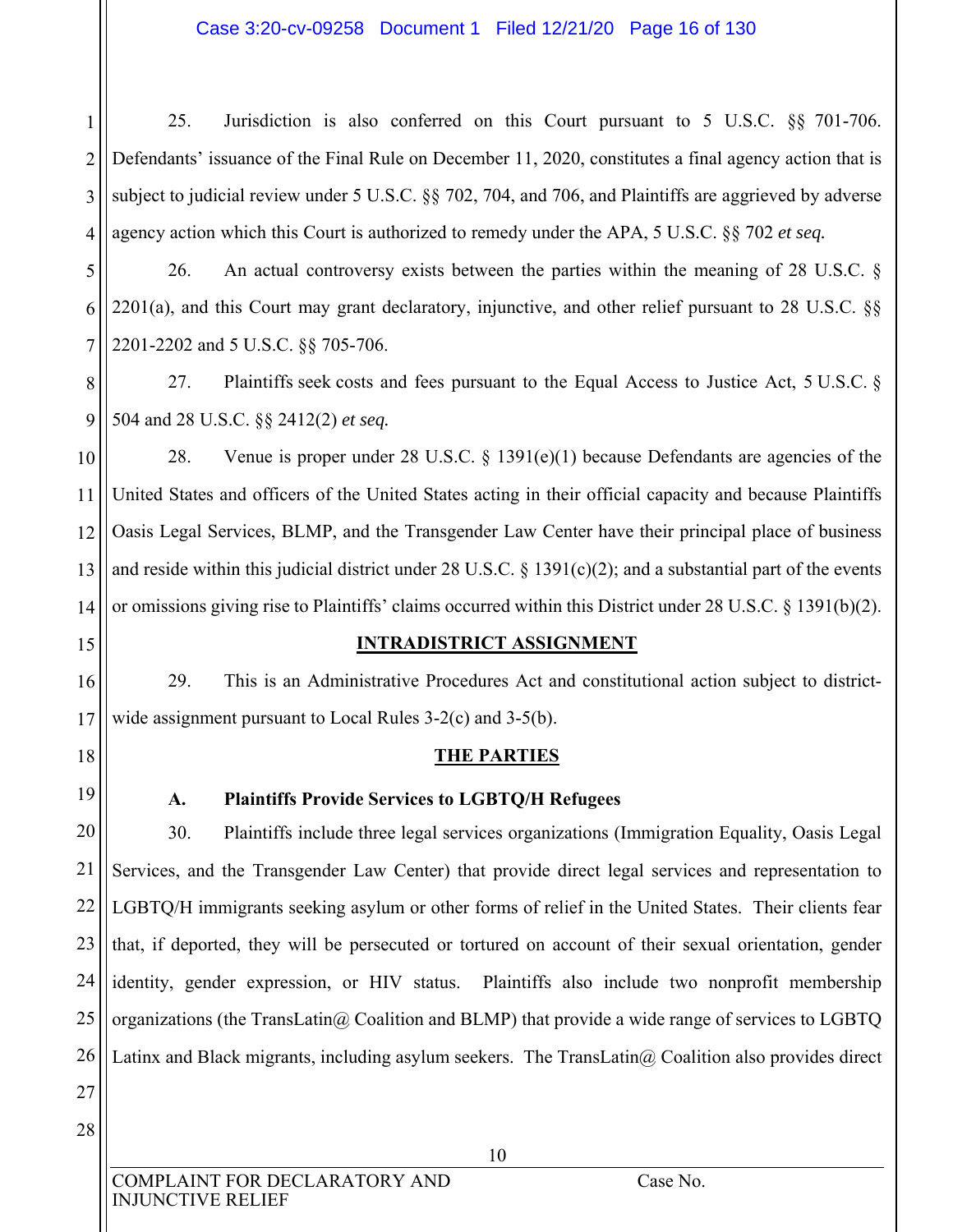1 2 legal services and representation to transgender Latinx immigrants seeking asylum or other forms of relief in the United States.

3 4 5 6 31. Plaintiffs Immigration Equality, Oasis Legal Services, the TransLatin@ Coalition, and the Transgender Law Center (together, "Legal Services Plaintiffs") assert claims on their own behalf and also on behalf of their clients and recipients of legal services, who face barriers to asserting their own claims and protecting their own interests.

7 8 9 10 32. Plaintiffs the TransLatin@ Coalition and BLMP (together, "Community Services Plaintiffs") assert claims on their own behalf, on behalf of their individual members, and on behalf of their clients and recipients of community services, who face barriers to asserting their own claims and protecting their own interests.

11 12 13 33. Plaintiffs assert varied but complementary interests and share the common objective of maintaining an effective, functioning asylum system that protects LGBTQ/H migrants' ability to obtain asylum or other forms of relief.

14

#### **i. Plaintiff Immigration Equality**

15 16 17 18 19 20 21 22 23 24 25 26 27 34. Plaintiff Immigration Equality is a nonprofit national legal organization based in Brooklyn, New York, whose mission is to promote equality and justice for LGBTQ/H immigrants and families through direct legal services, policy advocacy, and impact litigation. For more than 26 years, Immigration Equality has worked to secure safety and freedom for LGBTQ/H individuals fleeing persecution, as well as to reunite LGBTQ bi-national couples and families. In order to effectuate its mission, Immigration Equality runs a pro bono asylum project, provides technical assistance to attorneys, maintains an informational website, and fields questions from LGBTQ/H individuals from around the world. Additionally, through education, outreach and advocacy, Immigration Equality works to change the laws that unfairly impact LGBTQ/H immigrants. Immigration Equality regularly represents and provides mentoring to pro bono attorneys representing detained asylum seekers. Immigration Equality's client population is uniquely vulnerable, as they live under the threat of deportation, poverty, and homelessness, and many suffer from trauma-related mental health issues. Ninety-nine percent (99%) of Immigration Equality's clients live at or below 250% of the federal

28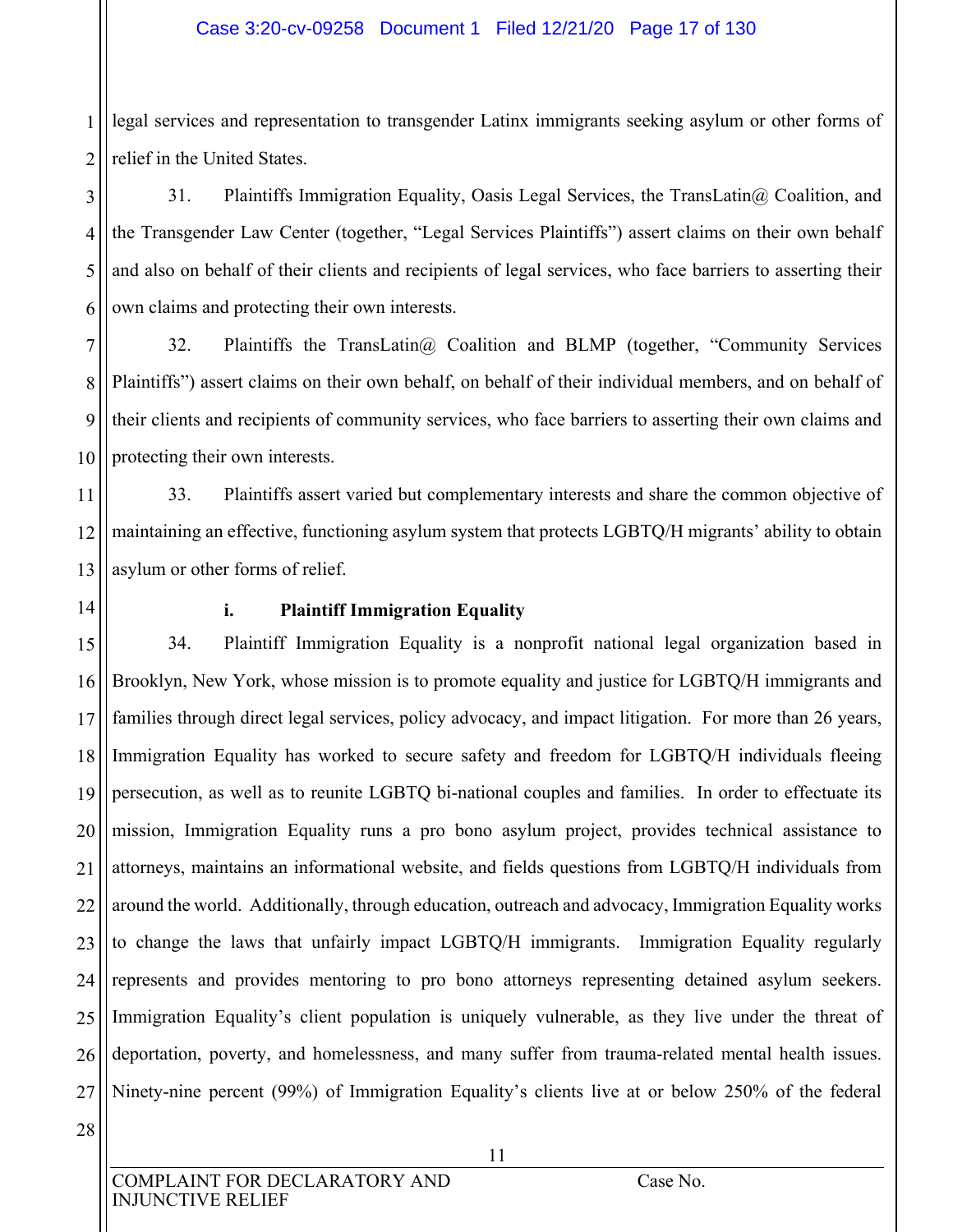#### Case 3:20-cv-09258 Document 1 Filed 12/21/20 Page 18 of 130

1 2 3 4 poverty level and approximately 44% are under the age of 30. Its clients reside throughout the United States and come from all parts of the world with current clients primarily originating from the following countries: Jamaica, Russia, Nigeria, Honduras, Venezuela, Mexico, El Salvador, Uganda, Guyana, Ecuador, and Georgia.

5 6 7 8 9 10 12 35. Legal services are the foundation of Immigration Equality's programming, and since 1994, Immigration Equality has provided advice and legal assistance to thousands of LGBTQ/H immigrants, binational couples, and families. Immigration Equality currently has a nine-person legal team consisting of: one part-time and three full-time staff attorneys, three paralegals, one BIA accredited representative, and a Legal Director. Through its programming, Immigration Equality has helped over 1,200 LGBTQ/H asylum seekers win asylum, withholding of removal, or CAT relief. Immigration Equality clients have maintained a remarkable success rate, prevailing on adjudicated cases approximately 99% of the time.

13 14 15 16 17 18 19 20 21 22 23 36. As of November 23, 2020, Immigration Equality had 639 open matters comprised of 21 in-house cases being handled entirely by Immigration Equality staff (the "In-House Program") and 618 cases placed with volunteer attorneys (the "Pro Bono Program"). Of these matters, close to 520 are asylum, withholding of removal, or CAT cases. Around 420 are affirmative proceedings before USCIS and approximately 100 cases are defensive proceedings before the Executive Office for Immigration Review ("EOIR"). Over the last twelve months, Immigration Equality has provided representation to a total of 793 individuals across 28 states through its In-House Program and Pro Bono Program. In addition, Immigration Equality has accepted an additional 31 asylum seekers into its Pro Bono Program and is in the process of placing these cases with pro bono counsel. Around 15 clients in the Pro Bono Program have not yet filed their I-589, Applications for Asylum and Withholding of Removal ("Asylum Application").

24

11

#### **ii. Plaintiff Oasis Legal Services**

25 26 27 37. Plaintiff Oasis Legal Services ("Oasis") is nonprofit legal organization headquartered in Berkeley, California. Oasis's mission is to provide direct legal services and holistic case management to LGBTQ+ asylum seekers living within the jurisdiction of the USCIS San Francisco Asylum Office.

28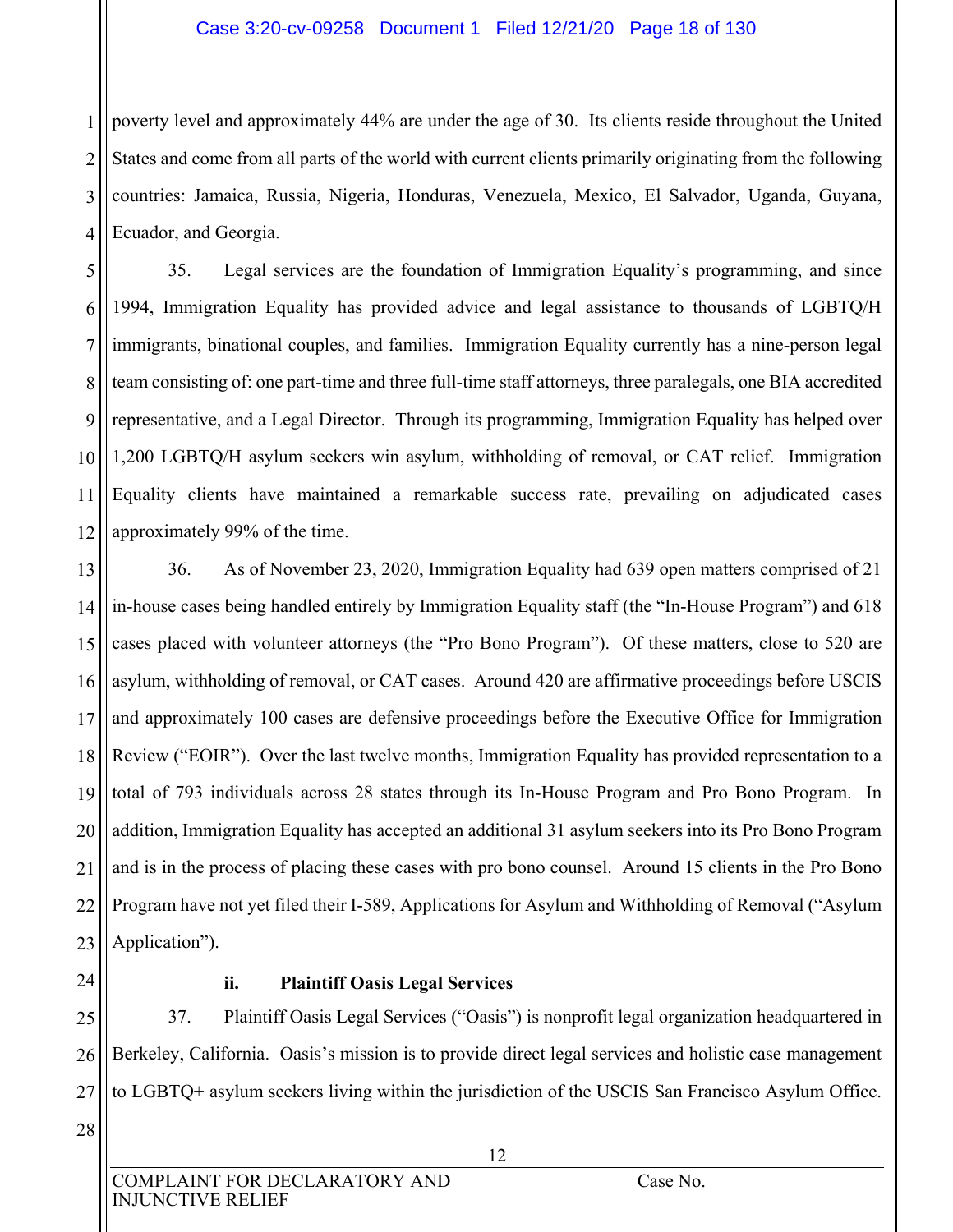1 2 3 4 5 Given California's proximity to Mexico and Central America, over 95% of Oasis's clients are Latinx. Oasis also serves clients from Asia, Africa, the Middle East, and the Caribbean. Oasis's clients are undocumented immigrants, low-income people of color, and victims of hate crimes. All of Oasis's clients have endured horrific violence in their countries of origin because of their sexual orientation, gender identity, gender expression, or HIV-positive status.

6 7 8 9 10 38. During the past three years, Oasis has represented over 900 LGBTQ+ asylum seekers. Oasis also collaborates with dozens of organizations and provides case management and wrap-around services to meet the needs of its clients holistically. In addition to direct representation, Oasis provides training, sample documentation and briefs, and direct mentorship to lawyers locally and nationally representing LGBTQ+ asylum seekers.

11

#### **iii. Plaintiff The TransLatin@ Coalition**

12 13 14 15 16 17 18 19 20 39. Plaintiff The TransLatin@ Coalition ("the Coalition") is a nationwide nonprofit membership organization that advocates for the interests of transgender and gender nonconforming individuals, particularly Latinx immigrants, and provides direct services to the transgender community, including leadership development, legal services, educational services, and employment services. The Coalition currently has a presence in Los Angeles, California; Washington, D.C.; Chicago, Illinois; New York, New York; Atlanta, Georgia; Houston, Texas; and Tucson, Arizona. The Coalition and its members advocate for policy changes at the local, state, and federal levels, and conduct research regarding homelessness, health and healthcare, and employment in the transgender Latinx immigrant community.

21 22 23 24 25 26 27 40. The Coalition has thousands of individual members across the United States, including transgender and gender nonconforming Latinx immigrants who have or are seeking asylum or other forms of relief due to the persecution they have experienced in their countries of origin. This includes individual transgender and gender nonconforming Latinx members such as Bamby Salcedo, who resides in California, and Arianna Lint, who resides in Florida. Ms. Salcedo immigrated to the United States from Mexico and was granted statutory withholding of removal based on the persecution she faced in Mexico due to her being transgender and failure to conform with gender stereotypes prevalent in her

28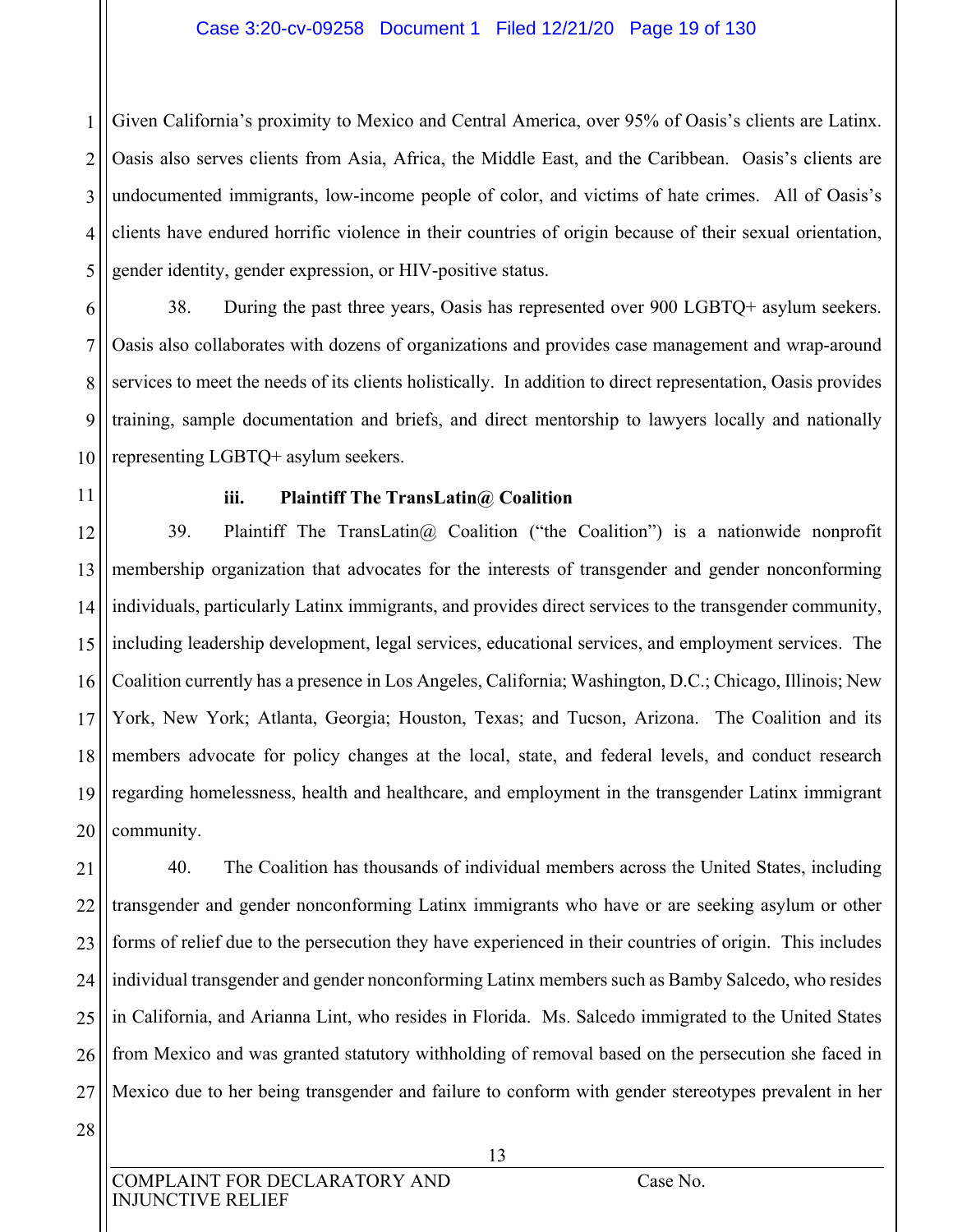#### Case 3:20-cv-09258 Document 1 Filed 12/21/20 Page 20 of 130

1 2 3 4 5 country of origin. Ms. Lint immigrated to the United States from Peru and was granted relief based on the persecution she encountered as a result of her being transgender and failing to conform to gender stereotypes prevalent in her country of origin. The Coalition's membership also includes leaders of affiliated community organizations that serve Latinx transgender and gender nonconforming people across the country, such as Arianna's Center headquartered in Florida and with offices in Puerto Rico.

6 7 8 9 10 11 12 13 14 41. Through its Center for Violence Prevention & Transgender Wellness located in Los Angeles, California, the Coalition also provides direct services to transgender, gender nonconforming, and intersex people, including: community drop-in spaces; daily food distribution; re-entry services to people recently released from incarceration and immigration detention, including rental assistance, transportation and food vouchers; English as a Second Language (ESL) classes; leadership and workforce development education and training programs; emergency and transitional housing; case management; referrals to health care providers and organizations that provide competent and affirming health care services to its members and patrons, including gender affirming care; and, most notably, immigration-focused legal services.

15 16 17 18 19 20 21 22 23 24 25 26 27 42. The Coalition's Legal Services Project serves community members who are transgender, nonbinary, and gender nonconforming, with a focus on undocumented immigrants, who tend to be lowincome people of color and victims of human rights violations. Many of its clients have survived years of trauma in their country of origin as a result of their gender identity or gender expression. The Coalition's Legal Services Project also works hand in hand with a team of case workers at the Coalition to help its clients navigate life and succeed in the United States. For example, the Coalition has an Anti-Violence Program, Reentry Program, Workforce Development and Emergency Housing (H.O.P.E House) and assists clients with applying for Refugee Cash Assistance, Refugee Medical Assistance or Medi-Cal, Refugee Support Services, CalWORKs, CalFresh, Supplemental Security Income/State Supplemental Payment, Social Security Cards, and California Identification/California Drivers Licenses. The Coalition's Legal Services Project is composed of one legal director and a staff attorney. It also refers cases to a few pro bono attorneys from those that it has screened. As of the final quarter of 2020, the Coalition's Legal Services Project has several affirmative asylum cases and is preparing a

28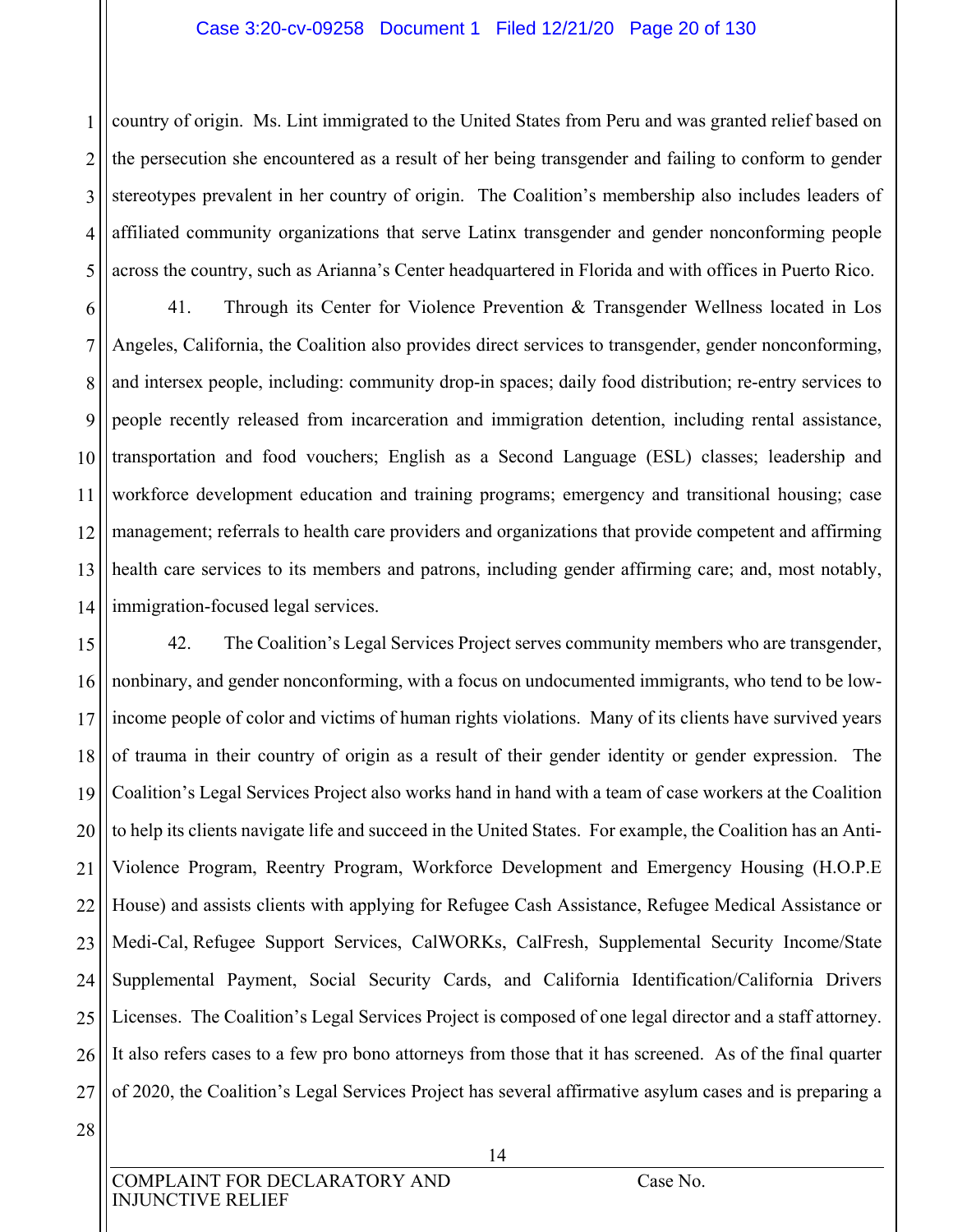1 2 3 number of defensive asylum cases for hearings in 2021. The Coalition's Legal Services Project is also working to obtain green cards for a few recipients of asylum and U-Visas (which are given to victims of crimes involving physical or mental abuse who are cooperating with law enforcement).

4

#### **iv. Plaintiff Black LGBTQIA+ Migrant Project**

5 6 7 8 9 10 11 12 13 14 15 16 17 18 19 20 43. The Black LGBTQIA+ Migrant Project ("BLMP") was formed in response to the invisibilization of Black LGBTQIA+ migrants' experiences of being undocumented, queer, and Black within migrant narratives, immigration justice, and racial justice movements. BLMP works at the local, regional, and national level to face multifaceted and intensifying attacks on their communities, they organize community and movement building events around the country to reduce isolation, create support systems for trans and queer Black migrants, provide support and resources for detained Black migrants, and build leadership and local power to defend Black LGBTQIA+ communities. BLMP engages hundreds of LGBTQIA+ Black migrants across the United States and has local/regional networks centered in Oakland, California; New York, New York; the Upper Midwest (Minneapolis-Saint Paul, Minnesota, Chicago, Illinois, and Detroit, Michigan); Washington D.C., Maryland, and Virginia (DMV), and the South. BLMP has a full-time staff of 4 plus 2 part-time staff members, and also employs 5 consultants. BLMP also has a steering committee of 11 members, who have been directly impacted by the immigration system and includes current asylum seekers. It has also launched the *Queer Black Migrant Survey*, a research project to collect qualitative and quantitative data on Black LGBTQIA+ migrants' experiences. Its policy work includes congressional briefings on LGBTQIA+ migrants in detention and Black migrant experiences during the COVID-19 pandemic.

21 22 23 24 25 44. Since 2019, BLMP has provided services and assistance to more than 400 individuals. 100% of BLMP's members identify as LGBTQIA+ and 60% are asylum seekers or have been granted asylum. BLMP provides services to community members who are seeking asylum or other forms of immigration relief in the United States because they fear that, if deported, they will be persecuted or tortured because of their sexual orientation, gender identity, gender expression, or HIV status.

26 27 45. BLMP has over 250 members who are located across the United States. BLMP's membership is comprised of directly impacted individuals who are disproportionately low-income, have

28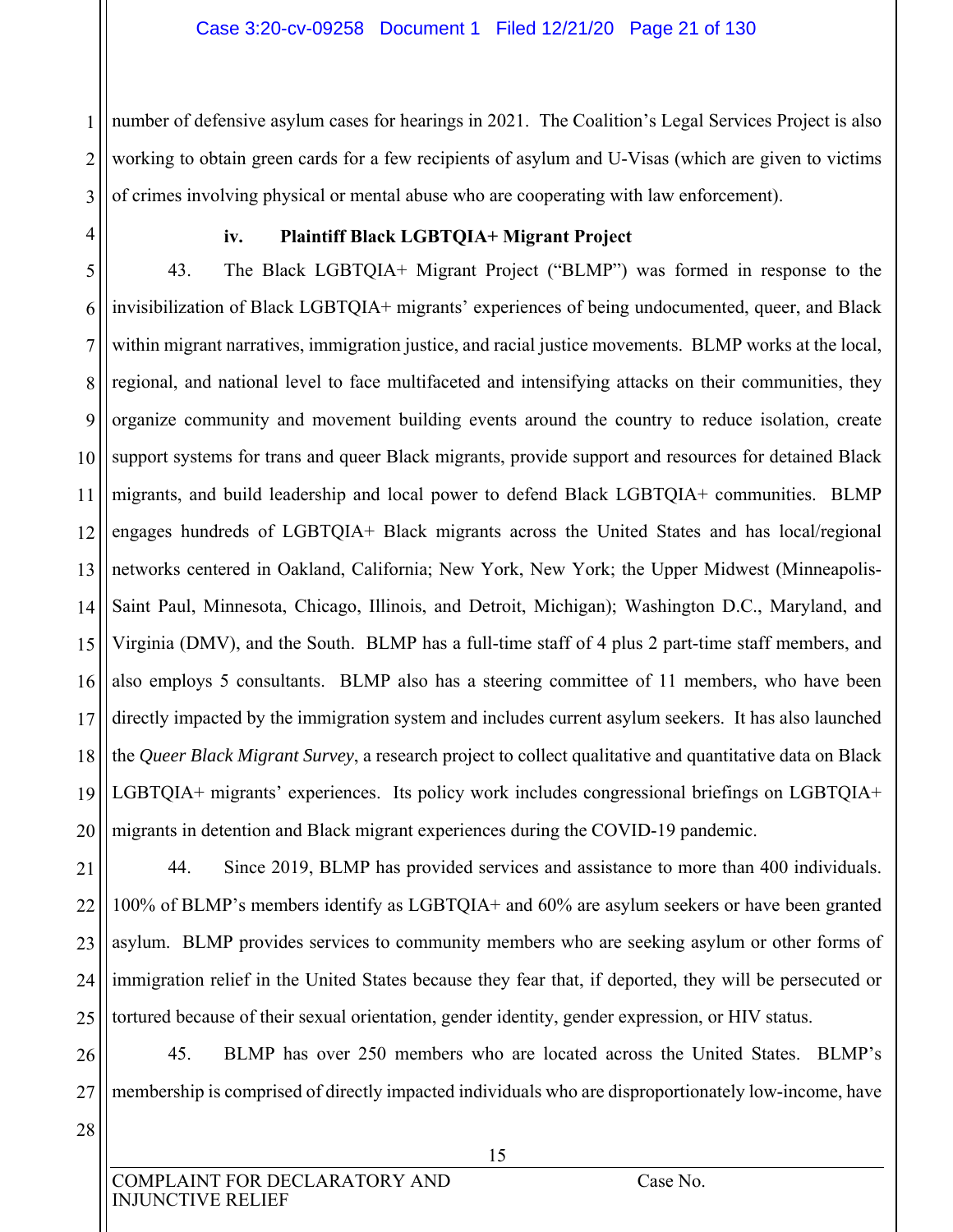#### Case 3:20-cv-09258 Document 1 Filed 12/21/20 Page 22 of 130

1 2 3 4 5 6 7 experienced homelessness and unstable housing, trauma history, and discrimination and stigmatization because of their race, immigration status, sexual orientation, gender identity, gender expression, or HIV status. BLMP's membership includes asylum seekers who have either received asylum or have filed applications for asylum or other immigration relief, and individuals who are in immigration detention facilities. Many of BLMP's members have been detained in detention facilities or are currently in detention facilities. BLMP's members have access to its programs and for those in need, they also receive financial assistance.

8 9 10 11 12 13 14 15 16 17 18 19 20 21 22 46. BLMP leads trainings and community gatherings throughout the United States focused on transformative community organizing, healing practices to address trauma, and know your rights trainings for when dealing with police and the immigration system, the asylum system, and working with traumatized populations. Its services include organizing campaigns in support of detained community members for their release and to help them connect with local support when they are released, and cash assistance and mutual aid for necessities such as housing, food, medical care, and clothing. BLMP provides direct support to detained members such as: connecting them with immigration legal services; cash assistance for commissary; interpretation support by connecting their attorneys to interpreters; and expert witnesses for their asylum cases by connecting their attorneys to advocates who have expertise in different countries of origin. BLMP also provides information to its detained members on what they can do *pro se* by facilitating conversations between the detained person and a competent attorney who can offer legal advice. BLMP provides to its non-detained members additional resources, such as webinars and trainings regarding policies that impact their lives and immigration cases, connecting them to legal consultations for their cases, mutual aid assistance via its intake process, access to wellness services, and connecting them to mental health professionals.

#### **v. Plaintiff Transgender Law Center**

27 47. The Transgender Law Center ("the Center") is a national trans-led nonprofit legal organization founded in 2002 and headquartered in Oakland, California. The Center has satellite offices in Tijuana, Mexico, Atlanta, Georgia, and New York, New York. Grounded in legal expertise and committed to racial justice, the Center employs a variety of community-driven strategies to keep

28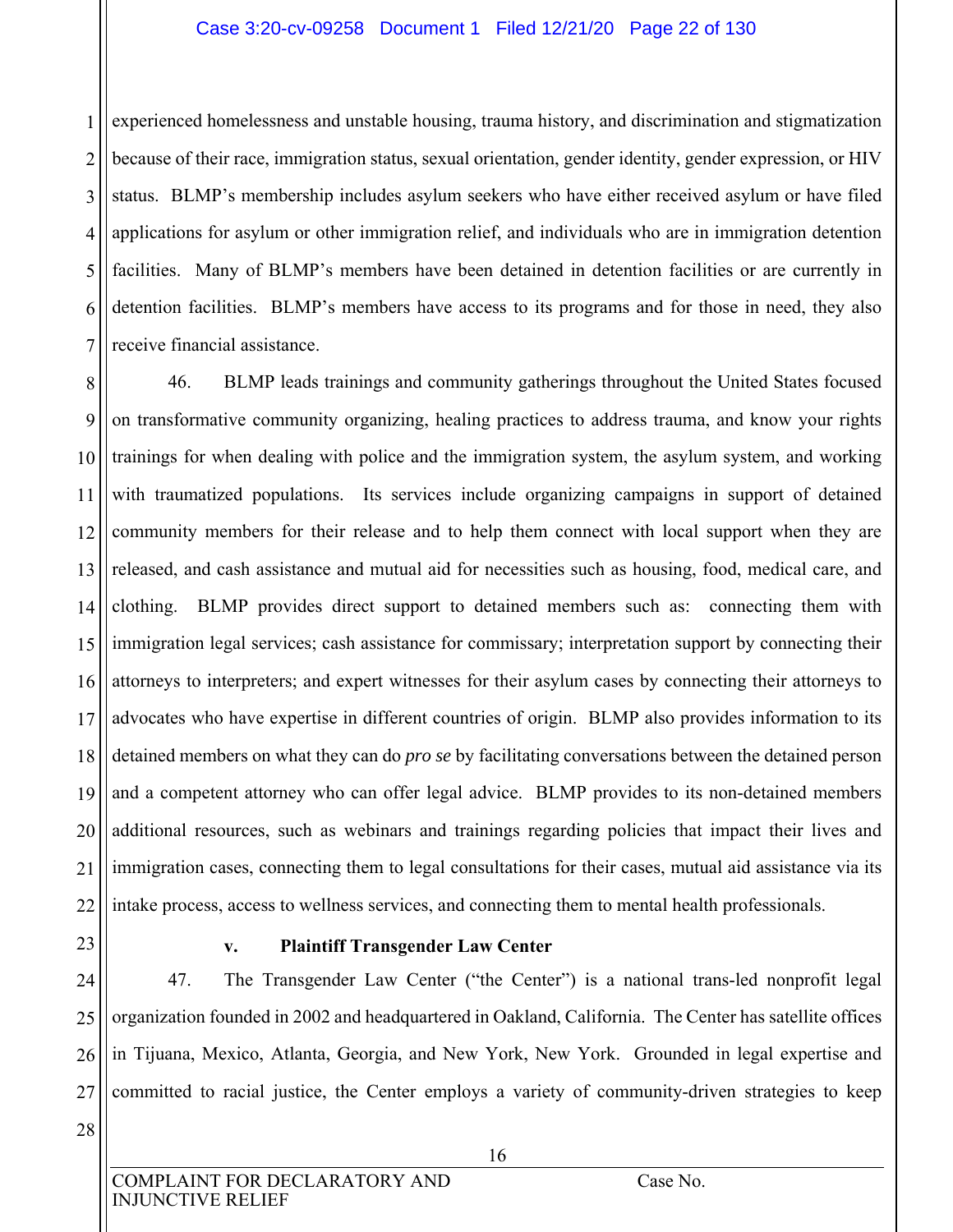#### Case 3:20-cv-09258 Document 1 Filed 12/21/20 Page 23 of 130

1 2 3 4 5 6 7 8 transgender and gender nonconforming ("TGNC") people alive, thriving, and fighting for liberation. The Center builds power within TGNC communities, particularly communities of color and those most marginalized, and lays the groundwork for a society in which all people can live safely, freely, and authentically regardless of gender identity or expression. The Center works to achieve this goal through leadership development and by connecting TGNC people to legal resources. It also pursues impact litigation and policy advocacy to defend and advance the rights of TGNC people, transform the legal system, minimize immediate threats and harms, and educate the public about issues impacting its communities.

9 10 11 12 13 14 15 16 17 18 48. The Center also participates in a Border Project to assist TGNC refugees. The Border Project's mission is to nurture and participate in a network of organizations who provide case management, humanitarian aid, direct legal services, and holistic case management to LGBTQ asylum seekers. The Center's main role in the Border Project is to provide legal information and representation to clients in Tijuana, Mexico, through their arrival and processing in the United States, and then their application for asylum or other forms of relief in the United States. The Center's Border Project participants come from numerous countries and speak many languages. Despite the many differences that exist, they have the unfortunate commonality of having endured violence and systemic discrimination due to their sexual orientation, gender identity, gender expression, or HIV-positive status in their countries of origin.

19 20 21 22 23 24 49. Beyond Tijuana, Mexico, the Center often receives calls for assistance from LGBTQ+ identified individuals who are in U.S. detention facilities. These have included Imperial Valley Detention Center and Otay Mesa Detention Center. In those instances, the Center sometimes provides *pro se* support or limited representation. The Center regularly provides technical assistance in other locations along the border and throughout Mexico and the United States on border policies, LGBTQ+ immigration issues, and human trafficking.

25 26 50. Since the start of its work with the Border Project in November 2019, the Center has represented approximately 150 people. In 2020, the Center engaged with LGBTQ refugees from

- 27 28
- COMPLAINT FOR DECLARATORY AND Case No. INJUNCTIVE RELIEF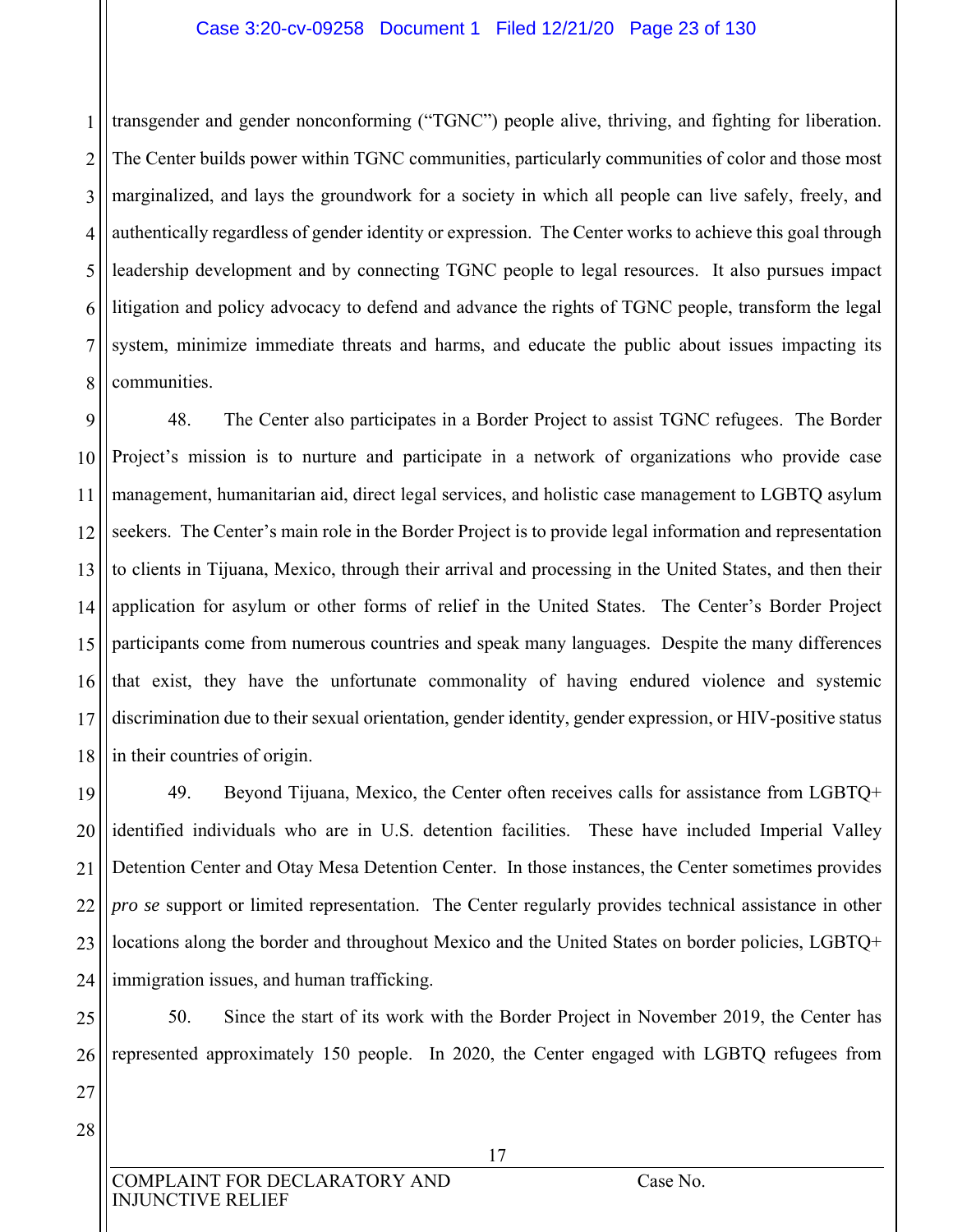1 2 Russian-speaking nations, Mexico, South American countries, African nations, Iran, Jamaica, Cuba, and Central American nations

**B. Defendants** 

3

4

5

51. Defendant United States Department of Homeland Security ("DHS") is a cabinet-level department of the United States federal government.

6 7 8 9 10 11 12 13 14 15 16 52. Defendant Pete Gaynor ("Gaynor") is the Administrator of the Federal Emergency Management Administration ("FEMA"), a sub-agency of DHS, serving since January 16, 2020. According to an order of succession established by then-Secretary of Homeland Security Kirstjen Nielsen on April 9, 2019 and Executive Order 13753 issued on December 9, 2016, Administrator Gaynor would have been third in the line of succession to assume the role of Acting Secretary in the event of the Secretary's resignation, behind the Deputy Secretary of Homeland Security and the Under Secretary for Management. Following Secretary Nielsen's resignation, the offices of Secretary, Deputy Secretary, and Under Secretary of Management have remained vacant. Administrator Gaynor is currently the highest-ranking official designated as Acting Secretary of Homeland Security under the April 9, 2019 order of succession and E.O. 13753. He is sued in his official capacity, if any, as Acting Secretary of Homeland Security.

17 18 19 20 21 22 23 24 53. Defendant Chad F. Wolf ("Wolf") is Under Secretary for Strategy, Policy, and Plans at DHS. Since November 13, 2019, Under Secretary Wolf has purported to serve as Acting Secretary of Homeland Security. The Secretary of Homeland Security directs each of the component agencies within DHS, is responsible for the administration of immigration laws pursuant to 8 U.S.C.  $\S$  1103, and is empowered to grant asylum and other immigration benefits. In his purported capacity as Acting Secretary of Homeland Security, Wolf, through a purported delegation of authority, issued the Proposed Rule and Final Rule on behalf of DHS. He is sued in his official capacity, if any, as Acting Secretary of Homeland Security.

25 26 54. Defendant United States Department of Justice ("DOJ") is a cabinet-level department of the United States federal government.

27 28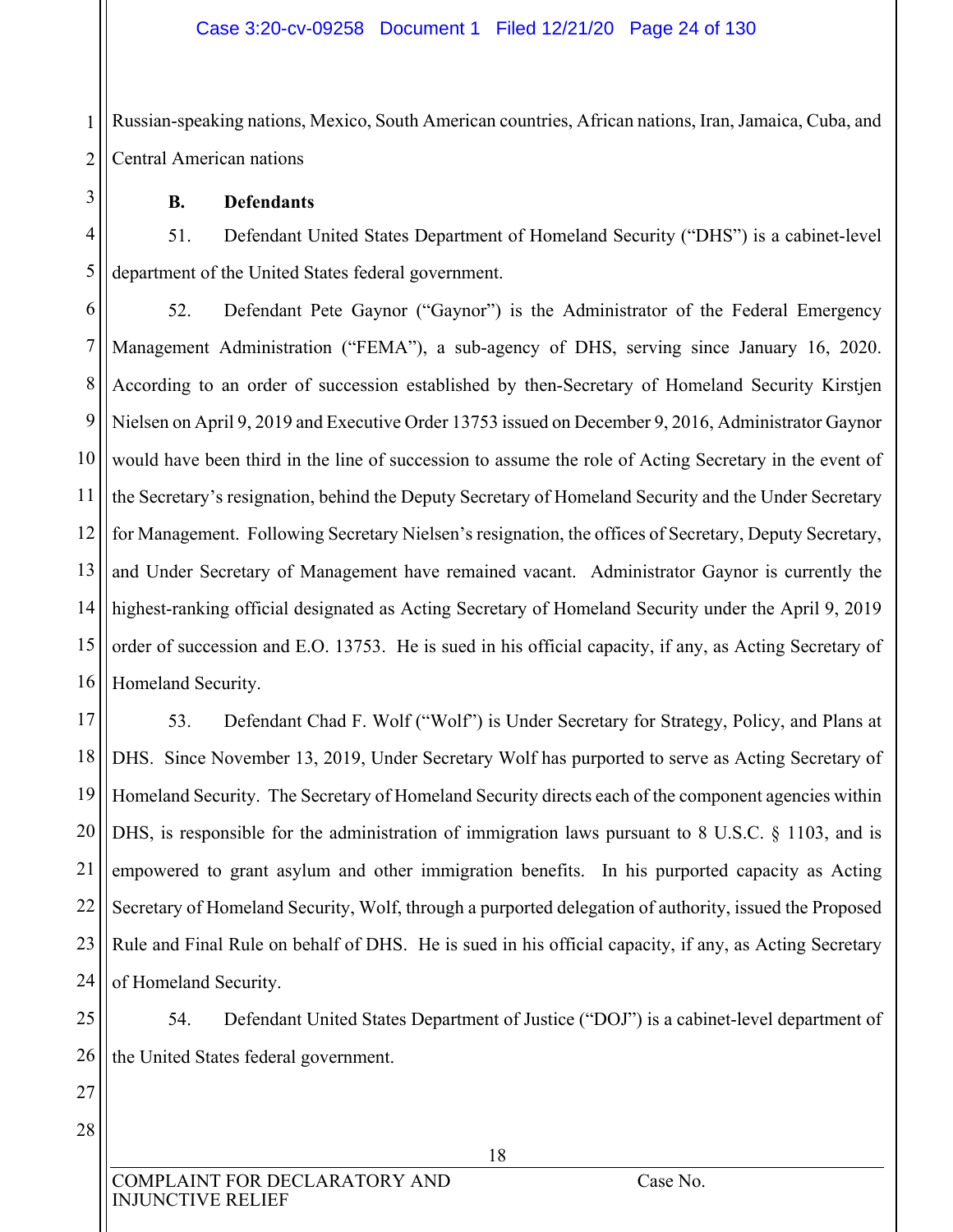1 2 3 4 5 55. Defendant William P. Barr ("Barr") is the Attorney General of the United States. He is sued in his official capacity. The Attorney General directs each of the component agencies within the DOJ, is responsible for the administration of immigration laws pursuant to 8 U.S.C. § 1103, and is empowered to grant asylum or other relief. In his official capacity, Barr issued the Proposed Rule and the Final Rule on behalf of the DOJ.

6 7 56. Defendant Executive Office for Immigration Review ("EOIR") is a sub-agency of the DOJ and is one of the two agencies responsible for implementing the final rule challenged in this suit.

8 9 57. Defendant James McHenry is the Director of the EOIR. He is sued in his official capacity.

10 11 58. Defendant U.S. Citizenship and Immigration Services ("USCIS") is a sub-agency of DHS and is one of the two agencies responsible for implementing the final rule challenged in this suit.

12 13 14 59. Defendant Kenneth T. Cuccinelli ("Cuccinelli") has purported to serve as Acting Director of USCIS since June 10, 2019. He is sued in his official capacity, if any, as Acting Director of USCIS.

#### **FACTUAL ALLEGATIONS**

#### 16 **I. Background**

17

15

#### **A. The United States Asylum System Protects Refugees From Persecution.**

18 19 20 21 22 23 24 60. For generations, the United States has been a haven for immigrants seeking opportunity and upward mobility. *See, e.g.,* John F. Kennedy, *Nation of Immigrants* (1958); Emma Lazarus, *The New Colossus* (1883) (welcoming "your tired, your poor, your huddled masses"). After the failures of the global community to protect refugees during World War II and the Holocaust, the United States and the international community recognized that "[a]ll human beings are born free and equal in dignity and rights" and that "[e]veryone has the right to seek and to enjoy in other countries asylum from persecution." The Universal Declaration of Human Rights (Dec. 10, 1948), Art. 1, 14.

25 26 27 61. Tracing at least as far back as 1947, the United States has had a "congressionally enacted immigration and naturalization policy which granted immigration preferences to 'displaced persons,' 'refugees,' or persons who fled certain areas of the world because of 'persecution or fear of persecution

28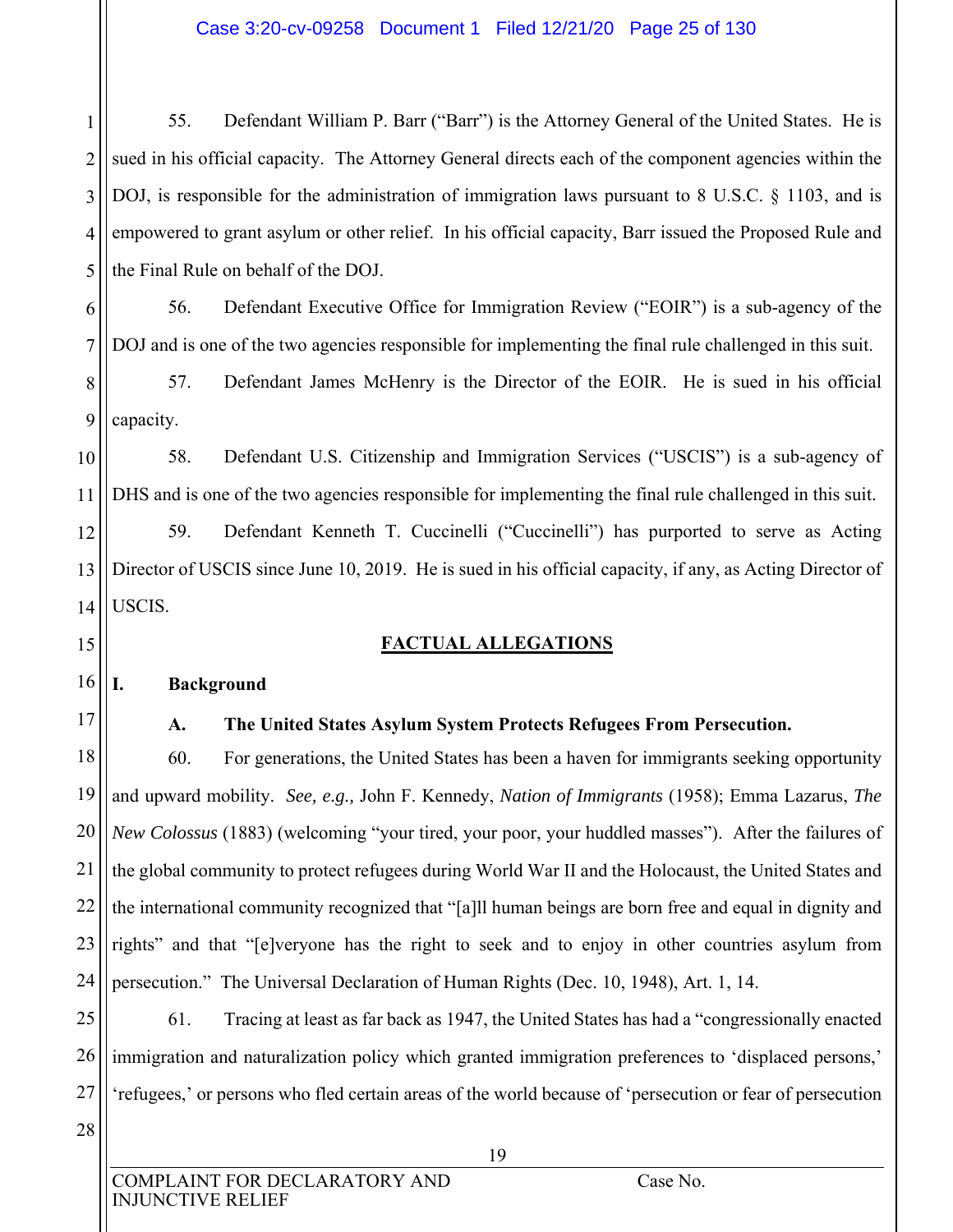1 2 on account of race, religion, or political opinion.'" *Rosenberg v. Yee Chien Woo*, 402 U.S. 49, 52 (1971). "[T]he basic policy has remained constant—to provide a haven for homeless refugees." *Id.*

3 4 5 6 7 8 9 10 62. The foundational documents for the protection of refugees under international law are the 1951 Convention and the 1967 Protocol. The 1951 Convention endorsed the principle of *nonrefoulement*: that "no one shall expel or return ('*refouler*') a refugee against his or her will, in any manner whatsoever, to a territory where he or she fears threats to life or freedom." United Nations High Commissioner for Refugees, *Convention and Protocol Relating to the Status of Refugees,* at 3 (2010), https://www.unhcr.org/en-us/3b66c2aa10. The principle of *non-refoulement* is so fundamental that no reservations or derogations may be made to it; the 1951 Convention forbids states from returning refugees "in any manner whatsoever" to a place where they may face persecution. *Id.* § 33(1).

11 12 63. The 1967 Protocol reincorporated the substantive terms of the 1951 Convention, without its geographic and temporal limitations. The United States ratified the 1967 Protocol in 1968.

13 14 15 16 64. The United States implements its obligations under the 1967 Protocol through the Refugee Act of 1980, Pub. L. No. 96-212, 94 Stat. 102. Under the INA, as amended by the 1980 Act, two related but distinct forms of relief are available: asylum, *see* 8 U.S.C. § 1158, and statutory withholding of removal, *see id.* § 1231(b)(3).

17 18 19 20 21 22 23 24 25 65. The Attorney General or Secretary of Homeland Security may grant asylum to a person who qualifies as a "refugee" under the INA. *See* 8 U.S.C. § 1158(b)(1)(A). A "refugee" is defined, in relevant part, as "any person who is outside any country of such person's nationality . . . and who is unable or unwilling to return to, and is unable or unwilling to avail himself or herself of the protection of, that country because of persecution or a well-founded fear of persecution on account of race, religion, nationality, membership in a particular social group, or political opinion." *Id.* § 1101(a)(42). A person's fear of persecution is "well-founded" if persecution is a reasonable possibility. Asylum seekers need not show that it is more likely than not that they would suffer persecution; even a 10% chance of persecution may suffice to establish eligibility.

26 27 66. The asylum statute incorporates careful legislative judgments as to who should and should not be granted asylum. For example, an asylum seeker may apply for asylum regardless of

28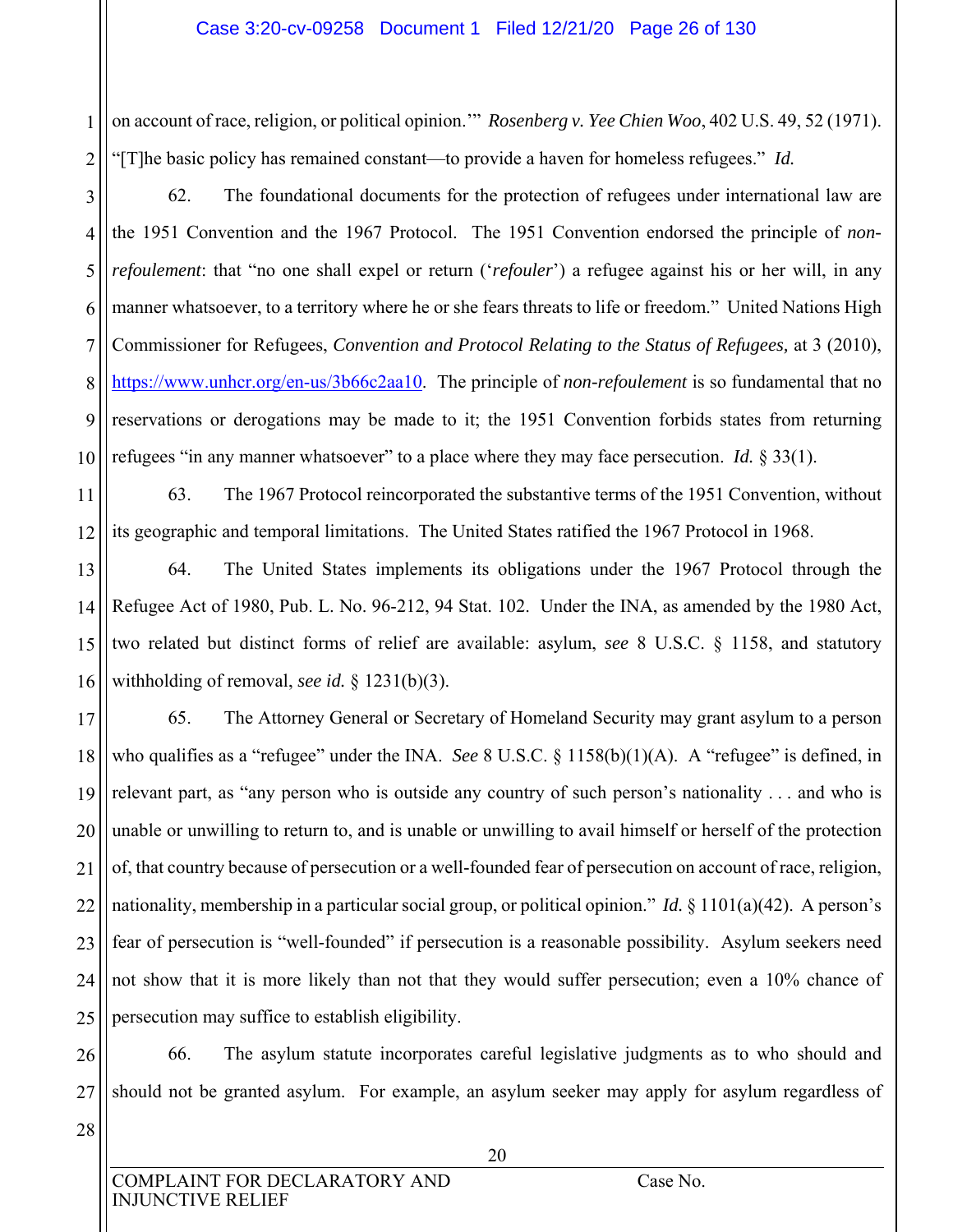#### Case 3:20-cv-09258 Document 1 Filed 12/21/20 Page 27 of 130

1 2 3 4 5 6 7 8 whether they "arrive<sup>[d]</sup> in the United States . . . at a designated port of arrival" and "irrespective of such alien's status." 8 U.S.C. § 1158(a)(1). And although an asylum seeker must generally apply within one year of entry in the United States (the "One-Year Bar"), Congress specifically waived this filing deadline where "the alien demonstrates . . . either the existence of changed circumstances which materially affect the applicant's eligibility for asylum or extraordinary circumstances relating to the delay in filing an application." *Id.* § 1158(a)(2)(B), (D). The Departments may promulgate additional limitations and conditions on eligibility for asylum, but only if they are "consistent with" 8 U.S.C. § 1158. *See id.* § 1158(a)(2)(C).

9 10 11 12 13 14 67. Asylum is a benefit that may be granted or denied in the Departments' discretion. *See I.N.S. v. Cardoza-Fonseca,* 480 U.S. 421, 441 (1987). Decades of precedent, however, teach that the danger of persecution should generally outweigh all but the most egregious of adverse factors. *In re Pula*, 19 I&N Dec. 467, 473-74 (BIA 1987). As the Ninth Circuit remarked, "[i]t is rare to find a case where an IJ finds a petitioner statutorily eligible for asylum and credible, yet exercises his discretion to deny relief." *Gulla v. Gonzales*, 498 F.3d 911, 916 (9th Cir. 2007).

15 16 17 18 19 20 21 22 68. In addition to asylum, withholding of removal is available under  $8 \text{ U.S.C. } \frac{81231(b)(3)}{200}$ , which provides that a refugee may not be removed to a country if "the alien's life or freedom would be threatened in that country because of the alien's race, religion, nationality, membership in a particular social group, or political opinion." The requirements to succeed on a withholding-of-removal claim largely overlap with those required for an asylum claim, except that the burden of proof for a withholding-of-removal claim is a clear probability, *i.e.*, more-likely-than-not. Unlike an asylum claim, a withholding-of-removal claim is not discretionary; it must be granted to applicants who show that they are eligible and it is not subject to the One-Year Bar. 8 CFR § 208.16.

23 24 25 69. Finally, the United States is a party to the United Nations CAT. Article 3 of CAT provides that states may not "expel, return ('refouler') or extradite a person to another State where there are substantial grounds for believing that he would be in danger of being subjected to torture."

26 27 70. Congress has provided that "it shall be the policy of the United States not to expel, extradite, or otherwise effect the involuntary return of any person to a country in which there are

28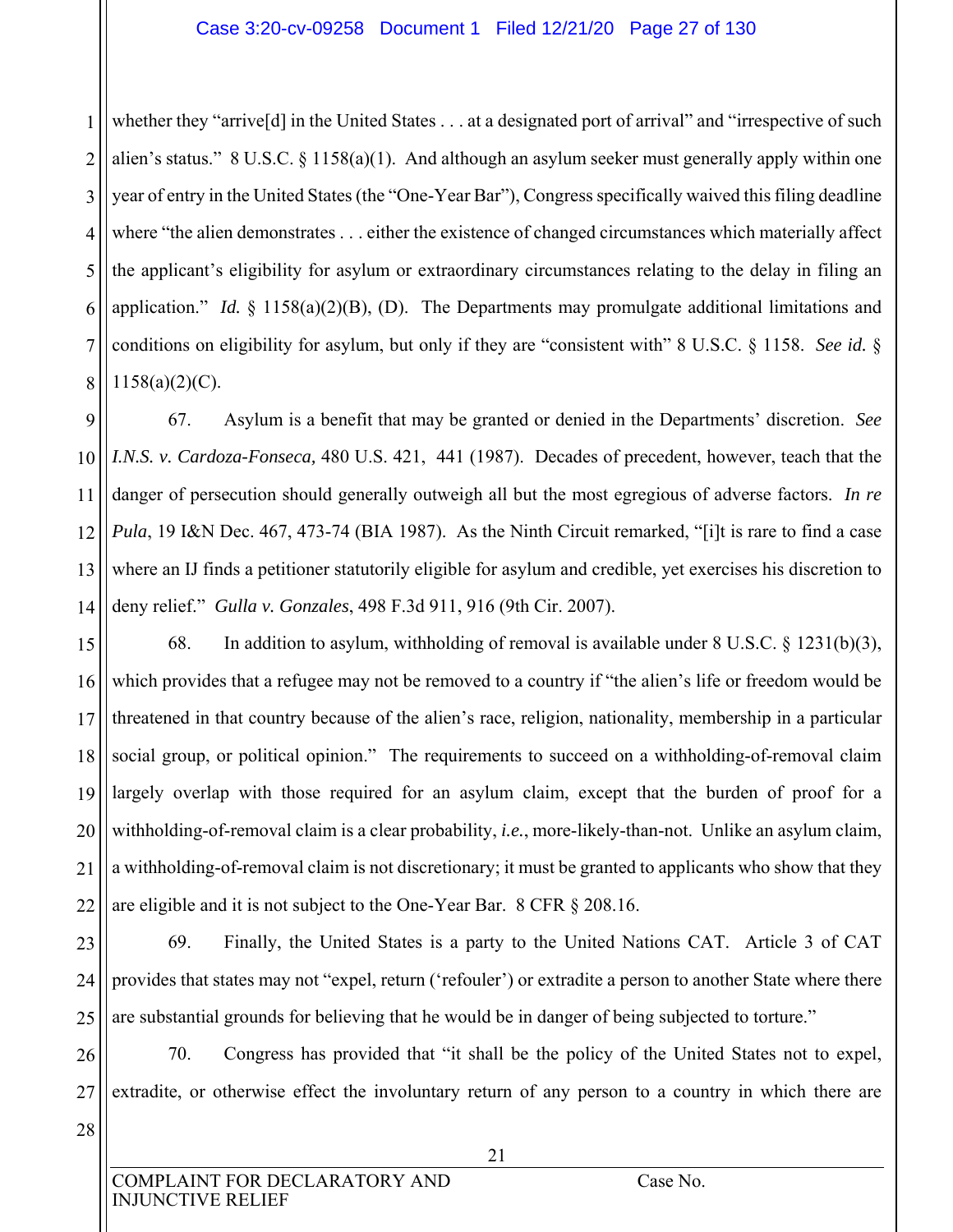1 2 3 4 5 6 7 substantial grounds for believing that the person would be in danger of being subjected to torture" and directed "the appropriate agencies" to "prescribe regulations to implement the obligations of the United States under Article 3 of [CAT]." Foreign Affairs Reform and Restructuring Act of 1998, Pub. L. No. 105-277, Div. G, Title XXII, § 2242(a), (b), 112 Stat. 2681-822 (1998) (codified as a note to 8 U.S.C. § 1231 (1999)). The regulations implementing the United States' obligations under CAT are codified at 8 C.F.R. §§ 208.16-208.18. Like withholding of removal, a claim for CAT relief must be proven under a more-likely-than-not standard and is not discretionary. 8 C.F.R. §§ 208.16, 1208.16(c)(4) (2006).

8 9

#### **B. Asylum is Critical to LGBTQ/H Refugees.**

10 11 12 13 14 15 16 71. For years, the Departments and the courts have recognized that persecution based on sexual orientation, gender identity, or HIV status is persecution based on "membership in a particular social group," qualifying such person as a refugee under the INA. *See, e.g.*, *Avendano-Hernandez v. Lynch*, 800 F.3d 1072, 1082 (9th Cir. 2015); *Karouni v. Gonzales*, 399 F.3d 1163, 1172 (9th Cir. 2005); *Matter of Toboso-Alfonso*, 20 I&N Dec. 819, 822 (BIA 1990); U.S. Citizenship and Immigration Services, *Guidance for Adjudicating Lesbian, Gay, Bisexual, Transgender, and Intersex (LGBTI) Refugee and Asylum Claims Training Module* (Dec. 28, 2011), https://www.uscis.gov/sites/default/files/ document/guides/RAIO-Training-March-2012.pdf.

17 18 19 20 21 22 23 24 72. This recognition has opened the United States asylum system to thousands of LGBTQ/H refugees faced with violence, torture, and even death in their countries of origin. In 69 countries, samesex relations are illegal, punishable in many locations by imprisonment, corporal punishment, or death. *See* International Lesbian, Gay, Bisexual, Trans and Intersex Ass'n, *State-Sponsored Homophobia: Global Legislation Overview Update* 113-42 (Dec. 2020), https://ilga.org/downloads/ ILGA\_World\_State\_Sponsored\_Homophobia\_report\_global\_legislation\_overview\_update\_December \_2020.pdf. Other countries impose severe restrictions on freedom of expression in relation to sexual orientation. *See id.* at 145-63.

25 26 27 73. Even in countries without laws formally criminalizing LGBTQ/H identity, expression, or status, individuals in these groups face widespread persecution in the form of arbitrary arrests and detentions, beatings, rape, and murder, both at the hands of law enforcement officials and by private

28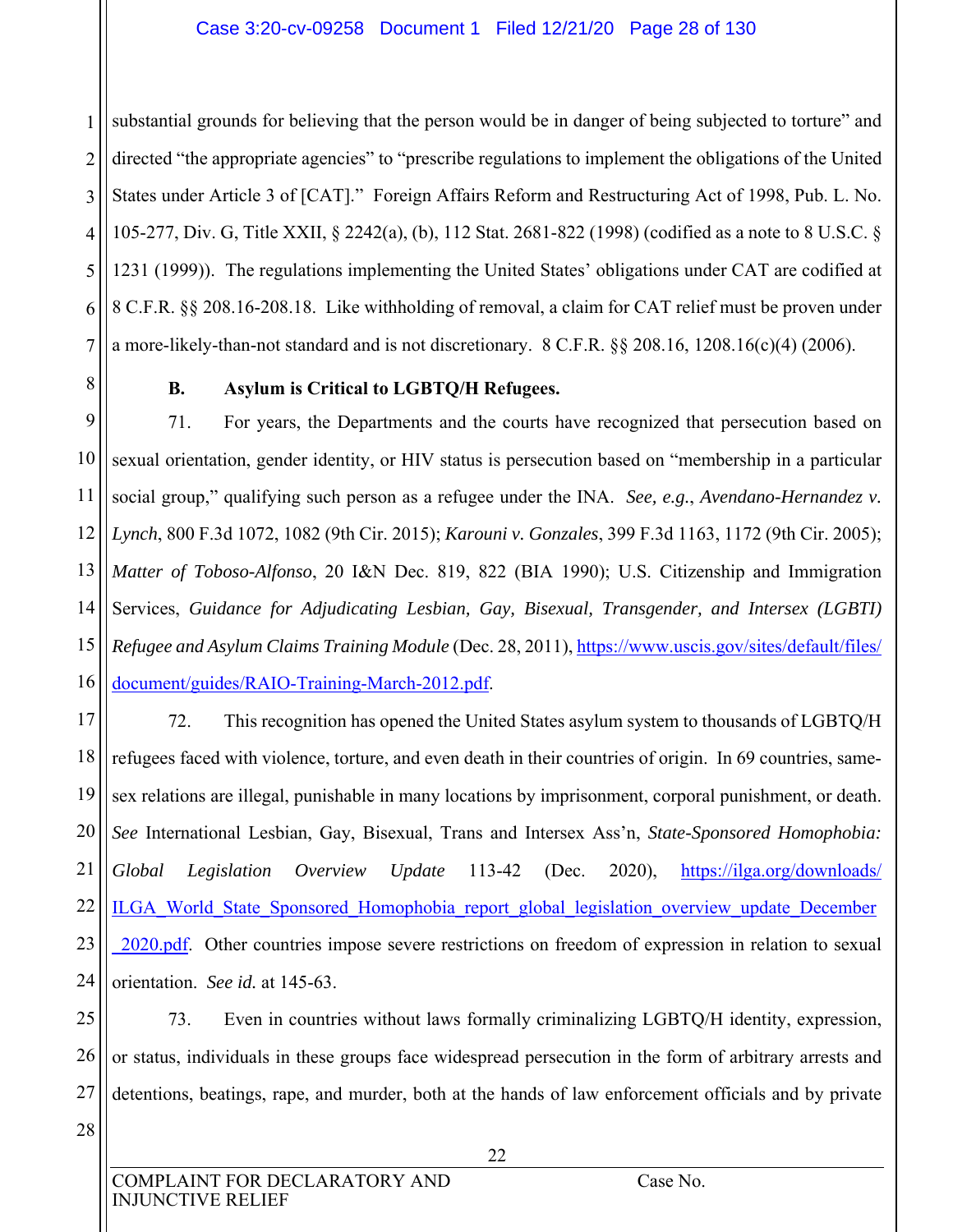#### Case 3:20-cv-09258 Document 1 Filed 12/21/20 Page 29 of 130

1 2 3 4 5 6 7 8 9 actors—often relatives of the victim or members of their community—whom law enforcement is unable or unwilling to stop or punish. The United States Department of State, NGOs, and organs of the United Nations have widely documented persecutory conditions in these and other countries. *See generally*  U.N. Human Rights Council, *Report of the United Nations High Commissioner for Human Rights on Discriminatory Laws and Practices and Acts of Violence against Individuals based on their Sexual Orientation and Gender Identity* (Nov. 17, 2011), https://www.ohchr.org/Documents/Issues/ Discrimination/A.HRC.19.41 English.pdf (finding worldwide violations against LGBTQ/H individuals including "killings, rape and physical attacks, torture, arbitrary detention, the denial of rights to assembly, expression and information, and discrimination in employment, health and education.").

10 11 12 13 14 15 16 17 18 19 20 21 22 23 24 25 26 27 74. For example, the U.S. Department of State reports that in Iran, same-sex consensual sexual activity is punishable by death or flogging. Iranian security forces detain people suspected of being LGBTQ, and people accused of sodomy face summary trials, where evidentiary standards are not always met. According to an Iranian NGO, the number of clinics engaging in "corrective treatment" of LGBTQ people is on the rise. These clinics use "electric shock therapy to the hands and genitals of LGBTI persons," psychoactive medication, and other abusive tactics. U.S. Dep't of State, *Country Reports on Human Rights Practices for 2019:* Iran, 49-51 (Mar. 11, 2020), https://www.state.gov/wpcontent/uploads/2020/03/IRAN-2019-HUMAN-RIGHTS-REPORT.pdf. In Honduras, 264 murders of LGBTQ people were reported between 2009 and 2017. *See* Amnesty Int'l, *No Safe Place: Salvadorans, Guatemalans, And Hondurans Seeking Asylum In Mexico Based On Their Sexual Orientation And/Or Gender Identity* 9 (Nov. 2017), https://www.amnestyusa.org/wp-content/uploads/2017/11/No-Safe-Place-Briefing-ENG-1.pdf. The Russian Republic of Chechnya has unleashed a reign of terror against LGBTQ people, including "extrajudicial killings and mass torture of LGBTI persons," as "authorities failed to investigate" and "continue<sup>[]</sup> to deny that there were any LGBTI persons in Chechnya." U.S. Dep't of State, *2019 Country Reports on Human Rights Practices: Russia* 2 (Mar. 11, 2020), https://www.state.gov/wp-content/uploads/2020/03/RUSSIA-2019-HUMAN-RIGHTS-REPORT.pdf. *See also* Article, "Chechnya accused of 'gay genocide' in ICC complaint," BBC News (May 16, 2017), https://www.bbc.com/news/world-europe-39937107.

28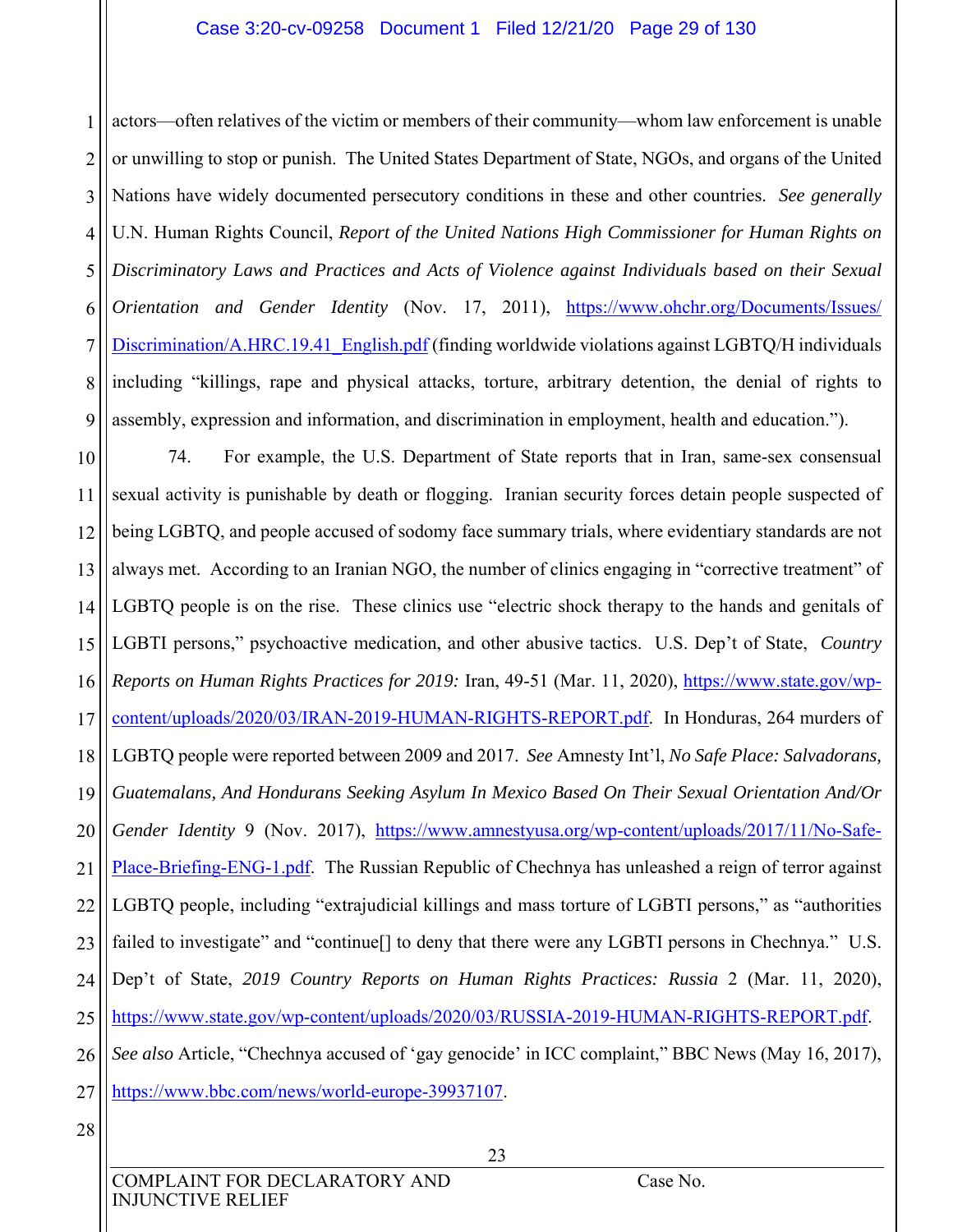1 2 3

### **C. Defendants Rushed the Final Rule to Publication.**

4 5 6 7 8 9 10 75. On June 15, 2020, the Departments published a joint notice of proposed rulemaking (the "NPRM"), proposing: (i) "changes to the regulations regarding asylum, statutory withholding of removal, and withholding and deferral of removal under the CAT regulations;" (ii) "amendments related to the standards for adjudication of applications for asylum and statutory withholding;" and (iii) certain amendments to the regulations governing credible fear determinations. *Procedures for Asylum and Withholding of Removal; Credible Fear and Reasonable Fear Review*, 85 Fed. Reg. 36,264 (June 15, 2020). The NPRM was unusually voluminous and touched on nearly every aspect of the asylum system, yet only provided 30 days for public comments, in the midst of an international pandemic no less. *See id.* at 36,264.

11 12 13 14 76. The NPRM was signed by (a) Defendant Barr; and (b) Chad R. Mizelle under the title "Senior Official Performing the Duties of the General Counsel, U.S. Department of Homeland Security," pursuant to a purported delegation of authority by Defendant Wolf under the title "Acting Secretary of Homeland Security." 85 Fed. Reg. at 36,290, 36,306.

15 16 17 18 19 20 21 22 23 77. Notwithstanding the very short comment period, over 88,000 interested members of the public, including Plaintiffs, submitted comments, almost all of whom criticized the NPRM for its myriad defects. Many commenters, including Plaintiffs Immigration Equality and Oasis, noted that given the limited time period, their comments were incomplete and did not address all the proposed rule's flaws and deleterious effects. *See* Public Comment of Immigration Equality (July 15, 2020), at 8, https://beta.regulations.gov/comment/EOIR-2020-0003-85541; Public Comment of Oasis Legal Services (July 15, 2020), at 2-3, https://beta.regulations.gov/comment/EOIR-2020-0003-78374; *see also*, *e.g.*, Public Comment of Lambda Legal (July 15, 2020), at 29-30, https://beta.regulations.gov/comment/EOIR-2020-0003-5999.

24 25 26 78. On December 11, 2020, the Departments published the Final Rule in the Federal Register, less than five months after it received over 88,000 comments on it, the vast majority opposing the rule.

- 27 28
- COMPLAINT FOR DECLARATORY AND Case No. INJUNCTIVE RELIEF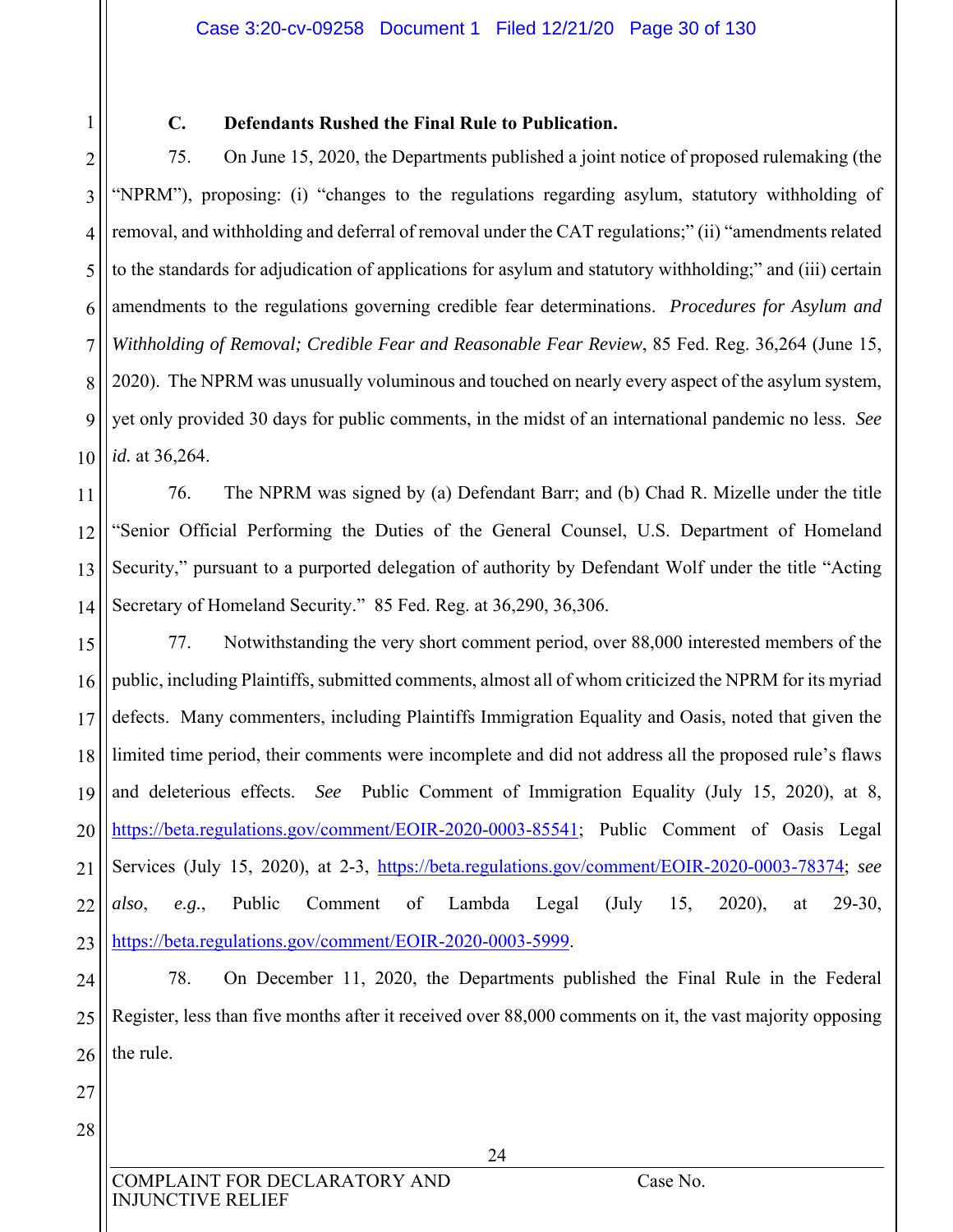1 2 3

#### **II. The Final Rule Is Invalid Because It Is Contrary To Law And Arbitrary And Capricious**

4 5 6 7 79. The Final Rule is contrary to law and arbitrary and capricious because it includes numerous infirm provisions that variously (1) are contrary to the statutes applicable to asylum applications, (2) serve no rational purpose, (3) fail to consider the real-world circumstance to which they apply, (4) are internally inconsistent with other asylum rules, (5) deny due process rights to asylum applicants, and (6) upend decades of established asylum practice without due consideration or explanation.

8

9

10

11

12

13

14

15

16

17

18

19

20

21

22

23

#### **A. The Final Rule Alters Long-Standing Law, Policy, and Practice with Respect to the INA's "Nexus" Requirement.**

80. One of the most destructive changes wrought by the Final Rule is a perversion of a key step in the asylum analysis, the requirement that an asylum seeker establish that they have suffered or fear persecution "*on account of* race, religion, nationality, membership in a particular social group, or political opinion" (8 U.S.C.  $\S$  1101(a)(42)(A) (emphasis added))—the so-called "nexus" requirement. While a persecutor may have mixed motives, the protected ground must be "at least one central reason" for the applicant's persecution or well-founded fear of persecution. 8 U.S.C.  $\S$  1158(b)(1)(B)(i). Further, under longstanding precedent, an applicant need not prove the precise motivation of the persecutor; rather the applicant must merely establish "facts on which a reasonable person would fear that the danger arises on account of" a protected ground. *E.g., Matter of J-B-N- & S-M-*, 24 I&N Dec. 208, 211 (BIA 2007); *Matter of Fuentes*, 19 I&N Dec. 658, 662 (BIA 1988).

81. Under a heading entitled "Nexus," the Final Rule radically alters the nexus analysis by listing eight blanket circumstances that adjudicators must now "generally" find insufficient for asylum or withholding of removal relief. 85 Fed. Reg. 80,386 (to be codified as 8 C.F.R. §§ 208.1(f), 1208(f)(1)) ("For purposes of adjudicating an application for asylum . . . or withholding of removal . . . the Secretary, in general, will not favorably adjudicate the claims of aliens who claim persecution based on the following list of nonexhaustive circumstances"). These circumstances include, "gender" and "interpersonal animus or retribution," among others.

82. Mandating blanket denials for certain circumstances under the auspices of nexus is arbitrary and nonsensical. Under this approach, an adjudicator is not required to address whether a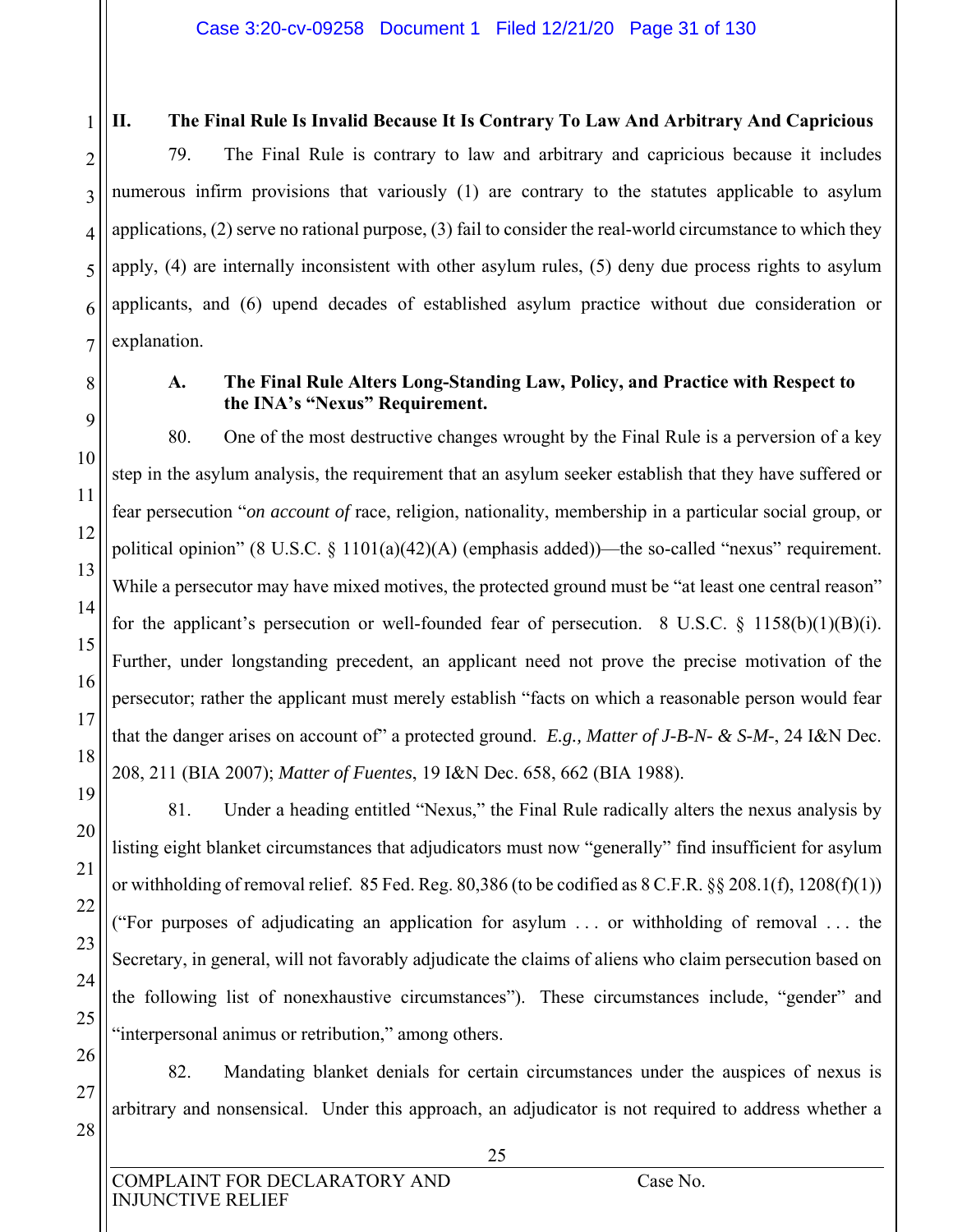#### Case 3:20-cv-09258 Document 1 Filed 12/21/20 Page 32 of 130

1 2 3 4 5 6 7 8 9 nexus between persecution and a protected ground actually exists. Determining nexus is a classic factual question requiring the adjudicator to consider facts specific to each case, such as direct or indirect evidence of the persecutor's motivation for harming or attempting to harm the applicant. The Final Rule subverts this fact analysis, replacing it with the Departments' general disapproval of certain categories of claims. In short, none of the items on the list meaningfully address whether harm occurred on "account of" a protected ground and thus none have any bearing on whether the nexus requirement is met in a particular case. The intent of the provision is clear: provide adjudicators with a laundry list of categorical denials to swiftly dispense with claims the Departments find undesirable, without the required analysis.

10 11 12 13 14 15 16 17 18 19 83. The Departments dismiss commenters' concerns that the rule will result in due process violations and categorical denials of claims, stating that "the rule implicitly allows for those rare circumstances in which the specified circumstances could in fact be the basis for finding nexus," and that "adjudicators should continue to engage in individualized, fact-based adjudications as the rule provides only a list of circumstances that do not constitute harm on account of a protected ground in most, but not all, cases." 85 Fed. Reg. at 80,329. The Departments' statements are disingenuous at best. If adjudicators are to continue conducting individualized determinations, then the list of blanket exclusions serves no purpose and is arbitrary for that reason alone. In reality, setting forth exemptions in this way will lead adjudicators to categorically deny the claims on the list, without taking into account the "fact specific nature" in each case as the law requires.

20 21 22 23 24 84. The proffered rationale for the new nexus requirement is to provide clarity and efficiency for adjudicators. However, the Departments do not actually point to any real lack of clarity in the existing law. Moreover, efficiency does not justify a complete departure from prior practice and law. In essence, in the name of expediency, the Departments are eliminating the individualized analysis required under the INA as a technique to swiftly deny applications.

25 26 27 85. The new nexus rule also functions as a backdoor method to curtail the scope of disfavored particular social group ("PSG") claims. For example, although claims based on gender meet the definition of a PSG under current law and under the standard codified under the Final Rule itself, *see* 85

28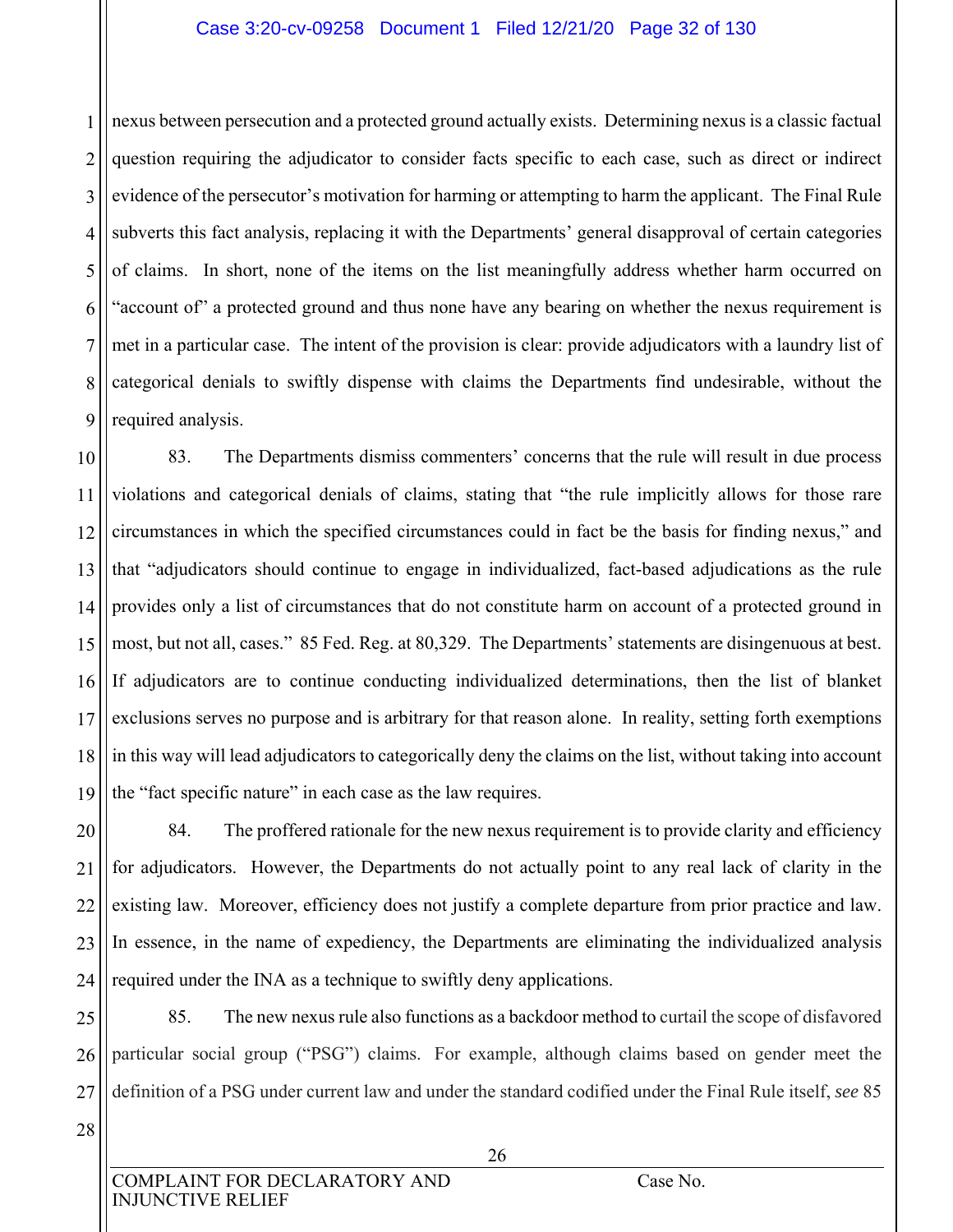1 2 3 4 Fed. Reg. 30,894 (to be codified as 8 C.F.R. §§ 208.1(c), 1208.1(c)), the categorical nexus bar will enable adjudicators to dispense with these claims without delving into the fact-specific inquiry necessary to analyze PSGs. This bait and switch is inconsistent with the INA and contrary to the intent of Congress.

86. For these reasons, the recasting of nexus as a self-executing list is arbitrary and capricious and contrary to law. More specifically, the three items on that list discussed below, which are particularly harmful to LGBTQ/H claimants, are also arbitrary and capricious and contrary to law.

5

6

7

8

9

10

11

12

13

14

15

16

17

18

19

20

21

22

23

24

#### **i. The Exclusion of Gender Imperils the Availability of Asylum for All LGBTQ Refugees.**

87. A prime example of the confusion of PSG and nexus requirements is the Final Rule's mandate that adjudicators "in general, will not favorably adjudicate the claims of aliens who claim persecution based on . . . Gender." 85 Fed. Reg. 80,395 (to be codified as 8 C.F.R. §§ 208.1(f)(8), 1208.1(f)(8)). As noted above, injecting a gender bar into the nexus analysis is impermissible and makes no sense. Disturbingly, the regulations do not provide any direction whether this "gender-based" exclusion is intended to preclude claims by LGBTQ refugees. Simply put, the Departments have created a confusing mess that leaves Plaintiffs and LGBTQ refugees uncertain how LGBTQ asylum claims will be treated going forward.

88. The Final Rule omits any meaningful discussion of whether and how the "gender-based" nexus exclusion will affect LGBTQ refugees, despite numerous public comments flagging this important issue and requesting clarification. Commenters expressed concerns about how "genderbased" nexus exclusion would affect LGBTQ asylum seekers given that while sexual orientation and transgender status are not necessarily coterminous with gender, case law recognizes that discrimination based sexual orientation or transgender status are forms of sex discrimination. Moreover, for LGBTQ refugees, their applications nearly always are peppered with language relating to gender.

25 26 27 28 89. For example, numerous LGBTQ-allied organizations, including Plaintiffs Immigration Equality, Oasis Legal Services, and the Transgender Law Center, submitted comments noting that the Final Rule had the potential to be misconstrued to eliminate asylum claims for LGBTQ refugees, despite a well-settled body of caselaw firmly establishing LGBTQ asylum claims. *See* Public Comment of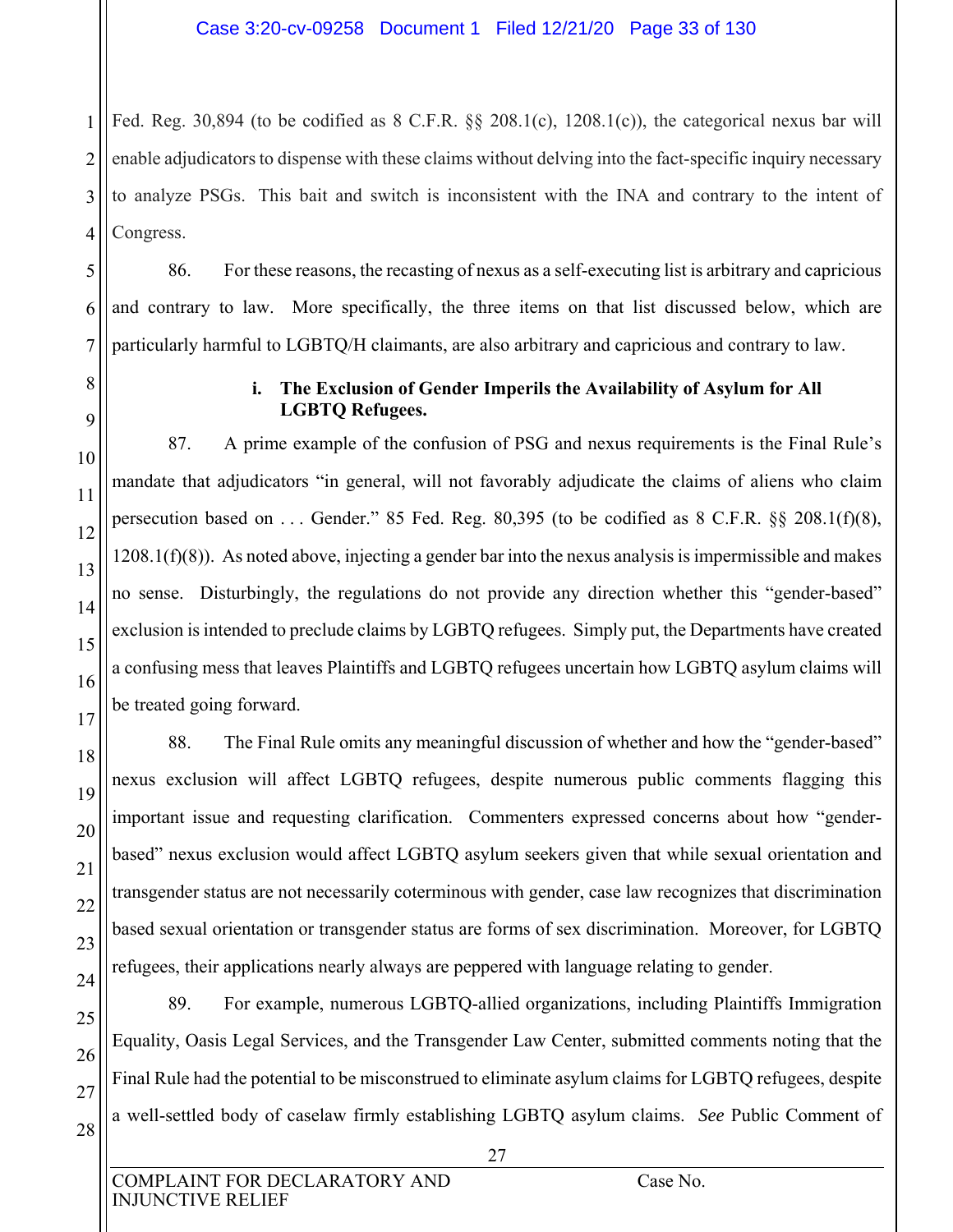1 2 3 4 5 6 7 8 9 Immigration Equality (July 15, 2020), at 14-15, https://beta.regulations.gov/comment/EOIR-2020- 0003-85541. ("[W]hile the Proposed Rule certainly does not deny that LGBTQ people constitute protected PSGs, there is a real risk that adjudicators will misconstrue the gender bar to preclude gender identity and sexual orientation claims"); Public Comment of Oasis, at 15, https://beta.regulations.gov/comment/EOIR-2020-0003-78374, at 15 ("Oasis has assisted hundreds of applicants who have been persecuted by individuals centrally motivated to commit persecutory acts on account of perceived gender violations—that is, on account of their membership in a cognizable particular social group relating to their sexual minority status"); Public Comment of Transgender Law Center (July 15, 2020), https://beta.regulations.gov/comment/EOIR-2020-0003-6058.<sup>2</sup>

10

11

12

90. In the Final Rule, the Departments ignored these comments. Nowhere does the Final Rule analyze or discuss whether claims based on one's status as LGBTQ will be denied under the "gender-based" nexus rule. Indeed, the Final Rule's analysis of proposed  $\S 208.1(f)(8)$ , 1208.1(f)(8)

13

<sup>14</sup>  $\overline{a}$ <sup>2</sup> *See also* Public Comment of Los Angeles LGBT Center (July 9, 2020), at 3, https://www.regulations.gov/contentStreamer?documentId=EOIR-2020-0003-

<sup>15</sup> 4736&attachmentNumber=1&contentType=pdf, ("[I]n eliminating gender-based violence claims . . . , this proposed rule eliminates all LGBTQ asylum claims as well"); Public Comment of Indiana Legal

<sup>16</sup> Services (July 15, 2020), at 11-12, https://www.regulations.gov/contentStreamer?documentId=EOIR-2020-0003-6028&attachmentNumber=1&contentType=pdf, ("The elimination of consideration of

<sup>17</sup> 18 gender as a nexus of harm or persecution . . . impairs the ability of LGBTQ+ people to claim harm based on their LGBTQ+ identity"); Public Comment of National LGBTQ Task Force (July 15, 2020), at 11,

<sup>19</sup> https://www.regulations.gov/contentStreamer?documentId=EOIR-2020-0003- 75155&attachmentNumber=1&contentType=pdf, ("[T]he National LGBTQ Task Force is concerned

<sup>20</sup> that asylum officers will misconstrue the gender exclusion to preclude gender identity and sexual orientation claims"); Public Comment of American Gateways (July 15, 2020), at 47,

https://www.regulations.gov/contentStreamer?documentId=EOIR-2020-0003- 5991&attachmentNumber=1&contentType=pdf, ("[G]iven the Departments' curious silence regarding

<sup>21</sup> 22 female genital mutilation (FGM) claims and LGBTQ claims throughout the Proposed Rule, this provision risks being weaponized by adjudicators to deny all claims *relating to* gender, including claims

<sup>23</sup> based on FGM and claims based on an applicant's sexual orientation and gender identity") (emphasis in the original); Public Comment of Women's Refugee Commission (July 15, 2020), at 7, https://www.regulations.gov/contentStreamer?documentId=EOIR-2020-0003-

<sup>24</sup>  $6061&\text{attachmentNumber}=1&\text{contentType}=pdf,$  ("[I]n light of the Supreme Court's recent holding in

<sup>25</sup> *Bostock* . . . the Proposed Rule could also be used by the Departments as a basis for a blanket denial of eligibility for all applicants fleeing persecution on account of sexual orientation or gender identity");

Public Comment of National LGBT Bar Association (July 15, 2020), at 7-8, https://www.regulations.gov/contentStreamer?documentId=EOIR-2020-0003-

<sup>26</sup> 6025&attachmentNumber=1&contentType=pdf,

<sup>27</sup> 28 ("In addition to being wrong, immoral, and harmful to women, this change could also be misconstrued to bar claims based on gender identity and sexual orientation, thus denying LGBTQ+ individuals any ability to successfully seek asylum in this country").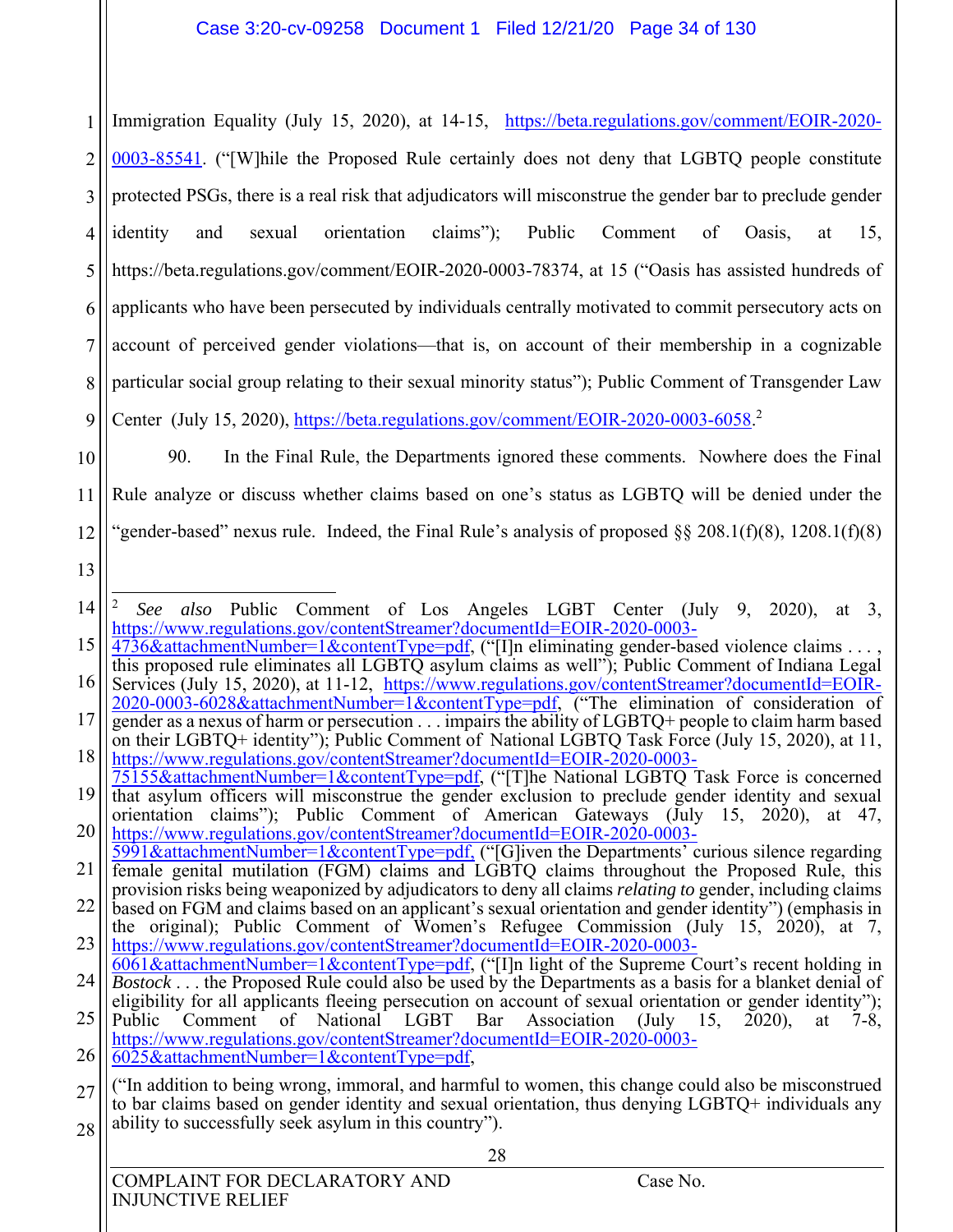#### Case 3:20-cv-09258 Document 1 Filed 12/21/20 Page 35 of 130

1 2 3 4 5 6 7 8 9 makes almost no mention of LGBTQ people whatsoever. The Departments acknowledged one commenter's argument that "the UNHCR . . . has confirmed that people fleeing persecution based on gender, gender-identity and sexual orientation do qualify for asylum under the Convention's definition of a refugee," 85 Fed. Reg. at 80,333, but respond only that "they are not bound by the UNHCR," *id.* at 80,334, suggesting a potential intent to depart from the UNHCR's approach in this regard. The Departments acknowledge commenters' concerns that the "rule will categorically deny asylum to ... LGBTQ asylum-seekers," but waves away these concerns as "unsupported" and "speculative" without any substantive effort to engage with the issue or provide assurance that the Final Rule will not work a radical change in asylum practice by excluding such claims. *Id.* at 80,287.

10 11 12 13 14 91. The Departments' failure to clarify the scope of the Final Rule's "gender-based" nexus exclusion has created alarm and leaves significant confusion about whether and how the Final Rule might affect LGBTQ refugees' claims. The confusion around this point highlights the infirmity of the Final Rule and its arbitrary creation of presumptively ineligible categories of "circumstances" rather than conducting the analysis required under the INA and decades of precedent.

15 16 17 18 19 20 21 22 23 24 25 92. The Final Rule also engenders confusion through its bizarre citation in a footnote to a dissenting opinion in *Bostock v. Clayton County, Georgia*, 140 S. Ct. 1731 (2020), in support of the misguided, scientifically inaccurate belief that the gender identity of transgender and nonbinary people "'changes over time'" and therefore may not be an "immutable characteristic" for the purpose of defining a particular social group. 85 Fed. Reg. at 80,335 n.56 (citing *Bostock*, 140 S. Ct. at 1779) (Alito, J., dissenting). This statement suggests that the Departments lack understanding of the experiences of transgender people, whose gender identity does not "change[]" when they transition, but rather becomes visible to others. This inaccurate statement also ignores well-settled case law holding that sexual orientation and gender identity are immutable characteristics (*see*, *e.g.*, *Hernandez-Montiel v. I.N.S.*, 225 F.3d 1084, 1093 (9th Cir. 2000))—which poses an apparent threat to the long-settled practice of recognizing LGBTQ people as constituting a PSG for asylum purposes.

26 27 93. To be sure, for decades, the BIA, the Attorney General, USCIS, and the courts have recognized that persecution on account of LGBTQ status qualifies as persecution on account of

28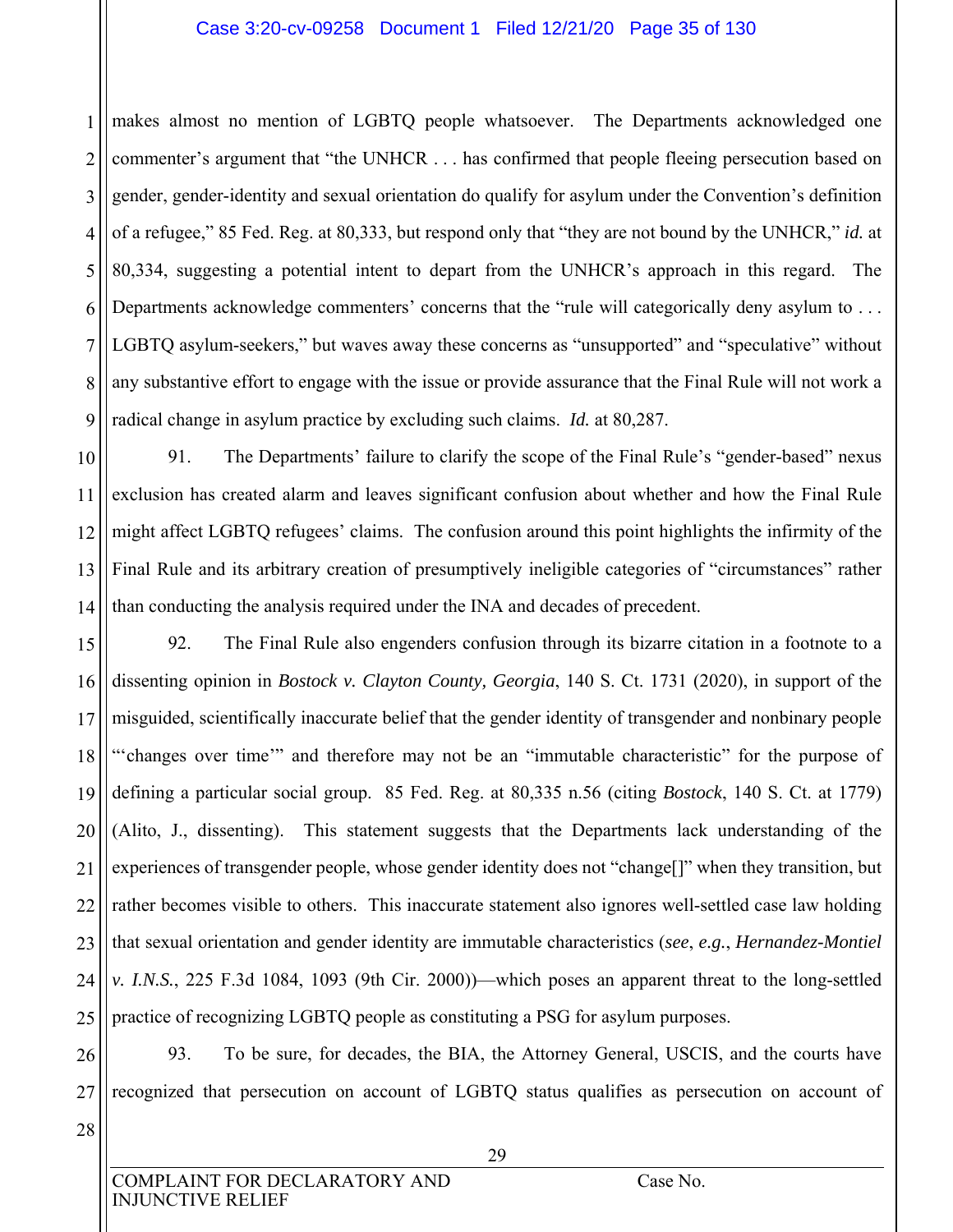1 2 3 4 5 6 7 8 9 10 11 12 13 14 15 16 "membership in a particular social group" under the INA. 8 U.S.C. § 1101(a)(42). *See, e.g.*, *Avendano-Hernandez v. Lynch*, 800 F.3d 1072, 1082 (9th Cir. 2015) ("The unique identities and vulnerabilities of transgender individuals must be considered in evaluating a transgender applicant's asylum, withholding of removal, or CAT claim."); *Karouni v. Gonzales*, 399 F.3d 1163, 1173 (9th Cir. 2005) ("homosexuals" are a PSG); *Pitcherskaia v. I.N.S.*, 118 F.3d 641, 645 n.5 (9th Cir. 1997) (lesbians are a PSG); *Matter of Toboso-Alfonso*, 20 I&N Dec. 819, 822-23 (BIA 1990) (Cuban gay asylum applicant established membership in PSG); Att'y Gen. Order No. 1895-94 (June 19, 1994) (designating *Toboso* "as precedent in all proceedings involving the same or similar issues"); USCIS, *Guidance for Adjudicating Lesbian, Gay, Bisexual, Transgender, and Intersex (LGBTI) Refugee and Asylum Claims* Training Module (Dec. 28, 2011), AILA Doc. No. 120424 https://www.uscis.gov/sites/default/files/document/guides/RAIO-Training-March-2012.pdf. Moreover, LGBTQ claims clearly meet the PSG standard codified in the Final Rule. 8 C.F.R. §§ 208.1(c), 1208.1(c) ("a particular social group is one that is based on an immutable or fundamental characteristic, is defined with particularity, and is recognized as socially distinct in the society at question. Such a particular social group cannot be defined exclusively by the alleged persecutory acts or harm and must also have existed independently of the alleged persecutory acts or harm that forms the basis of the claim.").

- 17 18 19 94. If the Departments intended to upset decades of settled law and presumptively preclude some or all LGBTQ claims, they should have raised the possibility in the NPRM. Effectuating such a drastic change through obfuscation would be procedurally improper and a violation of the APA.
- 20 21 95. Moreover, the experiences of LGBTQ refugees show that they would be deeply harmed by a rule that excludes gender-based persecution, whether interposed under the nexus or PSG rubric.

22 23 24 25 96. For example, Immigration Equality client Alexandra<sup>3</sup>, a trans woman from Mexico, was kidnapped and repeatedly raped and tortured by gang members because of her gender identity after they spotted her wearing women's clothing at a fundraiser she was organizing for children with leukemia. The gang members abused her so severely that she had to undergo two rectal surgeries to repair her

26

<sup>27</sup> 28  $\overline{a}$ <sup>3</sup> Plaintiffs' individual clients are referred to in this Complaint using pseudonyms and minor identifying details have been changed to protect their safety and preserve confidentiality. The facts demonstrating the impact of the Final Rule are unaltered.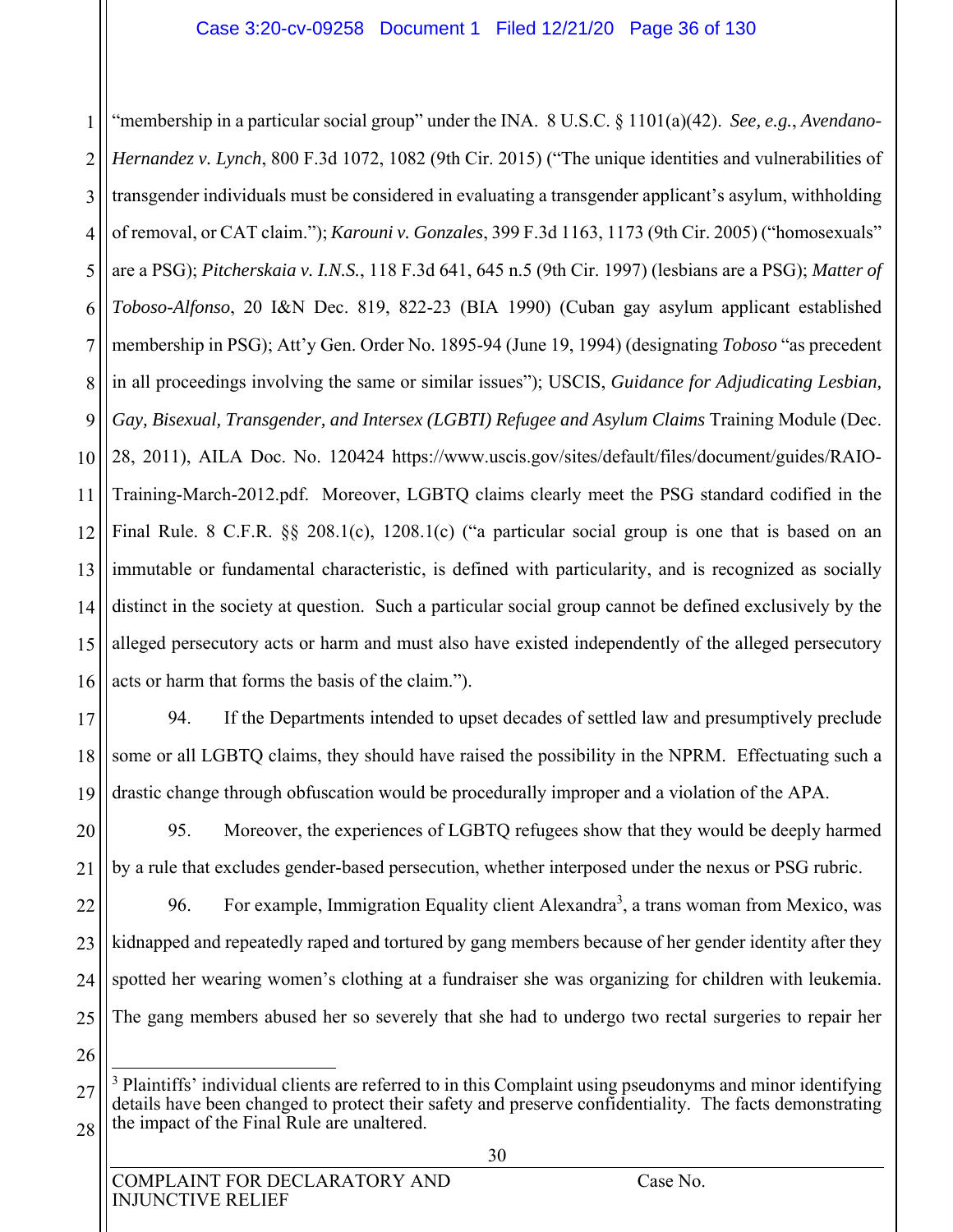## Case 3:20-cv-09258 Document 1 Filed 12/21/20 Page 37 of 130

1 2 3 4 5 6 7 8 9 injuries. The Transgender Law Center's client French, a transgender woman from Jamaica, faced a neighborhood mob led by a cousin to her family home, with the intent to kill her, after the cousin saw online a photograph of her from an event for transgender people that showed French dressed in women's clothes. And finally, the Center's client John, a gay man from Jamaica, was constantly referred to with anti-gay slurs, such as "battyman," at school. While John is gay, much of the persecution he endured was focused on his gender presentation, appearance, and mannerisms, which were considered effeminate and outside local gender norms—treatment that blurs the lines between homophobia and gender stereotyping because, in Jamaica, to be effeminate is to be gay whether one's sexual orientation is known or not.

10 11 12 97. As these narratives illustrate, LGBTQ asylum seekers face grave harm if they are returned to countries where they will likely suffer further violence, sexual assault, and even death. Under the Final Rule, however, claims such as these very well may be denied.

13 14 15 16 17 18 19 20 98. Purposefully, accidentally, or ambiguously eliminating asylum claims for LGBTQ people under the guise of "gender" would violate the APA in multiple ways. Under the INA, individuals qualify as "refugees" if they have suffered persecution or have a well-founded fear of persecution "on account of race, religion, nationality, membership in a particular social group, or political opinion." 8 U.S.C. § 1101(a)(42). LGBTQ status has long been held to be protected in asylum law. Accordingly, the Final Rule is contrary to law because it appears to call into question the refugee status of those who claim persecution, or a well-founded fear of persecution based on their membership in a firmly established particular social group.

21 22 23 99. In the alternative, the Final Rule is arbitrary and capricious because the Departments have failed to acknowledge or analyze how the "gender-based" nexus exclusion would affect LGBTQ populations and failed to acknowledge or justify their departure from longstanding precedent.

24 25 26 100. Additionally, the Final Rule is arbitrary and capricious because it causes confusion, is likely to lead adjudicators to inappropriately misconstrue it as barring claims based on LGBTQ status, and the Department not only has failed to address these concerns but introduced further uncertainty by

27 28

> COMPLAINT FOR DECLARATORY AND Case No. INJUNCTIVE RELIEF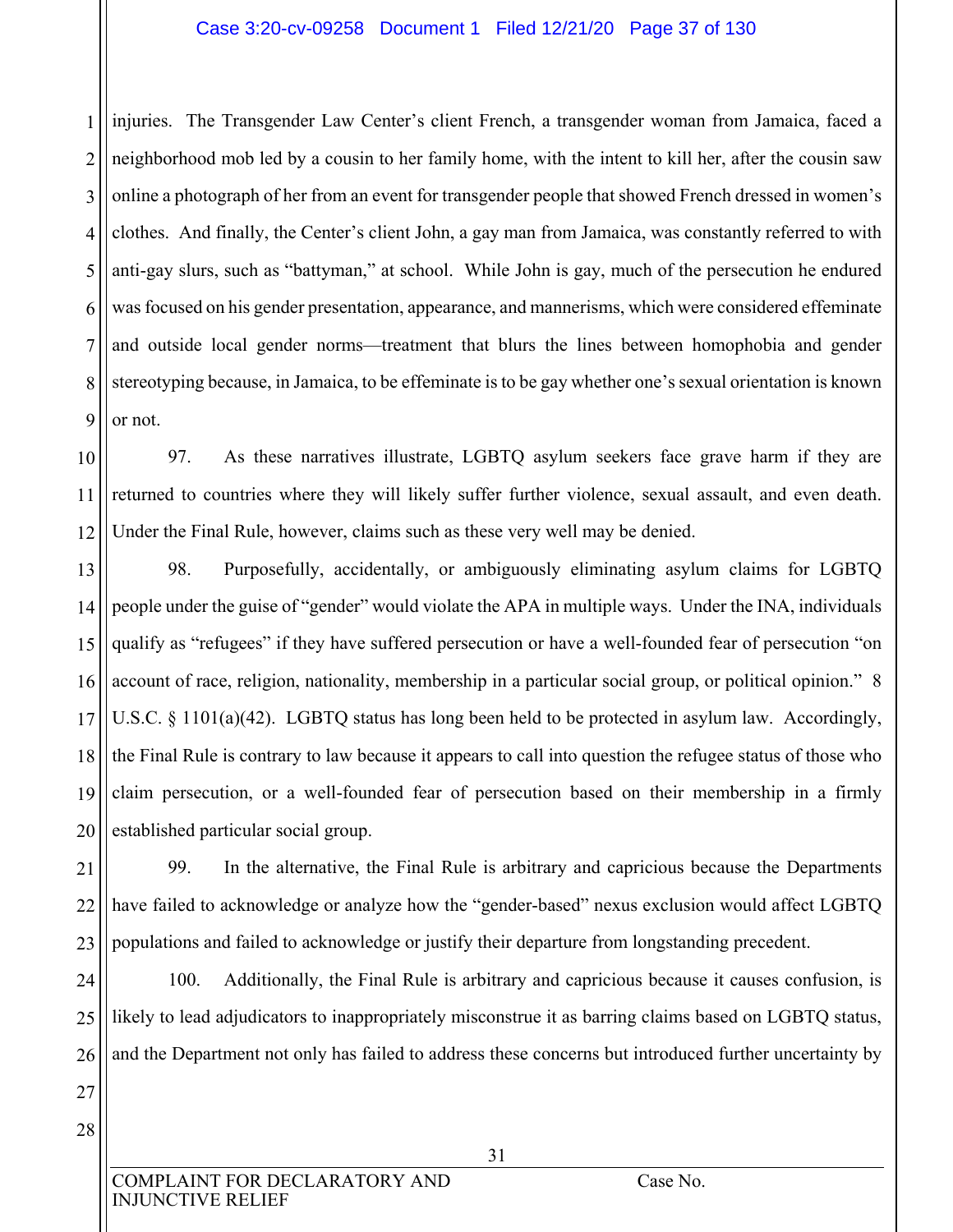raising questions about long-settled treatment of LGBTQ claims under PSG standards only in a footnote to the preamble of the Final Rule.

1

2

3

4

5

6

7

8

9

10

11

12

13

14

## **ii. The Final Rule Impermissibly Limits Asylum and Withholding-of-Removal Claims Based on "Interpersonal Animus."**

101. The Final Rule impermissibly bars asylum or withholding of removal for persecution based on (i) "interpersonal animus or retribution," 85 Fed. Reg. at 80,386 (to be codified as 8 C.F.R. §§  $208.1(f)(1)$ ,  $1208(f)(1)$ ; or (ii) "interpersonal animus in which the alleged prosecutor has not targeted, or manifested an animus against, other members of an alleged particular social group in addition to the member who has raised the claim at issue," 85 Fed. Reg. at 80,386 (to be codified as 8 C.F.R §§  $208.1(f)(2)$ ,  $1208(f)(2)$ ). These overly broad exclusions are arbitrary and capricious and contrary to law because, at least in part for prohibited reasons, they engraft requirements inconsistent with Congress' intent to make asylum available to individuals subjected to persecution. These changes will inflict particular harm on LGBTQ/H claimants, whose persecution often arises in circumstances that may be labeled as "interpersonal," such as violence at the hands of family members and personal acquaintances that law enforcement officials are unwilling or unable to prevent.

- 15
- 16

17

18

19

20

21

23

24

27

## a. *The "Interpersonal Animus or Retribution" Exclusion is Arbitrary and Capricious and Contrary to Law.*

102. The Final Rule's bar on claims based on "interpersonal animus or retribution" is arbitrary and capricious and contrary to law for several reasons. First, the broad language of the exclusion could arguably be read to require denial of nearly *any* asylum case, because the plain meanings of those terms may be read to embrace any spiteful or malevolent persecution.

22 25 26 28 103. Further, the new exclusion bars the granting of asylum applications where persecution is based on "interpersonal animus or retribution" even if the persecution was also based on a protected ground, such as membership in a social group. The exclusion of this type of "mixed motive" persecution is arbitrary and capricious because there is no clear distinction between "interpersonal animus" and hostility towards a protected status. This is especially true in cases where persecution is inflicted by family members or close acquaintances, as is often the case with LGBTQ/H asylum applicants. Such abuse can easily be understood as "interpersonal" due to the relationship between the victim and the persecutor, even though the persecution is ultimately motivated by the victim's LGBTQ/H status.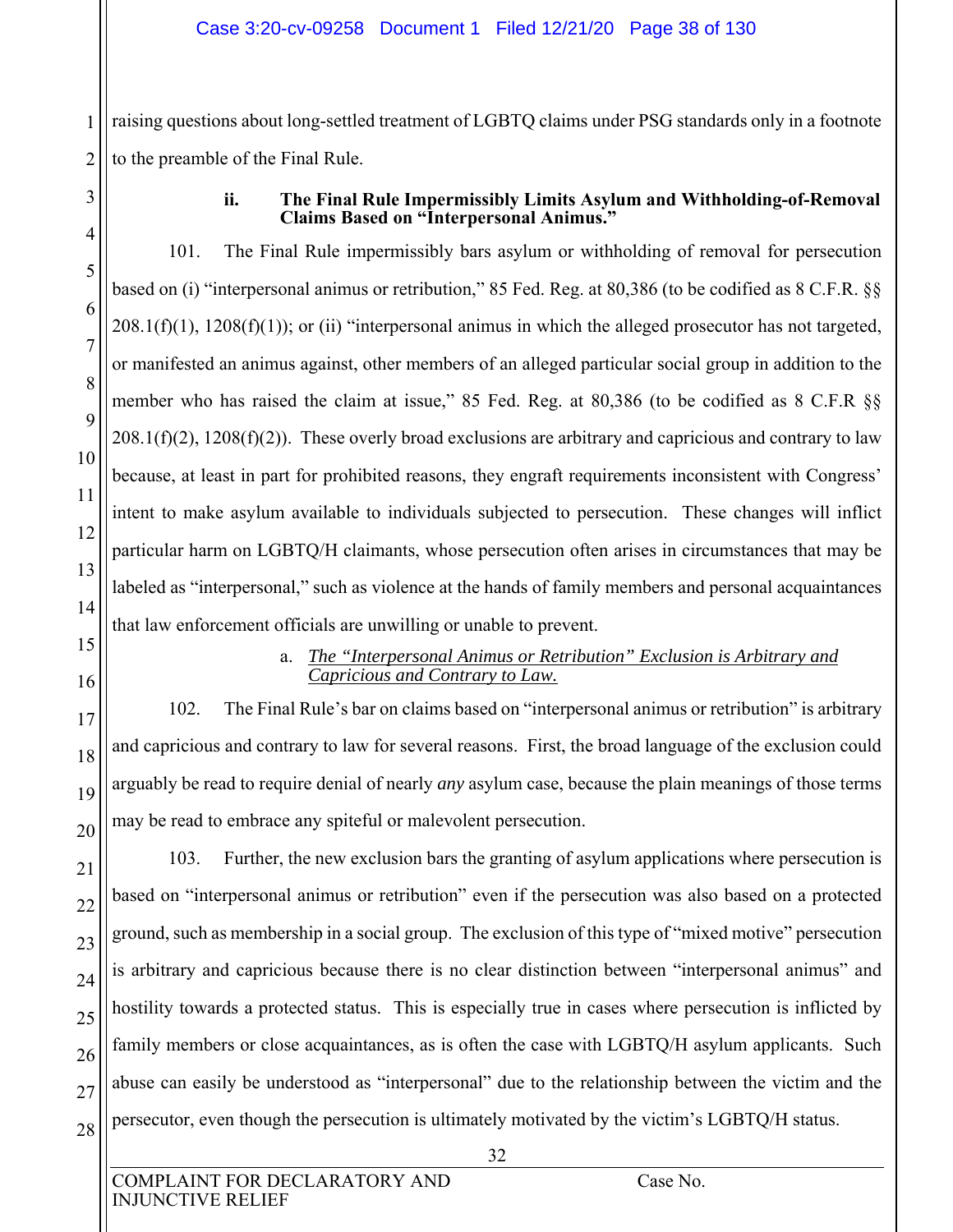#### Case 3:20-cv-09258 Document 1 Filed 12/21/20 Page 39 of 130

1 2 3 4 5 6 7 8 9 104. Barring asylum in "mixed motive" cases is also contrary to law because it violates the clear language of the INA, which provides that "race, religion, nationality, membership in a particular group, or political opinion" need only be "*at least one central reason*"—but not necessarily the *only*  reason—for persecution. 8 U.S.C. § 1158(b)(1)(B)(i) (emphasis added). Congress thus mandated that asylum be available in mixed-motive cases, even when one motive would not be a proper basis for asylum, so long as a statutorily protected ground is at least "one central reason" for the persecution. The exclusion of an asylum application based on "interpersonal animus or retribution," without regard for whether the persecution was also based on a protected ground, directly violates the statutory "one central reason" standard.

10 11 12 13 14 15 16 17 18 105. The Departments have offered no rational basis for the proposed "interpersonal animus or retribution" exclusion, initially basing it on a single case, *Zoarab v. Mukasey*, 524 F.3d 777 (6th Cir. 2008), in which persecution was based on business dealings rather than political opinion or any other protected ground. 85 Fed. Reg. at 80330. In response to numerous comments noting the lack of support for the rule change, the Departments now cite a handful of additional fact-specific cases standing only for the proposition that certain types of *purely* personal motivation do not trigger eligibility for asylum. *See id*. The Departments also state that it does not intend for the Final Rule to preclude the granting of asylum or withholding of removal based on "mixed motive" persecution, but it did not revise the Final Rule to clarify this point. *See id*.

19 20 21 22 106. The exclusion will inflict particular harm on LGBTQ/H claimants. As noted above, it is quite common for LGBTQ/H asylum seekers to suffer persecution at the hands of family members and other personal acquaintances, in circumstances where protected status and "interpersonal animus" will be nearly impossible to disentangle.

23 24 25 26 27 107. Many LGBTQ/H asylum applicants who have been targeted for persecution by family members or personal acquaintances because of their sexual orientation or gender identity were not targeted out of hostility for the individual *per se*. Some LGBTQ individuals are targeted because of their persecutors' purportedly benign intentions to "save" their LGBTQ relatives or acquaintances from their sexual orientation or gender identity.

28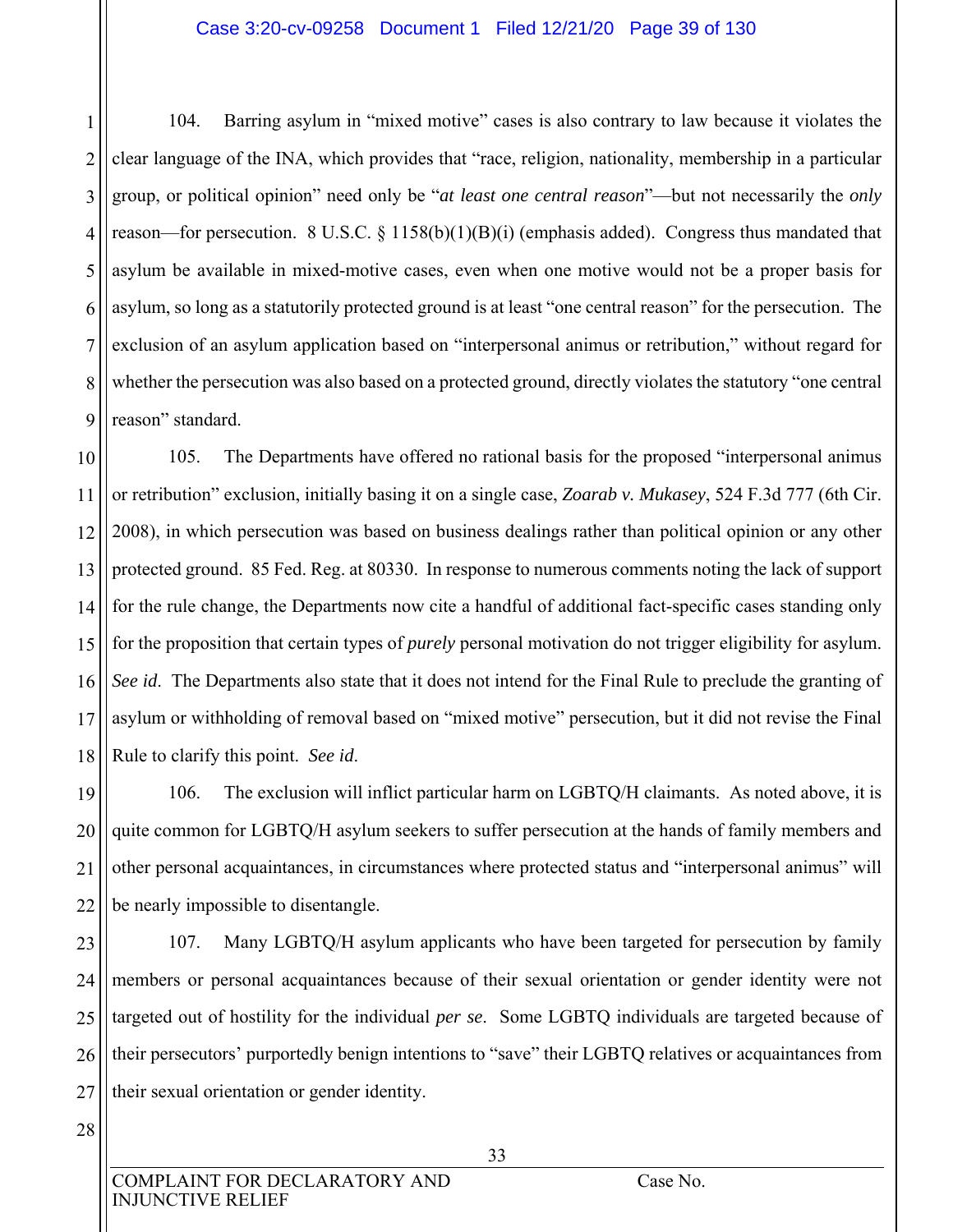1 2 3 4 5 6 7 8 108. For example, in *Bringas-Rodriguez v. Sessions*, 850 F.3d 1051, 1056, 1073 (9th Cir. 2017) (en banc), a gay man was sexually and physically assaulted by his uncle, cousins, and neighbors as a child. Although the immigration judge viewed the attacks as motivated by interpersonal animus, the Court of Appeals recognized that the claimant's LGBTQ/H status was a central reason for the assault, because the abusers focused on the victim's perceived effeminate characteristics and called him a "fag, fucking faggot, queer." In another example, a gay refugee from Ghana was beaten, doused in kerosene, and almost lit on fire by his father and a mob of neighbors after being discovered with another man. *Doe v. Att'y Gen. of the U.S.*, 956 F.3d 135, 152 (3d Cir. 2020).

9 10 11 12 13 109. This provision of the Final Rule will likely foreclose many of Plaintiffs' clients from obtaining asylum, even though they endured horrific persecution because of their LGBTQ or HIVpositive status and have meritorious claims. For example, the following Immigration Equality clients would likely no longer qualify for asylum or relief under the Final Rule, despite the severe persecution they experienced:

- 14 15 16 17 18 19 20 21 22 23 24 25 26 Mikhail, a gay man from Russia, used an online dating app to meet another man for a date. Despite taking precautions to ensure the date was legitimate, several men kidnapped Mikhail, and took him back to his own apartment where they stripped him naked, beat him, and tied him to a radiator. While he was restrained, the perpetrators continued to physically assault him while they ransacked his apartment and robbed him. Then, they forced him to transfer money to them via online banking. While Mikhail was still naked, bleeding from the physical assault, and tied to his radiator, the perpetrators took video footage of him where they forced him to state his full name, street address, and admit that he was "a faggot." They took screenshots of his contacts and threatened to send the video to all of his contacts, including his employer, and post it online if he went to the police. When Mikhail later went to the hospital, and tried to report the incident to the police, the police mocked him. They also told him that it was his fault that he was assaulted and said that Russia would be better without people like him.
- 27 28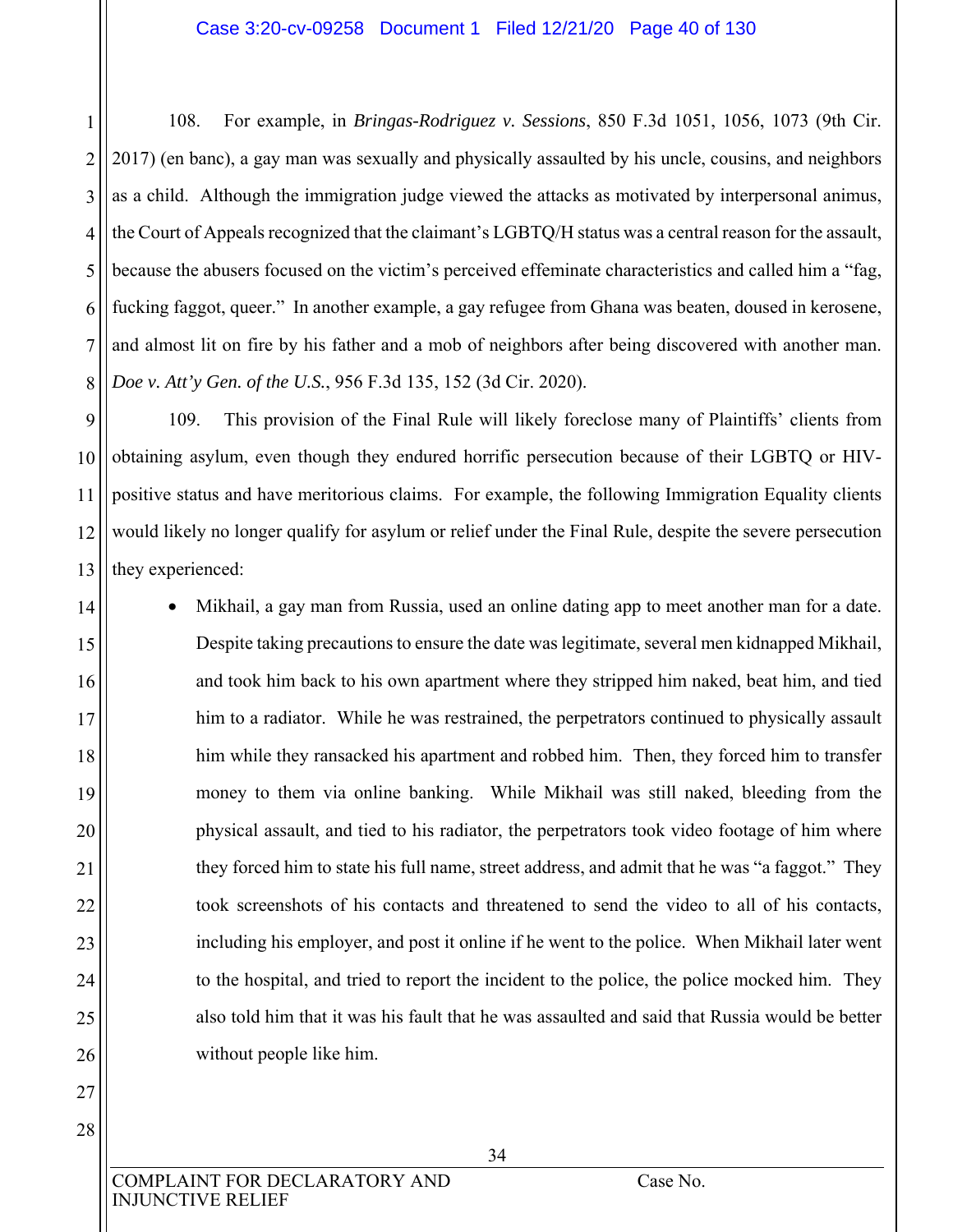#### Case 3:20-cv-09258 Document 1 Filed 12/21/20 Page 41 of 130

 Nakiesha, an engineer from Guinea, was 33 years old when she gave birth to her firstborn child, an intersex baby. She believed her child was a son and tried to raise him away from her extended family because she knew they would not accept him. One day, one of Nakiesha's female relatives changed the baby's diaper and discovered his intersex identity. News spread quickly, and Nakiesha's family declared the baby to be satanic and demanded that he be killed. They also informed Nakiesha that they would forcibly abort any new pregnancies she might have. When Nakiesha refused to murder her own son, her family deemed her to be satanic too and demanded her death as well. She fled to the United States where she applied for, and was granted, asylum.

10 11 12 13 14 15 Tariq is a transgender man from Egypt. In his twenties, he fell in love with a young woman named Najila, and the two developed a romantic and intimate relationship that lasted several years. Then, Najila's family discovered that the two were more than just friends, and beat Najila severely. Next, her male relatives locked Najila into the basement of their home. Tariq tried several times to help free her, including by calling the police, but the police told him "this is a family matter."

 Eventually, Tariq fled for his own life to the United States, where he was granted asylum. Months later, Najila's mother snuck a phone into the basement so her daughter could have some communication with the outside world. Tariq and Najila reconnected and said goodbye. Because Najila is not allowed out of her home without a male escort at all times, she has never been able to leave Egypt.

## b. *The "Additional Target" Exclusion is Arbitrary and Capricious and Contrary to Law.*

110. The Final Rule further requires that asylum applicants whose claims are based on "interpersonal animus" to provide evidence that their persecutors also targeted other members of the same PSG or else have their claim denied ("additional target" exclusion). That requirement is arbitrary and capricious and contrary to law—most fundamentally because such evidence often simply does not exist. For example, a claimant may be persecuted based on LGBTQ/H status by a family member or others in the community who have never had the occasion to express animus against other LGBTQ/H

1

2

3

4

5

6

7

8

9

16

17

18

19

20

21

22

23

24

25

26

27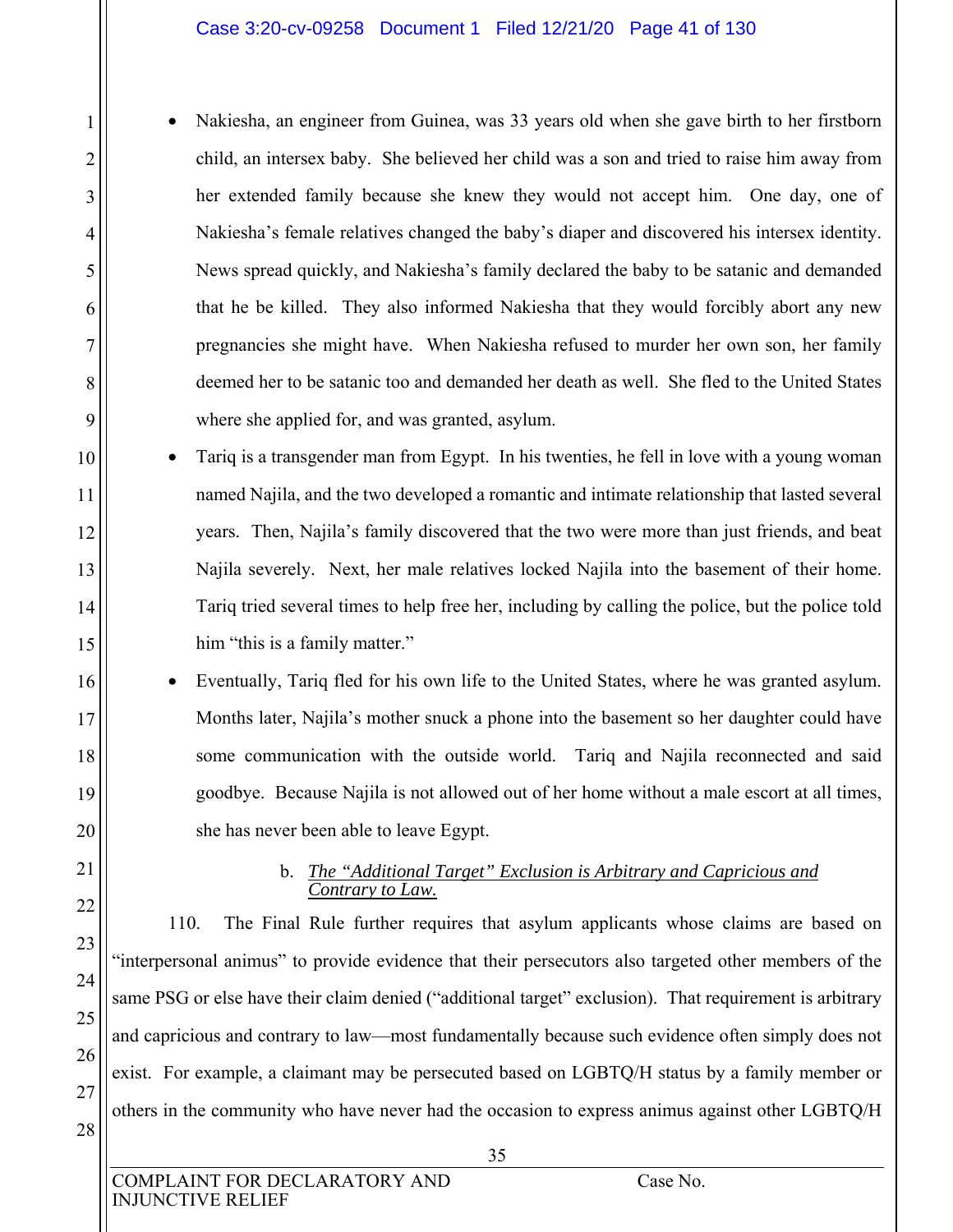### Case 3:20-cv-09258 Document 1 Filed 12/21/20 Page 42 of 130

1 2 3 4 5 6 7 people (because, for example, they are not aware of any other LGBTQ/H persons in the community). Further, even if the persecutor *has* targeted other LGBTQ/H individuals, the victims may be too traumatized or fearful of retribution to discuss how they were treated. Anti-LGBTQ/H abuse is often violent and horrific, and it may be impossible for an applicant to locate another victim willing to go on the record in the applicant's asylum case.<sup>4</sup> There is no rational basis for imposing this added evidentiary hurdle on asylum applicants, and an application should not fail simply because an applicant is justifiably unable to produce evidence of a persecutor's animus towards similarly situated people.

8 9 10 11 12 13 111. This limitation is also contrary to law because it rests on an impermissible construction of 8 U.S.C.  $\S$  1101(a)(42). The definition of "refugee" focuses solely on the applicant; it is irrelevant whether the persecutor has engaged in a similar pattern against other individuals. Even applicants who are the only individuals abused by their particular persecutors may meet the statutory criteria for a "refugee." The Final Rule is thus unlawful because it injects this additional requirement. The Departments have failed to respond to comments raising this issue.

14 15 16 17 18 19 20 21 22 23 24 112. The Final Rule is also arbitrary and capricious and contrary to law because the "additional target" exclusion applies only to claims based on membership in a particular social group, rather than the other statutory categories of "race, religion, nationality, or political opinion." 8 U.S.C. § 1101(a)(42). This unfairly and without statutory justification puts a harsher burden on asylum seekers alleging persecution based on membership in a particular social group (such as LGBTQ/H status), as compared to other types of asylum claims. For example, under the Final Rule, an LGBTQ/H applicant who was persecuted because of the persecutor's "interpersonal animus" would have to prove that the persecutor harbored animus toward other LGBTQ/H individuals, but a Christian applicant persecuted because of "interpersonal animus" would not have to prove the persecutor's animus toward other Christians. Nothing in the statute supports this type of discrimination among groups of persons sharing immutable characteristics that may serve as a basis for persecution.

25

 $\overline{a}$ 

<sup>26</sup> 27 28 <sup>4</sup> The Final Rule compounds this issue through its amendments to 8 C.F.R. §§208.6, 1208.6, which allow information submitted in an asylum application to be used against applicants or others in virtually any law enforcement investigation or proceeding. Witnesses will be even less willing to come forward to aid an asylum application if they know the information they provide can be used against them or someone else.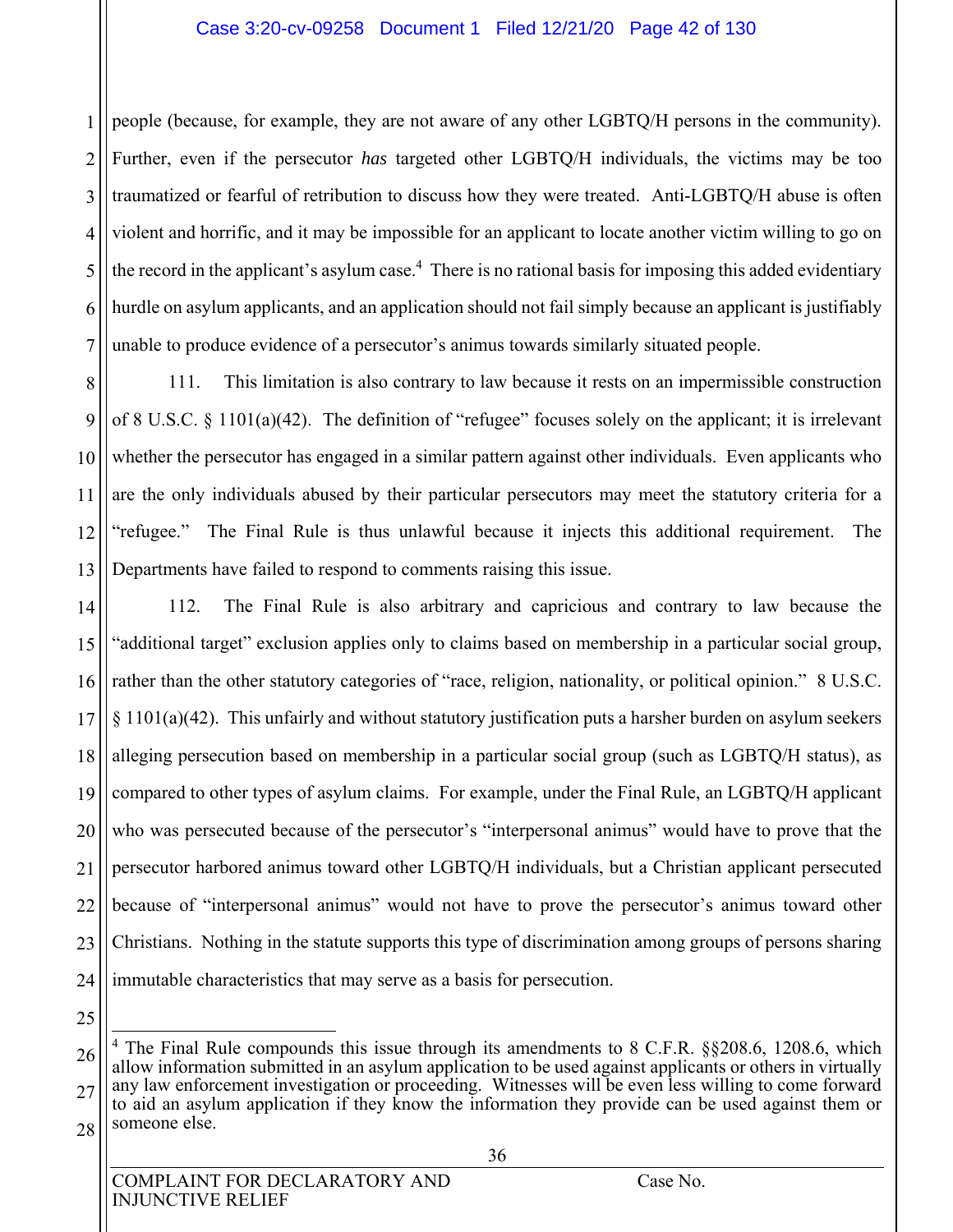## Case 3:20-cv-09258 Document 1 Filed 12/21/20 Page 43 of 130

1 2 3 4 5 6 7 113. The Departments have failed to adequately respond to these issues. The Government maintains that the Final Rule "does not hold aliens relying on membership in a particular social group to a higher evidentiary standard," but merely provides greater "definitional clarity" because "PSG is a more amorphous category." 85 Fed. Reg. 80,331. However, applicants must already prove that their persecutors were motivated at least in part by their membership in a PSG. Requiring them to demonstrate persecution of *other* people adds no clarity to the definition of PSG and violates Congress' sole focus on persecution of *individuals*.

8 9 114. As noted, this change will inflict particular harm on LGBTQ/H asylum seekers, who will often be unable to prove that a persecutor has harmed, or threatened to harm, another LGBTQ/H person.

10 11 12 13 14 15 16 115. For example, one of Oasis' clients, Jaqueline, a lesbian asylee from Uganda, was hung by her legs from a tree and beaten by her parents with tree branches because they believed she had a demon in her that was causing her to be attracted to women. Jacqueline's parents were not intending to punish her but instead believed they were doing something necessary to help Jaqueline be safe from what they perceived to be a real threat. Jaqueline lawfully won asylum because the protected ground of her sexual orientation was one central reason for the harm she experienced. Jacqueline did not need to prove that her parents had similarly targeted other LGBTQ/H individuals, nor could she have.

17

# **B. The Final Rule Arbitrarily Narrows the Definition of "Persecution."**

18 19 20 21 22 23 24 116. The Final Rule arbitrarily narrows the definition of "persecution," excluding a range of common scenarios in which the lives and safety of asylum seekers are threatened. This change is arbitrary and capricious because it abandons without adequate explanation or analysis a longstanding policy of permitting adjudicators to determine on a case-by-case basis whether harm rises to the level of persecution. These categorical exclusions will have a particular impact on LGBTQ/H applicants, for example, in situations where laws are infrequently enforced on a formal basis but nevertheless create a pervasively dangerous and threatening environment.

25

26

27

117. The word "persecution" is not defined in the INA; its meaning derives from case law, which for decades has provided that whether harm rises to the level of persecution must be resolved on a case-by-case basis. The Third Circuit recently stressed that persecution is not to be analyzed through

28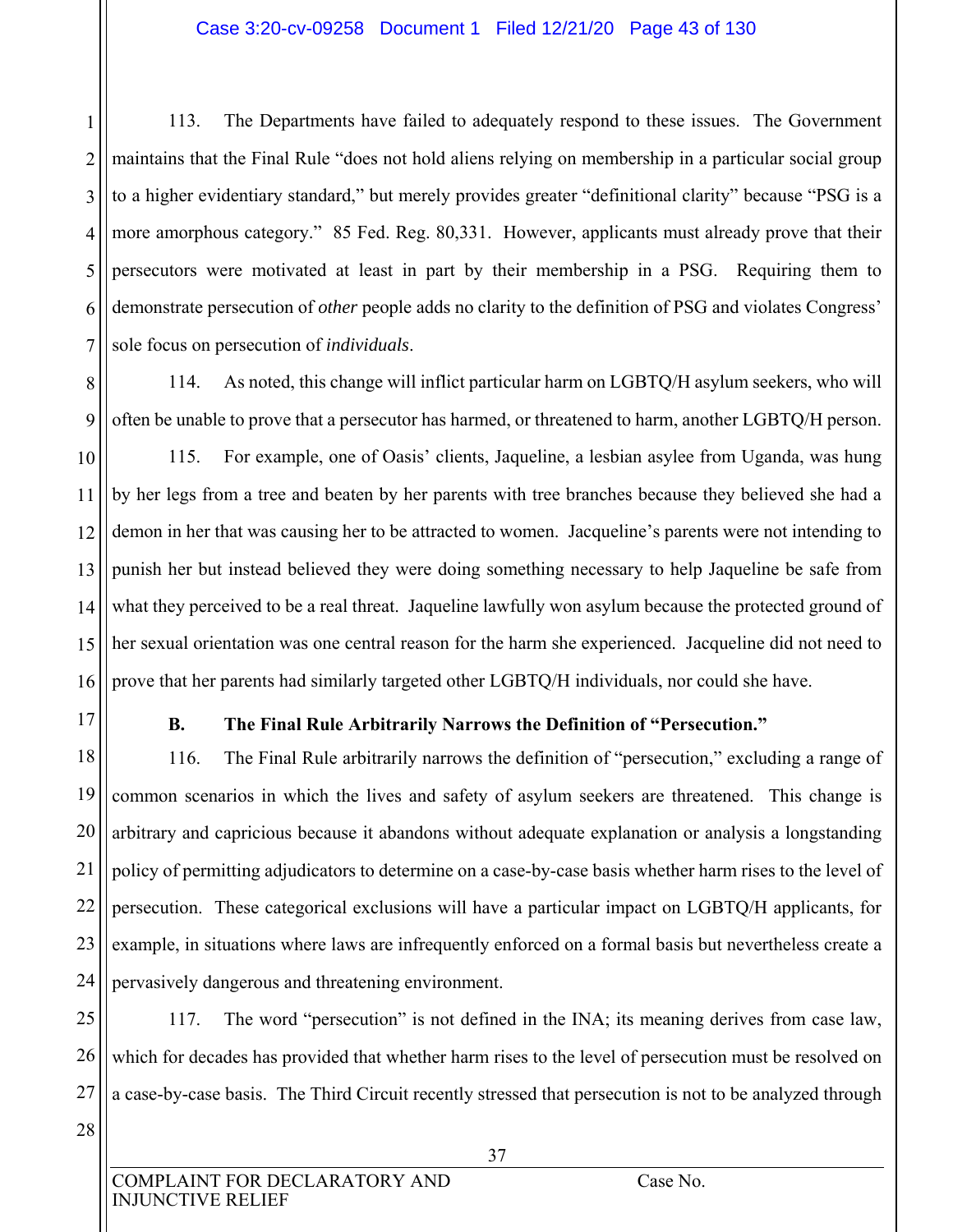1 2 3 4 5 6 7 8 9 10 a "checklist," rejecting the notion that "physical violence—or any other single type of mistreatment is a required element of the past persecution determination." *Herrera-Reyes v. Att'y Gen. of U.S.*, 952 F.3d 101, 110 (3d Cir. 2020). Rather, asylum claims are to be analyzed "on a case-by-case basis" with "fact-specific analysis to determine whether a petitioner's cumulative experience amounts to a severe affront to that petitioner's life or freedom." *Id.* The UNHCR Handbook similarly states that whether "prejudicial actions or threats would amount to persecution will depend on the circumstances of each case." UNHCR, The UN Refugee Agency, *Handbook on Procedures and Criteria for Determining Refugee Status and Guidelines on International Protection* (2019), https://www.unhcr.org/enus/publications/legal/5ddfcdc47/handbook-procedures-criteria-determining-refugee-status-under-1951-convention.html ..

118. The Final Rule disrupts this longstanding and settled practice by enumerating a checklist

12 of harms categorically excluded from the meaning of persecution:

11

13

14

15

16

17

18

19

20

21

22

23

24

25

26

27

28

For purposes of evaluating the severity of the level of harm, persecution is an extreme concept involving a severe level of harm that includes actions so severe that they constitute an exigent threat. . . . [Persecution] does not include intermittent harassment, including brief detentions [or] threats with no actual effort to carry out the threats, except that particularized threats of severe harm of an immediate nature made by an identified entity may constitute persecution . . . . The existence of laws or government policies that are unenforced or infrequently enforced do not, by themselves, constitute persecution, unless there is credible evidence that those laws or policies have been or would be applied to an applicant personally.

85 Fed. Reg. 80,386 (to be codified at 8 C.F.R. §§ 208.1(e), 1208.1(e)).

119. This redefinition, by its plain language, removes the individualized analysis previously accorded to the adjudicator to determine, on a case-by-case basis, whether certain types of harm specifically, "brief detentions," "threats with no actual effort to carry out the threats," and "laws . . . that are unenforced or infrequently enforced"—constitute persecution. The NPRM did not provide any reasoned analysis supporting these exclusions or the sudden departure from years of contrary practice, and the Final Rule does not adequately answer the many comments objecting to these exclusions. Each of the specific exclusions is arbitrary and capricious.

120. To examine multiple occurrences of "detention[]" or "harassment" *seriatim* without regard to the cumulative effect of such treatment is illogical and a significant departure from current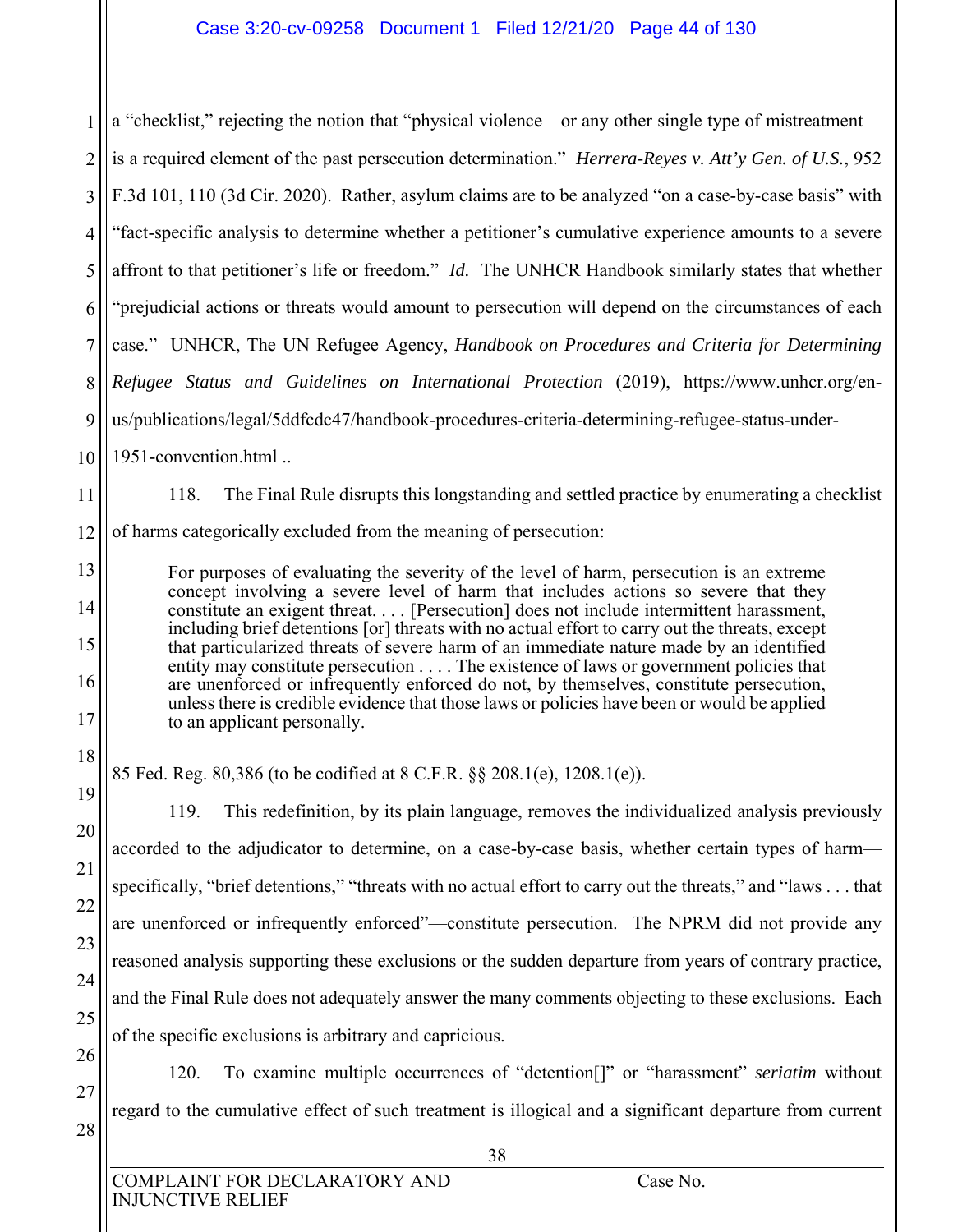## Case 3:20-cv-09258 Document 1 Filed 12/21/20 Page 45 of 130

1 2 3 4 doctrine. As one policy memorandum observed, "though discriminatory practices and experiences are not generally regarded by themselves as persecution, they 'can accumulate over time or increase in intensity so that they may rise to the level of persecution.'" U.S. DOJ, Immigration and Naturalization Service, *Guidelines for Children's Asylum Claims,* 19 (Dec. 10, 1998).

5 6 7 8 9 10 121. The requirement that persecution involve an "exigent threat" and the categorical exclusion of "threats with no ... effort to carry out the threats" is similarly arbitrary. Asylum seekers often suffer threats of violence that are severe and genuine, even if it may be unclear *when*, precisely, such violence will materialize. *See, e.g.*, Public Comment of Los Angeles LGBT Center, at 2 (discussing client who "found her husband's body chopped into pieces on the side of the road and was warned she would suffer the same fate if she reported his murder to the police").

11 12 13 14 122. By eliminating past persecution for anyone who has not suffered an "exigent" threat of harm, the Final Rule places refugees in an impossible position. If they flee and seek asylum, before an "actual effort to carry out the threats" has been made, then their claim of past persecution will be rejected. But if they wait for the threats to materialize, they may be physically harmed or worse.

15 16 17 18 123. LGBTQ/H refugees should not have to expose themselves to risk of violence and physical harm in order to show they have experienced past persecution. After being threatened, an asylum seeker should not be forced to wait until someone tries to beat, hang, or rape, let alone kill, them to prove that they have been persecuted.

19

20

21

22

23

24

25

26

27

28

124. The following Immigration Equality clients illustrate this point:

 Leila is a bisexual woman from Bangladesh who was kicked out of school when her sexual orientation was discovered. Shortly thereafter, she spoke out against conservative Islamist groups who were gaining power in Bangladesh. In retaliation for speaking out, she was publicly outed as bisexual. She and her parents immediately began receiving death threats. She could not go to the police because same-sex relations are illegal in Bangladesh and she might be arrested. She knew of other gay Bangladeshis who were outed on Facebook by conservative Islamist groups and subsequently brutally murdered. Accordingly, she fled

COMPLAINT FOR DECLARATORY AND Case No. INJUNCTIVE RELIEF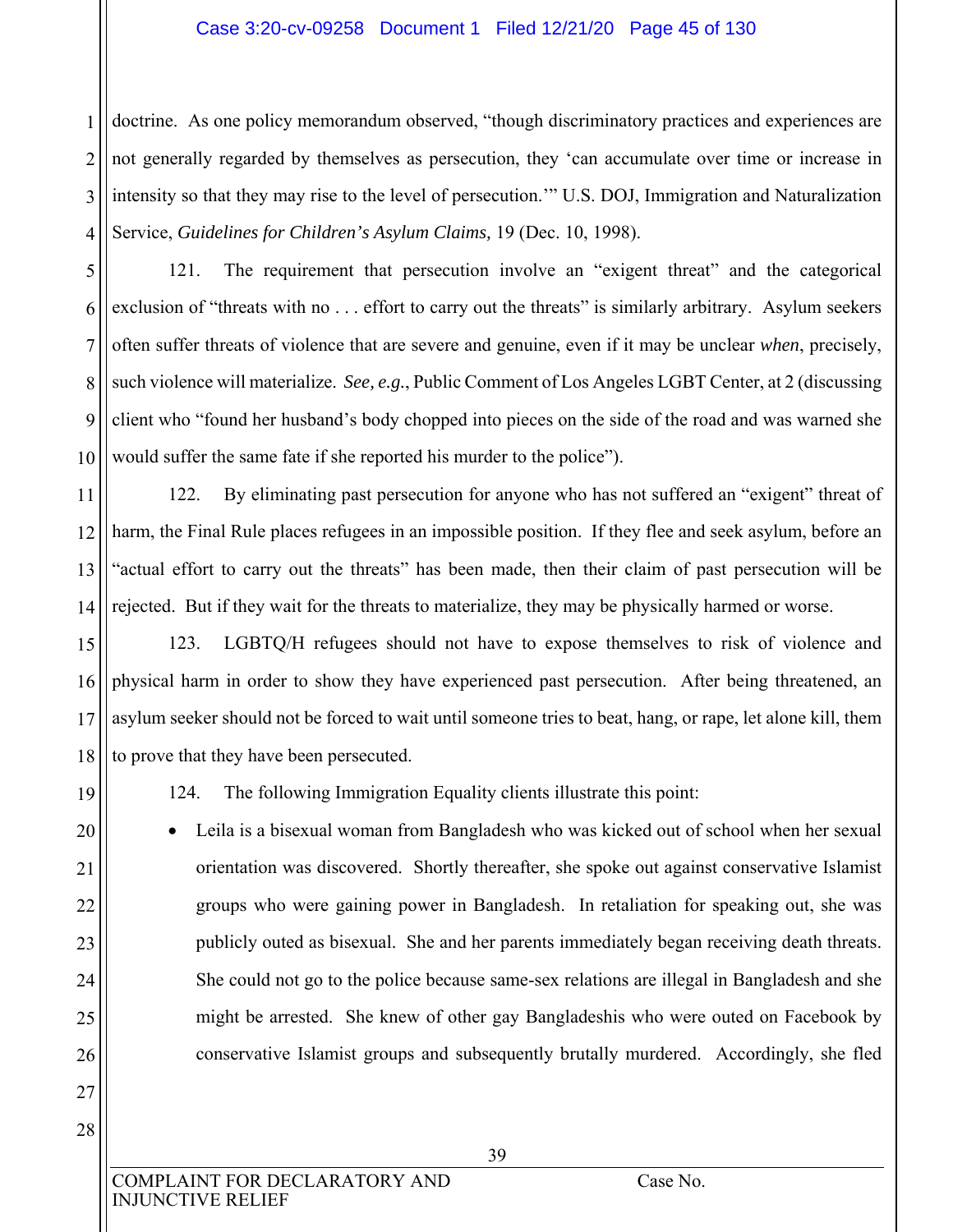Bangladesh and sought asylum in the United States. The threats against Leila may not have met "identified entity" or immediacy in order to qualify as persecution under the Final Rule.

 Yasir is a gay man from Yemen. While he tried to live his life deeply in the closet, he was nevertheless very publicly outed. Because Yemeni officials sentence gay men to death, he fled to the United States immediately under threat of arrest. As he had feared, the police then issued a warrant for Yasir's arrest. When he could not be found, he was tried for homosexuality in absentia and found to be guilty. Accordingly, the authorities issued a formal death sentence against Yasir. The death sentence was issued after Yasir fled. However, under the Final Rule, the threat of harm to Yasir would likely not have been enough

10 11 12 to constitute persecution until *after* he was tried in absentia and issued the death sentence. Notably, these threats that LGBTQ/H claimants regularly face amount to persistent and conscious terror campaigns, which alone rise to the level of persecution.

13 14 15 16 17 18 19 20 21 125. Finally, the categorical exclusion of "infrequently enforced" laws is arbitrary and capricious. The very existence of persecutory laws is a threat to liberty and forces individuals to live in secrecy and fear, which itself is a form of harm so severe that it rises to the level of persecution. For example, the Final Rule would foreclose asylum relief for religious minorities fleeing countries that make certain belief systems or expressions of faith unlawful. Even if such laws are not often enforced in practice, the "aim of persecuting a religion is to drive its adherents undergrounds in the hope that their beliefs will not infect the remaining population." *Muhur v. Ashcroft*, 355 F.3d 958, 960-61 (7th Cir. 2004) (Posner, J.). There is no reason why an adjudicator should be precluded from finding, on a caseby-case basis, that such laws are inherently persecutory.

22 23 24 25 126. Indeed, whether the applicant can prove that the government is likely to enforce the law is beside the point, as applicants would not be able to avail themselves of their country's protection if they fear their own arrest in going to the police. Plaintiffs see the chilling effect such laws have on LGBTQ/H refugees' ability to seek protection. Take for example:

26 27

28

1

2

3

4

5

6

7

8

9

• Iskandar is a gay man who worked for the Lebanese government. In Lebanon, it is a crime to be gay. Iskander's ex-partner threatened to out him to his family and to the government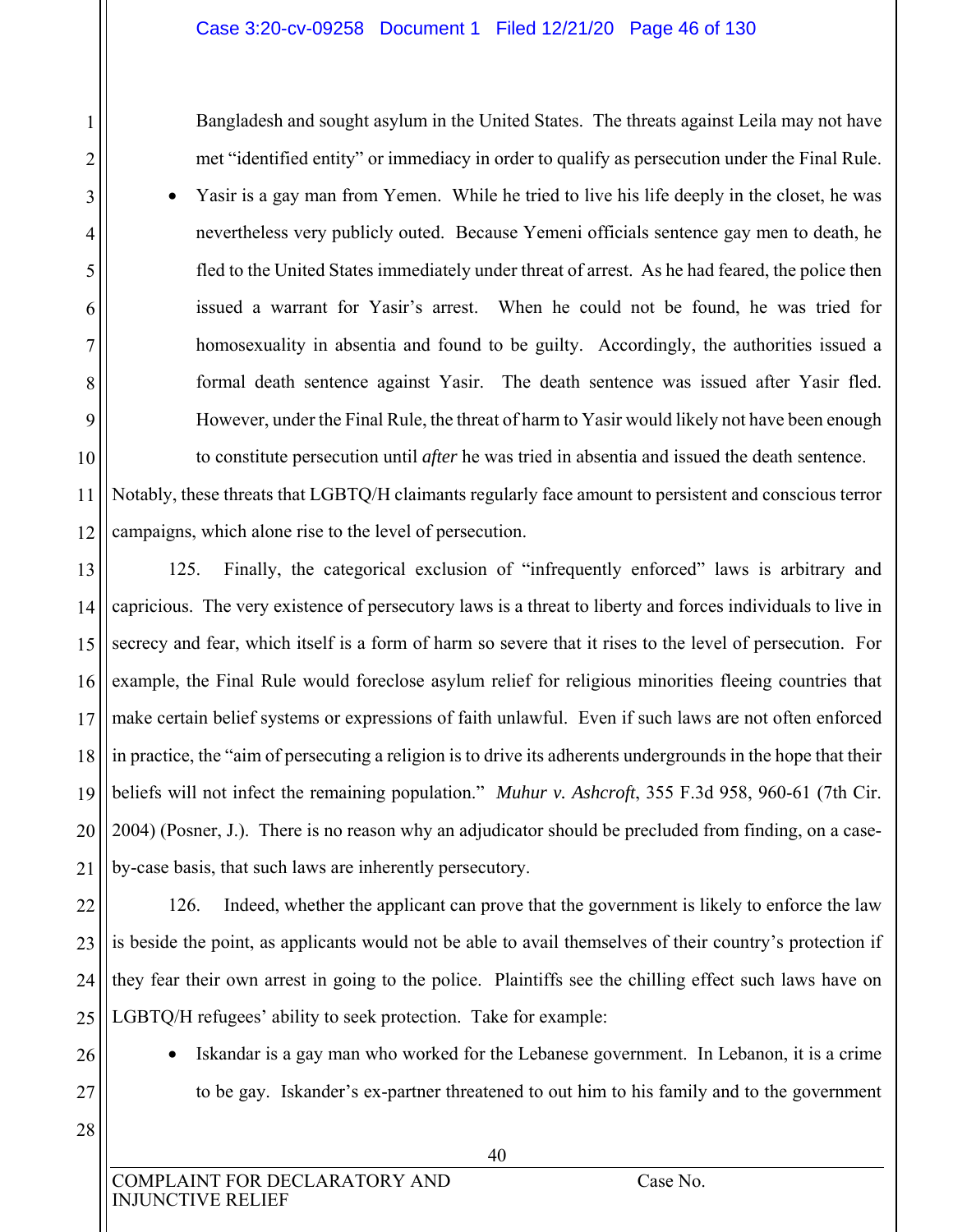if Iskander did not pay him hush money. Iskander was unable to make the payments and decided that he could not risk being outed in Lebanon. Due to his position in the government, he would be tortured and imprisoned if he were discovered to be gay. Additionally, given that his family is extremely religious, Iskander would likely be harmed, and even killed, by his own family. Because LGBTQ conduct is criminalized, he could not seek help.

- Tushar is a gay man from India who was extremely closeted for fear of persecution at the hands of the police and community members. When Tushar mustered the courage to come out to his friends, they turned on him and raped him, while calling him homophobic slurs and telling him "since you are gay, you should enjoy this." Tushar was unable to report this to the police at the time, because if he did, Tushar could have been subjected to 10 years of imprisonment.
- Soraya is a lesbian from Iran who was extremely closeted. Soraya was sexually and physically abused by an ex-partner. The ex-partner also set Soraya's car on fire. However, given that her ex-partner was a woman, Soraya could not report the abuse to the police. Had Soraya reported the abuse, she would have been outed, and would have been subjected to the death penalty.
	- Joseph is gay man from Nigeria where being gay is a crime, and in some states punishable by death. Joseph was outed at his workplace after he lost his phone and the security police who found it discovered intimate photos of Joseph and a partner. The police made copies of the photos and used them to extort money from Joseph in exchange for not arresting and outing him. They also made him sign a statement acknowledging that he was gay and had committed a crime. The demands for money kept increasing until Joseph could no longer meet the bribes to assure his safety. He then fled to the United States.

24 25 26 27 127. Each of the Final Rule's exclusions from the meaning of persecution discussed herein will have a particular impact on LGBTQ/H claimants. The exclusion of "intermittent harassment" and "brief detentions" overlooks the widespread targeting of LGBTQ/H individuals by law enforcement. *See, e.g.,*  Public Comment of Lambda Legal, at 3 (discussing a gay asylum seeker from Kenya who "had been

28

1

2

3

4

5

6

7

8

9

10

11

12

13

14

15

16

17

18

19

20

21

22

23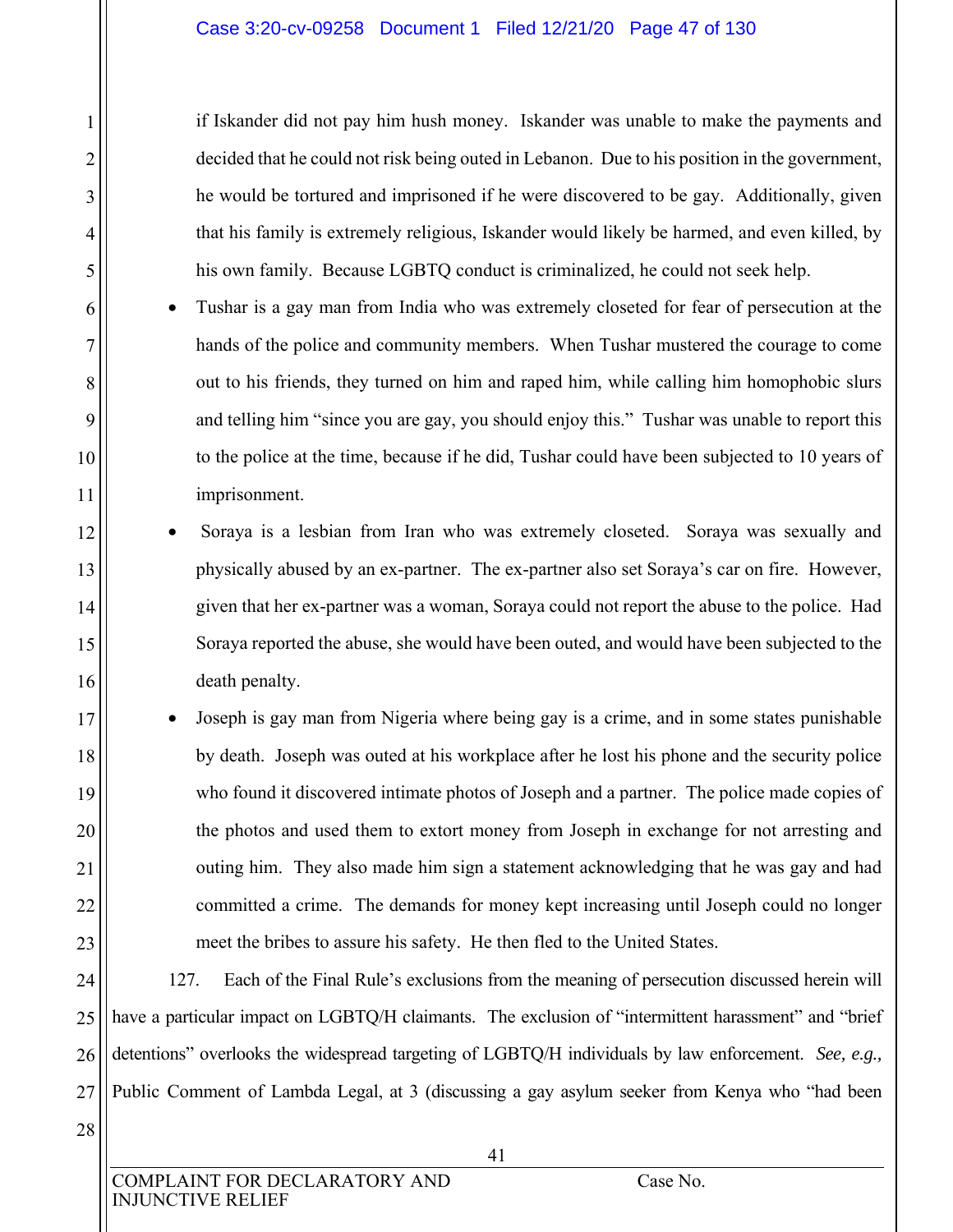#### Case 3:20-cv-09258 Document 1 Filed 12/21/20 Page 48 of 130

1 2 3 4 imprisoned three times for being gay"); Human Rights Watch, *"Not Safe at Home: Violence and Discrimination against LGBT people in Jamaica"*, at 34 (Oct. 2014), https://www.hrw.org/sites/default/ files/reports/jamaica1014 ForUpload 1.pdf (recounting "abuse at the hands of the police" as a "regular occurrence").

5 6 7 8 9 10 11 128. LGBTQ/H claimants are also frequently subjected to ongoing threats and intimidation that may or may not materialize but nevertheless can rise to the level of persecution. *See Tairou v. Whitaker*, 909 F.3d 702 (4th Cir. 2018) (LGBTQ asylum applicant from Benin harassed by crowd of "approximately 40 men" who "threatened to cut off his penis," and received subsequent death threats and menacing phone calls). For LGBTQ/H victims in particular, persecution often consists of feardriven pressure to stay closeted or risk retaliation, imprisonment, and abuse, including homicide or "corrective" rape.

12 13 14 15 16 17 18 19 20 21 129. The Departments purported to address certain public comments concerning the exclusion of ongoing threats and intimidation from the definition of persecution by adding an exception to that exclusion in the Final Rule for "particularized threats of severe harm of an immediate and menacing nature made by an identified entity." 85 Fed. Reg. 80,386 (to be codified as 8 C.F.R. §§ 208.1(e), 1208.1(e)). Yet the Departments state that this exception will be "rare." 85 Fed. Reg. 80,276. The Departments are wrong, for a pattern of imminent threats is just the kind of persecution that LGBTQ/H asylum applicants frequently have faced in their home countries. Moreover, the parameters of the exception nullify it. For example, the Departments have limited the exception to persecution at the hands of an "identified entity"—not individuals, families, or entities without a concrete moniker or identity. That eliminates many kinds of people that persecute LGBTQ/H asylum applicants.

22 23 24 25 26 27 130. Finally, LGBTQ/H individuals are often subject to infrequently enforced laws that nevertheless create a menacing environment. According to Human Rights Watch, approximately 70 countries around the world have national laws criminalizing same-sex relations between consenting adults, and at least nine countries have national laws criminalizing forms of gender expression that target transgender and gender nonconforming people. *See* Human Rights Watch, *#Outlawed: "The Love That Dare Not Speak Its Name"*, http://internap.hrw.org/features/features/lgbt\_laws/. In the majority of these

28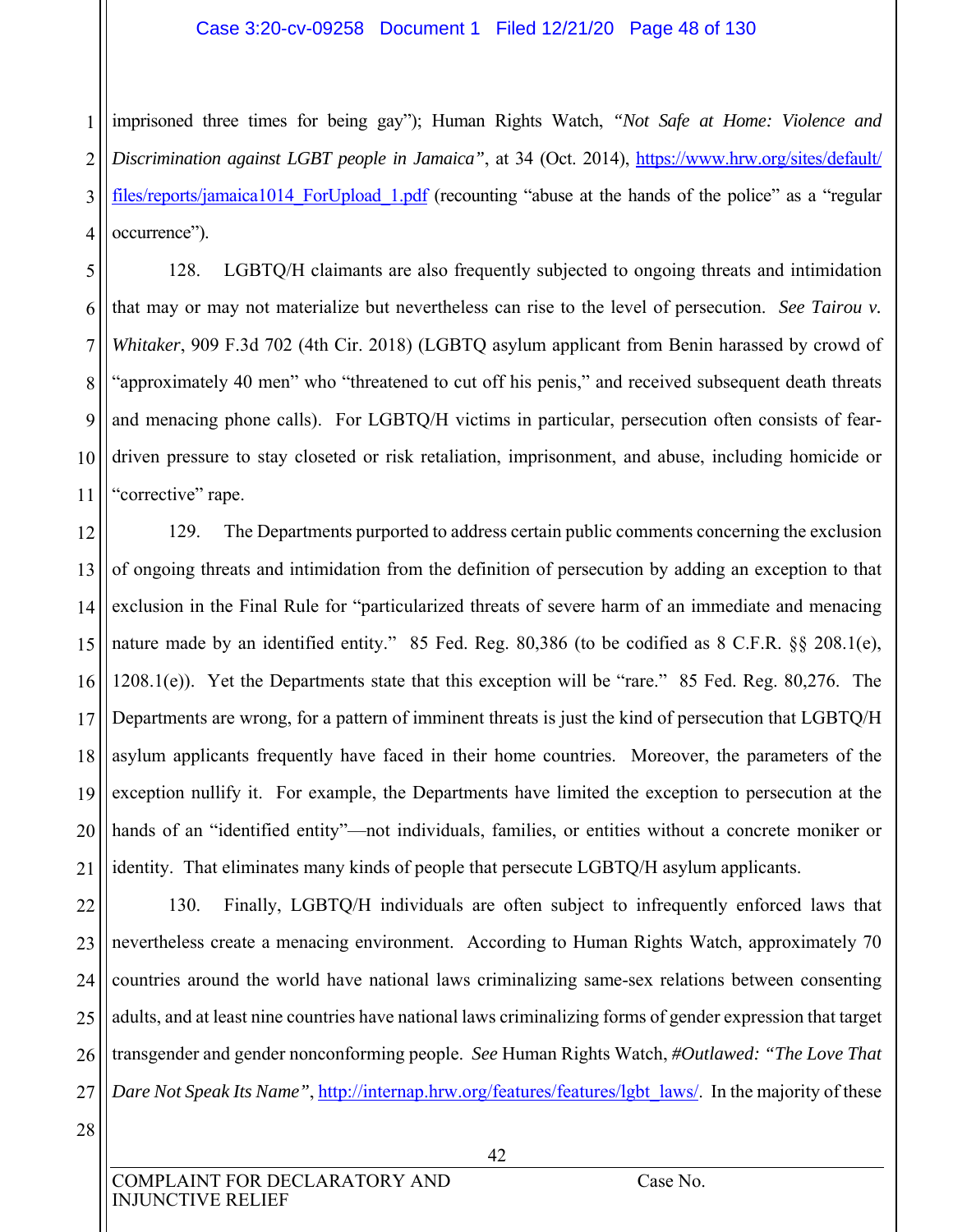## Case 3:20-cv-09258 Document 1 Filed 12/21/20 Page 49 of 130

1 2 3 4 5 6 7 8 9 10 countries, the punishment is imprisonment; in some, same-sex intimacy is punishable by death. In addition, many countries have laws prohibiting public support of LGBTQ/H rights in an effort to silence activists.The persecutory effect of such laws consists not just in the actual enforcement of the law, but also in the chilling effect that the law has on a person's ability to live openly as LGBTQ/H. The criminalization of LGBTQ intimacy or expression, even if such laws are not regularly enforced, increases the risks that LGBTQ/H individuals will be subject to extortion, prevents such refugees from seeking the protection of police, and disincentivizes police from investigating, punishing and preventing crimes against LGBTQ/H people. Furthermore, if a person is a criminal because of their sexual orientation or gender identity, that fact also has seriously detrimental implications for their access to healthcare, education, employment, and for their parental rights.

11 12 13 131. In short, by abandoning without adequate explanation the longstanding policy of allowing adjudicators to determine on a case-by-case basis what harm amounts to persecution, the Final Rule is arbitrary and capricious and therefore unlawful.

14

15

16

17

18

19

20

21

22

23

24

25

26

27

28

# **C. The Final Rule Mandates the Denial of** *Bona Fide* **Asylum Claims under the Guise of Discretion.**

132. The Final Rule is arbitrary and capricious because it makes Draconian changes to the Departments' application of discretion to asylum claims. As noted above, asylum is a form of discretionary relief that allows the Secretary of Homeland Security or the Attorney General to grant asylum to anyone who meets the definition of refugee. *See* 8 U.S.C. § 1158(b)(1)(A); *INS v. Cardoza-Fonseca*, 480 U.S. 421, 423 (1987). After first establishing statutory eligibility for asylum, an applicant must then merit a favorable exercise of discretion. *Id.* The discretionary determination requires the balancing of positive and negative factors under a totality of the circumstances test. *In re Pula*, 19 I&N Dec. 467, 473-74 (BIA 1987). The BIA has long held that given the grave humanitarian concerns, "the danger of persecution should generally outweigh all but the most egregious of adverse factors." *Id.*  Thus, once applicants demonstrate eligibility, there is a strong presumption that asylum should be granted, which is only overcome if there are very substantial factors weighing against doing so.

133. The Final Rule breaks with over thirty years of precedent on how discretion should be applied, rejecting long-established discretionary factors such as ties to the United States, living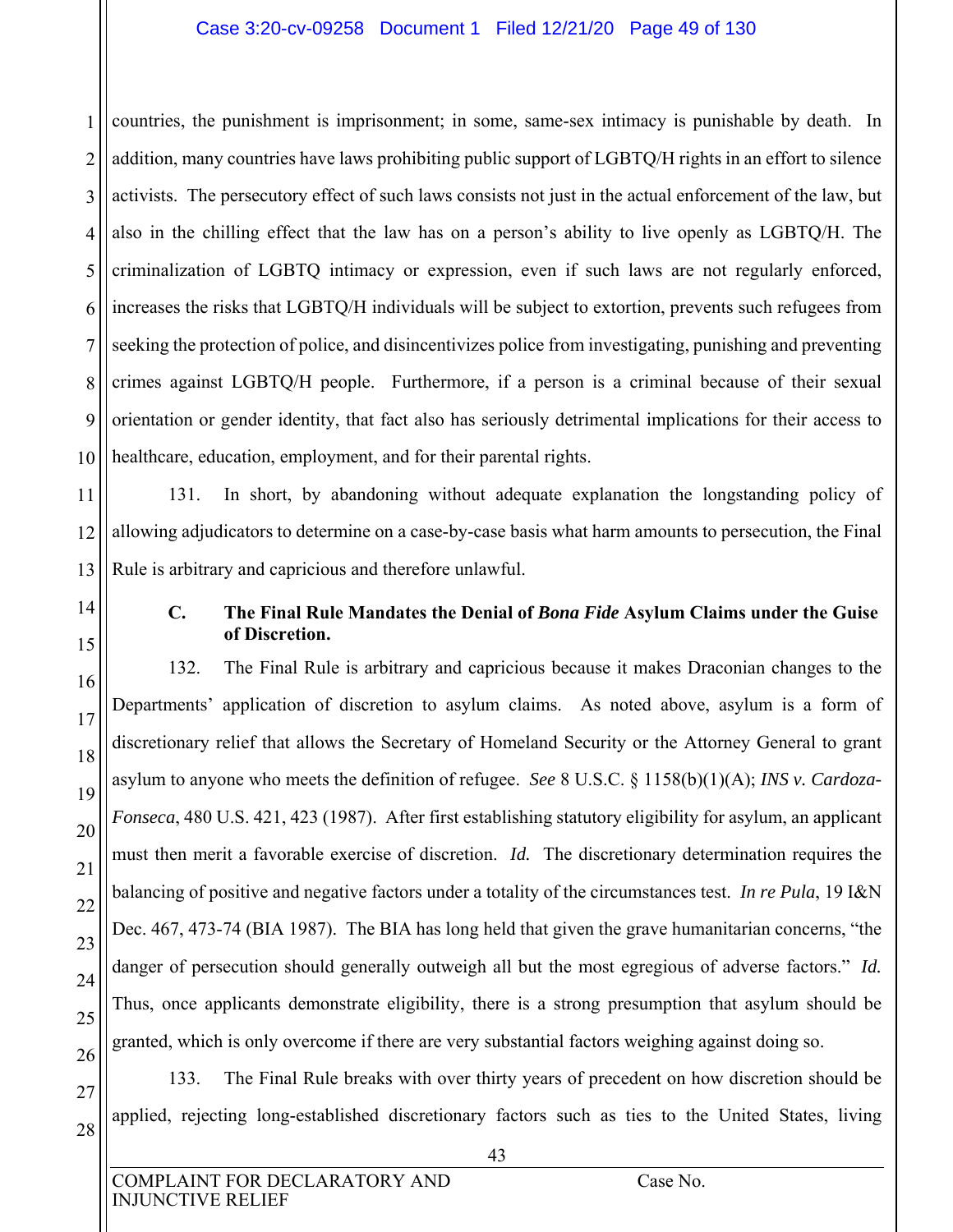## Case 3:20-cv-09258 Document 1 Filed 12/21/20 Page 50 of 130

1 2 3 4 5 6 7 8 9 10 conditions, safety, potential for long-term residency in a third country, and general humanitarian considerations, and reversing the heavy presumption that eligible applicants should be granted asylum. Instead, the Final Rule establishes nine "adverse discretionary factors" and three "significant adverse discretionary factors" that essentially eliminate the discretion of adjudicators altogether. 85 Fed. Reg. 80,387-88 (to be codified as 8 C.F.R. §§ 208.13(d), 1208.13(d)). Despite their name, the "adverse discretionary factors" are mandatory in character: subject to extremely limited exceptions, a favorable exercise of discretion *must* be denied if they are present. *See id.* § 208.13(d)(2)(i) ("The Secretary, except as provided in paragraph (d)(2)(ii) of this section, *will not* favorably exercise discretion under section 208 of the Act . . . ."),  $\S$  1208.13(d)(2)(i). An "adverse discretionary factor" may be overcome *only*:

. . . in extraordinary circumstances, such as those involving national security or foreign policy considerations, or cases in which an alien, by clear and convincing evidence, demonstrates that the denial or referral (which may result in the denial by an immigration judge) of the application for asylum would result in exceptional and extremely unusual hardship to the alien[.]

*Id.* §§ 208.13(d)(2)(ii), 1208.13(d)(2)(ii). "Depending on the gravity of the circumstances underlying the [adverse discretionary factor], a showing of extraordinary circumstances might still be insufficient to warrant a favorable exercise of discretion." *Id.*

134. The Final Rule does not provide clear guidance as to how the three "significantly adverse discretionary factors" will affect an application, other than that they "shall" be considered, *id.* §§  $208.13(d)(1)$ ,  $1208.13(d)(1)$ , but their designation as "significantly adverse" indicates that they carry even more negative consequences than factors that are merely "adverse." The Final Rule's plain text and structure thus indicates that, to overcome a "significant adverse discretionary factor," the applicant must show something more than the "extraordinary circumstances" or "exceptional and extremely unusual hardship" that would suffice for factors that are merely "adverse." *Id.* §§ 208.13(d)(2)(ii),  $1208.13(d)(2)(ii)$ .

135. In short, although these factors are framed as discretionary, the Final Rule effectively strips adjudicators of their discretionary authority, forcing them to deny meritorious asylum claims (except in "extraordinary" or "extremely unusual" cases) based on factors that have nothing to do with

11

12

13

14

15

16

17

18

19

20

21

22

23

24

25

26

27

28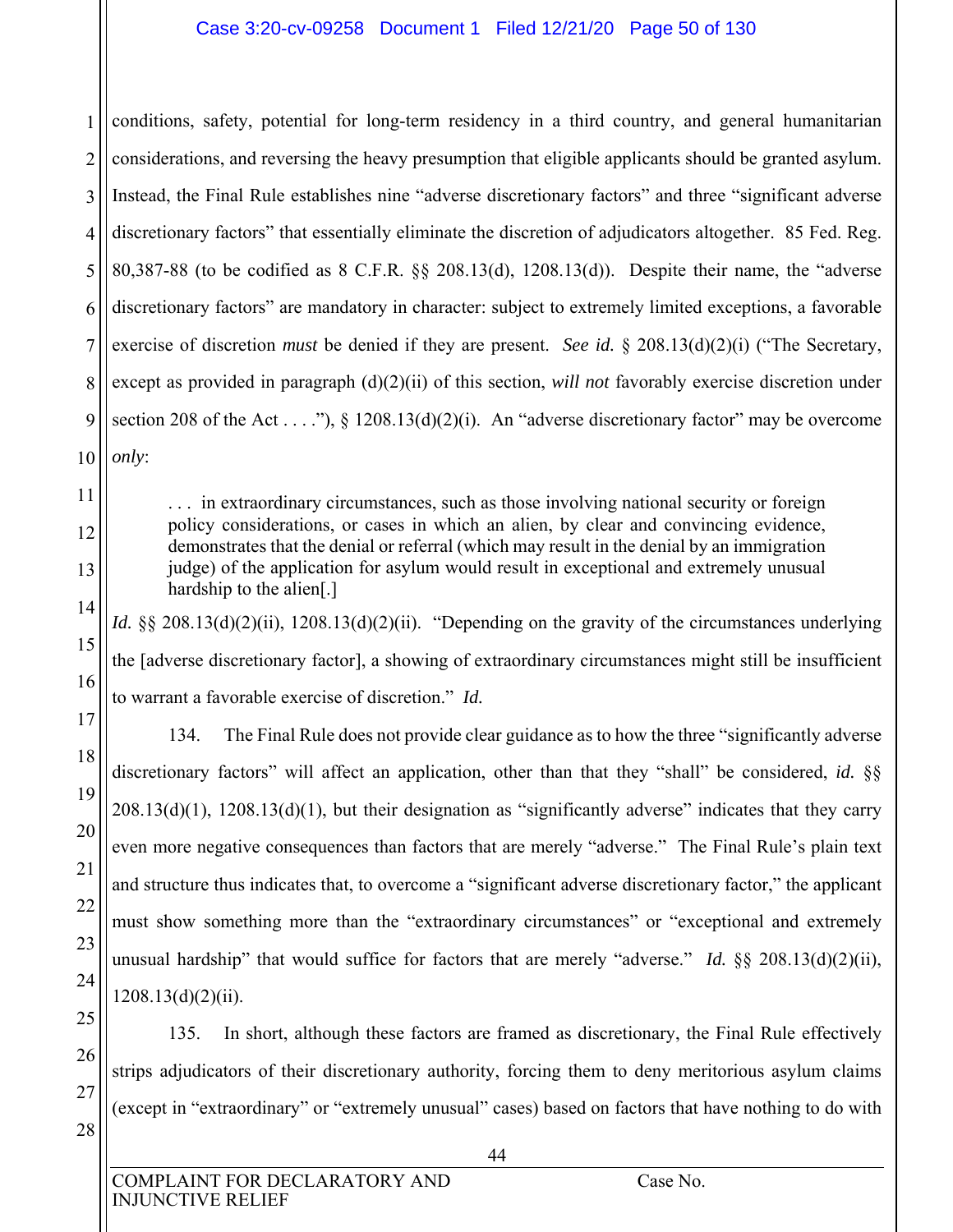### Case 3:20-cv-09258 Document 1 Filed 12/21/20 Page 51 of 130

1 2 3 4 5 6 7 the underlying claim. The Departments' repeated mischaracterizations of these factors as "discretionary," both in the Final Rule's Preamble and the text of the rule itself, show that the Departments have not adequately analyzed—or do not understand—the implications of their own rule, rendering these "discretionary" factors arbitrary and capricious. Two aspects of the list of "discretionary factors" raise particular concerns under the APA: the factor related to one year of unlawful presence, and those related to third country transit. These factors are arbitrary, capricious, and contrary to law for the additional reasons discussed below.

8

9

10

11

12

13

14

15

16

17

18

19

20

21

22

23

24

25

26

27

28

#### **i. The Final Rule Unlawfully Erases Statutory Exceptions to the One-Year Filing Deadline.**

136. The Final Rule effectively erases the INA's statutory exceptions to the one-year filing deadline, abandoning decades of settled precedent and policy with no rational explanation and denying relief to applicants who have legitimate reasons to wait more than one year after their arrival before applying for asylum. The Final Rule is therefore both contrary to law and arbitrary and capricious.

137. The Final Rule's changes will have devastating consequences for LGBTQ/H refugees, who are often unable to apply for asylum within the first year of their arrival in the United States. The Final Rule arbitrarily bars asylum for LGBTQ/H applicants who, among other things, were not able to immediately understand their LGBTQ identity, did not feel safe disclosing their sexual orientation or gender identity, developed a well-founded fear of persecution based on anti-LGBTQ developments in their country of origin, discover that they are HIV-positive, or other developments more than one year after their last arrival in the United States.

138. Under the INA, an asylum applicant must "demonstrat[e] that the application has been filed within 1 year after the date of the alien's arrival in the United States." 8 U.S.C. § 1158(a)(2)(B). However, Congress mandated that the one-year filing deadline does not apply "if the alien demonstrates to the satisfaction of the Attorney General" either (1) "the existence of changed circumstances which materially affect the applicant's eligibility," or (2) "extraordinary circumstances relating to the delay in filing an application within the period specified in subparagraph (B)." 8 U.S.C.  $\S$  1158(a)(2)(D).

139. The Final Rule effectively eliminates both of these statutory exceptions and mandates denial of asylum where the applicant misses the one-year filing deadline without regard to changed or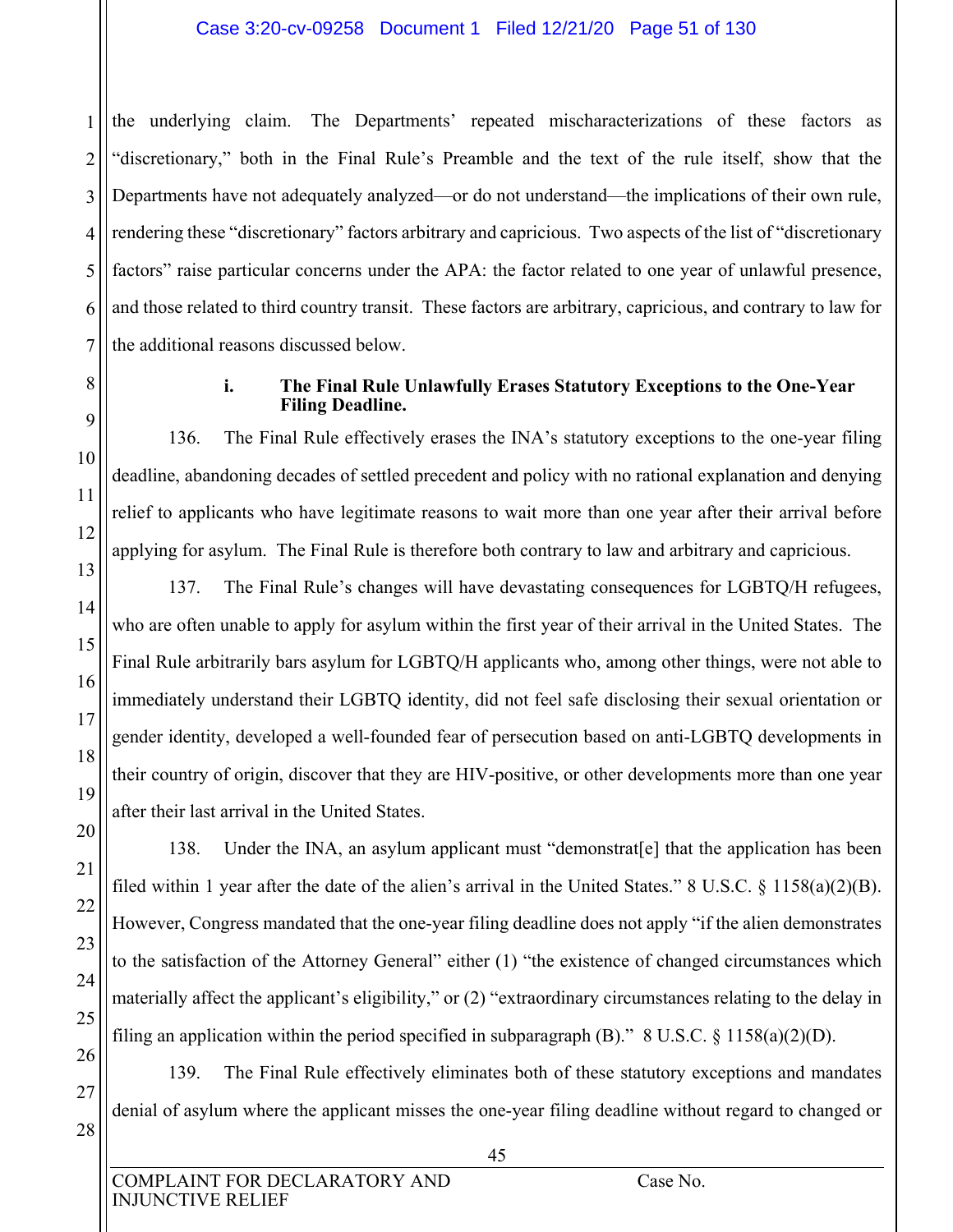#### Case 3:20-cv-09258 Document 1 Filed 12/21/20 Page 52 of 130

1 2 3 4 5 extraordinary circumstances. Under the Final Rule, the Secretary or Attorney General (as applicable) "will not favorably exercise discretion under section 208 of the Act for an alien who: . . . Accrued more than one year of unlawful presence in the United States, as defined in sections  $212(a)(9)(B)(ii)$  and (iii) of the Act, prior to filing an application for asylum." 85 Fed. Reg. 80,387-88, 80,396-97 (to be codified as 8 C.F.R. §§ 208.13(d)(2)(i)(D); 1208.13(d)(2)(i)(D)).

6 7 8 9 10 11 12 13 14 15 16 140. The only exceptions to this mandatory denial of asylum under the Final Rule are significantly narrower than the statutory exceptions Congress set forth in the INA. 8 U.S.C. § 1158(a)(2)(D). Under the Final Rule, where an applicant seeks asylum beyond the one-year filing deadline, the Secretary "may" (but need not) exercise discretion to grant asylum (1) "in extraordinary circumstances, such as those involving national security or foreign policy considerations," or (2) where the "alien, by clear and convincing evidence, demonstrates that the denial or referral (which may result in the denial by an immigration judge) of the application for asylum would result in exceptional and extremely unusual hardship to the alien." 85 Fed. Reg. 80,387-88, 80,396-97 (to be codified as 8 C.F.R. §§ 208.13(d)(2)(ii), 1208.13(d)(2)(ii)). Notably, contrary to the plain language of the INA, a change in circumstances that materially affects the applicant's eligibility is no longer sufficient for an exemption from the one-year filing deadline under the Final Rule.

17 18 19 20 21 141. Additionally, the Final Rule eliminates the longstanding recognition of a variety of extraordinary circumstances that justified failures to file for asylum within one year, such as if the applicant suffered from Post-Traumatic Stress Disorder or other significant health problems, or had diminished mental capacity. The Final Rule narrows extraordinary circumstances to national security or foreign policy considerations.

22 23 24 25 26 27 142. Moreover, the Final Rule purports to impose a burden of proof on asylum applicants inconsistent with the INA. Under the INA, an applicant seeking an exemption from the one-year filing deadline need demonstrate only changed or extraordinary circumstances "to the satisfaction of the Attorney General." 8 U.S.C. § 1158(a)(2)(D). The Final Rule, by requiring the applicant to demonstrate "exceptional and extremely unusual hardship" by "clear and convincing evidence," unlawfully imposes a heightened burden of proof on asylum applicants which is inconsistent with the congressional

28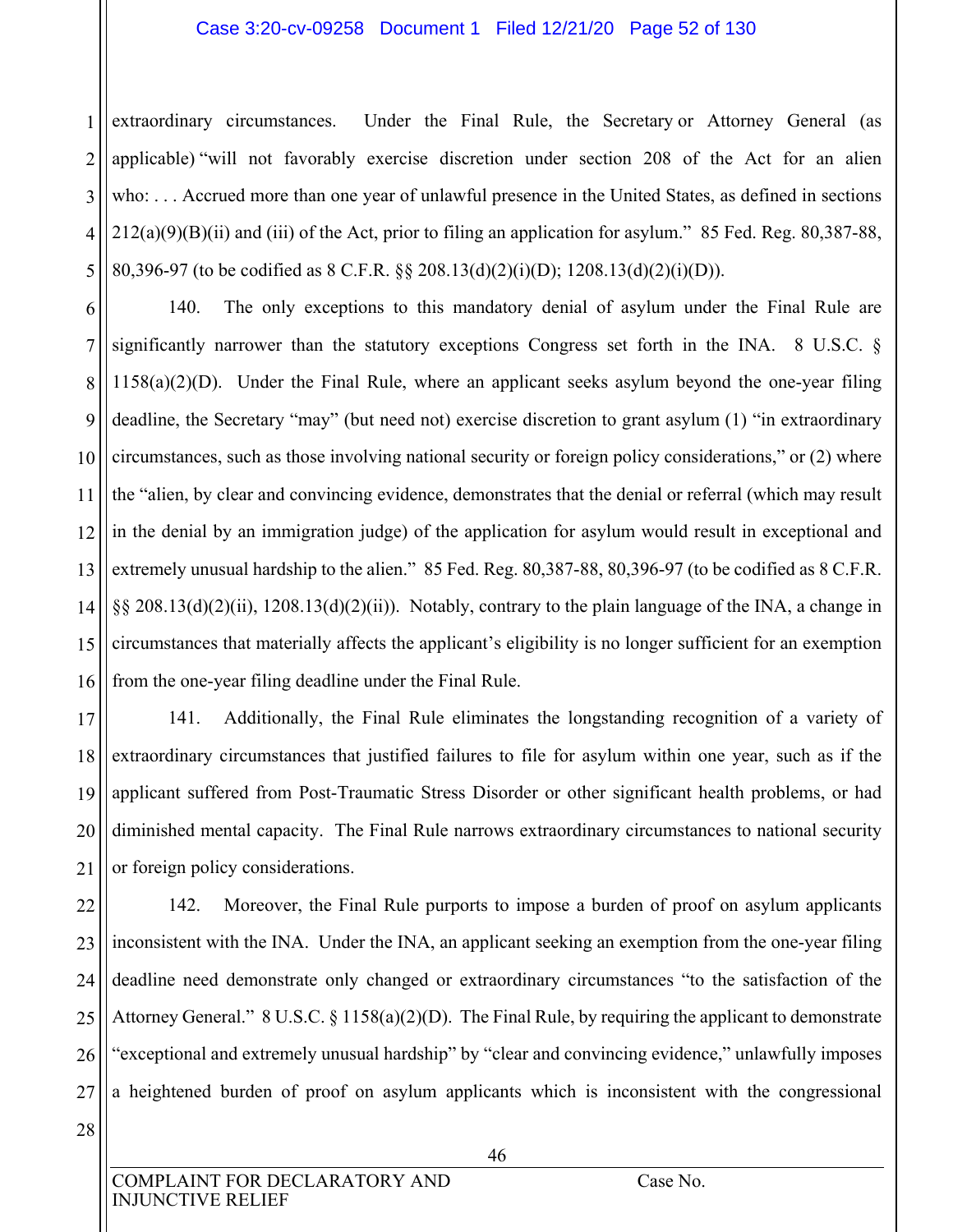1 2 3 framework for asylum. 85 Fed. Reg. 80,388, 80397 (to be codified as  $8 \text{ C.F.R. }$   $\S$   $\S$   $208.13(d)(2)(ii)$ , 1208.13(d)(2)(ii)). *See Singh v. Holder*, 656 F.3d 1047, 1052 (9th Cir. 2011) ("Changes circumstances . . . are not evaluated under a 'clear and convincing' standard").

4 5 6 7 8 9 10 11 12 13 143. A large number of Plaintiffs' members and clients who file for asylum entered the United States between ports of entry and lacked lawful status when they entered. Many others had lawful status when they entered, but nevertheless accrued more than one year of unlawful status prior to filing. For these applicants, the Final Rule's "one year of unlawful presence" rule is effectively a substitute for the statutory one-year filing deadline. However, to overcome this new standard, the applicants must now satisfy the exacting threshold and burden of proof set forth in proposed 8 C.F.R. §§ 208.13(d)(2)(ii),  $1208.13(d)(2)(ii)$  rather than the comparatively more lenient exceptions to the one-year filing deadline that Congress enacted in 8 U.S.C.  $\S 1158(a)(2)(D)$ . Thus, in the vast majority of cases, the Final Rule would render  $\S 1158(a)(2)(D)$  obsolete. Because it renders this carefully draft statute superfluous, the Final Rule is contrary to law.

14 15 16 17 18 19 20 21 22 23 24 25 26 144. The Departments also fail to meaningfully address relevant comments or offer any rationale for changing this longstanding asylum practice. The Departments acknowledge that commenters expressed concerns that LGBTQ individuals may require more than one year to recognize and understand their identities, and that this process often necessitates safety, security, and a support system that is frequently unavailable during flight from their home countries. 85 Fed. Reg. 80,354. Rather than substantively responding to these serious concerns, the Departments attempt to ignore them, claiming that "[t]his factor, like the other factors, is not a bar to asylum," and suggesting that "[f]or the discrete populations referenced by the commenters who file outside the one-year deadline, adjudicators may consider those circumstances in accordance with the rule," but that is not what the Final Rule says. *Id.* at 80,355. These cursory and conclusory responses do not adequately address commenters' concerns, and serve only to highlight the arbitrary and capricious nature of the Departments' rulemaking. *A fortiori*, the Departments have not justified ignoring Congress' definition and level of proof for exceptions to the One-Year Bar.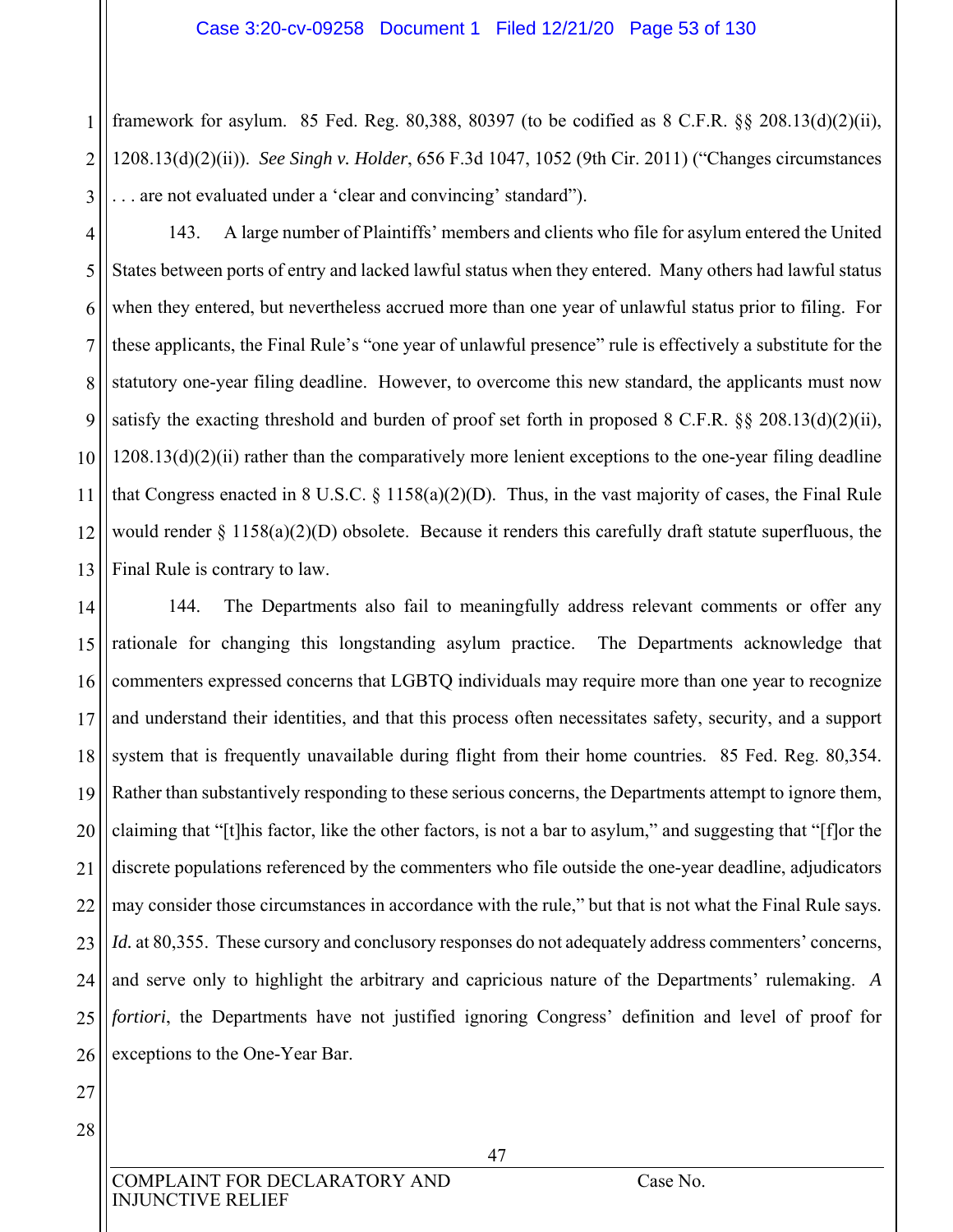1 2 3 4 5 6 7 145. The Final Rule's unlawful erasure of statutory exceptions to the one-year filing deadline is particularly devastating to LGBTQ/H asylum seekers, who often have compelling reasons for waiting more than one year before applying for asylum. Many LGBTQ asylum seekers struggle for years after arriving in the United States to understand and accept their sexual orientations and gender identities. The Final Rule nevertheless arbitrarily mandates denial of asylum for LGBTQ/H applicants who fail immediately to seek asylum based on an LGBTQ/H identity that they did not understand or were incapable of expressing during their first year in the United States.

8 9 10 11 12 13 146. Moreover, the Final Rule would in many cases foreclose asylum relief for transgender applicants who filed after transitioning more than one year after entering the country. And LGBTQ/H individuals may not feel safe immediately disclosing their sexual orientation or gender identity once in the United States, especially in light of the Final Rule's change regarding disclosure of asylum application information. 85 Fed. Reg. 80,386-87, 80,395-96 (to be codified as 8 C.F.R. §§ 208.6, 1208.6).

14 15 16 17 18 19 147. In addition, the Final Rule would result in the denial of asylum for LGBTQ/H applicants who develop a well-founded fear of persecution after more than one year in the United States due to anti-LGBTQ/H political or legal changes in their country of origin. Whereas the INA provides an exemption from the one-year filing deadline in such circumstances (8 U.S.C. § 1158(a)(2)(D)), the Final Rule impermissibly eliminates exemptions based on a change in circumstances materially affecting an applicant's eligibility for asylum.

20 21 22 23 148. As such, the Final Rule would have a deleterious impact on the prospect for asylum for Plaintiffs' clients. One need only look to a few of Immigration Equality's clients for whom the Final Rule would dictate denial of their claims due to the elimination of the previously recognized changed and extraordinary circumstances exceptions to the One-Year Bar:

- Orlando is a genderqueer person from Honduras who came to the United States when they were around 8 years old. In Honduras, and as a child, Orlando was raped on account of their perceived sexual orientation. On their way to the United States, Orlando was raped again by someone in Mexico. In the United States, Orlando lived in a very homophobic household.
- 28

24

25

26

27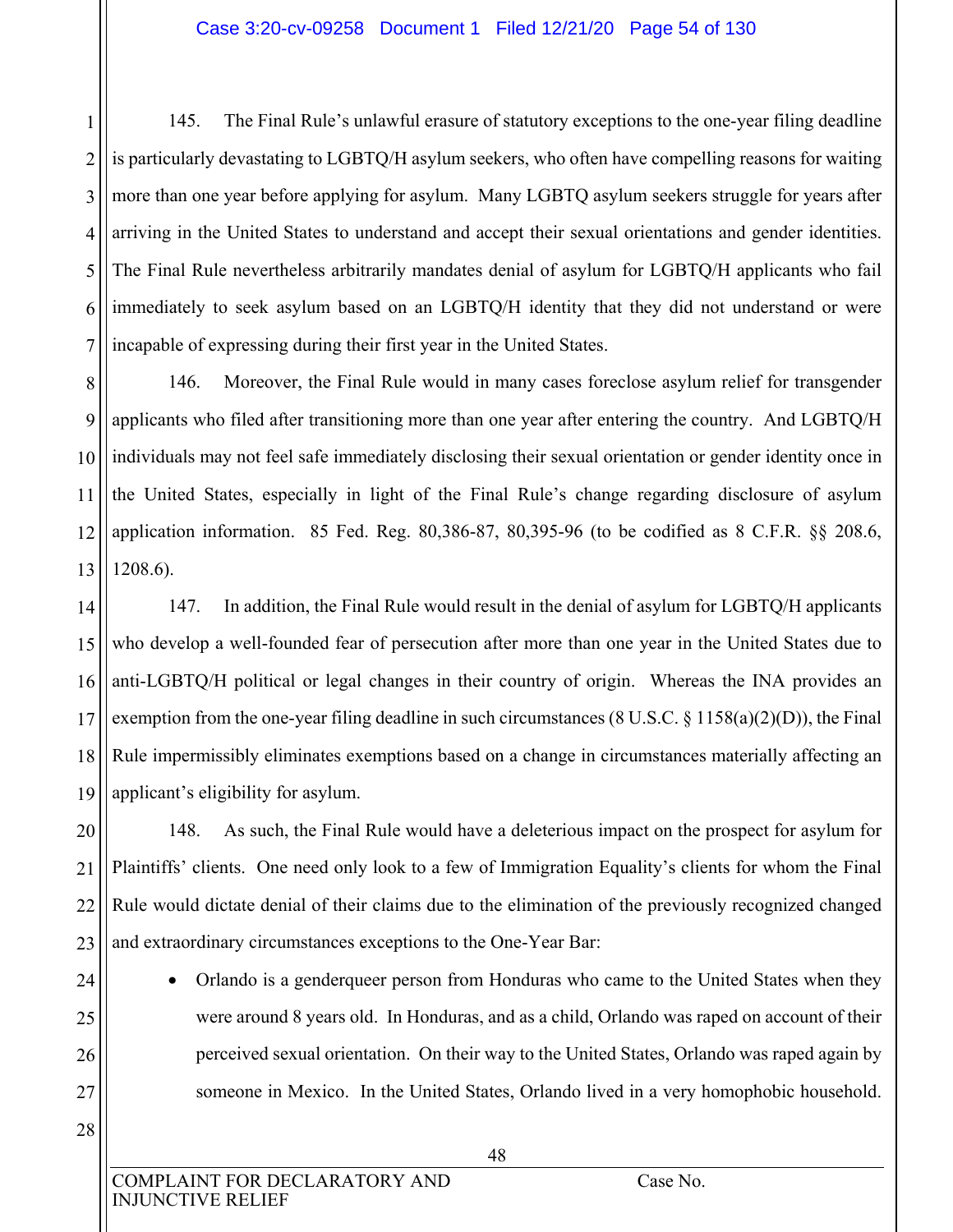#### Case 3:20-cv-09258 Document 1 Filed 12/21/20 Page 55 of 130

Their stepfather regularly beat them because of their sexual orientation. Because of the constant abuse, Orlando lived with severe mental health issues. Orlando was finally able to leave their house when they started going to college. In college, Orlando began receiving therapy to manage their mental health conditions and was eventually able to come to terms with their LGBTQ identity and ultimately file for asylum. Under the Final Rule, they would be denied asylum as a matter of discretion despite the fact that Orlando's mental health conditions prevented them from filing an application for asylum until after they turned eighteen.

- Anita is a transgender woman from Syria who came to the United States when she was a child. In the United States, growing up in a very traditional family, Anita was not allowed to explore her gender identity. Stereotypical views and roles of gender were imposed upon her. She suppressed her gender identity and as a result lived with depression. When Anita was in her mid-thirties, she finally felt free to explore her gender identity and started to transition. Under the Final Rule, Anita would not be able to apply for asylum despite the fact that she had very recently discovered her gender identity and was finally able to express it. This would have been recognized as a changed circumstances exception to the One-Year Bar.
- Martin is a gay man from Ecuador who came to the United States in 2009. Martin had suffered horrific persecution on account of his sexual orientation in Ecuador. Because of the persecution, Martin lived with depression. In the United States, Martin was diagnosed with HIV in 2016. Because of the diagnosis, Martin experienced a serious depressive episode. He was unable to even get out of bed. Under the Final Rule, Martin would not be able to apply for asylum even though he had recently been diagnosed with HIV and even though his depression prevented him from filing an application for asylum soon after his diagnosis, comprising both changed and extraordinary circumstances under longstanding interpretation of the statutory exceptions to the One-Year Bar.

COMPLAINT FOR DECLARATORY AND Case No. INJUNCTIVE RELIEF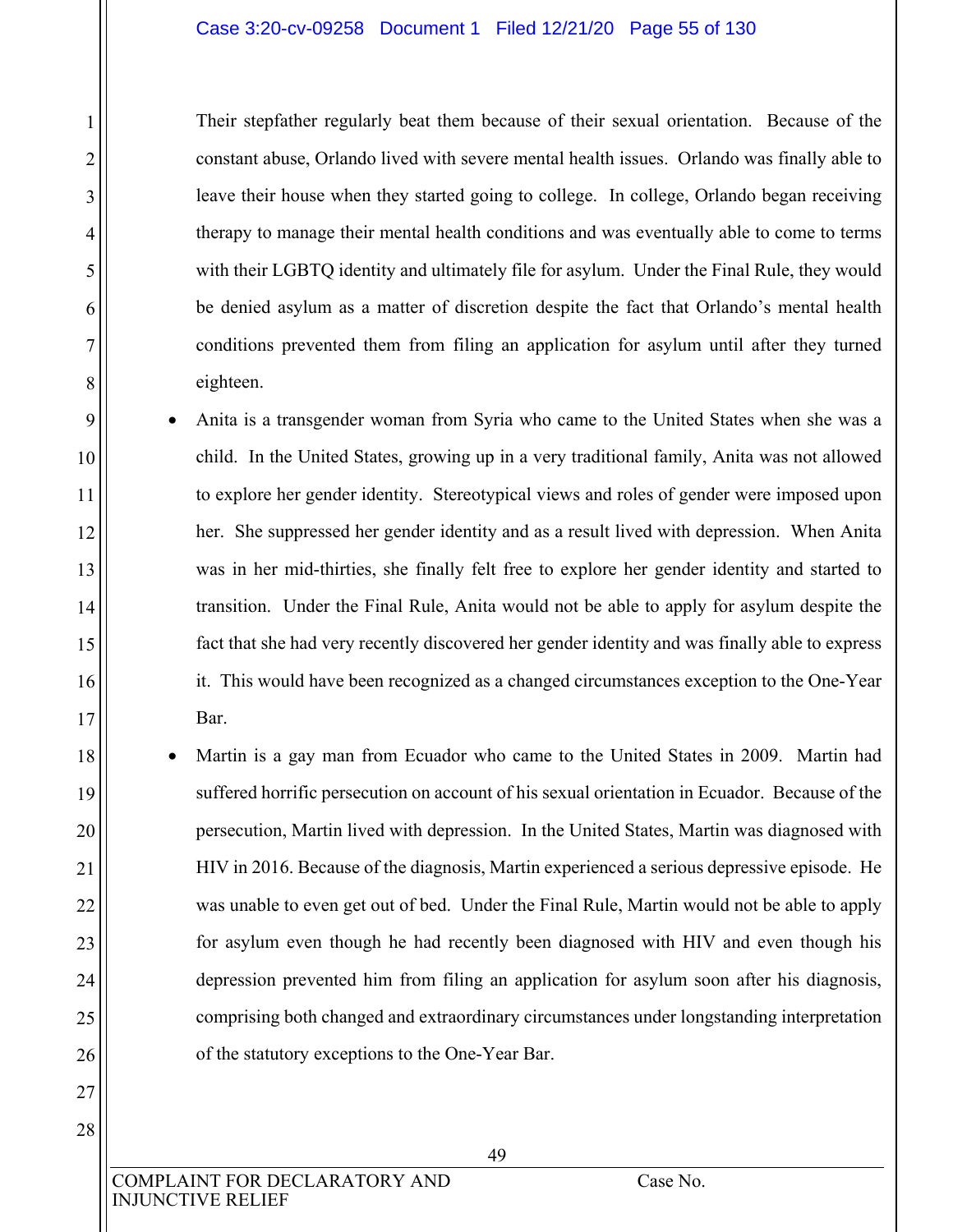1 2 3 4 5 6 149. Thus, the Final Rule is arbitrary and capricious and contrary to law because it unlawfully erases the INA's statutory exceptions to the one-year filing deadline, abandons decades of settled policy with no rational explanation, offers no explanation for why being unlawfully present in the United States for more than one year before filing for asylum should be a ground for denial, and denies relief to applicants who have legitimate reasons to wait more than one year after their arrival before applying for asylum.

## **ii. The Final Rule Arbitrarily, Capriciously, and Unlawfully Restricts Asylum for Refugees Who Transit Through Third Countries.**

150. Under the new adverse and significantly adverse discretionary factors, the Final Rule contains multiple arbitrary, capricious, and otherwise unlawful limitations on the availability of asylum for applicants who transit through a third country before arriving in the United States. *See* 85 Fed. Reg. 80,387-88 (to be codified as 8 C.F.R. §§ 208.13(d)(1), (2)(i)(A), (B), 1208.13(d)(1), (2)(i)(A), (B)) (collectively, the **"**Transit Rules**"**). The Transit Rules are contrary to and undermine the structure and objectives of 8 U.S.C. § 1158 by penalizing applicants regardless of whether they would have been safe from persecution in the transit country, whether asylum was reasonably available in such country, or whether their underlying claims of asylum have merit.

151. The Transit Rules likely will eliminate asylum for a significant number, if not the majority, of asylum seekers. Most asylum seekers are from countries that are non-contiguous with the United States, *i.e.,* other than Mexico or Canada. Many if not most asylum seekers must reach the United States by crossing the southern border by land, requiring passage through Mexico and, frequently, Guatemala as well. Additionally, many countries, including those with well-documented histories of persecution against LGBTQ/H individuals and other vulnerable sub-groups, do not have non-stop commercial flights into the United States, requiring refugees to pass through at least one other country. Moreover, in some cases a refugee will flee to a neighboring country, discover that they are still in danger, and then press onwards to the United States.

152. The Transit Rules will have particularly devastating consequences for LGBTQ/H refugees, including Plaintiffs' current and future clients fleeing persecution in Guatemala, El Salvador, Honduras, and other countries where violence against the LGBTQ/H community is widespread, because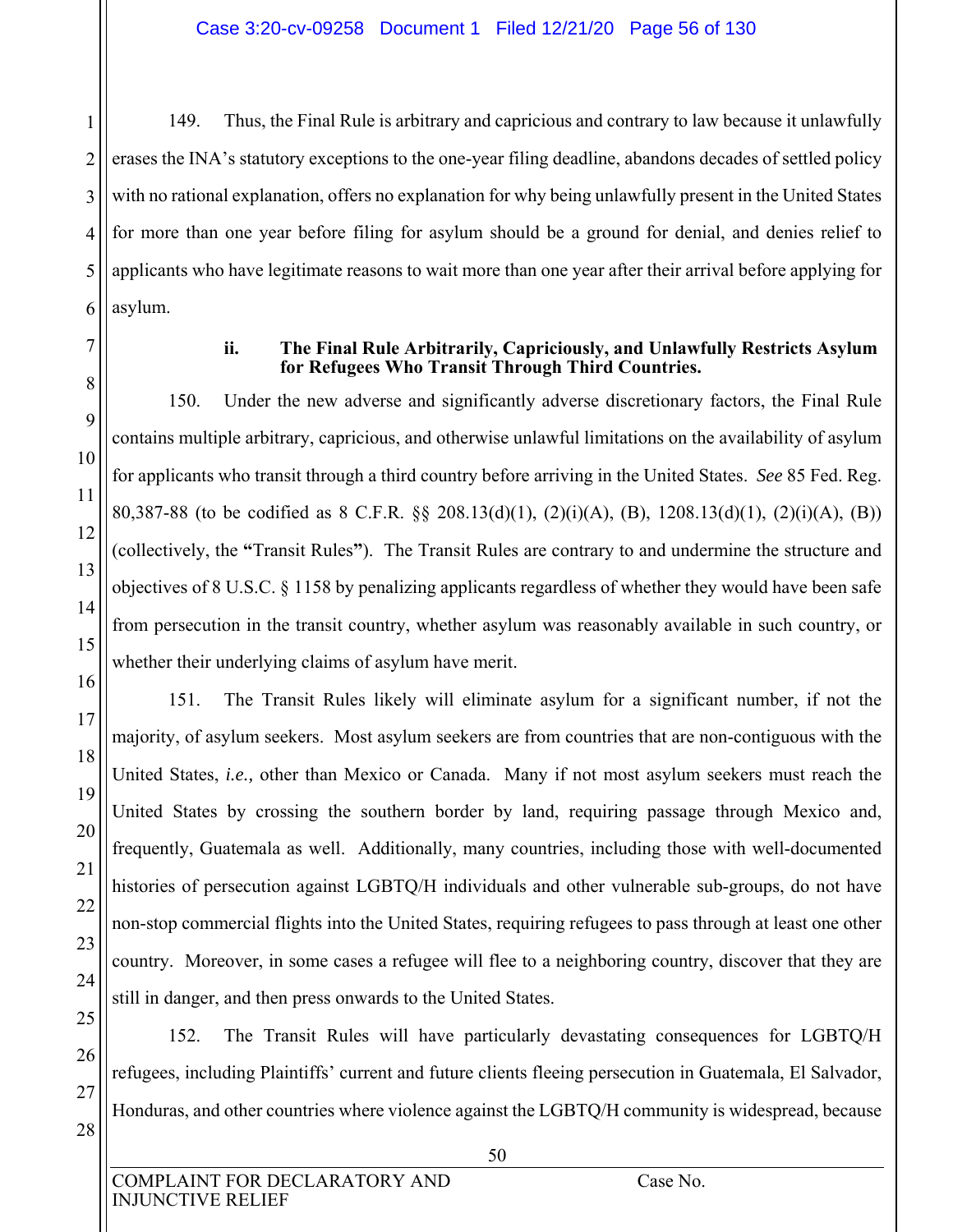## Case 3:20-cv-09258 Document 1 Filed 12/21/20 Page 57 of 130

1 2 3 of the inability of many of these refugees to directly transit to the United States and because of the risk such refugees often face in neighboring countries through which they transited, when there is regional persecution of LGBTQ/H people.

4

5

6

7

8

9

10

11

12

13

14

15

16

17

18

19

## a. *Summary of the Transit Rules*

153. The Final Rule specifies two circumstances relating to third-country transit under which the Secretary or Attorney General, as applicable, "will not favorably exercise discretion under [8 U.S.C. § 1158]" for the applicant. Specifically, proposed 8 C.F.R. § 208.13(d)(2)(i), 1208.13(d)(2)(i) sets forth the following:

- *First*, the Final Rule provides (subject to limited exceptions) that the Secretary or Attorney General "will not favorably exercise discretion" if an applicant "[t]ransits through more than one country between his country of citizenship, nationality, or last habitual residence and the United States." 85 Fed. Reg. 80,387 (to be codified as 8 C.F.R. §§ 208.13(d)(2)(i)(B), 1208.13(d)(2)(i)(B)) (the "Multiple Third Country Rule").
- *Second*, the Final Rule provides (subject to limited exceptions) that the Secretary or Attorney General "will not favorably exercise discretion" if an applicant, "[i]mmediately prior to his arrival in the United States or en route to the United States from the alien's country of citizenship, nationality, or last lawful habitual residence, spent more than 14 days in any one country." 85 Fed. Reg. 80,387 (to be codified as 8 C.F.R. §§  $208.13(d)(2)(i)(A), 1208.13(d)(2)(i)(A))$  (the "14-Day Rule").

20 21 22 23 24 25 26 154. The Final Rule erroneously characterizes these rules as "discretionary considerations." 85 Fed. Reg. at 36,284. However, this characterization is belied by the plain text of the regulation, which states that the adjudicator "*will* not favorably exercise discretion"—*i.e.*, must deny the application—if the rule is triggered. 8 C.F.R. § 208.13(d)(2)(i) (proposed) (emphasis added). The Multiple Third Country Rule and 14-Day Rule are therefore *per se* limitations on eligibility, rather than mere discretionary factors, as they eliminate the discretion of the adjudicator to grant asylum if the rule applies.

27

28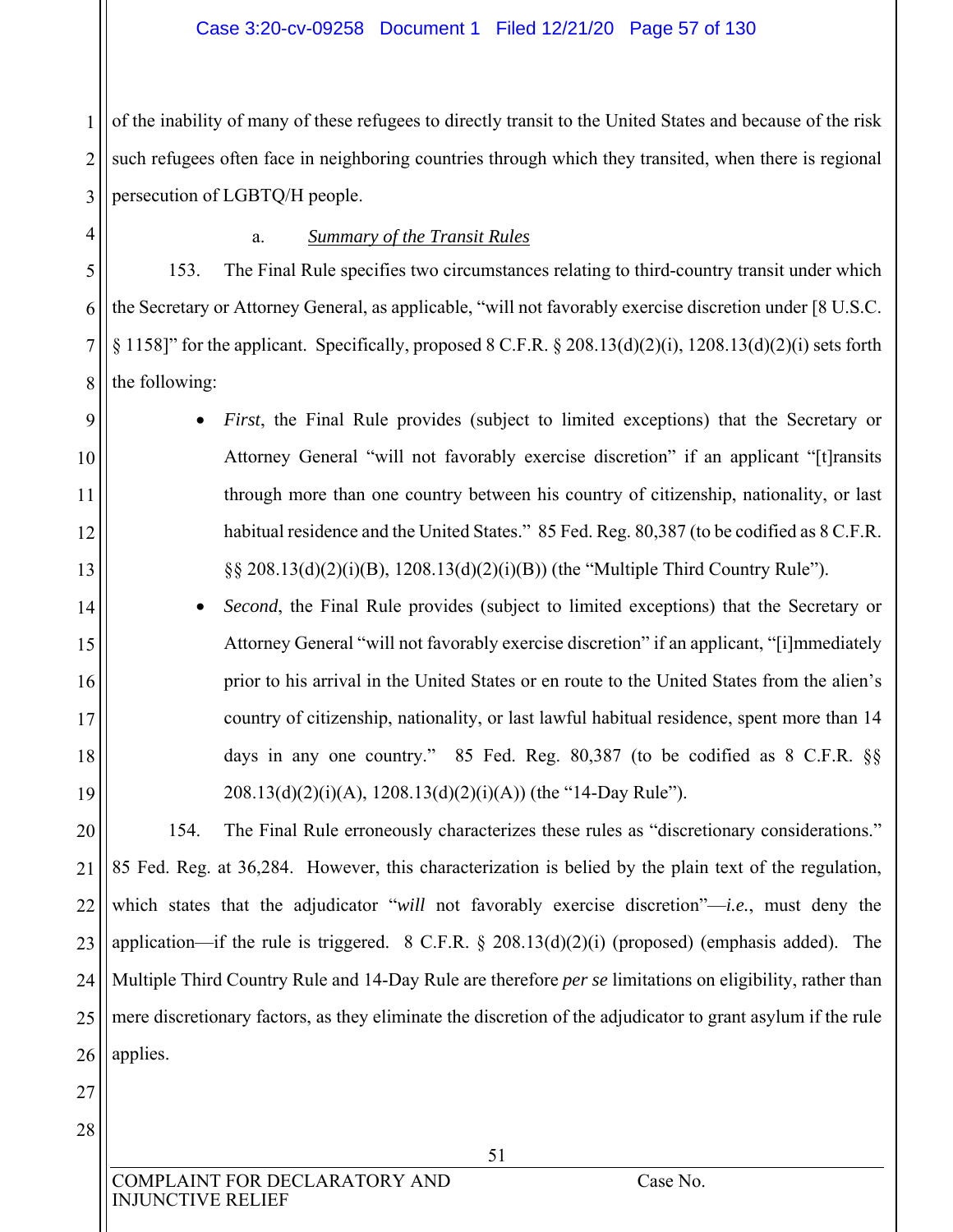#### Case 3:20-cv-09258 Document 1 Filed 12/21/20 Page 58 of 130

155. The Final Rule penalizes asylum applicants in other ways for transit through third countries, setting forth three common scenarios that the adjudicator must consider as "significant adverse discretionary factors" in determining whether to grant asylum in the exercise of discretion. Specifically, proposed  $8 \text{ C.F.R. } § 208.13(d)(1), 1208.1 \text{ set forth the following:}$ 

- *First*, it is a "significant adverse discretionary factor" if the applicant transited through a third country and "fail[ed] . . . to apply for protection from persecution or torture" in such country (subject to narrow exceptions). 85 Fed. Reg. 80387 (to be codified as 8 C.F.R. §§ 208.13(d)(1)(ii), 1208.13(d)(1)(ii)) (the "Failure-To-Apply Factor").
- *Second*, it is a "significant adverse discretionary factor" if the applicant transited through a third country and then entered or attempted to enter the United States unlawfully, unless the applicant was under 18 at the time of such entry or attempted entry. 85 Fed. Reg. 80,387 (to be codified as 8 C.F.R. §§ 208.13(d)(1)(i), 1208.13(d)(1)(i)) (the "Unlawful Entry Factor").
	- *Third*, it is a "significant adverse discretionary factor" if the applicant transited through a third country and then "use[d] . . . fraudulent documents to enter the United States." ." 85 Fed. Reg. 80,387 (to be codified as 8 C.F.R. §§ 208.13(d)(1)(iii), 1208.13(d)(1)(iii)) (the "Fraudulent Entry Factor").

18 19 20 21 22 23 24 25 26 156. An adjudicator is not required to deny an application solely because of the existence of a "significant adverse discretionary factor." However, the plain meaning of "significant" will require adjudicators to apply a strong presumption against asylum which, in practice, upon information and belief, will result in denial in a majority of cases. Furthermore, if a "regular" adverse discretionary factor may be overcome only by a demonstration of "extraordinary circumstances or "exceptional and extremely unusual hardship," it is difficult to imagine how an applicant might ever overcome a "significant" discretionary factor. Even worse, the plain text of the regulation indicates that these "adverse" and "significant adverse" factors apply cumulatively, so that they are harder to overcome if multiple such factors apply.

27

28

1

2

3

4

5

6

7

8

9

10

11

12

13

14

15

16

17

INJUNCTIVE RELIEF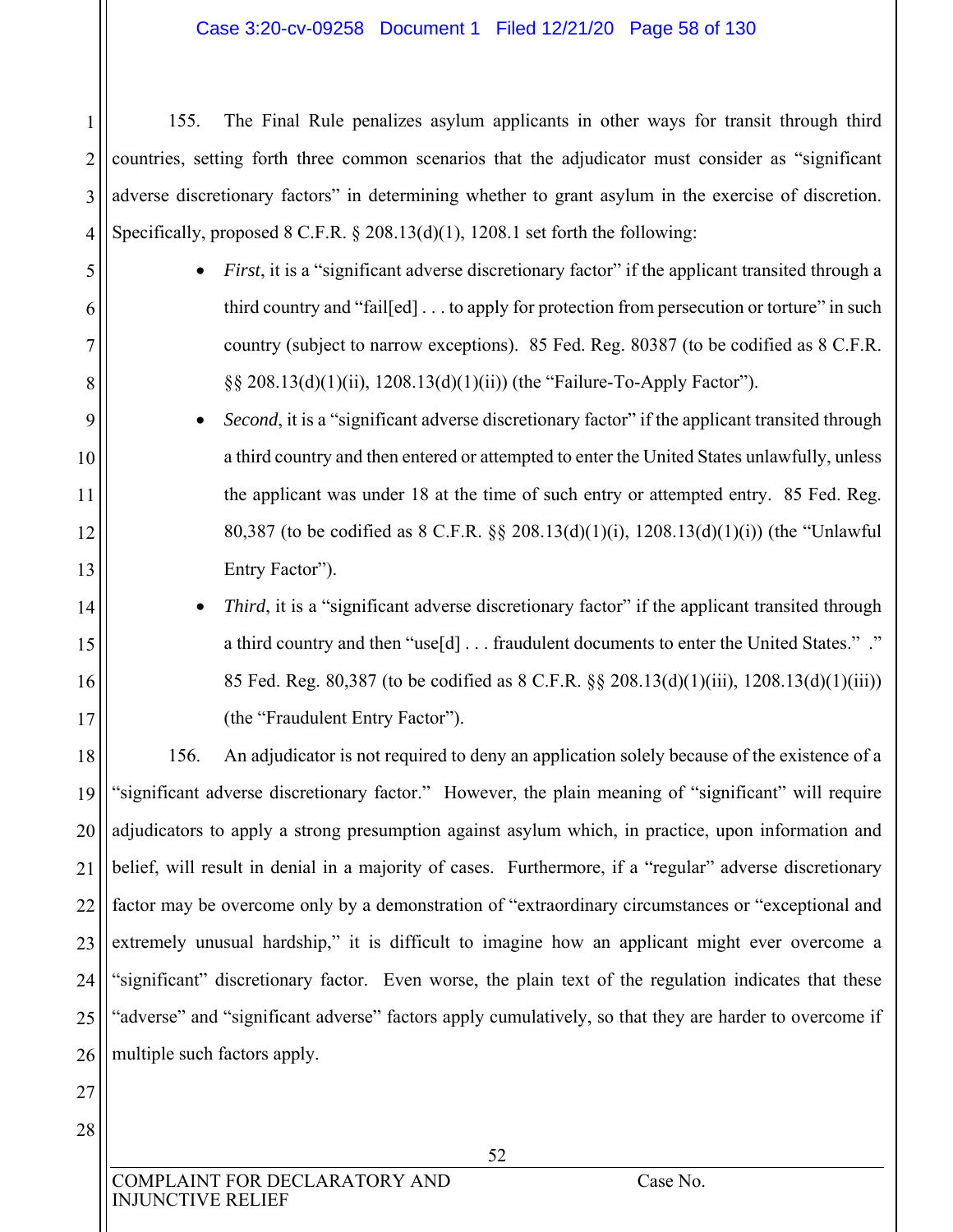#### Case 3:20-cv-09258 Document 1 Filed 12/21/20 Page 59 of 130

1 2 3 4 5 6 7 8 9 157. There are three narrow exemptions to the Multiple Third Country Rule, 14-Day Rule, and Failure-To-Apply Factor where: (i) the applicant received a final judgment denying protection in the third country (the "Judgment Exception"); (ii) the applicant was a "victim of a severe form of trafficking in persons" as defined under 8 C.F.R. § 214.11 (the "Trafficking Exception"); or (iii) the transit country was not party to the 1951 Convention, 1967 Protocol, or CAT (the "Nonparty Exception"). 85 Fed. Reg. 80,387-88 (to be codified as 8 C.F.R. §§ 208.13(d)(1)(ii)(A)-(C),  $(2)(i)(A)(1)-(3)$ ,  $(B)(1)-(3)$ ,  $1208.13(d)(1)(ii)(A)-(C)$ ,  $(2)(i)(A)(1)-(3)$ ,  $(B)(1)-(3))$ . These narrow exceptions do not apply to the Unlawful Entry Factor or Fraudulent Entry Factor and in any event to the vast majority of Plaintiffs' LGBTQ/H clients.

10 11 12 13 14 15 16 158. The Transit Rules do not take into account whether an applicant feared persecution or torture in the transit country itself, such as where refugees escaping persecution on account of their sexual orientation, gender identity, gender expression, or HIV-positive status must travel through a country that is equally hostile to LGBTQ/H people. Nor do the Transit Rules take into account if asylum or other forms of protection were reasonably available in the third country, if the applicant was an unaccompanied minor (except in the context of the Unlawful Entry Factor), or if the transit country had a grossly underfunded asylum system, removing asylum as a viable option in that country.

17 18 19 20 21 22 23 159. To the extent that the Departments allege that the transit bans are necessary to increase efficiency of adjudicating cases, this rings hollow. First, by that logic, any absolute bar to asylum would increase "efficiency" because every asylum seeker subject to it would lose before they even applied. What makes an asylum system "efficient" is not denying the maximum number of cases possible, but effectively sorting meritorious from non-meritorious cases. By blanketly penalizing applicants for criteria that have nothing to do with whether they qualify as refugees entitled to asylum, the Transit Rules do not strengthen, but weaken, the efficiency of the system.

24 25 26 160. Second, to the extent that a case involving one of the Transit Rules may be subject to an exception, analyzing whether the exception applies (such as whether the applicant's hardship qualifies as "exceptional and extremely unusual") would require more factfinding, not less.

27 28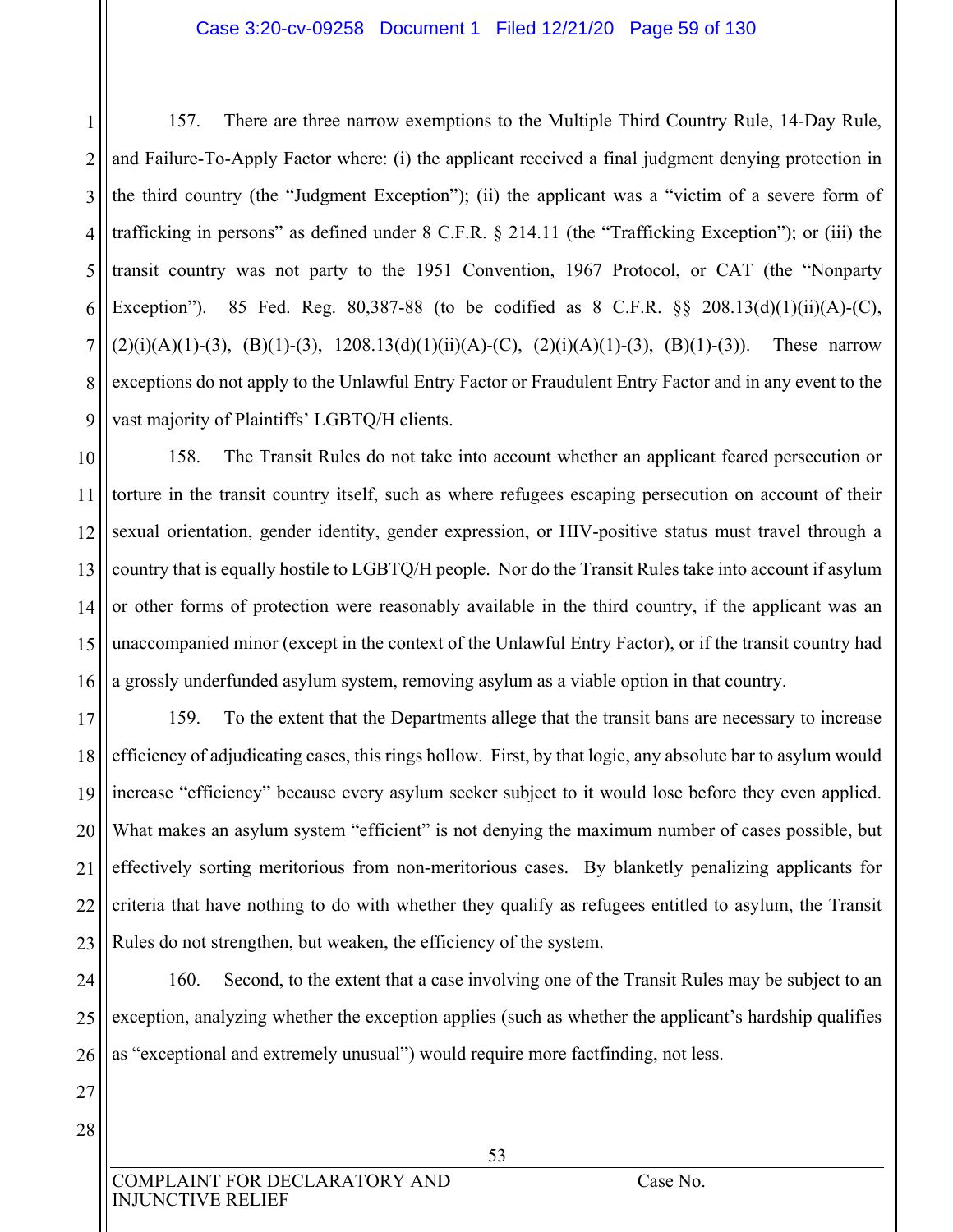#### Case 3:20-cv-09258 Document 1 Filed 12/21/20 Page 60 of 130

161. Finally, in promulgating the Transit Rules, the Departments utterly fail to explain why they warrant such striking negative discretion. Mandating the denial of otherwise meritorious asylum claims on such flimsy and unjustifiable discretionary grounds is arbitrary and capricious.

# b. *The Departments' Previous, Unsuccessful Attempt to Implement a Transit Ban.*

162. This is not the first time the Departments have sought to eliminate asylum for refugees who transit through a third country before arriving in the United States. The Defendants' previous unsuccessful attempt further demonstrates the arbitrary and capricious nature of the Transit Rules.

163. On July 16, 2019, the Departments promulgated an interim final rule that similarly restricted asylum for applicants who "enter[ed], attempt[ed] to enter, or arrive[d] in the United States across the southern land border . . . after transiting through at least one country outside the alien's country of citizenship, nationality, or last lawful habitual residence en route to the United States." Asylum Eligibility and Procedural Modifications, 84 Fed. Reg. 33,829, 33,830 (Jul. 16, 2019) (codified at 8 C.F.R. § 208.13(c)(4), 1208.13(c)(4)) (the "2019 Transit Ban"). The 2019 Transit Ban contained three exceptions, identical to the Judgment Exception, Trafficking Exception, and Nonparty Exception under the current Transit Rules.

164. The 2019 Transit Ban was enjoined by a court in this District. *See E. Bay Sanctuary Covenant v. Barr*, 385 F. Supp. 3d 922 (N.D. Cal. 2019), *stay granted in part and denied in part*, 934 F.3d 1026 (9th Cir. 2019), *injunction restored*, 391 F. Supp. 3d 974 (N.D. Cal. 2019). On July 6, 2020, the Ninth Circuit affirmed the injunction of the 2019 Transit Ban, holding that the ban was arbitrary, capricious, contrary to law, and in excess of the Departments' statutory authority. 964 F.3d 832 (9th Cir. 2020).

165. Critical to the Ninth Circuit's holding was its conclusion that "the [2019 Transit Ban] does virtually nothing to ensure that a third country is a 'safe option'" for the applicant. *Id.* at 847 (cleaned up). The lack of such exception, the Ninth Circuit held, was inconsistent with the INA's safe third country and firm resettlement bars, which require that "an otherwise qualified alien can be denied asylum only if there is a 'safe option' in another country."' *Id.* at 848; *see* 8 U.S.C. § 1158(a)(2)(A), (b)(2)(A)(vi). Furthermore, the Ninth Circuit found that the limited exceptions under the 2019 Transit

1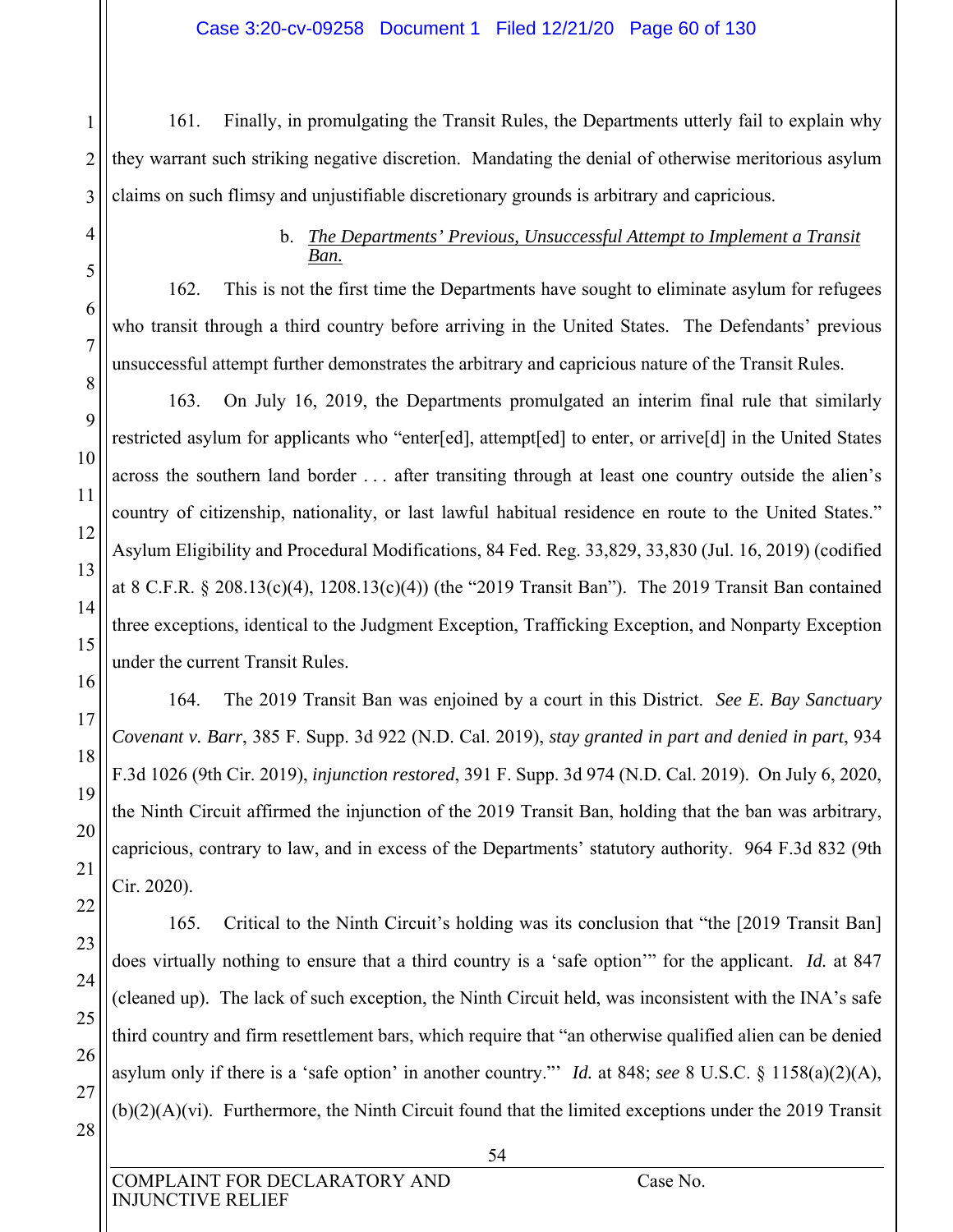#### Case 3:20-cv-09258 Document 1 Filed 12/21/20 Page 61 of 130

2 Ban did "not remotely resemble the assurances of safety built into" the safe country and firm resettlement bars. *E. Bay Sanctuary Covenant*, 964 F.3d at 847.

#### c. *The Transit Rules Are Contrary to Law and Exceed the Departments' Statutory Authority Because They Lack an Exception Where the Transit Country Is Not Safe.*

5 6 7 8 166. Like the 2019 Transit Ban, the Transit Rules included in the Final Rule violate the INA. As noted by the Ninth Circuit in *E. Bay Sanctuary Covenant* and discussed above, the INA contains two provisions—the safe third country bar and the firm resettlement bar—that preclude eligibility for asylum. 8 U.S.C. § 1158(a)(2)(A), (b)(2)(A)(vi).

9 10 11 12 13 14 15 167. The safe third country bar states that refugees are ineligible for asylum where the asylum seekers may be safely removed to a third country in which they would not face persecution and would have access to "a full and fair procedure for determining a claim to asylum or equivalent temporary protection, unless the Attorney General finds that it is in the public interest for the alien to receive asylum in the United States." 8 U.S.C. § 1158(a)(2)(A). The firm resettlement bar provides that applicants are ineligible for asylum if they were "firmly resettled in another country prior to arriving in the United States." 8 U.S.C. § 1158(b)(2)(A)(vi).

16 17 18 168. In enacting 8 U.S.C.  $\S$  1158(a)(2)(A) and (b)(2)(A)(vi), Congress required that no asylum seekers should be denied relief on account of their transit through a third country unless, at minimum, the asylum seekers were or would be safe from persecution in such country.

19 20 21 22 23 24 25 26 169. Like the 2019 Transit Ban, the Transit Rules, collectively and individually, are contrary to law and exceed the Departments' statutory authority because they permit or require the adjudicator to deny an asylum application based on the fact of transit through a third country, even if the third country was or would not have been a safe option for the applicant. Commenters noted that the elimination from the Final Rule of third country safety considerations would be devastating for many asylum applicants. The Departments nonetheless refused to reincorporate the safety of third countries as a consideration in this provision of the Final Rule and instead responded that third country safety may be considered only in "extraordinary circumstances" where there is "exceptional or extremely unusual

27 28

1

3

4

COMPLAINT FOR DECLARATORY AND Case No. INJUNCTIVE RELIEF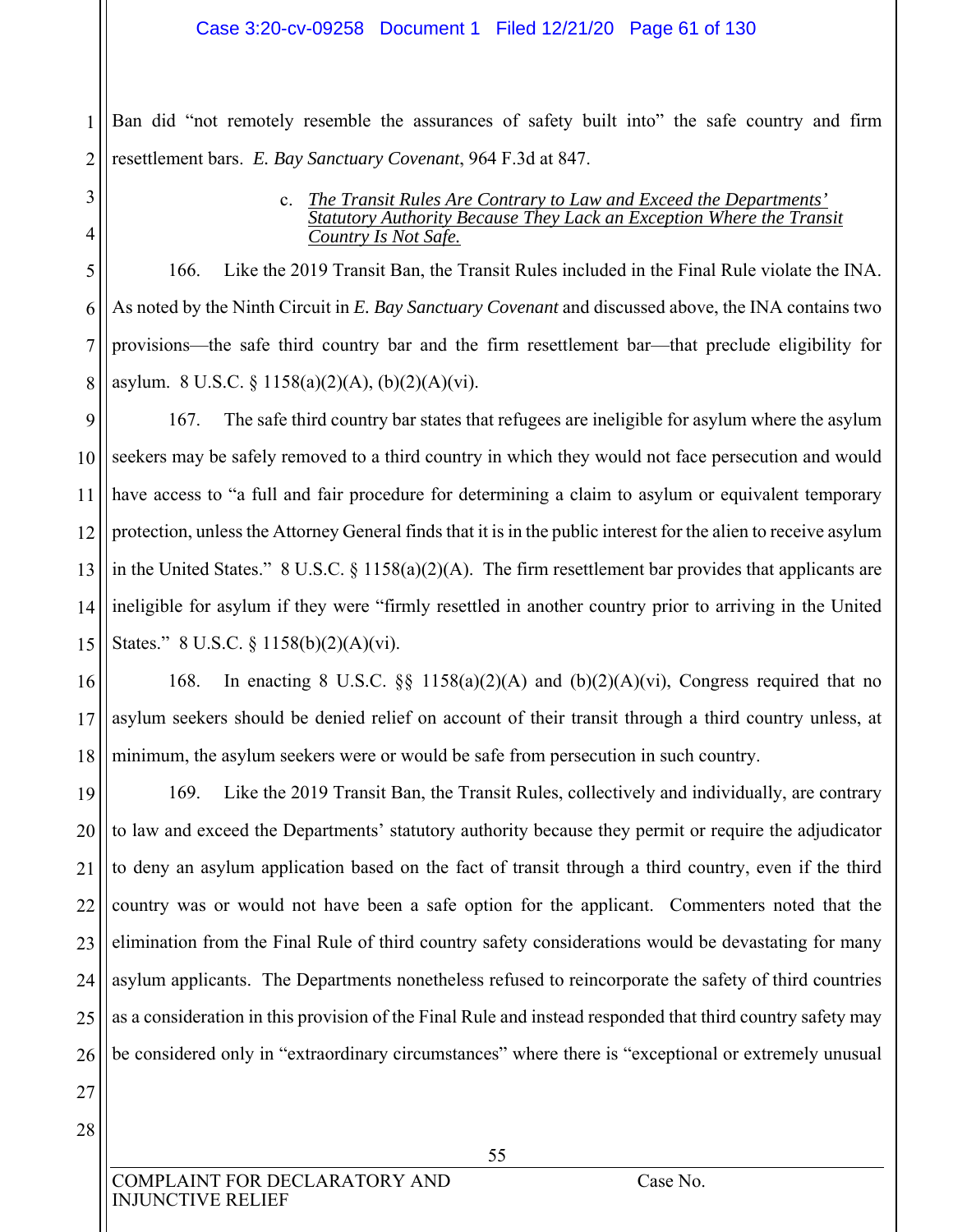1 2 hardship." 85 Fed. Reg. 80,348. These vague qualifiers will make the safety consideration rare or nonexistent.

3 4 5 6 7 8 9 10 11 170. The limited Judgment, Trafficking, and Nonparty Exceptions, like their equivalent counterparts under the 2019 Transit Ban, do not cure this defect. The Judgment Exception is relevant only where the transit country (1) is a safe place for the applicant to reside while their asylum application is pending and (2) has a functional asylum system in the first place, which frequently will not be the case. The Trafficking Exception is likely to apply only to a small subset of asylum claims. And the Nonparty Exception is irrelevant; most countries in the world, including many with deplorable human rights records, are nominally party to the anti-torture conventions and protocols. That includes Mexico and every country in Central America, most of which the U.S. Department of State has concluded persecute LGBTQ/H people.

- 12
- 13

#### d. *The 14-Day Rule and Multiple Country Rule Are Contrary to Law and Exceed the Departments' Statutory Authority Because They Make the Statutory Firm Resettlement Rule Superfluous.*

14 15 16 17 18 19 20 21 22 23 24 25 171. Although the term "firmly resettled" is not defined in the INA, the plain meaning of this phrase denotes secure, fixed residence.<sup>5</sup> Moreover, under long-standing precedent, firm resettlement is construed to mean an offer of permanent resident status, citizenship, or some other form of permanent resettlement. Congress thus unambiguously expressed its intent that adjudicators should not find asylum seekers ineligible solely on account of supposed resettlement in a transit country absent evidence that the applicant has an invitation by a safe country to establish a fixed and secure residence there. Inconsistent with this intent, the 14-Day Rule and Multiple Third Country Rule require that asylum be denied, absent rare, extraordinary circumstances, regardless of whether the nature and duration of such presence amounted to firm resettlement within the meaning of 8 U.S.C. § 1158(b)(2)(A)(vi). The 14- Day Rule and Multiple Third Country Rule negate the firm resettlement rule in the overwhelming majority of cases in which it would otherwise apply. Accordingly, these rules are contrary to law and exceed the Departments' statutory authority.

26

<sup>27</sup> 28  $\overline{a}$ <sup>5</sup> The Departments recognize that "[t]he dictionary definition of 'firm' is 'securely or solidly fixed in place,' not 'uncertain,' and 'not subject to change or revision.' Firm, Merriam Webster, https://www.merriamwebster.com/dictionary/firm."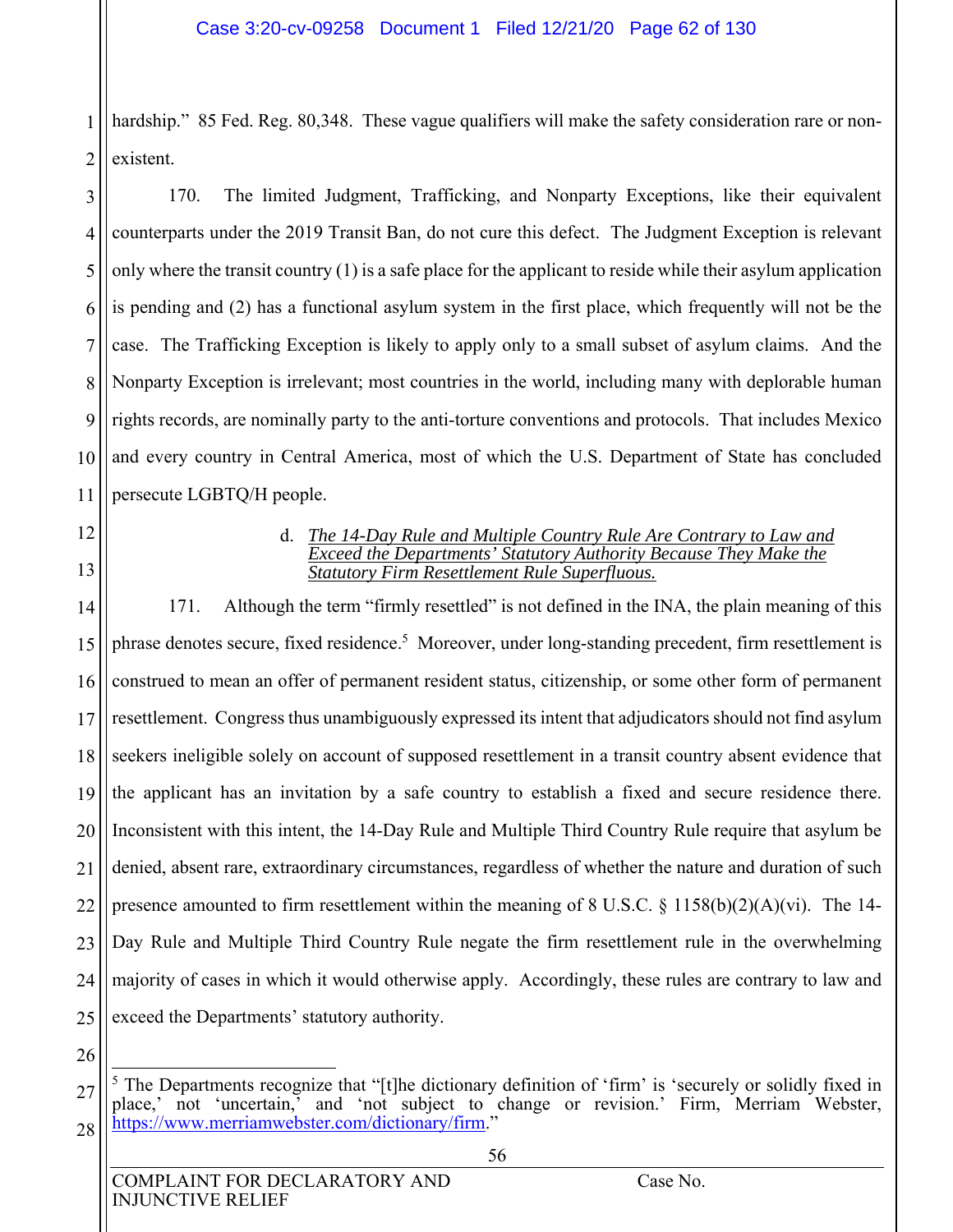#### e. *The Transit Rules Arbitrarily and Capriciously Penalize Asylum Seekers Even If They Do Not Have Reasonable Access to Asylum in Their Transit Country.*

3 4 5 6 7 8 9 172. The Transit Rules are arbitrary and capricious, among other reasons, because they are based on the false assumption that "there is a higher likelihood that aliens who fail to apply for protection in a country through which they transit en route to the United States are misusing the system." 85 Fed. Reg. at 80,346. In support of that erroneous statement, the Departments provide no evidence, but only a cursory citation to the now-enjoined 2019 Transit Ban. *See id.* The fact that the Ninth Circuit struck down the sole proffered basis for the Transit Rules confirms that there is none and that it is arbitrary and capricious.

10 11 12 13 14 15 16 17 18 173. The Transit Rules do not rationally address this purported concern because they penalize applicants regardless of whether it would have been safe and feasible to seek protection in the transit country. The Final Rule's failure to acknowledge this glaring disconnect between the effect of the Transit Rules and their proffered justifications in and of itself renders the Transit Rules arbitrary and capricious. The Departments responded to the public comments on this subject matter by noting only that asylum availability may be considered in "exceptional" or "extremely unusual" circumstances effectively nullifying the consideration, given the very narrow scope of grounds the Final Rule recognizes as exception or extremely unusual, as discussed in connection with the One-Year Bar. 85 Fed. Reg. 80348.

19 20 21 22 23 24 174. Furthermore, there are compelling reasons why individuals may fail to apply for asylum in transit countries. Refugees fleeing persecution are often subject to immense cultural hostility that transcends national borders. In Mexico, for example, "68.3 percent of people from the [Northern Triangle<sup> $16$ </sup> reported that they were victims of violence," and "31.4 percent of women and 17.2 percent of men had been sexually abused."<sup>7</sup> The peril is particularly great for LGBTQ refugees: according to Amnesty International, two-thirds of LGBTQ asylum seekers from the Northern Triangle reported

1

2

<sup>25</sup>

<sup>26</sup>  $\overline{\phantom{a}}$ <sup>6</sup> The Northern Triangle refers to the three Central American countries of Guatemala, Honduras, and El Salvador.

<sup>27</sup> 28 7 Médecins Sans Frontières, *Forced To Flee Central America's Northern Triangle: A Neglected Humanitarian Crisis* 11-12 (May 2017), http://urbanspaces.msf.org/wp-content/uploads/2019/03/ forced-to-flee-central-americas-northern-triangle\_-a-neglected-humanitarian-crisis.pdf.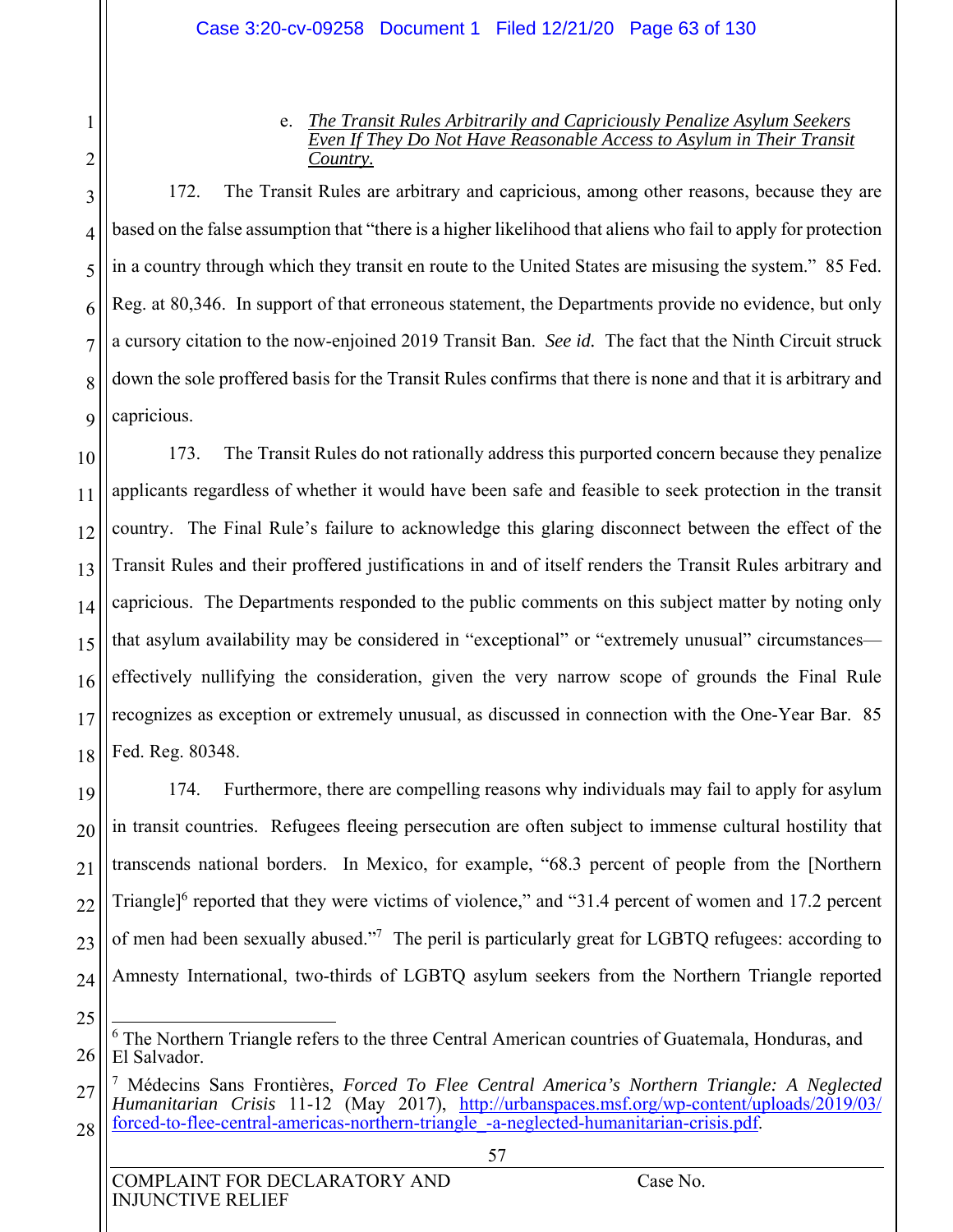1 2 3 4 suffering sexual and gender-based violence in Mexico, augmenting the high levels of crime and human rights violations reported against migrants generally.<sup>8</sup> "Trans women in particular encounter persistent abuse and harassment in Mexico at the hands of drug traffickers, rogue immigration agents and other migrants."<sup>9</sup>

5 6 7 8 9 10 11 12 13 14 15 16 175. Applicants may also be unable to apply for asylum when transit countries lack an efficient, well-funded asylum system capable of processing claims. The asylum system in Mexico, for instance, has been characterized as "restrictive, severely underfunded and underdeveloped," and it "faces significant staffing and infrastructure limitations."<sup>10</sup> The UNHCR has observed that "[t]he absence of proper protection screening protocols for families and adults, the lack of a systematic implementation of existing best interest determination procedures for unaccompanied children and detention of asylum-seekers submitting their claim at border entry points" are all "strong obstacles to accessing the asylum procedure" in Mexico.<sup>11</sup> Consequently, "the Mexican government is routinely failing in its obligations under international law to protect those who are in need of international protection."<sup>12</sup> The asylum system is similarly dysfunctional in neighboring Guatemala, where the government office that specializes in processing asylum claims had "a staff of three caseworkers, three investigators, and one supervisor."13

- 26 27 12 Amnesty International, *Overlooked, Under-Protected: Mexico's Deadly* Refoulment *Of Central Americans Seeking Asylum* 5 (2018), https://www.amnestyusa.org/wpcontent/uploads/2018/01/AMR4176022018-ENGLISH-05.pdf.
- 28 13 Human Rights Watch, *Deportation with a Layover: Failure of Protection under the US-Guatemala*

20

<sup>17</sup> 18 19  $\overline{a}$ <sup>8</sup> *See* Amnesty International, *No Safe Place: Salvadorans, Guatemalans and Hondurans Seeking Asylum In Mexico Based On Their Sexual Orientation And/Or Gender Identity* 20 (Nov. 2017), https://www.amnestyusa.org/wp-content/uploads/2017/11/No-Safe-Place-Briefing-ENG-1.pdf (citing UNHCR, *Población LGBTI en México y Centroamérica* (2017), www.acnur.org/dondetrabaja/america/mexico/poblacion-lgbti-en-mexico-ycentroamerica/).

<sup>21</sup> 22 <sup>9</sup> Jose A. Del Real, "They Were Abusing Us the Whole Way': A Tough Path for Gay and Trans Migrants," *The New York Times* (July 11, 2018), https://www.nytimes.com/2018/07/11/us/lgbtmigrants-abuse.html.

<sup>23</sup> <sup>10</sup> *See* Dan Kosten, "Mexico's Asylum System Is Inadequate," *National Immigration Forum* (Oct. 28, 2019), https://immigrationforum.org/article/mexicos-asylum-system-is-inadequate/.

<sup>24</sup> 25 11 UNHCR, *Fact Sheet: Mexico* 2 (Apr. 2019), https://reporting.unhcr.org/sites/default/files/UNHCR%20Factsheet%20Mexico%20-  $\sqrt[3]{20}$ April%202019.pdf.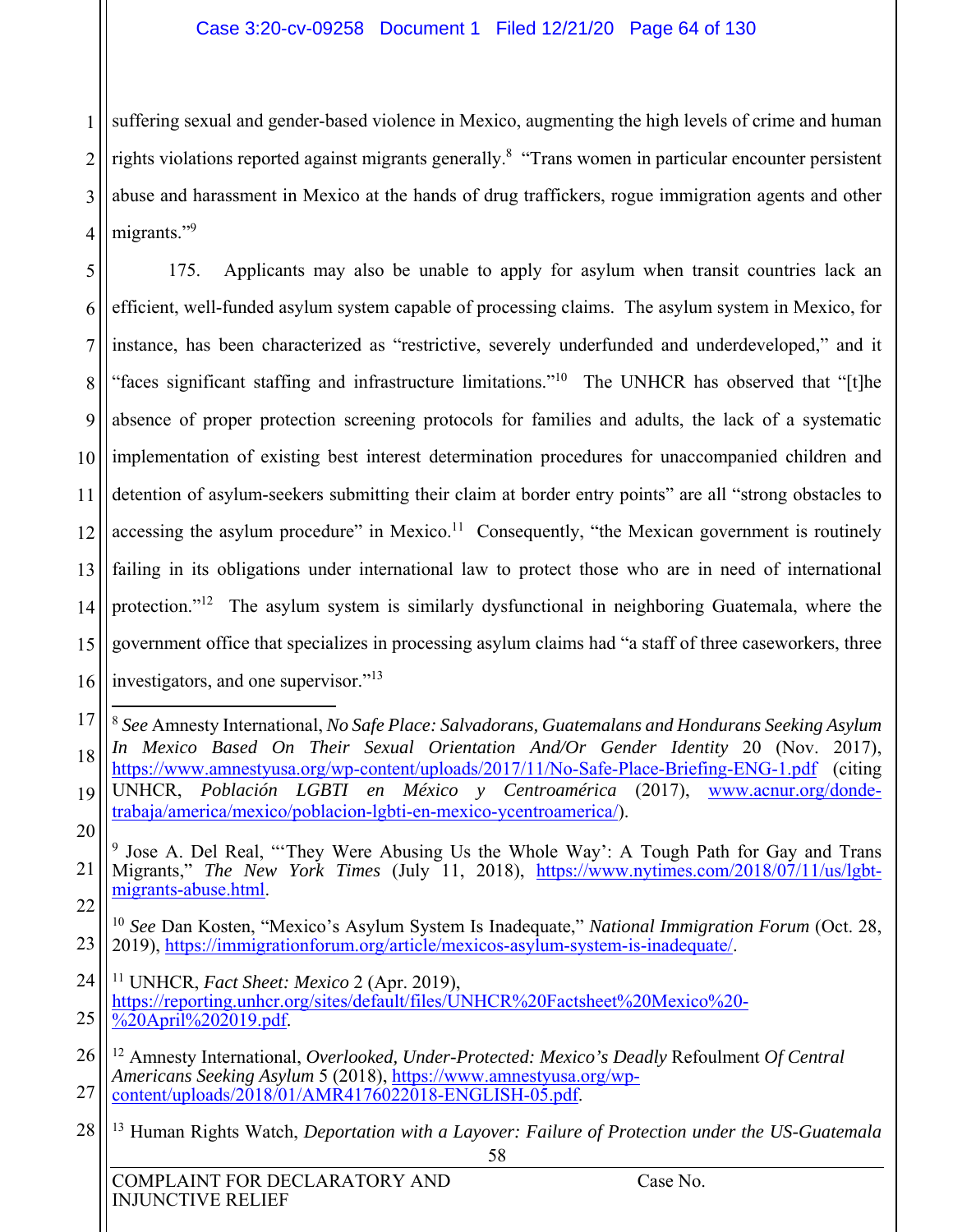1 2 3 4 5 6 7 8 176. The Final Rule's Failure-to-Apply Factor would have a disproportionate impact on Plaintiffs' LGBTQ/H clients. Take for example, Gogol and Daniel. They are a gay couple who fled Georgia for the United States after experiencing persecution on account of their sexual orientation. In route to the United States, they flew through Kiev, Ukraine. Under the Final Rule, since Gogol and Daniel did not apply for asylum protection in Ukraine, they would likely be denied asylum in the United States as a matter of "discretion." But Ukraine is a country where homophobia is rampant, and where they would be subjected to persecution similar to what they faced in Georgia. Moreover, the United States routinely grants asylum to LGBTQ/H refugees from Ukraine.

9 10 11 12 13 14 15 16 17 177. The same holds true for Carmen, another Immigration Equality client. Carmen is a transgender woman from Jamaica who fled severe persecution on account of her gender identity. In coming to the United States, she took a flight from Jamaica to Mexico City and then travelled by bus from Mexico City to Tijuana, where she presented herself at the U.S. Port of Entry. In Mexico, Carmen was physically assaulted on account of her gender identity. The police who came to the scene sided with the attackers. Luckily, Carmen was able to escape. Under the Final Rule, Carmen would likely be denied asylum because she did not apply for asylum in Mexico before she requested asylum in the United States. This would have been futile in Mexico where she was persecuted because of her gender identity, and the United States often grants asylum to LGBTQ/H refugees from Mexico.

18 19 20 178. Due to these dangers and obstacles, many asylum seekers will not find long-term safety in Mexico or other transit countries before arriving in the United States. The Departments' failure to address or even acknowledge this defect further renders the Transit Rules arbitrary and capricious.

# f. *The Transit Rules Arbitrarily and Capriciously Penalize Asylum Seekers Who Entered the United States Unlawfully.*

179. The Unlawful Entry and Fraudulent Entry Factors violate the congressional scheme for asylum by penalizing asylum seekers who enter the United States without permission, a classification that applies to a large percentage of asylum seekers. As the Second Circuit has observed, "if illegal manner of flight and entry were enough independently to support a denial of asylum, we can readily

27

28

25

26

INJUNCTIVE RELIEF

<sup>1</sup> *Asylum Cooperative Agreement* (May 19, 2020), https://www.hrw.org/report/2020/05/19/deportationlayover/failure-protection-under-us-guatemala-asylum-cooperative.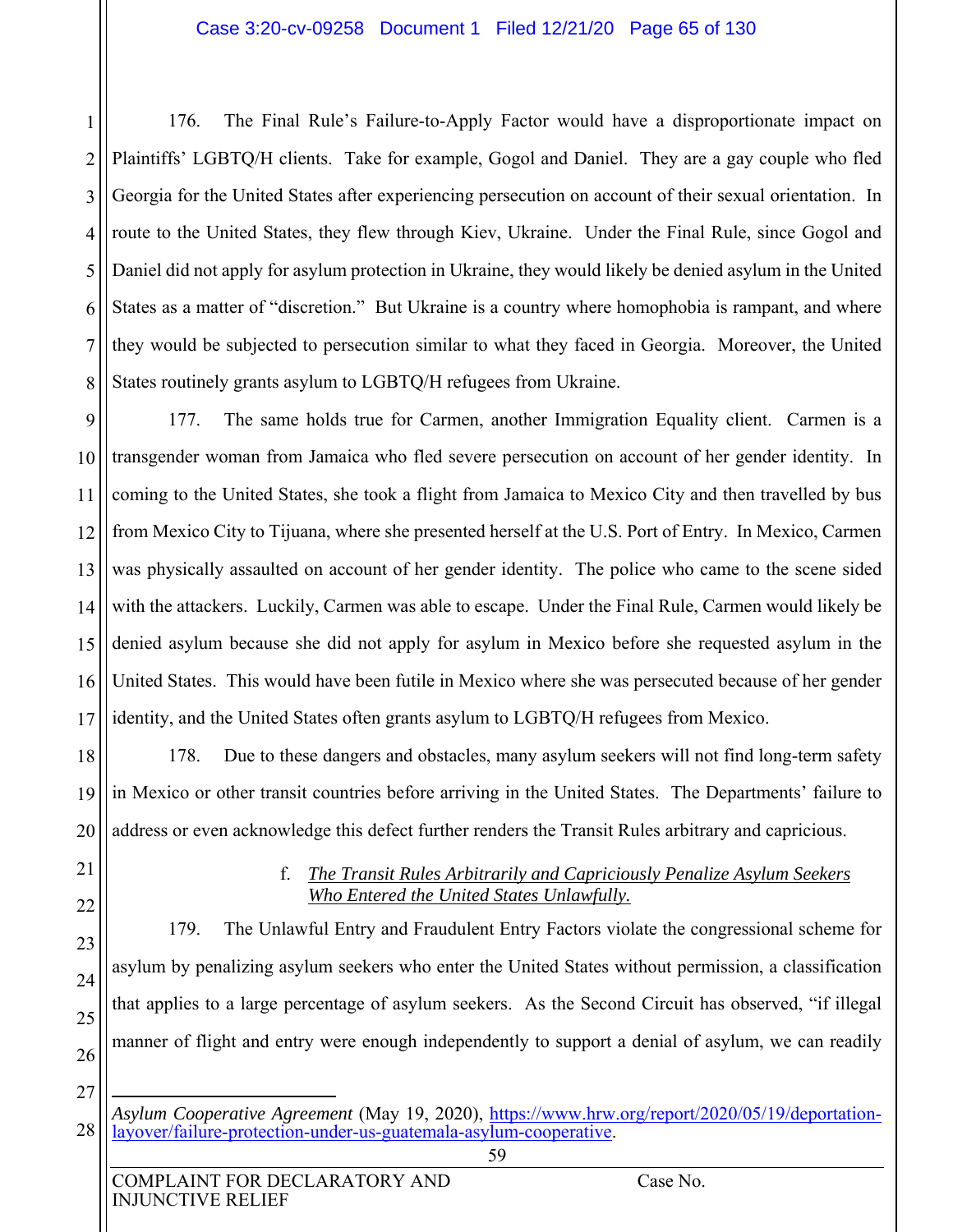#### Case 3:20-cv-09258 Document 1 Filed 12/21/20 Page 66 of 130

1 2 3 4 5 6 7 take notice, from the facts in numerous asylum cases that come before us, that virtually no persecuted refugee would obtain asylum." *Huang v. INS*, 436 F.3d 89, 100 (2d Cir. 2006); *accord E. Bay Sanctuary Covenant v. Trump*, 932 F.3d 742, 773 (9th Cir. 2018). Recognizing this reality, Congress expressly provided that unlawful entry should not preclude eligibility for asylum. *See* 8 U.S.C. § 1158(a)(1) ("Any alien who is physically present in the United States or who arrives in the United States (*whether or not at a designated port of arrival* . . . ), *irrespective of such alien's status*, may apply for asylum . . . .") (emphasis added).

8 9 10 11 12 13 14 15 16 17 180. Because refugees are, by definition, fleeing a severe threat to their life or liberty, they have no realistic choice but to escape their persecutors by whatever means they can, enter the United States, and apply for asylum once they have safely relocated. Furthermore, it can be difficult if not impossible to secure avenues for lawful entry. Given these facts, applying a significant adverse discretionary factor against asylum seekers who enter unlawfully or by means of fraudulent documentation is arbitrary and capricious. Although numerous comments raised this concern, the Departments declined to address the concern directly other than to derogate applicants for not entering the country through legal and deliberate means and claiming, without support, that this Final Rule provision would have little impact because it does not pertain to the majority of asylum applicants in any event.

18 19 20 21 22 23 24 25 26 181. The Unlawful Entry and Fraudulent Entry Factors are particularly irrational in light of other aspects of the Final Rule. As discussed further below, the Final Rule redefines "persecution" to require an "exigent threat" and categorically excludes threats that are seen as less-than-exigent, such as "threats with no actual effort to carry out the threats" and "[t]he existence of government laws or policies that are unenforced or infrequently enforced." 8 C.F.R. §§ 208.1(e), 1208.1(e) (proposed). In other words, the Final Rule already restricts asylum to those who suffered forms of persecution creating an *immediate* threat of death or harm. Waiting in one's country of origin while attempting to navigate the United States immigration or visa process is not an option for refugees facing an immediate threat of death or severe harm.

27

28

COMPLAINT FOR DECLARATORY AND Case No. INJUNCTIVE RELIEF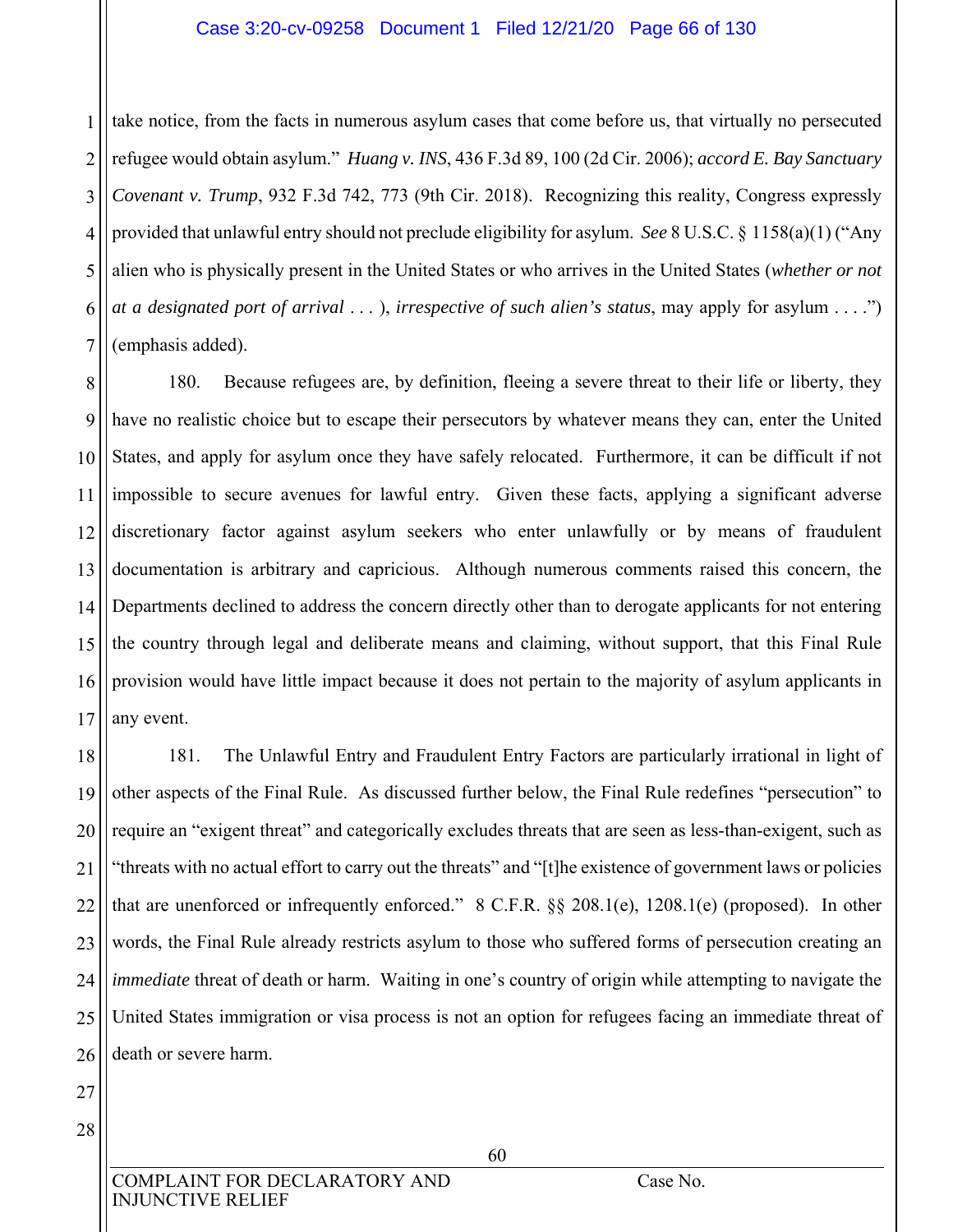1 2 3 4 5 6 182. Finally, even if the Government has a legitimate interest that justifies weighing unlawful entry against an applicant as an adverse factor, the Unlawful Entry and Fraudulent Entry Factors apply this discretion in an irrational way. There is no reason why the penalty for unlawful entry should be different as between Mexican refugees and refugees from non-contiguous countries. The Departments' appeal to generalized policy interests in curtailing illegal immigration do not adequately justify this linedrawing.

7 8 9 10 11 12 13 14 15 183. These provisions negatively affect Plaintiffs' clients. Take Lili, who Immigration Equality assisted. Lili is a transgender woman from Central America. Throughout her life, Lili was severely abused and mistreated because of her gender identity and sexual orientation. Lili was ganged raped on two separate occasions simply for being transgender. Lili fled her country of origin to find safety in the United States. She entered without inspection and was placed in immigration detention. Lili represented herself in Immigration Court and was granted asylum. The Final Rule would deprive Lili of relief despite her otherwise meritorious claim simply because she did not enter the United States at a designated port of entry even as she was fleeing for her life and was likely to be further harmed in Mexico.

16 17

18

19

20

21

22

23

24

25

26

27

## g. *The Transit Rules Arbitrarily and Capriciously Penalize Asylum Seekers Who Are Present in a Transit Country For More Than 14 Days.*

184. The 14-Day Ban is arbitrary and capricious because, in addition to illogically punishing asylum seekers for the mere fact that they transited through a third country, the Final Rule will result in denial for thousands of asylum applications simply because United States policy required them to remain in Mexico for extended periods of time.

185. Since at least 2016, U.S. Customs and Border Protection has "metered" asylum seekers attempting to enter the United States, limiting the number of individuals permitted to seek asylum at ports of entry and requiring the remainder to remain in queue in Mexico.

186. It is patently unfair to deny an asylum application for reasons that are beyond the applicants' control and that are instead imposed by United States policy itself. The fact that an applicant was forced to remain in Mexico due to metering therefore cannot rationally support an unfavorable

28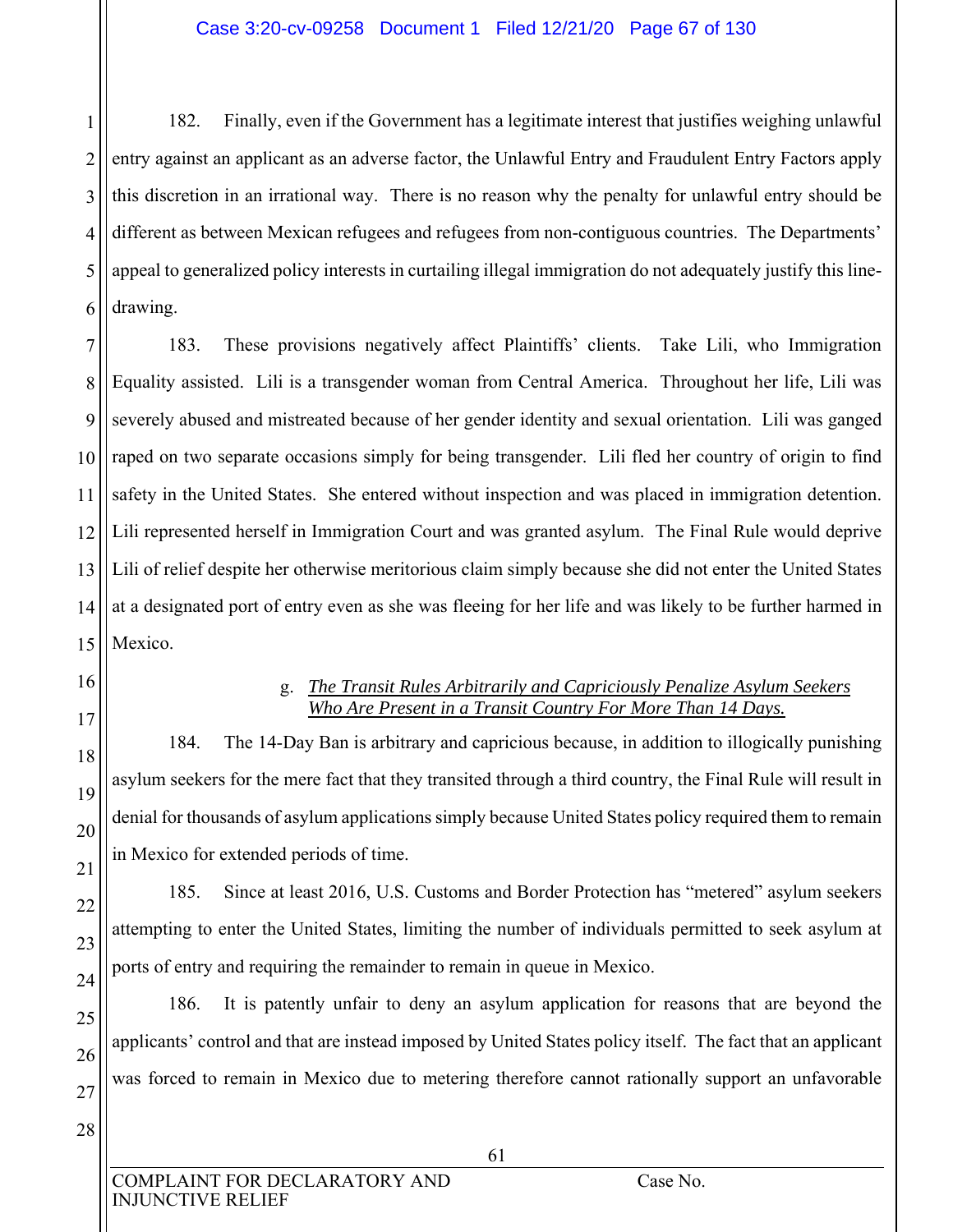1 2 exercise of discretion. The Final Rule fails to meaningfully address concerns about the impact of metering on the 14-Day Ban.

3 4 5 6 7 8 9 10 187. When responding to public comments raising this concern, the Departments suggest that applicants who are metered for more than 14 days in Mexico can seek asylum there, 85 Fed. Reg. at 80,351, but this ignores the reality that Mexico is dangerous for LGBTQ/H individuals and Mexico's asylum system is rife with insurmountable obstacles and inefficiencies. The Departments also suggest that such applicants could introduce evidence that they were metered as an "extraordinary circumstance," *id.*, but provide no assurance that applicants subject to this common practice will be able to satisfy adjudicators that it qualifies as "extraordinary" or an "exceptional and extremely unusual" form of hardship.

11 12 13 14 15 16 17 18 19 20 21 22 23 24 25 26 188. Similarly, the Departments state that applicants subject to the MPP will not be affected by the 14-Day Ban because they "have entered the United States and were processed under MPP" and "are no longer en route to the United States," whereas the 14-Day Ban only applies where an applicant stays in a country for 14 days "[i]mmediately prior to [their] arrival in the United States or en route to the United States." *Id.* However, the Departments did not add any regulatory language to clarify that applicants subject to the MPP will not be excluded under the 14-Day Ban. Indeed, the Departments felt the need to add a clarification to the Final Rule's new definition of firm resettlement, explicitly stating that one of the definitions would not apply to applicants subject to the MPP. *See* 8 C.F.R. §§ 208.15(a)(2), 1208.15(a)(2) ("The alien physically resided voluntarily, and without continuing to suffer persecution in any one country for one year or more after departing his country of nationality or last habitual residence and *prior to arrival in or entry into the United States*, *provided that time spent in Mexico by an alien who is not a native or citizen of Mexico solely as a direct result of being returned to Mexico pursuant to section 235(b)(2)(C) of the Act* or being subject to metering would not be counted for purposes of this paragraph") (emphasis added). This indicates that the Departments believe that an applicant's stay in Mexico under the MPP may, in the absence of clarifying language, be deemed to occur prior to their entry into the United States.

- 27 28
- COMPLAINT FOR DECLARATORY AND Case No. INJUNCTIVE RELIEF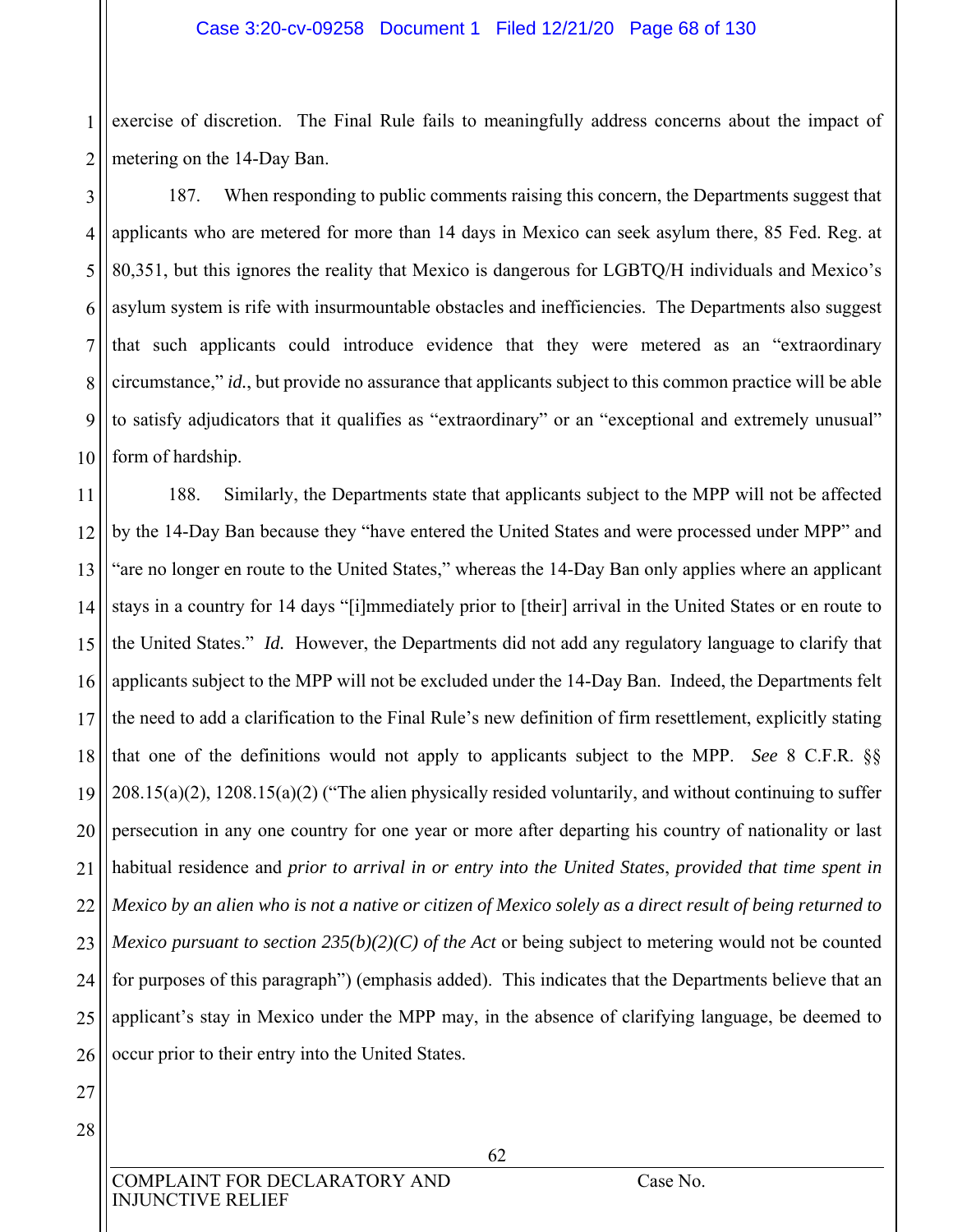## h. *The Transit Rules Arbitrarily and Capriciously Penalize Asylum Seekers Who Transit Through More Than One Country.*

189. Finally, the Multiple Third-Country Rule is arbitrary and capricious because there are no rational grounds for treating asylum seekers who pass through multiple countries differently from those who pass through a single country (or who arrive directly from their countries of origin).

190. For example, the Multiple Third-Country Rule would create an arbitrary distinction between asylum seekers from Honduras (who must travel through Guatemala and Mexico to reach the United States southern border) and those from Guatemala (who must travel only through Mexico to reach the border). No rationale for this distinction is discernible from the Final Rule. The Departments' response to public comments that raised this concern was simply to remark that other countries should do their "fair share" of providing asylum, effectively shifting the United States' asylum obligations to other countries. 85 Fed. Reg. 80352. That shift in responsibility is contrary to this country's obligations to asylum seekers who are not present in the *United States*—and contrary to law.

191. The Multiple Third-Country Rule would negatively impact Plaintiffs' clients. For example, the Transgender Law Center's client Kennedy, a Ghanaian man, would be barred under this provision because he hid briefly in Togo, and then fled to the Americas, making his way from Ecuador, through Colombia, Panama, Costa Rica, Nicaragua, Honduras, and Guatemala before reaching Mexico, where he now waits for permission to enter the United States. One night, Kennedy and his same-sex partner were caught together with one sitting on the other's lap. As a result, a group of people from the town attacked them. His partner went one way and Kennedy ran the other. Kennedy was beaten, hanged from a tree, and left for dead. He managed to survive because the rope used to hang him did not break his neck. He hung there all night, but eventually was able to get free. He left immediately after being told by a sympathetic friend that he would have no safe place in Ghana. To this day he does not know what happened to his partner. In Togo, he briefly hid with a cousin, but another cousin conveyed to him that he was in danger and should leave immediately if he wanted to survive. It was impossible for Kennedy to get a visa and money to fly directly to the United States from Ghana. The Multiple Third-Country Rule would mean that he would not be eligible for asylum because he transited through multiple countries in order to reach the United States.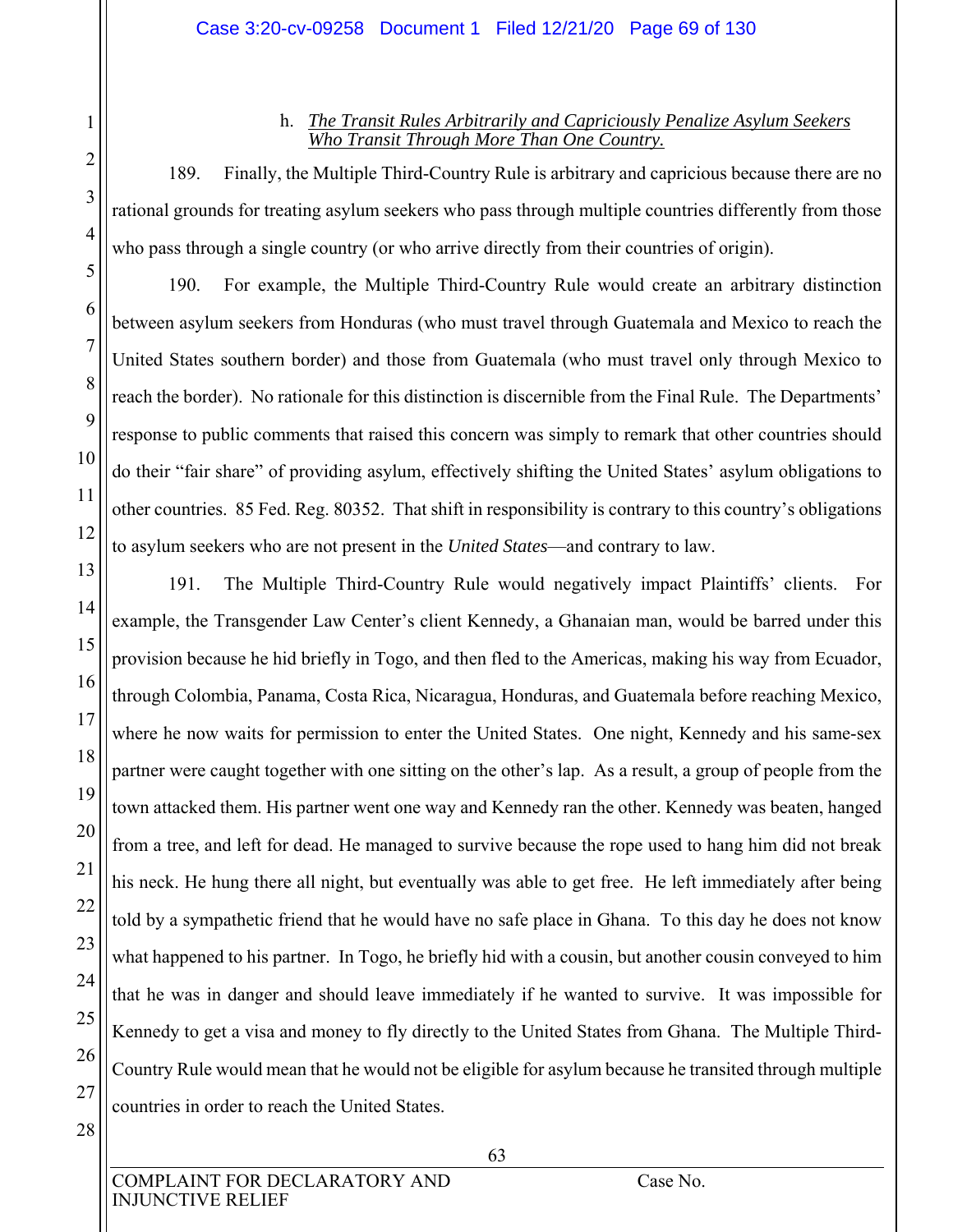1 2 3 4 5 6 7 8 9 10 192. In sum, the Transit Rules draw an arbitrary distinction between refugees who pass through multiple third countries and those who arrive directly from their country of origin or only transit through one third country, even though there is no rational basis for such distinction. All else being equal, refugees from non-contiguous countries who enter the United States by way of Mexico or other transit countries should be treated no differently than Mexican asylum seekers entering the United States directly. The only apparent reason for the Transit Rules is a naked desire by the Departments to reduce the total number of asylum applications granted in the United States, an agenda that permeates the entire Final Rule and other recent rulemaking by the Department but flies in the face of Congress' intent in enacting the INA as well as decades of policy and precedent providing a reasonable path to asylum for meritorious applicants regardless of country of origin.

11

12

13

14

15

16

17

18

19

20

21

22

# **D. The Final Rule Is Unlawful Because It Redefines "Firm Resettlement" in a Manner Inconsistent with the Plain Text of the INA.**

193. The Final Rule is contrary to law because it sharply limits eligibility for asylum by categorically deeming many refugees who reside briefly in third countries before arriving in the United States as "firmly resettled" in such countries and thus barred from seeking asylum. Congress placed statutory limits on the definition of "firm resettlement." The Final Rule's redefinition of the term vitiates the plain language of the INA because (1) it circumvents other statutory language governing the determination when a claimant may be remitted to a safe third country, and (2) it is inconsistent with the plain meaning of "firm resettlement." This change is especially harmful to LGBTQ/H asylum seekers, because many of them will temporarily reside in third countries—in particular Mexico, Russia, or Middle Eastern countries—where they may be deemed "resettled" under the new definition but will still be exposed to persecution on account of their LGBTQ/H status.

23 24 25 26 27 28 194. Prior to the Final Rule, it was the Government's burden to prove that applicants were considered "firmly resettled," and they could do so only by showing that the applicant had received an offer of permanent residence from a third country prior to entering the United States. 8 C.F.R. §§ 208.15, 1208.15 (current). This regulatory interpretation was adhered to consistently for "nearly 30 years." 85 Fed. Reg. at 36,285. Even if the applicants had received such an offer, they could still be eligible if they transited the third country only during their travel to the United States, or if conditions in the third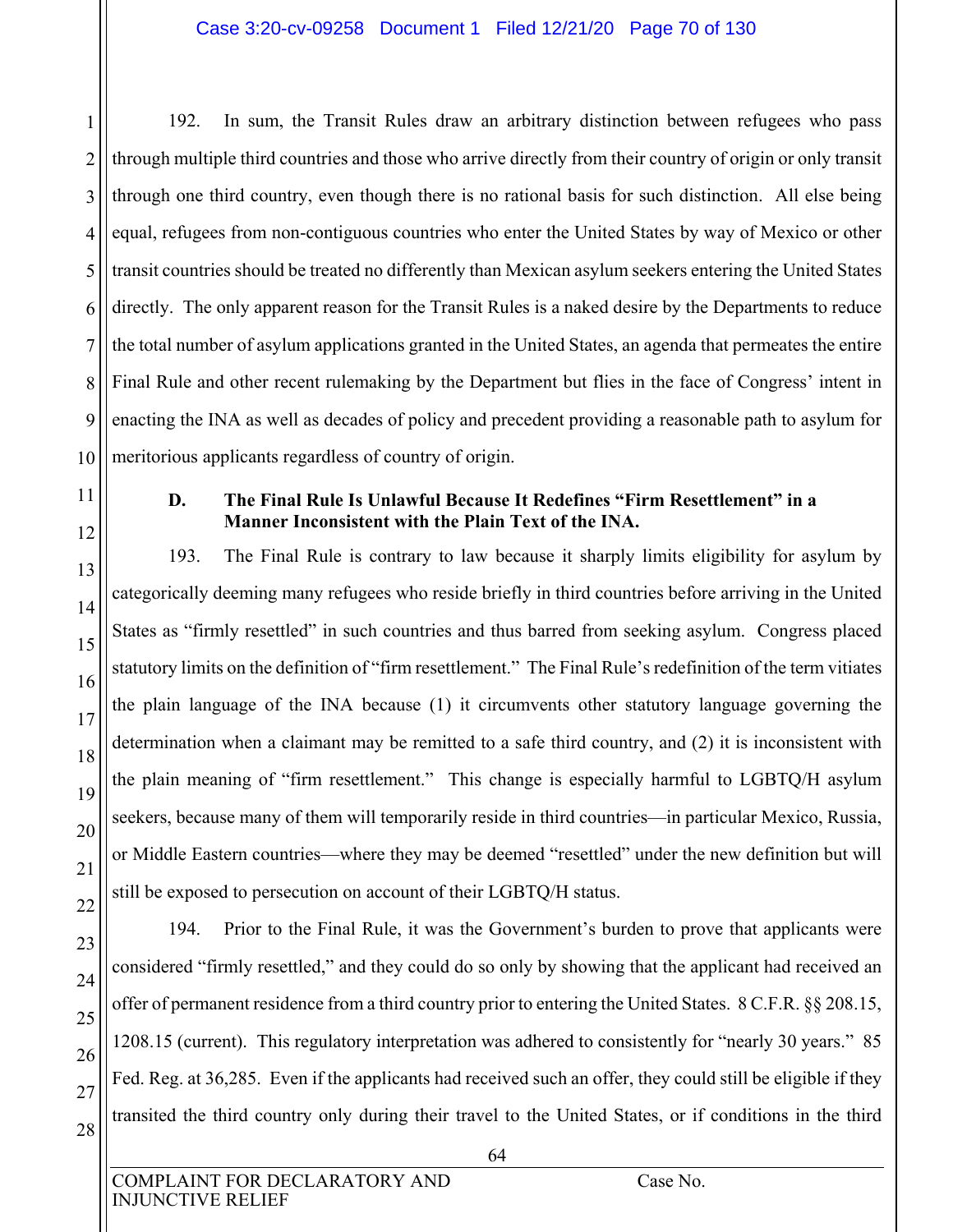1 2 country were so restrictive that the applicant could not be considered resettled there. 8 C.F.R. §§ 208.15(a) and (b), 1208.15 (a) and (b) (current).

3 4 5 195. The Final Rule broadens the definition of "firmly resettled" beyond any fair reading of the statutory language. An applicant will now be considered "firmly resettled" under the Final Rule if any of three separate circumstances exist:

> (1) The alien resided in a country through which the alien transited prior to arriving in or entering the United States and—

> > (i) Received or was eligible for any permanent legal immigration status in that country;

(ii) Resided in such a country with any non-permanent but indefinitely renewable legal immigration status (including asylee, refugee, or similar status but excluding status such as of a tourist); or

(iii) Resided in such a country and could have applied for and obtained any non-permanent but indefinitely renewable legal immigration status in that country;

- (2) The alien physically resided voluntarily, and without continuing to suffer persecution or torture, in any one country for one year or more after departing his country of nationality or last habitual residence and prior to arrival in or entry into the United States, provided that time spent in Mexico by an alien who is not a native or citizen of Mexico solely as a direct result of being returned to Mexico pursuant to section  $235(b)(2)(C)$  of the Act or of being subject to metering would not be counted for purposes of this paragraph; or
	- (3) (i) The alien is a citizen of a country other than the one where the alien alleges a fear of persecution and the alien was present in that country after departing his country of nationality or last habitual residence and prior to arrival in or entry into the United States; or

(ii) The alien was a citizen of a country other than the one where the alien alleges a fear of persecution, the alien was present in that country after departing his country of nationality or last habitual residence and prior to arrival in or entry into the United States, and the alien renounced that citizenship after arriving in the United States.

#### 25 26 85 Fed. Reg. 80,388, 80,397 (to be codified as 8 C.F.R. §§ 208.15(a)(1)-(3), 1208.15(a)(1)-(3)). 196. The definition of "firm resettlement" set forth in proposed 8 C.F.R. §§ 208.15(a)(1) is contrary to law for several reasons. First, rather than focusing on whether the applicant was, in fact,

firmly resettled, as Congress dictated, the new definition applies even if the applicant was "eligible" for

6

7

8

9

10

11

12

13

14

15

16

17

18

19

20

21

22

23

24

27

28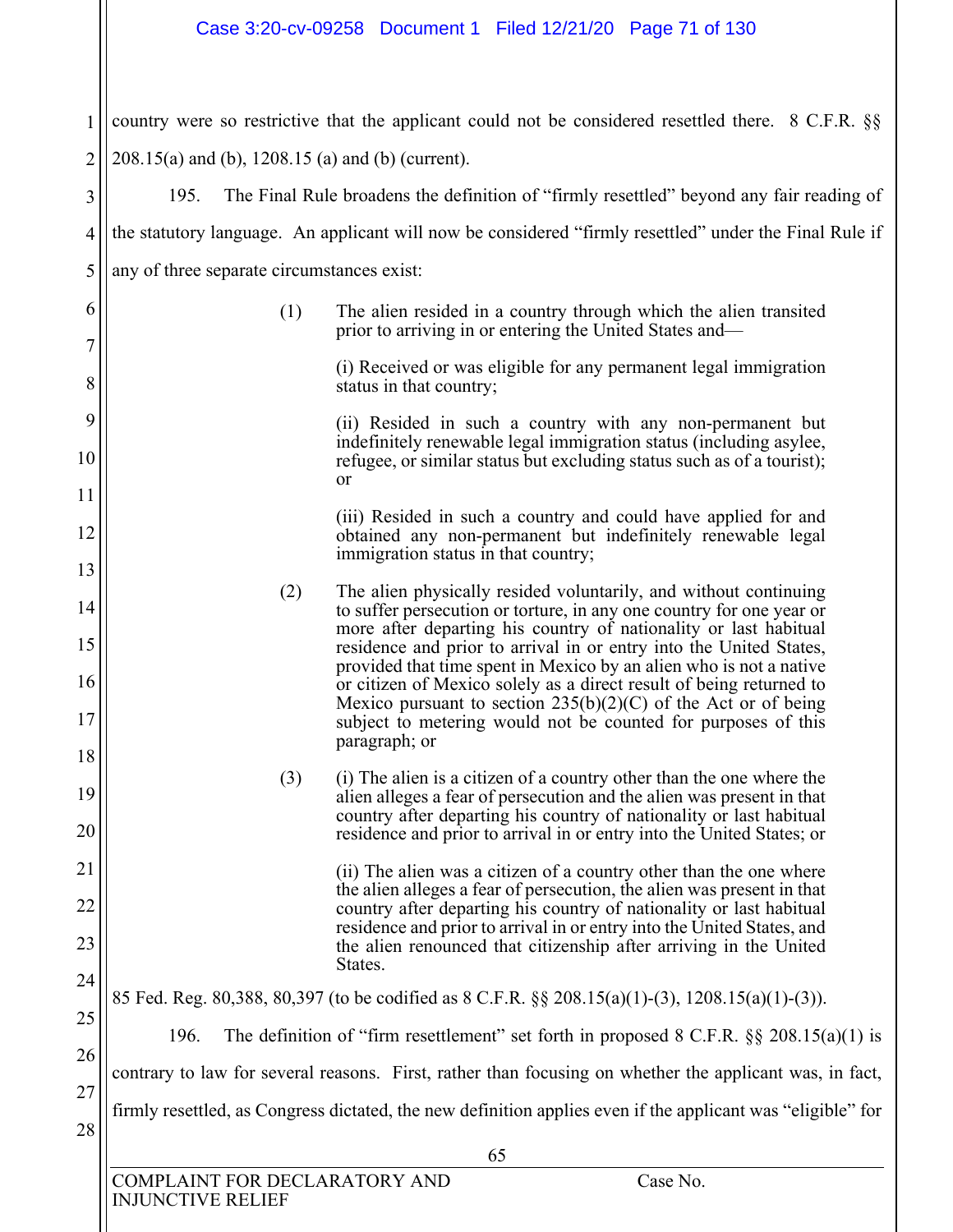1 2 3 4 5 6 7 8 9 10 or "could have applied for" legal status in that country. *See* 85 Fed. Reg. 80,388 (to be codified as 8 C.F.R. § 208.15(a)(1)). But the fact that a person *could* firmly resettle in a country does not mean they *have* "firmly resettled." Second, the definition set forth in proposed 8 C.F.R. §§ 208.15(a)(2) focuses on whether the applicant resided for one year in the country without suffering persecution. But in view of the text and structure of 8 U.S.C. § 1158(a) and (b), including the limitations on the safe third country bar, the mere fact that an alien would not suffer persecution in a third country does not mean the alien has "firmly resettled" there. Third, the definition set forth in 85 Fed. Reg. 80,388 (to be codified as 8 C.F.R.  $\S$  208.15(a)(3), 1208.15(a)(3)) would deem an applicant "firmly resettled" in any third country where they had citizenship and were physically present, no matter how brief or transitory such presence is.

11 12 13 14 15 16 17 18 19 20 21 197. Even more fundamentally, the Final Rule's redefinition of "firm resettlement" is at odds with the plain meaning of the phrase "firmly resettled" itself, which is to be a "fixed, stable resident of that country." Public Comment of the Tahirih Justice Center (July 15, 2020), at 43, https://downloads.regulations.gov/EOIR-2020-0003-4756/attachment\_1.pdf. Under the Final Rule, however, none of the three new definitions of "firmly resettled" (reproduced above) requires any showing that the applicant was a "fixed, stable resident" of a third country. *See* 85 Fed. Reg. 80,388 (to be codified as  $8$  C.F.R.  $\S$  208.15(a)(1), (a)(2), and (a)(3)). Rather, the use of the phrase "habitual residence" as a substitute for "country of nationality" in subsections (2) and (3) infers that the use of the plain word "resides" in subsection (1) by contrast means something more fleeting, and not "firm." Because the Final Rule redefines "firmly resettled" to embrace meanings inconsistent with the plain meaning of the statutory language, it is invalid as contrary to law.

22 23 198. The Final Rule will have the effect of barring large numbers of asylum claimants who are not, by any stretch of the imagination, "firmly resettled" in a third country.

24 25 26 27 199. The changed definition will have a particularly harsh impact on LGBTQ/H claimants, who often briefly reside in countries (including Mexico and other Latin American countries) in which they may suffer persecution. LGBTQ/H claimants may briefly reside in countries in which they have citizenship but that have become unsafe for LGBTQ/H individuals due to regime change. LGBTQ/H

28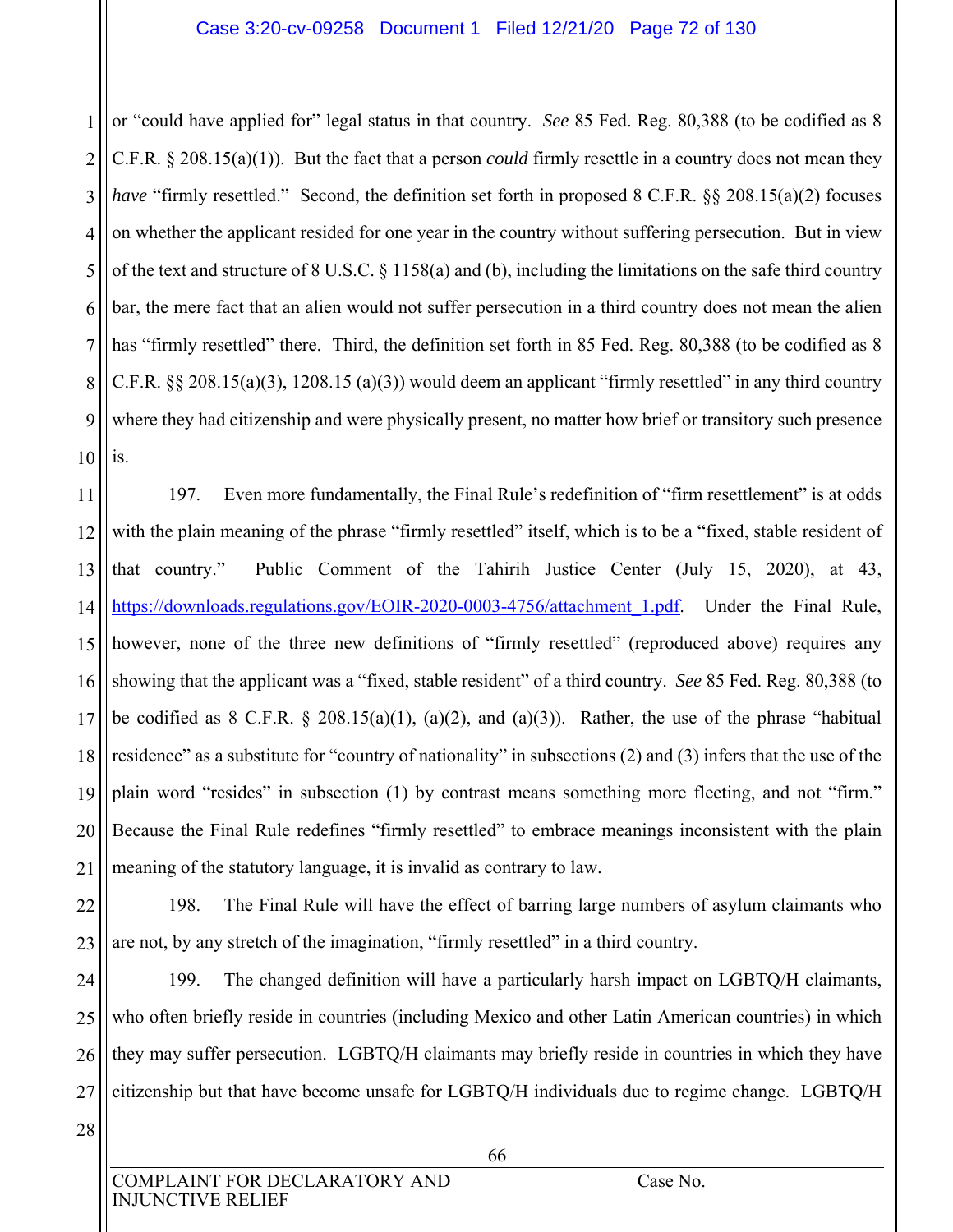#### Case 3:20-cv-09258 Document 1 Filed 12/21/20 Page 73 of 130

1 2 3 claimants may also briefly reside in transit countries due to economic necessity, for example to earn enough money for transportation to continue their flight to the United States, but they may still be subject to persecution on account of their LGBTQ/H status while doing so.

4 5 6 7 8 9 10 11 12 13 14 15 16 200. The Departments' responses to comments noting these defects fail to cure the fatal flaw that this provision ignores the plain meaning of the term "firmly resettled" as used in the INA. The Departments suggest that the term is "ambiguous," 85 Fed. Reg. 80,363, but this is belied by the Departments' admission that the term "firmly resettled" has been interpreted the same way for the past thirty years. 85 Fed. Reg. at 36,285 ("the definition of firm resettlement has remained the same for nearly 30 years"). Indeed, the Departments recognize that "[t]he dictionary definition of 'firm' is 'securely or solidly fixed in place,' not 'uncertain,' and 'not subject to change or revision.' Firm, Merriam Webster, https://www.merriamwebster.com/dictionary/firm," 85 Fed. Reg. 80,364, but at the same time defend including in their expanded definition of refugees who only "could have" obtained legal status in a third country, *id.* at 80,388 (to be codified as 8 C.F.R. § 208.15(a)(1), (a)(2), and (a)(3)). This explanation not only fails to cure the facial legal defect, it is also arbitrary and capricious, because it fails to provide any reasoned explanation for departing from decades of settled interpretation and from Congress's express intent.

17 18 19 20 21 22 23 24 201. The Departments' responses also fail to articulate a rational basis for the Final Rule in light of factual realities that the Departments themselves acknowledge, including that there are an estimated "16 million refugees [who] have spent five years in countries where they could not be considered firmly resettled," but would be barred under the new definition, and that the Final Rule "does not include exceptions for individuals who are victims of trafficking, lack the financial means to leave a third country, or fear persecution in the third country." 85 Fed. Reg. 80,362. The Departments' responses fail to explain how a definition of "firmly resettled" that bars such refugees can possibly comport with the INA or constitute rational policy.

25 26 27 202. Take for example Immigration Equality's client, Mia. Mia is an HIV-positive, transgender person from Jamaica. At 16, Mia was gang raped. When Mia told their family what had happened, Mia was accused of "being gay" as a result of the rape and thrown out of the family home.

28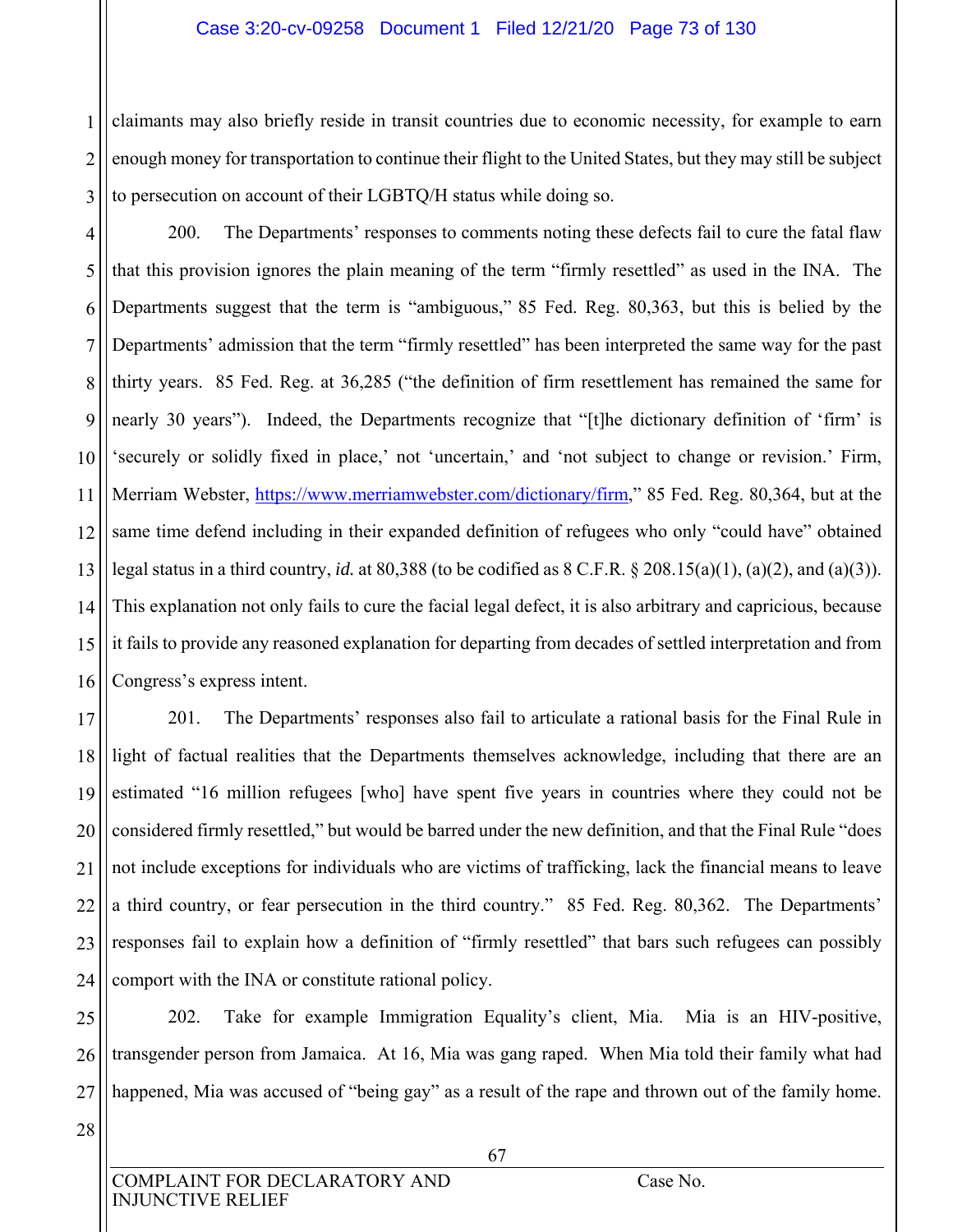1 2 3 4 5 6 7 8 9 10 11 12 13 Without a place to live, Mia was forced to live on the street in a storm drain with a group of homeless LGBTQ/H youth where they all were routinely harassed, threatened, and beaten by homophobic community members and by the police. Mia witnessed one of their friends being brutally stabbed to death and three others being shot. Mia discovered they were HIV-positive when they were 18 years old. On one occasion when they went to seek treatment at a clinic, Mia was viciously attacked by a group of men who shouted homophobic slurs at them. Mia was seriously injured in the attack and needed stitches on their face and leg. Four of their fingers were left permanently disfigured. Mia eventually fled Jamaica and after an arduous journey arrived at the U.S./Mexico border. At the border, Mia was given a number and forced to wait in Mexico for over three months to request asylum. In Mexico, Mia was homeless for some time and suffered further persecution (including being attacked and robbed) on account of their gender identity. Mia eventually made it to the United States and was granted asylum. Given that she resided in Mexico after she fled Jamaica, Mia's application would likely have been denied under the Final Rule.

14

15

16

17

18

19

20

21

22

#### **E. The Final Rule Unlawfully Precludes Consideration of "Particular Social Group" Claims Advanced in Motions to Reopen or Reconsider.**

203. The Final Rule precludes applicants from seeking asylum based on membership in a PSG if they did not immediately raise and adequately define the boundaries of that PSG in their initial application. 85 Fed. Reg. 80,394 (to be codified as 8 C.F.R. § 1208.1(c). This change is arbitrary and capricious because it serves no rational purpose and fails to consider the wide range of real-world circumstances—many of which disproportionately affect LGBTQ/H applicants—that may prevent claimants from identifying as members of a PSG upon first applying for asylum. These changes are also contrary to law because they violate the INA and applicants' due process rights.

23 24 25 26 27 204. The Final Rule is drastically overbroad and fails to consider the myriad reasons an asylum applicant may not be able to articulate the basis for their membership in a PSG in their initial application, including: (1) the applicant's lack of proficiency in English; (2) the fact that the applicant is not being represented by counsel; (3) the fact that counsel was ineffective (recognized under the Final Rule only if "egregious"); (4) the fact that the applicant is a minor; (5) the stress and trauma of the

28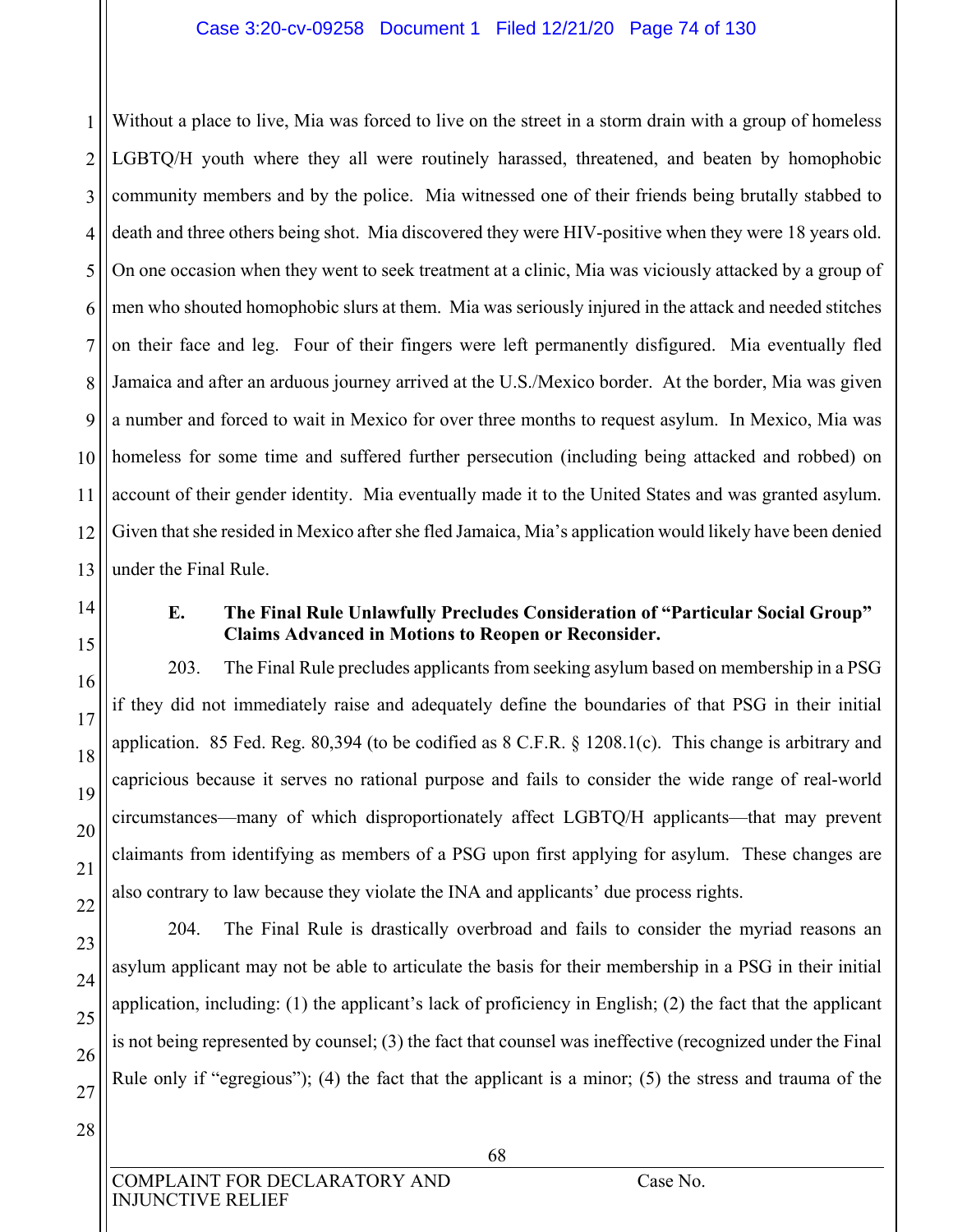1 2 applicant's experiences and of the removal proceedings themselves; or (6) changed circumstances or a changed awareness of such circumstances.

3 4 5 6 7 8 205. The Final Rule is arbitrary and capricious because it fails to consider and properly balance these critical factors and fails to explain why the new restriction is necessitated by the reason given for this and other restrictions on the analysis of PSG claims: the desire to "avoid gamesmanship and piecemeal litigation." 85 Fed. Reg. 80,280. The Final Rule is much more extreme than necessary to serve this efficiency goal and instead will wholly preclude many meritorious, good-faith asylum claims.

9 10 11 12 13 14 15 16 17 206. The Departments' desire to broadly preclude claims rather than simply guard against gamesmanship is confirmed by the Final Rule's failure to grant any discretion for the immigration judge or the BIA to consider a "waived" PSG claim later in the proceedings, even when the claimant has good reason for moving for reopening or reconsidering. Furthermore, both the immigration courts and the BIA already can, and do, regularly exercise discretion to deny cases in which they suspect gamesmanship to be present. In the very rare instances when they reopen cases, they do so only when good cause for reopening is shown. The lack of any rational explanation for this punitive and overinclusive bar, other than a generalized preference for uniformity and efficiency, renders the Final Rule arbitrary and capricious.

18 19 20 21 22 23 24 25 26 27 207. Moreover, the Departments fail to adequately respond to issues raised in a wide range of filed comments, including comments pointing out that the harsh waiver rule will unfairly penalize many LGBTQ/H claimants who are unable to raise their status in the initial application. While acknowledging these comments, the Departments completely fail to grapple with them—pointing out that applicants have always had to prove their membership in a PSG and defending the waiver rule merely as a codification of the normal litigation rule that issues not raised are waived. 85 Fed. Reg. 80,311, 80,315, 80,316. These statements miss the point and ignore the realities lived by many LGBTQ/H individuals, including the persecution and social stigmas they face and the fact that they may not even be aware of their own status at the time of the initial application. The Final Rule is arbitrary and capricious because the Departments fail to provide a reasoned basis for imposing a harsh rule robbing adjudicators of

28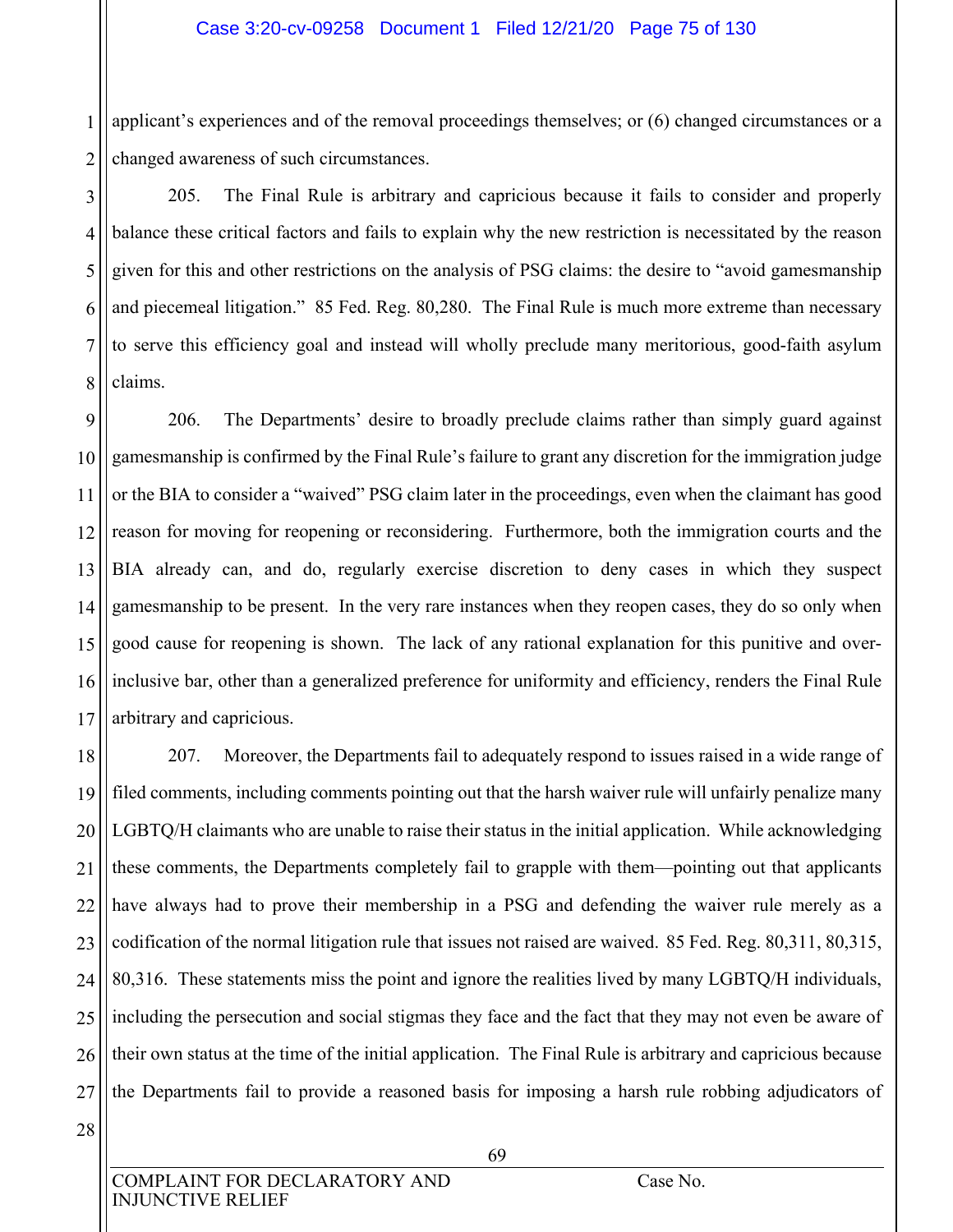#### Case 3:20-cv-09258 Document 1 Filed 12/21/20 Page 76 of 130

1 2 ordinary discretion and to delineate a rational connection between the Final Rule and the underlying problem being addressed.

3 4 5 6 7 8 9 208. The Final Rule is also contrary to law because it violates the plain language of the INA. Congress explicitly acknowledged that a motion to reopen an application may be filed on the basis of changed country conditions. 8 U.S.C. § 1229a(c)(7)(C)(ii). However, the Final Rule bars claimants from demonstrating membership in PSG on appeal even when political or social changes in their home countries become known only after initial applications are denied, for example, emergence of a new government that heightens persecution of particular groups. The flat prohibition on considering such changed circumstances violates both the letter and spirit of the INA.

10 11 12 13 14 15 16 17 18 19 20 21 209. The Final Rule is also contrary to law because it denies due process rights to applicants. It is well-established that the Fifth Amendment entitles asylum seekers to due process in removal proceedings. All three factors analyzed in connection with assessing whether procedural due process has been violated—the private interest affected, the risk of deprivation of that interest, and the government interest—weigh in favor of finding that the Final Rule is unlawful: (1) asylum seekers possess strong interests in avoiding refoulement to a country where they may be persecuted or tortured; (2) the risk of erroneous deprivation of those interests is high, since there are a variety of reasons why applicants may fail to properly articulate their PSG in an initial application, as described above; and (3) the government's interests do not weigh in favor of a Final Rule that will prevent many applicants from seeking asylum as members of LGBTQ/H social groups, especially where the only government interest identified by the Departments was procedural efficiency, and the Final Rule is far more Draconian than necessary to serve that minor interest.

22 23 24 25 26 27 210. LGBTQ/H asylum seekers face a particularly high risk of erroneous deprivation because many LGBTQ/H applicants are often unwilling to identify openly as LGBTQ/H in a credible fear interview, based on their experience with past persecution in their home country, or because they are uncertain about their sexual orientation or gender identity at the time they file their application. It can take years for an LGBTQ/H person to come to terms with their identity or free themselves from the shame instilled by severe social stigma. Often the realization of identity and membership in a PSG is

28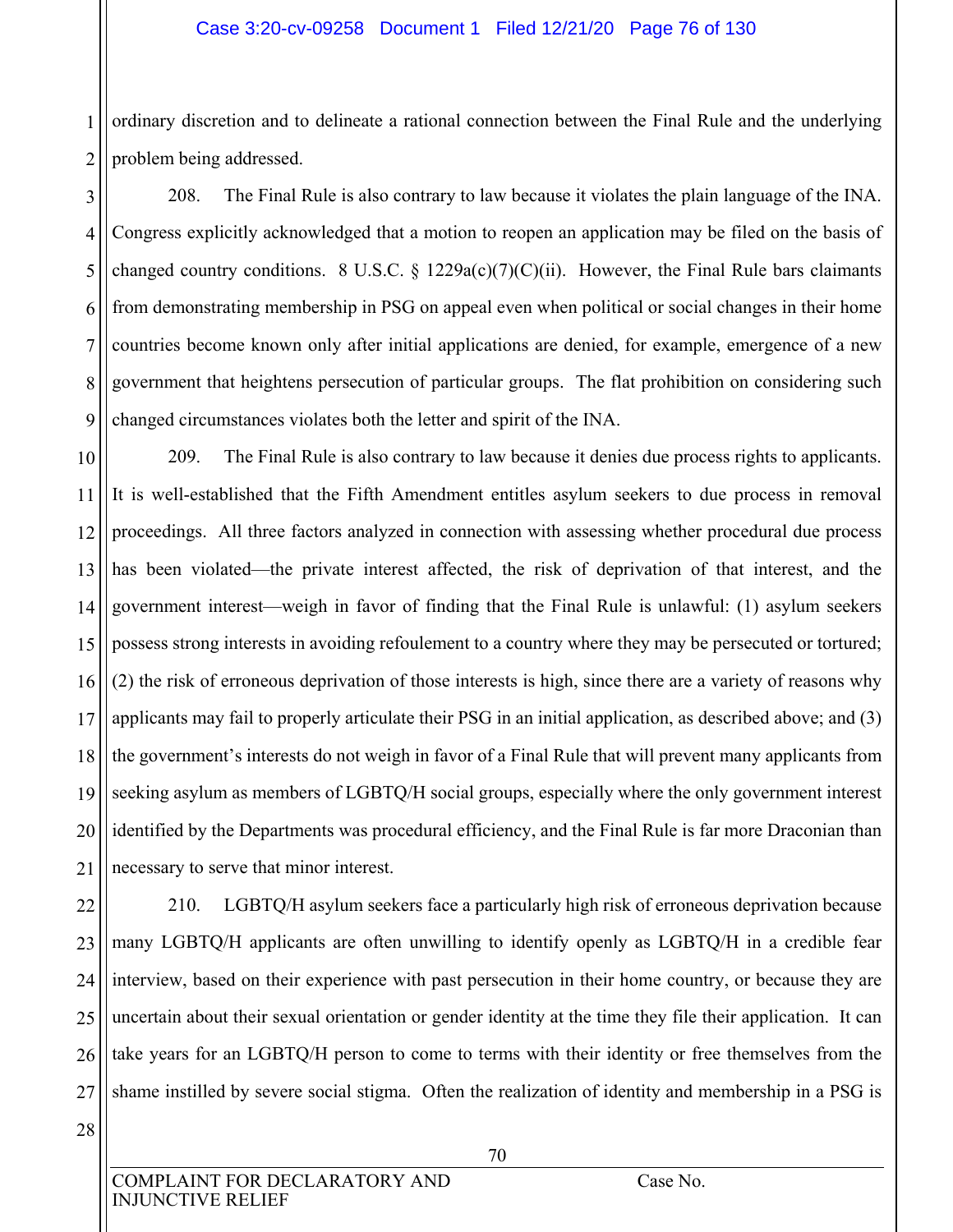1 2 possible only after time spent in a non-condemning environment, in which a person has opportunities to form social and romantic relationships

3 4 5 6 7 8 9 10 11 12 211. The case of *Y.S. v. Gonzales*, No. 05-5242ag (2d Cir.), illustrates this challenge.<sup>14</sup> Y.S., a gay Palestinian man, had filed an asylum application seeking to avoid persecution in his native country because of his sexual orientation. He was denied asylum initially because the immigration judge decided Y.S. had not come out of the closet quickly enough and should have informed the court earlier of his sexual orientation. However, during his hearing, Y.S. explained: "I was in denial—right now, I'm a man, gay man. I have a lover. I have a gay life, an open gay life . . . It wasn't easy for me. It was really hard to accept I'm gay." The court of appeals ultimately remanded the case to the BIA for reconsideration of applicant's credibility due to sexual orientation-specific concerns during the hearings process. Under the Final Rule, an asylum applicant like Y.S. would not be able to have his case reopened or reconsidered.

13 14 15 16 17 18 19 20 212. Take also, for example, Immigration Equality's client Jeffery. Jeffery was a minor when he and his mother applied for asylum based on alleged religious persecution in Indonesia. Their case was denied and they appealed. When the family lived in Indonesia, Jeffery's father beat him so severely because he perceived his son to be gay that Jeffery went partially deaf. In the United States, his family continued to severely mistreat him, and subjected him to an exorcism to expunge his homosexuality. At age 19, Jeffery moved to reopen his removal proceedings and asserted a new claim based on his sexual orientation. The BIA granted his motion and remanded his case for further proceedings. Eventually, Jeffery was granted asylum.

21 22 23 213. And as noted, given the trauma and shame associated with persecution on account of sexual orientation or gender identity, many LGBTQ/H refugees are unable or unwilling to immediately reveal their LGBTQ/H status. Take for example the following Immigration Equality clients:

25

24

• Isis is from Honduras. She always knew that she was a lesbian, however, due to the persecution she suffered at the hands of her family and community members because of her

26

 $\overline{a}$ 

<sup>27</sup> 28 <sup>4</sup> *Y.S.* proceeded under seal. Counsel from Lambda Legal Defense and Education Fund, Inc. participated as *amicus* and a copy of the *amicus brief* is publicly available at: https://www.lambdalegal.org/incourt/legal-docs/in-re-ys\_us\_20060831\_amicus-lambda-legal.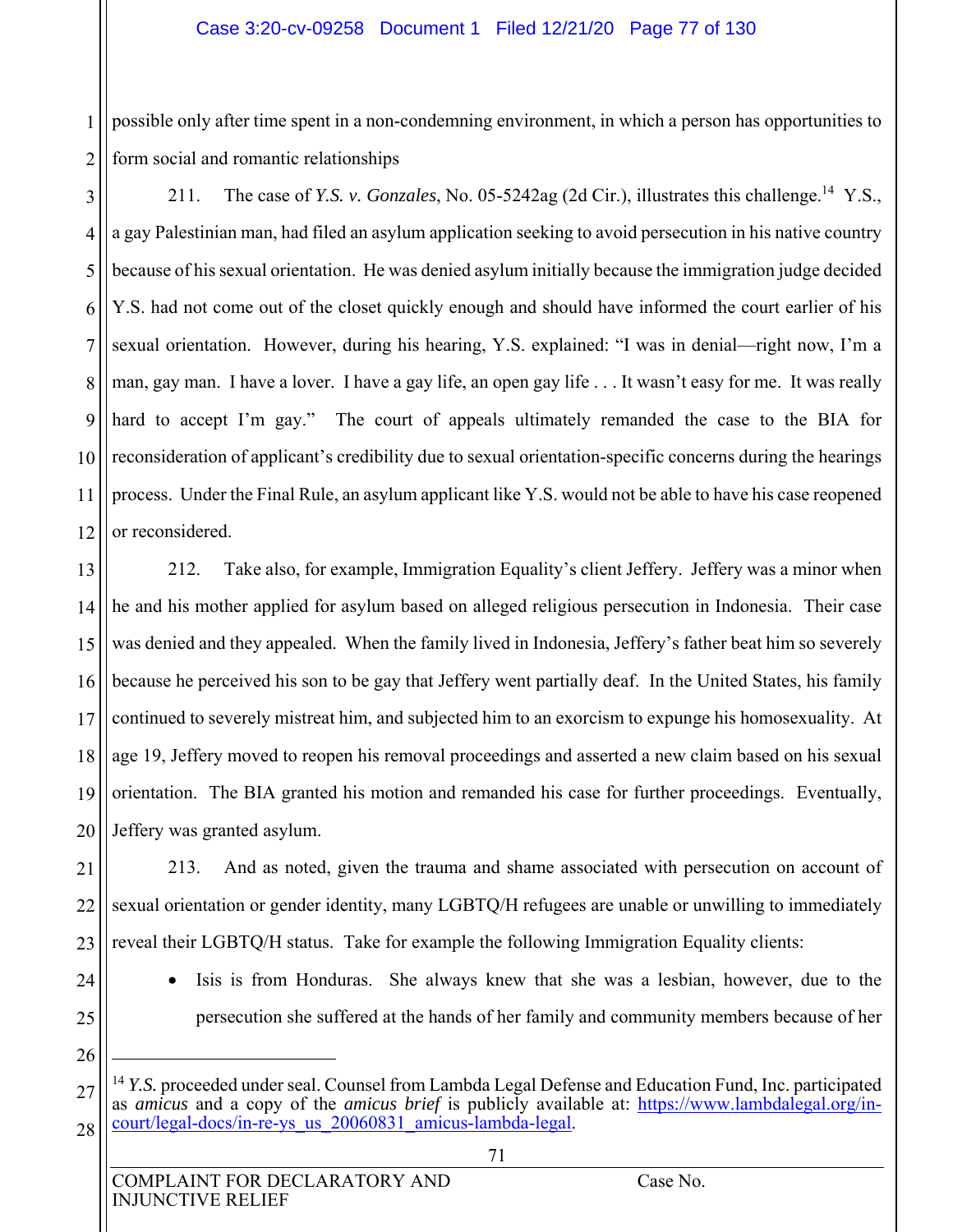#### Case 3:20-cv-09258 Document 1 Filed 12/21/20 Page 78 of 130

perceived sexual orientation, she was deeply closeted when she came to the United States. She also suffered from Post-Traumatic Stress Disorder because of the persecution she endured. In Honduras, Isis was well aware of how LGBTQ people were persecuted by the police. Thus, when she arrived in the United States, she was terrified to let immigration officials know about her sexual orientation. This Final Rule would penalize traumatized refugees, like Isis, who are unable to immediately disclose their sexual orientation for fear of abuse.

 Henry is an HIV-positive man from Ghana. When he was in his late teens, his older brother began to die of AIDS. It was readily apparent that his brother was very ill because he was emaciated and had developed skin lesions. Henry's family felt shame and anger at the stigma their household experienced because of his older brother's illness. One day, Henry went to his brother's bedroom to check on him and found that his family had poisoned him to death. It was the same poison they used on feral dogs. They then buried his brother that same day with no funeral, and no one discussed the death. When Henry discovered that he was also HIV-positive, he fled to the United States. He lived here for many years before he could come to terms with his HIV status. Only after extensive therapy and self-acceptance was he able to disclose his HIV status to an immigration official.

18 19 20 21 22 23 24 25 26 27 214. LGBTQ/H asylum seekers also face a grave risk of erroneous deprivation because they are particularly vulnerable to the Final Rule's bar on motions to reopen based on changed circumstances. In addition to changed circumstances in their own lives—such as commencement of gender confirmation procedures—changes in country conditions may provide a new or strengthened basis for a PSG claim. For example, the governments in Brazil and Russia have recently considered or passed legislation aimed directly at causing harm to LGBTQ individuals and depriving them of basic human rights—considerably increasing the likelihood of persecution based on membership in LGBTQ/Hrelated PSGs. *See, e.g.*, Human Rights Watch, *Russia: Reject Anti-LGBT 'Traditional Values' Bill*, (Aug. 6, 2020), https://www.hrw.org/news/2020/08/06/russia-reject-anti-lgbt-traditional-values-bill; Anthony Faiola & Marina Lopes, *LGBT rights threatened in Brazil under new far-right president*,

28

1

2

3

4

5

6

7

8

9

10

11

12

13

14

15

16

17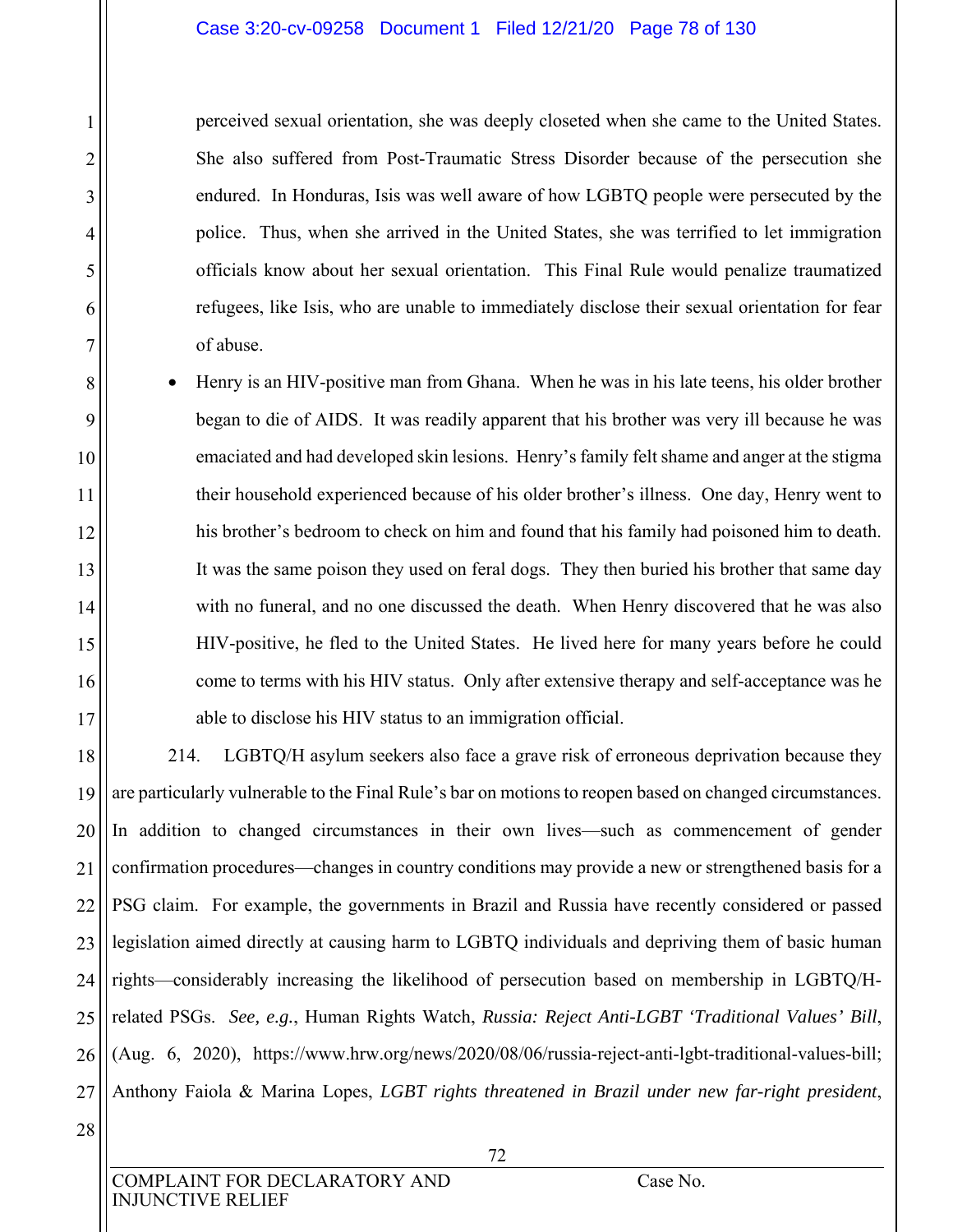1 2 Washington Post (Feb. 18, 2019), https://www.washingtonpost.com/world/the americas/lgbt-rightsunder-attack-in-brazil-under-new-far-right-president/2019/02/17/b24e1dcc-1b28-11e9-b8e6-

3 567190c2fd08\_story.html.

4 5 6 7 8 9 10 11 12 13 215. The Final Rule further denies due process rights to applicants by preventing them from arguing ineffective assistance of counsel. The Final Rule explicitly prohibits applicants from raising new PSG claims in a motion to reopen even if the motion is based on their prior counsel's ineffectiveness in articulating their PSG in the first place, except in the most egregious cases of attorney misconduct, which the Final Rule describes as "rare." 85 Fed. Reg. 80,317. But asylum seekers have a due process right to effective assistance of counsel. Therefore, because the Final Rule forecloses relief for applicants who failed to properly articulate their PSG claim due to their counsel's ineffectiveness, the Final Rule is contrary to the Fifth Amendment. Furthermore, the burden of proving ineffective assistance of counsel in a motion to reopen is already quite high, including the filing of a disciplinary complaint against a former attorney with the state bar having jurisdiction over the attorney.

14 15 16 17 18 216. The Final Rule is especially punitive when applied retroactively to pending applications, as the applicants may have relied on the fact that a new PSG could be asserted at a later stage in the proceedings. The failure by the Departments to consider these reliance interests renders the Final Rule arbitrary and capricious and further violates due process for these individuals who relied on the previous law in filing their initial applications.

19

## **F. The Final Rule Unlawfully Requires Pretermission of Certain Claims.**

20 21 22 23 24 25 26 27 217. The Final Rule requires Immigration Courts to irrevocably "pretermit and deny" all requests for relief from deportation if the refugee fails to establish a "prima facie claim for relief" in the initial application. 85 Fed. Reg. 80,397 (to be codified as 8 C.F.R. § 1208.13(e)). Thus, applicants who present themselves at the border seeking refuge from torture or persecution but are unable at that time to provide sufficient facts to establish a claim under United States law (which is likely unknown to them), will be summarily returned to the country from which they fled, effectively denying them any recourse. No hearing is required, and the Immigration Court has no case-by-case discretion because it *must* deny any such application "if warranted by the record." *Id.* This change is contrary to law because

28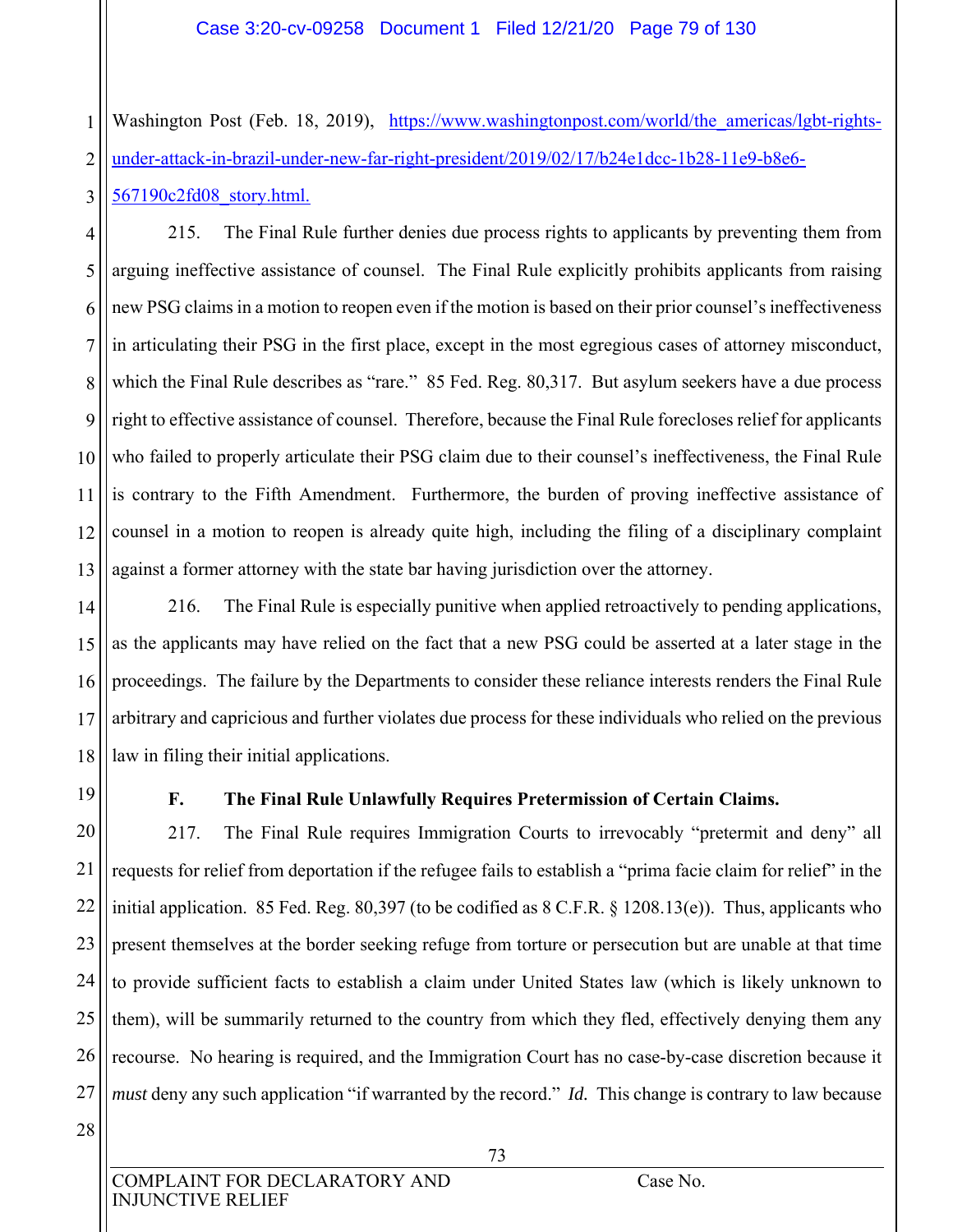#### Case 3:20-cv-09258 Document 1 Filed 12/21/20 Page 80 of 130

1 2 3 4 it violates the due process rights of applicants and contravenes the plain language of the INA, which requires a hearing and opportunity for applicants to examine the evidence against them. The Final Rule is also arbitrary and capricious because there is no rational basis for it and the Departments identify no factors that support it.

5 6 7 8 9 218. The Final Rule will disproportionately affect LGBTQ/H people because they often do not (1) immediately identify as LGBTQ/H, (2) feel safe disclosing that they are LGBTQ/H, or (3) understand that their LGBTQ/H status (and the related persecution that they are trying to escape) provides a basis for seeking asylum. For many LGBTQ/H refugees, it is only after learning more about both themselves and our legal system that they understand they have a claim.

10 11 12 13 14 15 16 17 18 219. Pretermission without a hearing is contrary to law because it violates the INA, which expressly contemplates a hearing. *See* 8 U.S.C. § 1229a(b)(1)-(4) (stating, *e.g.*, "the alien shall have a reasonable opportunity to examine the evidence against the alien, to present evidence on the alien's own behalf, and to cross-examine witnesses . . . ."). Ignoring these statutory provisions, the Final Rule requires pretermission "if warranted by the record," including where the applicant "has not established a prima facie claim for relief." 85 Fed. Reg. 80,897 (to be codified as 8 C.F.R. §§ 1208.13(e)). Applicants may fail to make a prima facie claim on either legal, factual, or mixed grounds, such as by failing to carry their burden of proof with respect to the facts demonstrating their eligibility. In such circumstances, the Final Rule authorizes pretermission without a hearing, contrary to 8 U.S.C. § 1229a.

19 20 21 22 23 24 25 26 220. The Final Rule is also contrary to law because it violates due process. As with the Final Rule's bar on new PSG arguments advanced on appeal, all three factors for procedural due process weigh in favor of finding that the Final Rule is unlawful in connection with the pretermission requirement (particularly with respect to LGBTQ/H claimants): (1) asylum seekers possess strong interests in avoiding refoulement to a country where they may be persecuted or tortured; (2) the risk of erroneous deprivation of those interests is high where denial is based on facts presented in the initial application, including, *inter alia*, because many asylum seekers are unrepresented, refugees fleeing persecution are often unable to bring documentation to immediately substantiate their claims, and many

- 27 28
- COMPLAINT FOR DECLARATORY AND Case No. INJUNCTIVE RELIEF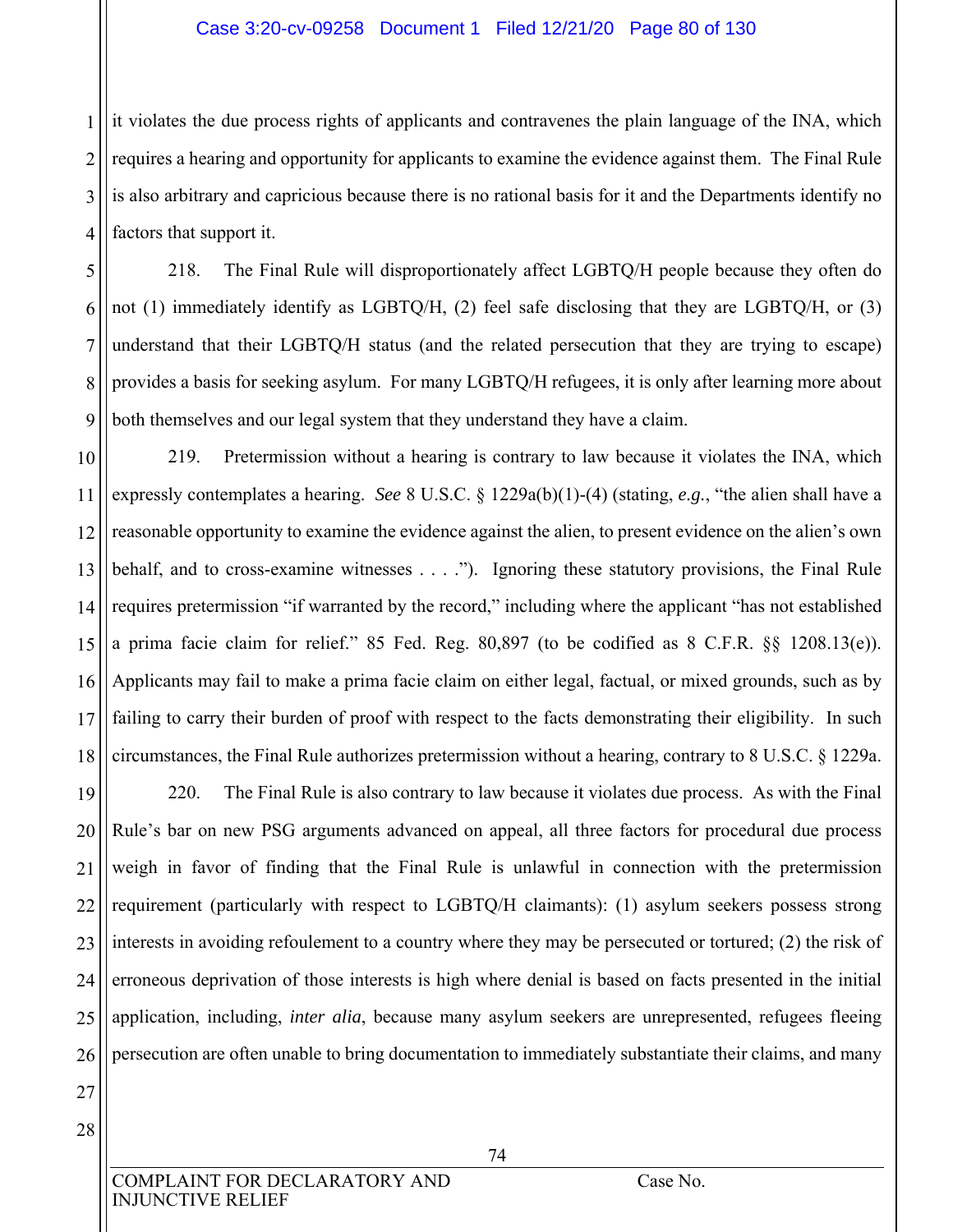1 2 LGBTQ/H refugees do not know they have a claim at the time; and (3) the government's interests do not weigh in favor of the Final Rule and the NPRM identified no government interest to support it.

3 4 5 6 221. The Final Rule also presents a particular due process violation should it be applied retroactively to pending applications, because applicants may have already submitted relatively sparse applications in reliance on their right to supplement the record with evidence at a hearing, for example to ensure compliance with the One-Year Bar.

7 8 9 10 11 12 13 14 15 222. The Final Rule is also arbitrary and capricious because the only reason that the Departments give for this harsh new procedure is efficiency. 85 Fed. Reg. 80,303. However, no amount of efficiency can justify a Final Rule that denies due process or removes the right to a hearing and the opportunity to cross-examine witnesses granted by the statute. 8 U.S.C.  $\S$  1229a(b)(1)-(4) and (c)(4)(B). Violating these rights is also contrary to the spirit and purpose of the asylum statutes. The Departments' assertions that only *legally* insufficient applications will be subject to pretermission is misleading because applicants may be unable to state a prima facie case purely on *factual* grounds. 85 Fed. Reg. 80,371. The harsh and overbroad elimination of potentially meritorious claims is not rationally related to any need to limit consideration of claims that do not have a *legal* basis.

16 17 18 19 20 223. The new pretermission requirement will have a severe and unfair impact on refugees fleeing violence who may not be in a position to set forth a prima facie claim in their initial application. This is particularly true for LGBTQ/H claimants, who may not have sufficient understanding of their own identities—or their ability to make a claim under United States law—when they submit their initial application.

21 22 23 224. Thus, because the pretermission requirement violates the plain language of the INA, denies due process, and is not rationally supported or explained in the Final Rule, it is contrary to law and arbitrary and capricious.

24 25

26

27

28

#### **G. The Final Rule Impermissibly Restricts the Discretion of Adjudicators to Consider Cultural Evidence.**

225. The Final Rule is contrary to law and arbitrary and capricious because its prohibition on the consideration of "cultural stereotypes" may be read to unlawfully restrict the statutory discretion of adjudicators to consider relevant cultural evidence. This change would upend decades of established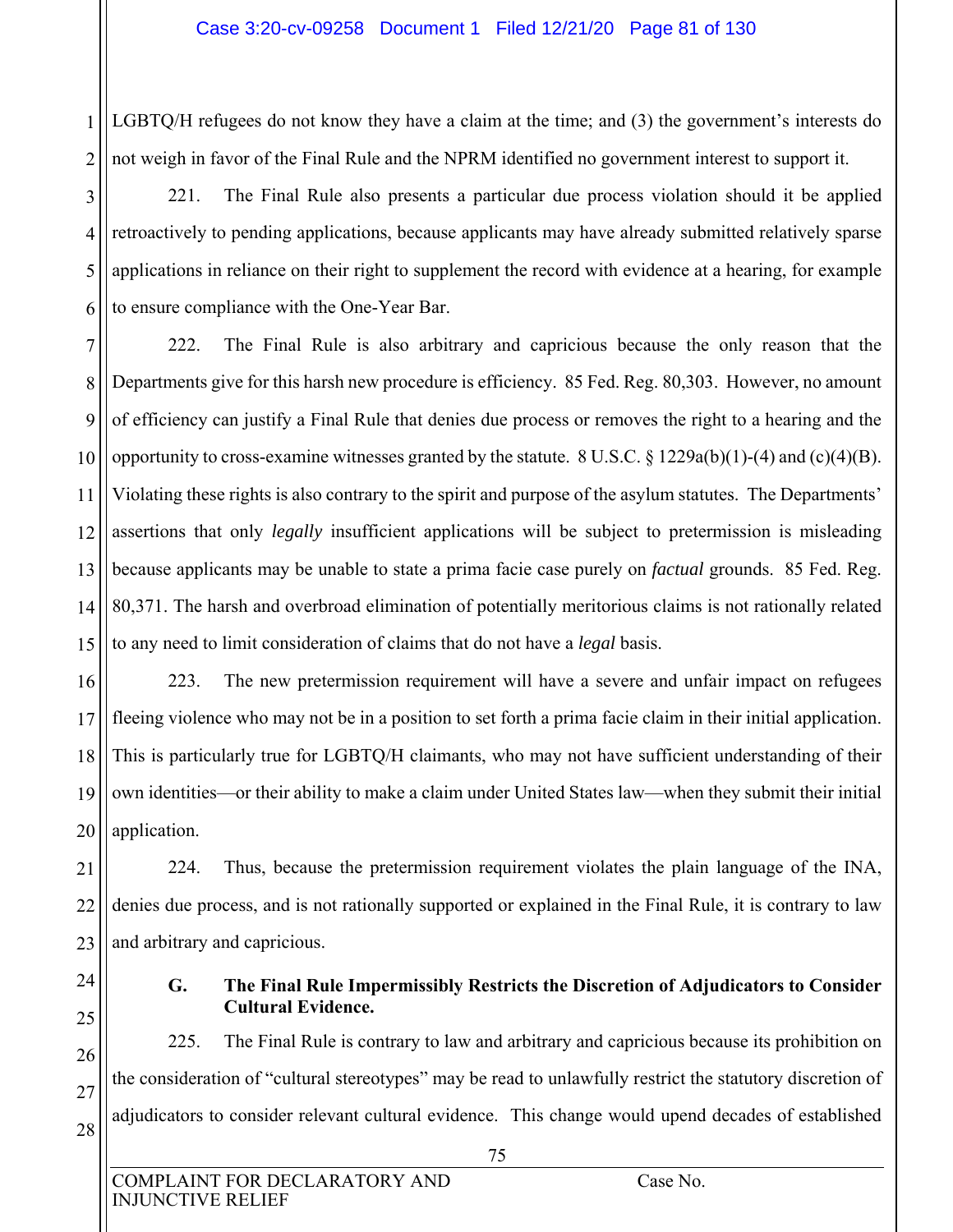1 2 asylum practice and prevent LGBTQ/H asylum seekers from corroborating their well-founded fears of persecution with indispensable cultural evidence of anti-LGBTQ/H animus.

3 4 5 6 7 8 226. The INA provides that "In determining whether the applicant has met the applicant's burden, the trier of fact may weigh the credible testimony *along with other evidence of record*." 8 U.S.C. § 1158(b)(1)(B)(ii) (emphasis added). The statute thus clearly gives the "trier of fact" discretion to consider "other evidence of record." The INA, for example, explicitly lists Department of State country reports as a form of evidence that may be considered in making credibility determinations. 8 U.S.C. §  $1158(b)(1)(B)(iii)$ .

9 10 11 12 13 14 15 227. The Final Rule may be read as unlawfully restricting the trier of fact's discretion to consider cultural evidence. Under the Final Rule, "evidence . . . which promotes cultural stereotypes about a country, its inhabitants, or an alleged persecutor, including stereotypes based on . . . gender, shall not be admissible." 85 Fed. Reg. 80,386, 80,395 (to be codified as 8 C.F.R. §§ 208.1(g),  $1208.1(g)$ ). If read, as it may well be, to exclude factually accurate information about cultural attitudes, this categorical exclusion would be contrary to the plain language of the INA, which assigns to the trier of fact the discretion to consider "other evidence of record."

16 17 18 19 20 228. Such a reading would also render the Final Rule arbitrary and capricious because it would exclude legitimate country condition evidence. Evidence of cultural attitudes toward persecuted groups has for decades been an important part of the asylum application process, particularly where such evidence is grounded in rigorous scholarship and based on reports by the U.S. Department State, nonprofit/non-governmental organizations, or reputable news organizations.

21 22 23 24 25 26 229. The Final Rule is unsupported by the only authority cited to justify its "cultural stereotype" exclusion, further confirming that it is arbitrary and capricious. Specifically, the Departments cite to *Matter of A-B-*, 27 I&N Dec. 316 (A.G. 2018), in which the Attorney General stated that "conclusory assertions of countrywide negative cultural stereotypes . . . based on an unsourced partial quotation from a news article eight years earlier, neither contribute to an analysis of the particularity requirement nor constitute appropriate evidence to support such asylum determinations."

27 28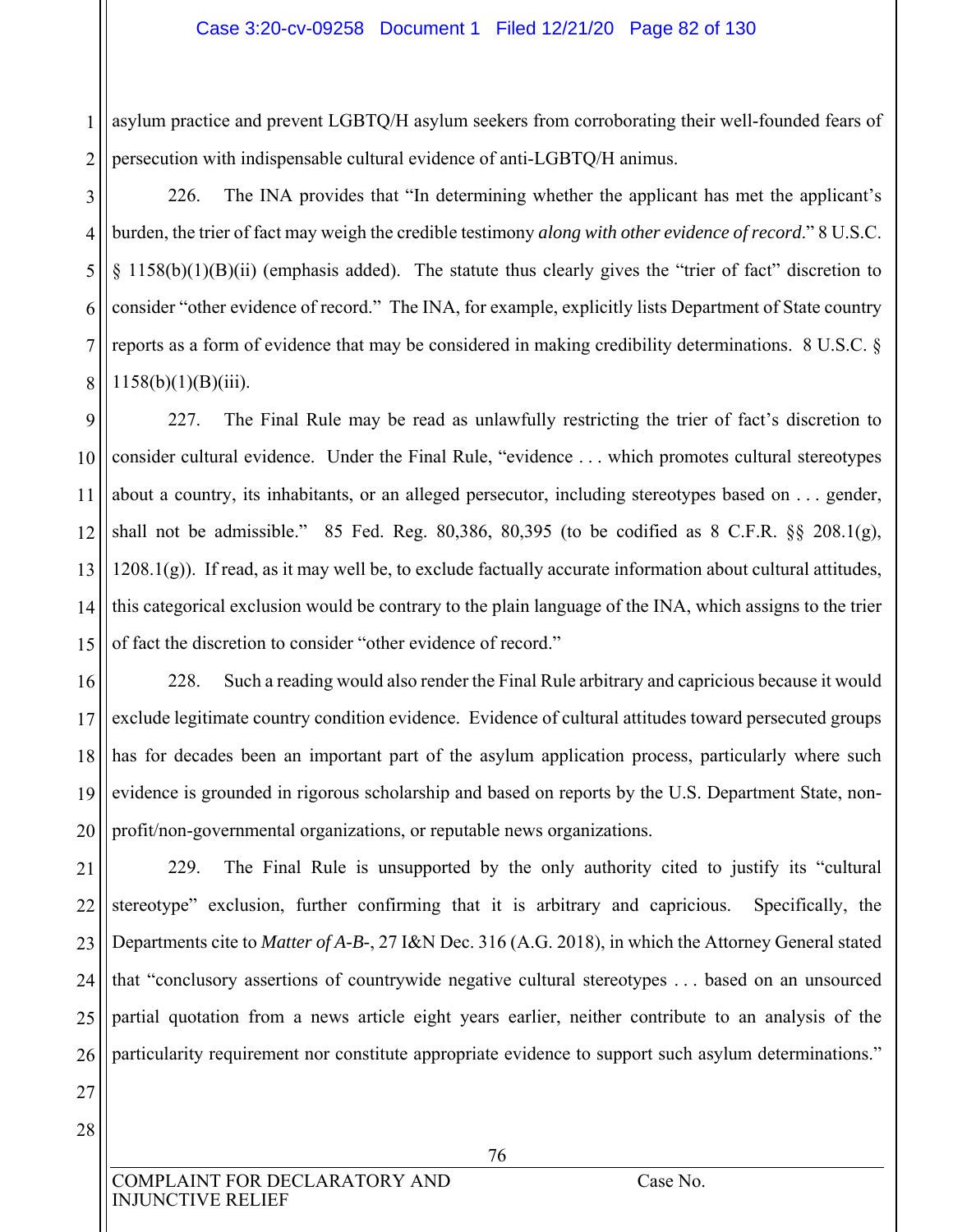1 2 *Id.* at 346 n.9. This decision merely casts doubt on the quality of the particular evidence at issue in that matter; it did not categorically reject the use of social or cultural evidence in all cases.

3 4 5 6 7 8 9 10 230. With no further support or reasoning, the Final Rule arbitrarily mandates that adjudicators disregard any evidence deemed to "promote[ ] cultural stereotypes." However, the Final Rule fails to define the term "cultural stereotypes" or explain what constitutes "evidence promoting cultural stereotypes." There is therefore a serious risk that the Final Rule's arbitrarily broad language will prompt adjudicators to reject entirely legitimate evidence of social or cultural attitudes toward persecuted groups, even if the evidence is derived from official country condition reports or is otherwise grounded in reliable scholarship or journalism. Moreover, there is a strong likelihood that adjudicators will apply this unclear standard in confusing, unpredictable, and inconsistent ways.

11 12 13 14 15 16 17 18 19 20 231. The Departments fail to adequately address comments pointing out the considerable negative effect the Final Rule poses to asylum applicants seeking to use legitimate cultural evidence to support their claims. *See* Public Comment of Tahirih Justice Center, at 33-35; Public Comment of Human Rights Watch, at 6-8; Public Comment of Catholic Legal Immigration Network, Inc., at 44-45; 85 Fed. Reg. 80,335-36. The Departments' response to these comments relies heavily on an unfounded generalization based on the fact-specific ruling in *Matter of A-B-.* 85 Fed. Reg. 80,376-77. The Departments inexplicably assert that "[t]he definition of 'cultural stereotypes' is straightforward," *id.* at 80,337, but still fail to offer any definition of that term, presenting a serious risk that this provision of the Final Rule will be applied inconsistently and will result in the exclusion of relevant, reliable, and probative cultural evidence.

21 22 23 24 25 26 27 232. The Final Rule inflicts particular harm on LGBTQ/H asylum seekers, who frequently rely on country condition evidence to demonstrate their well-founded fear of persecution. Evidence demonstrating that anti-LGBTQ/H animus is widely held in a community may be a relevant country condition, but could also be seen as "promoting" the "stereotype" that persons from that country are anti-LGBTQ/H. If the Final Rule resulted in the exclusion of such evidence, that would depart drastically from current practice. However, the Departments do not even acknowledge that such exclusion would represent a drastic change from current policy. *See* 85 Fed. Reg. at 36,282 ("Finally,

28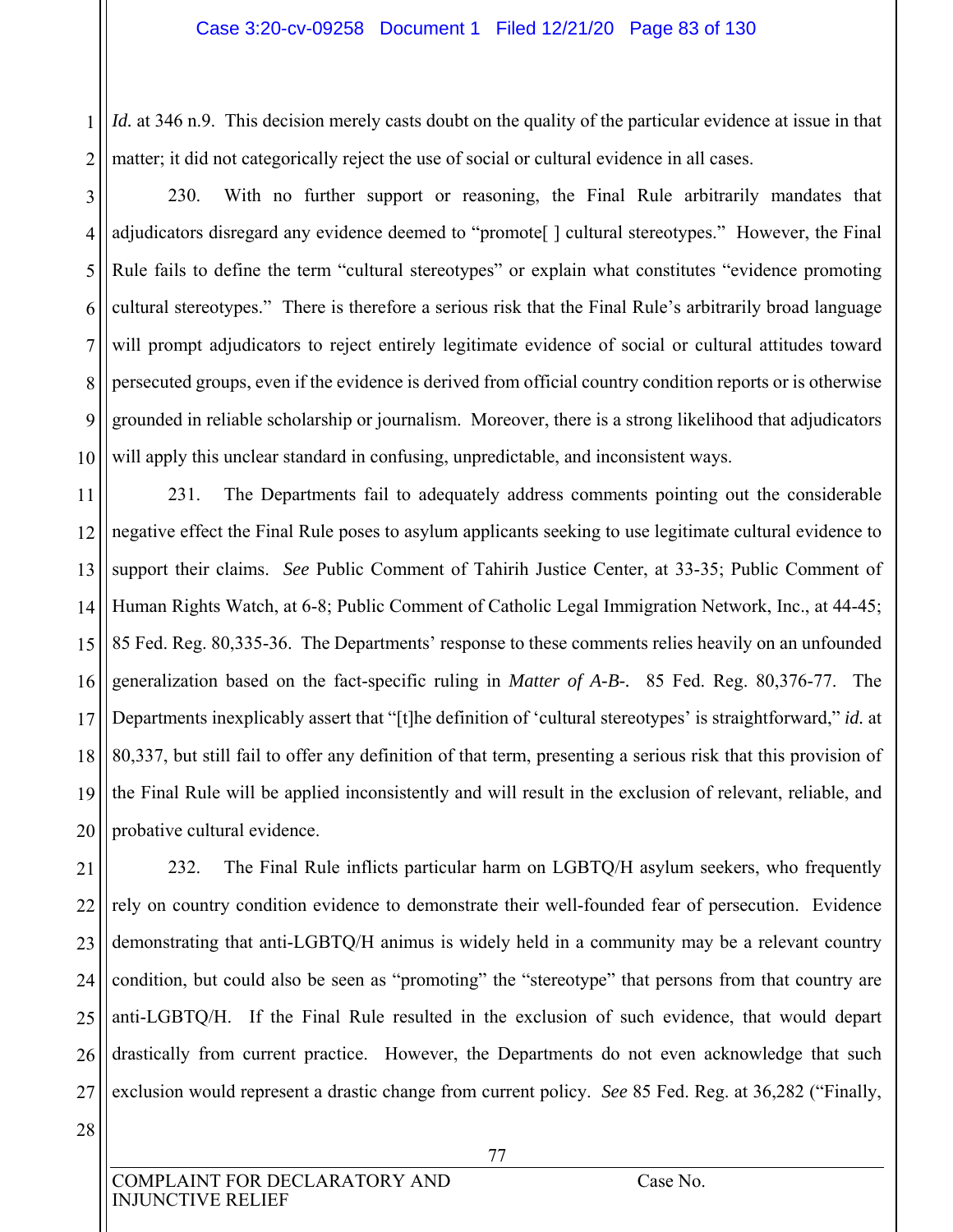1 2 3 the Departments propose to *make clear* that pernicious cultural stereotypes have no place in the adjudication of applications for asylum and statutory withholding of removal") (emphasis added). Moreover, the Final Rule does not state that it is limited to only "pernicious" cultural stereotypes.

4 5 6 7 8 9 233. The Final Rule violates the INA and is contrary to law because it may be read to restrict the statutory discretion of adjudicators to consider relevant cultural evidence. Moreover, while the Final Rule purports to serve the seemingly salutary purpose of excluding "pernicious cultural stereotypes," it fails to define the term "cultural stereotype" or to distinguish between baseless stereotypes on the one hand and well-founded country condition evidence on the other. The Final Rule is therefore both contrary to law and arbitrary and capricious.

10

11

12

13

14

15

16

17

18

19

20

#### **H. The Final Rule Arbitrarily Modifies the Burden of Proof and Factors to Be Considered with Respect to Whether Internal Relocation Would Be Reasonable.**

234. The Final Rule reverses established policies, regulations and legal precedent regarding the reasonableness of applicants relocating within their home countries in two ways: first, by shifting the burden of proof to applicants in cases where past persecution was inflicted by private actors, and second, by abandoning well-established precedent governing reasonableness determinations and instead requiring adjudicators to consider irrelevant factors, such as size of the home country, when determining whether relocation is reasonable. These changes create internal inconsistencies in the regulations and will lead to the unreasonable exclusion of applicants fleeing extreme violence and persecution, particularly LGBTQ/H claimants who frequently are persecuted by private actors and cannot safely locate within large countries with pervasive anti-LGBTQ/H animus. Because the Departments fail to provide a rational basis for either of these changes, the Final Rule is arbitrary and capricious.

21 22

23

24

25

26

27

#### **i. The Final Rule Arbitrarily Shifts the Burden of Proof to Applicants Who Have Previously Experienced Persecution by Private Actors.**

235. Under current regulations, an application for asylum or withholding-of-removal may be denied if it is established that "[t]he applicant could avoid future persecution by relocating to another part of the applicant's country of nationality . . . and under all the circumstances, it would be reasonable to expect the applicant to do so." 8 C.F.R.  $\S$  208.13(b)(1)(i)(B), (2)(ii), 1208.13(b)(1)(i)(B), (2)(ii)) (current) (asylum); 8 C.F.R.  $\S$  $\S$  208.16(b)(1)(i)(B), (2), 1208.16(b)(1)(i)(B), (2) (current) (withholding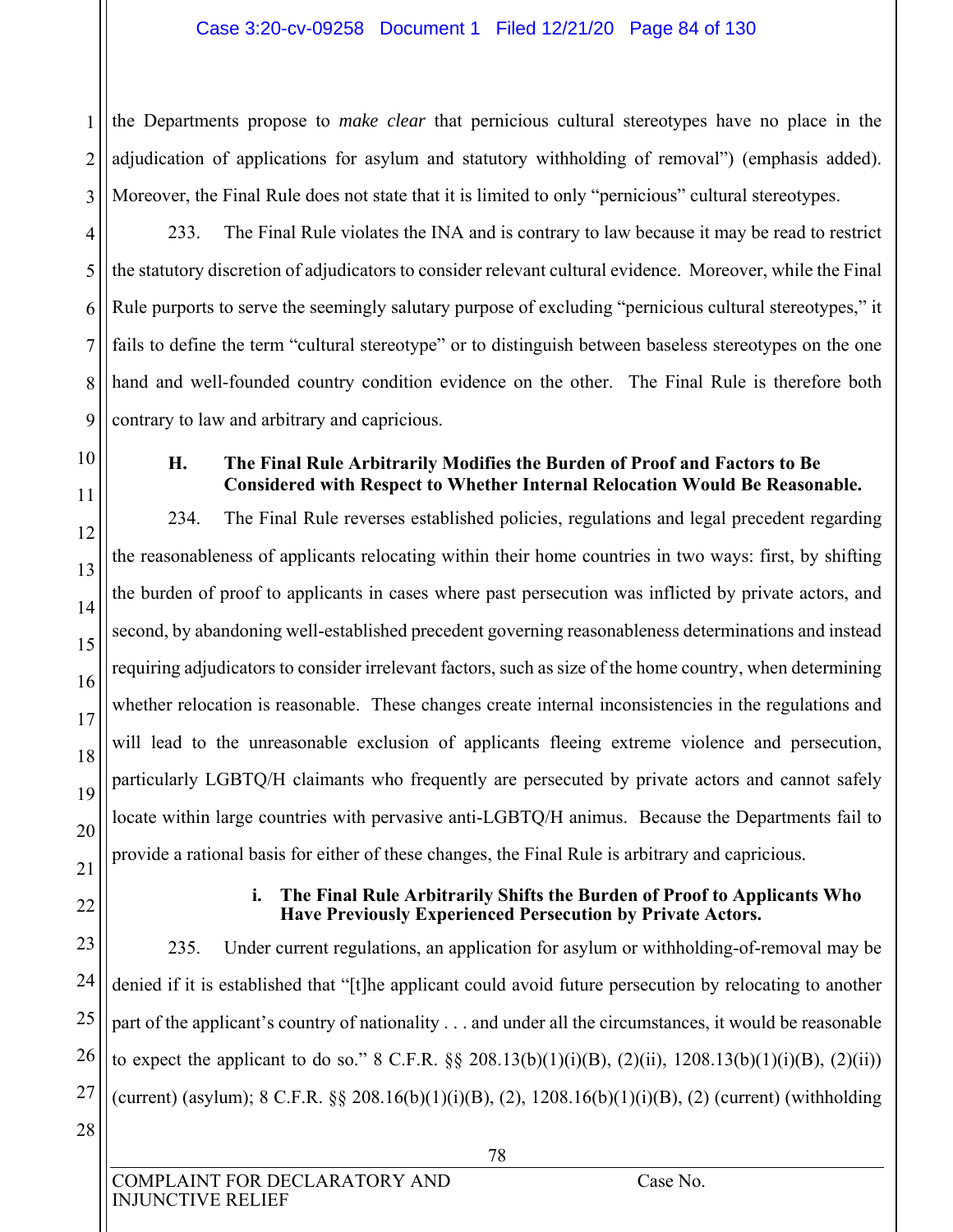#### Case 3:20-cv-09258 Document 1 Filed 12/21/20 Page 85 of 130

1 2 3 4 5 6 of removal). The Government bears the burden of proving that internal relocation would be reasonable if the applicant suffered past persecution *or* if a claimant faces future government-sponsored persecution. 8 C.F.R. §§ 208.13(b)(1)(ii), (3)(ii), 208.16(b)(1)(ii), (3)(ii), 1208.13(b)(1)(ii), (3)(ii),  $1208.16(b)(1)(ii)$ ,  $(3)(ii)$  (current). The applicant bears the burden of proof only if the applicant both did not suffer past persecution *and* now fears persecution from private actors. *See* 8 C.F.R. §§ 208.13(b)(3)(i), 208.16(b)(3)(i), 1208.13(b)(3)(i), 1208.16(b)(3)(i) (current).

7 8 9 10 11 236. The Final Rule shifts the burden of proof to claimants in situations involving past persecution by private actors. This has the effect of rendering it irrelevant whether or not the applicant suffered past persecution—the only factor affecting burden of proof is whether past or current persecutors are governmental or private. This change is irrational, not adequately explained, and creates a number of unnecessary problems.

12 13 14 15 16 17 18 19 20 21 237. First, the revised standard creates internal inconsistencies within the Departments' own regulations. The Final Rule leaves unchanged language providing that "in cases in which an applicant has demonstrated past persecution . . . the *Service* shall bear the burden" of proving the reasonableness of relocation, 8 C.F.R.  $\S$  208.13(b)(1)(ii) (proposed) (emphasis added), but then adds directly contradictory language in subsection (b)(3)(iii) placing the burden on the *applicant* where persecution is inflicted by private actors, even where there has been past persecution. Thus, under the Final Rule, if an applicant has suffered past persecution at the hands of a private actor, the burden of proof confusingly rests on *both* the Government and the applicant. The Final Rule contains no language indicating which provision takes precedence, rendering it impossible for adjudicators to comply with all provisions, and ensuring inconsistent applications of these rules.

22 23 24 25 26 27 238. Second, even assuming that the new burden-shifting language controls, the Final Rule fails because it renders obsolete entire paragraphs of regulatory text related to the prior rule that, in cases of past persecution, the Government bears the burden of showing that relocation would be reasonable, including proposed 8 C.F.R. §§ 208.13(b)(1)(i)(B), (3)(i), 208.16(b)(1)(i)(B), (3)(i), 1208.13(b)(1)(i)(B),  $(3)(i)$ , and  $1208.16(b)(1)(i)(B)$ ,  $(3)(i)$ . It is arbitrary and capricious to promulgate, without adequate explanation, regulations that render other regulations (not being rescinded) superfluous.

28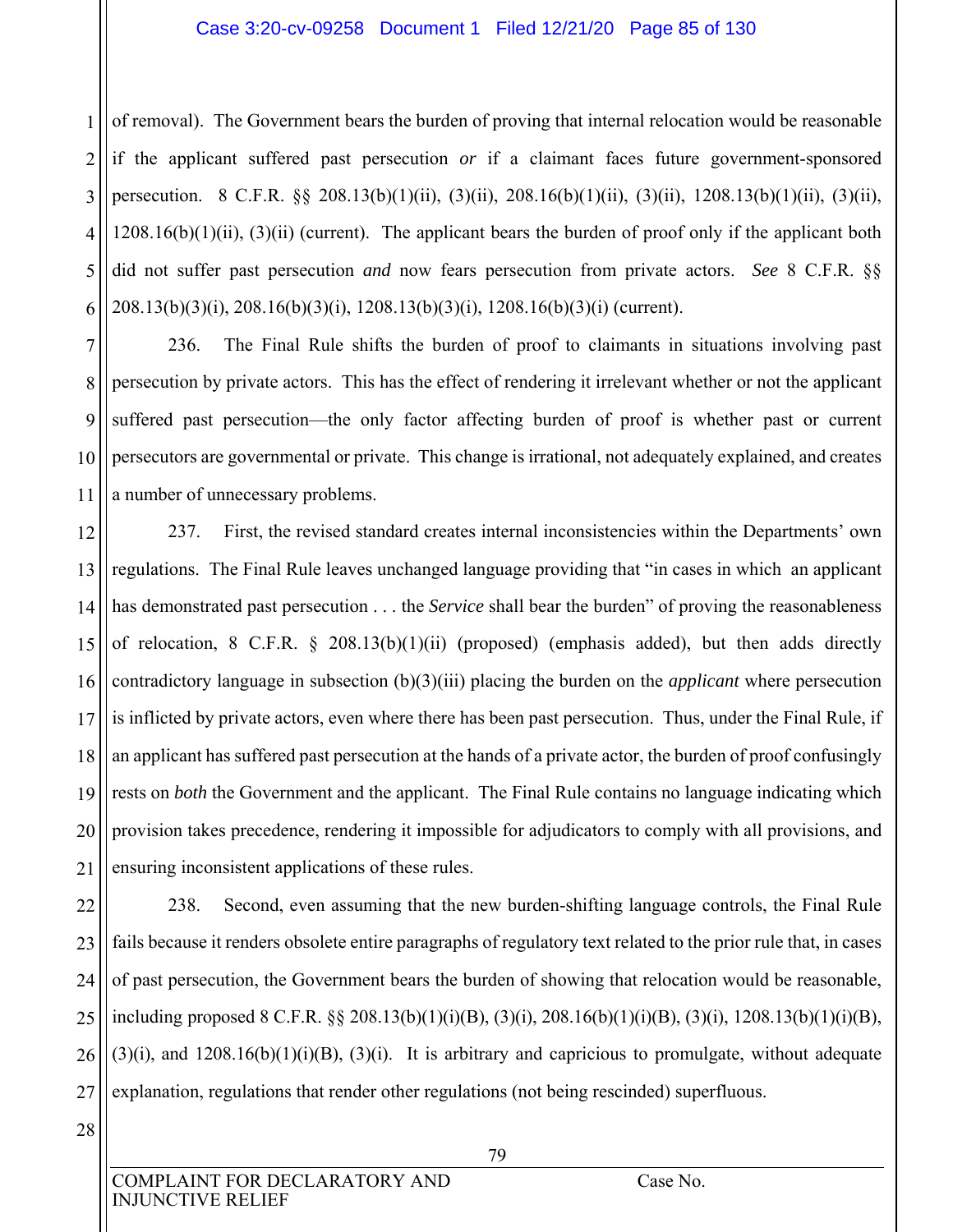#### Case 3:20-cv-09258 Document 1 Filed 12/21/20 Page 86 of 130

1 2 3 4 5 6 7 8 9 239. Further, the Final Rule provides no rational basis for abandoning the long-settled policy putting the burden on the Government to prove the reasonableness of internal relocation where a claimant has demonstrated past persecution. The Departments fail to clarify or explain the internal inconsistencies created by the Final Rule. The Departments' sole justification for shifting the burden of proof is that a "private individual or organization would not ordinarily . . . be expected to have nationwide influence." 85 Fed. Reg. at 80,340. The Departments cite no support for this proposition, which directly contradicts the Departments' own regular assertion that private organizations have crossborder influence. *See* Tahirih Justice Center Comment at 41. Because the Departments' explanation runs counter to the evidence before the agency, it renders the change arbitrary and capricious.

10 11 12 13 240. The shift of burden under the Final Rule will have a particularly negative impact on LGBTQ/H claimants, who are frequently persecuted by private actors and may have difficulty proving that they will not be safe in other parts of their country—especially since the Final Rule also may be read as excluding crucial country condition information establishing pervasive cultural hostility to LGBTQ/H individuals, as discussed with respect to the inadmissibility of so-called "cultural stereotype" evidence. Absent any rational explanation, heightening an applicant's burden of proof while simultaneously restricting the type of evidence an applicant can provide to satisfy such burden is inherently arbitrary and capricious.

#### **ii. The Final Rule Requires Adjudicators to Consider Irrelevant Factors When Determining Whether Internal Relocation is Reasonable.**

241. The Final Rule is further arbitrary and capricious in directing adjudicators to abandon the factors set forth in current regulations in favor of new, irrelevant considerations such as (i) the applicant's demonstrated ability to relocate to the United States and (ii) the size of the applicant's home country. Neither of these factors have any significance in establishing whether internal relocation within the applicant's home country is reasonable.

242. An applicant's "demonstrated ability to relocate to the United States" has no logical relationship to their ability to relocate internally within their home country. Internal relocation has to do with whether applicants will be safe elsewhere in their home countries, not their physical ability to travel. And since asylum applicants are by definition refugees who have escaped their home countries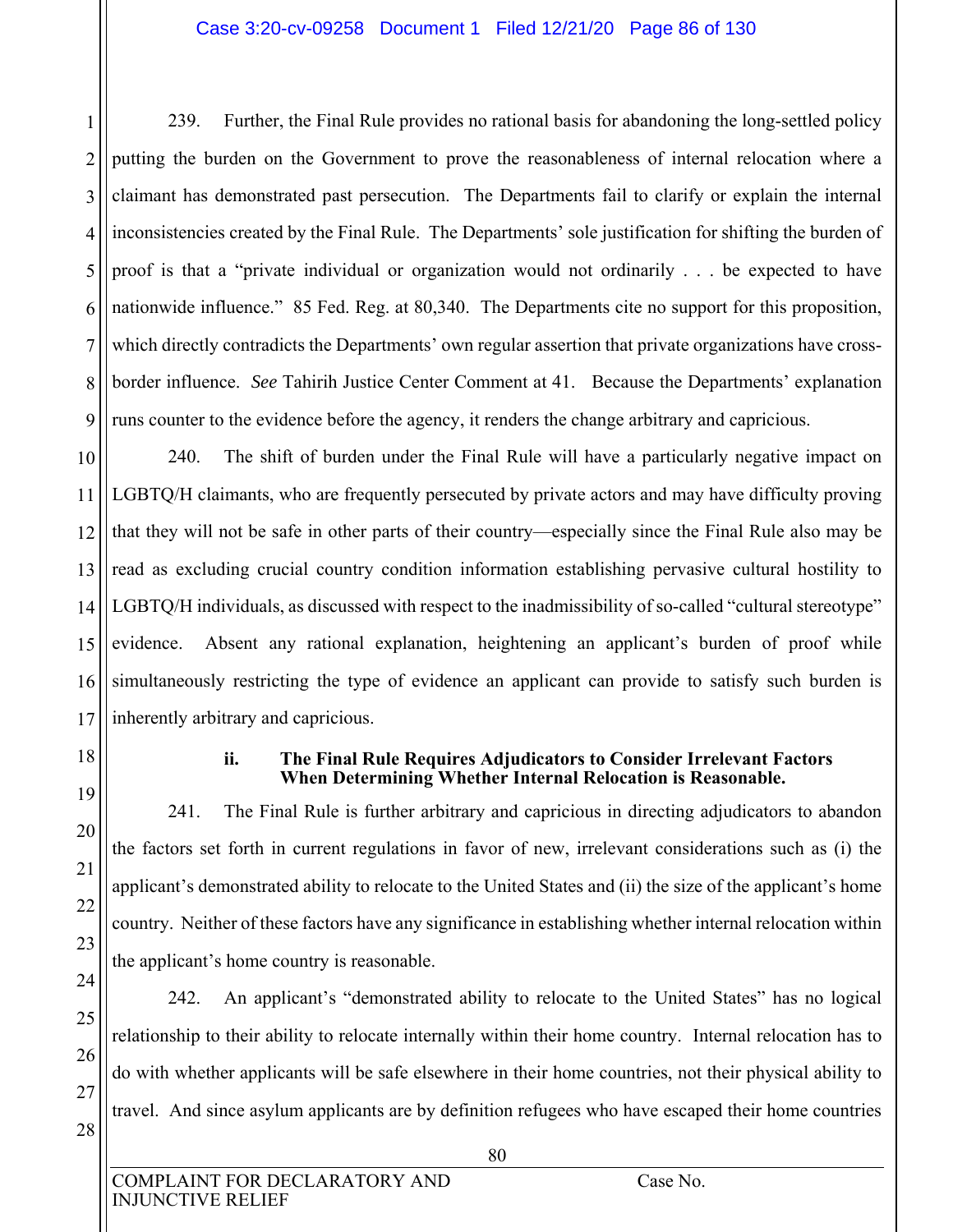#### Case 3:20-cv-09258 Document 1 Filed 12/21/20 Page 87 of 130

1 2 3 and traveled to the United States in order to file for asylum, this factor is meaningless in distinguishing between those applicants who can and cannot safely relocate, and in fact just amounts to a built-in strike against every applicant being evaluated under this rule.

4 5 6 7 8 9 10 243. Similarly, the size of applicants' home countries does not relate to their ability to safely relocate, particularly where persecution is state-sponsored. The presumption apparently created by the Final Rule that claimants may more safely relocate in large countries will be especially harmful for LGBTQ/H applicants, as some of the worst violence, discrimination, and animus towards LGBTQ/H individuals occur in large countries. For example, Mexico, Russia, and Nigeria are all large, multiethnic countries with populations in excess of 100,000,000—and are all confirmed by the U.S. Department of State to have widespread anti-LGBTQ/H discrimination and violence.

11 12 13 244. The Final Rule contains no explanation as to why either of these factors rationally should weigh in favor of a finding that a claimant may safely relocate, nor any response to comments pointing out the negative impact of these changes.

14 15 16 17 18 19 20 21 22 23 24 25 26 27 245. Further, without justification, the Final Rule upends current regulation and precedent governing the reasonableness determination. These Rules consider the potential harm, both persecutory and otherwise, that relocation might inflict upon an applicant. Under current regulations, in order to determine whether internal relocation is reasonable for a particular applicant, adjudicators must consider a variety of factors that take into account the overall context of the applicant's safety and ability to relocate including factors that may not be related to the applicant's asylum claim. Namely, adjudicators must consider factors such as, "whether the applicant would face other serious harm in the place of suggested relocation; any ongoing civil strife within the country; administrative, economic, or judicial infrastructure; geographical limitations; and social and cultural constraints, such as age, gender, health, and social and familial ties." 8 C.F.R. §§ 208.13(b)(1)(ii), (3), 1208.13(b)(1)(ii), (3); 8 C.F.R. §§  $208.16(b)(1)(ii)$ , (3),  $1208.16(b)(i)(ii)$ , (3) (current). The Departments found such considerations "unhelpful" and specifically found "administrative, economic, or judicial infrastructure" and "geographic limitations" irrelevant to the reasonableness of relocation. 85 Fed. Reg. 36,282. However, the Departments fail to explain why administrative, economic, and judicial infrastructure is irrelevant to

28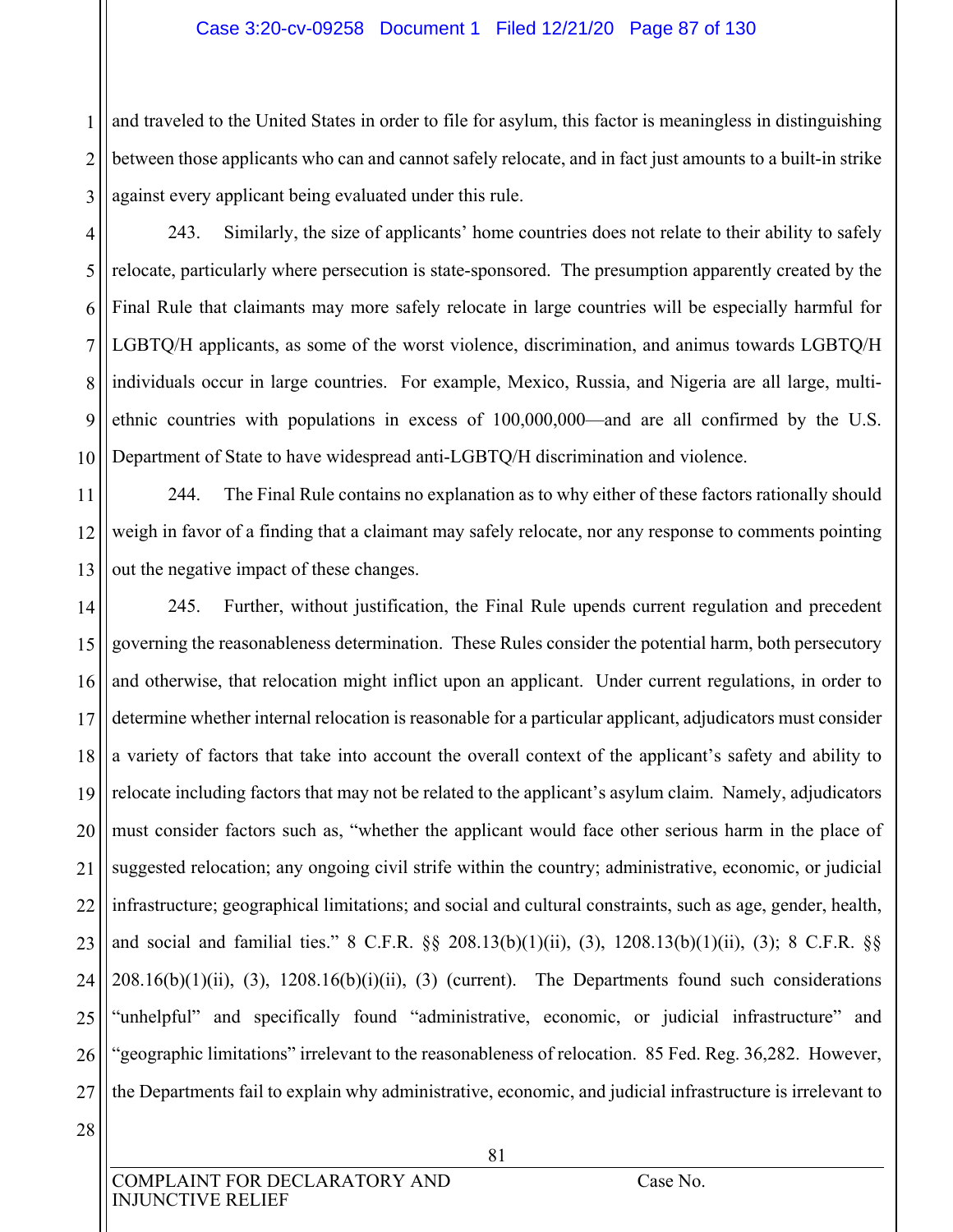1 2 3 4 survivors of persecution who have limited means to safely relocate. Moreover, the Departments fail to point to any examples or cases where courts or the BIA have held the regulatory text setting forth these factors to be irrelevant or unhelpful. In short, the Departments fail to provide any legitimate rationale for rejecting the current reasonableness analysis.

246. As such, the Final Rule's changes to the "safe relocation" rule are irrational, arbitrary, and capricious, both in raising the burden of proof for claimants who have experienced past persecution by private actors and by departing from established precedent and requiring adjudicators to consider factors irrelevant to claimants' ability to relocate safely within their home countries.

5

6

7

8

9

10

11

12

13

14

15

16

17

18

19

20

21

22

#### **I. The Final Rule Impermissibly Limits Relief Under the Convention Against Torture.**

247. The United States entered into the United Nations CAT (Convention against Torture and Other Cruel, Inhuman or Degrading Treatment or Punishment) on December 10, 1984, joining 169 other countries in committing that no person should be returned to a country where they will face likely torture. The Final Rule unlawfully limits relief under CAT on two grounds: by narrowing the definition of official acts of torture in ways inconsistent with the treaty, and by establishing a nearly impossible standard for finding that an official acquiesced to torture. The Final Rule is therefore contrary to the plain language of CAT and the United States laws implementing it. The Final Rule is also arbitrary and capricious because the Attorney General admits that these changes do nothing to clarify the existing regulations, despite clarification being the purported reason for the change, and therefore there is no rational connection between the Final Rule's changes and any factor enumerated in the NPRM. Additionally, the Final Rule is an unjustified departure from the longstanding contrary interpretation of CAT.

23 24 25 26 27 28 248. Article 3 of CAT prohibits countries from expelling or returning any person to a foreign state where there are substantial grounds to believe that person would be in danger of being tortured. U.N. Human Rights, Office of the High Commission, *Convention Against Torture and Other Cruel,*  Inhuman or Degrading Treatment or Punishment (Dec. 10, 1984), https://www.ohchr.org/en/ professionalinterest/pages/cat.aspx. Congress embraced CAT, declaring that "it shall be the policy of the United States not to expel, extradite, or otherwise effect the involuntary return of any person to a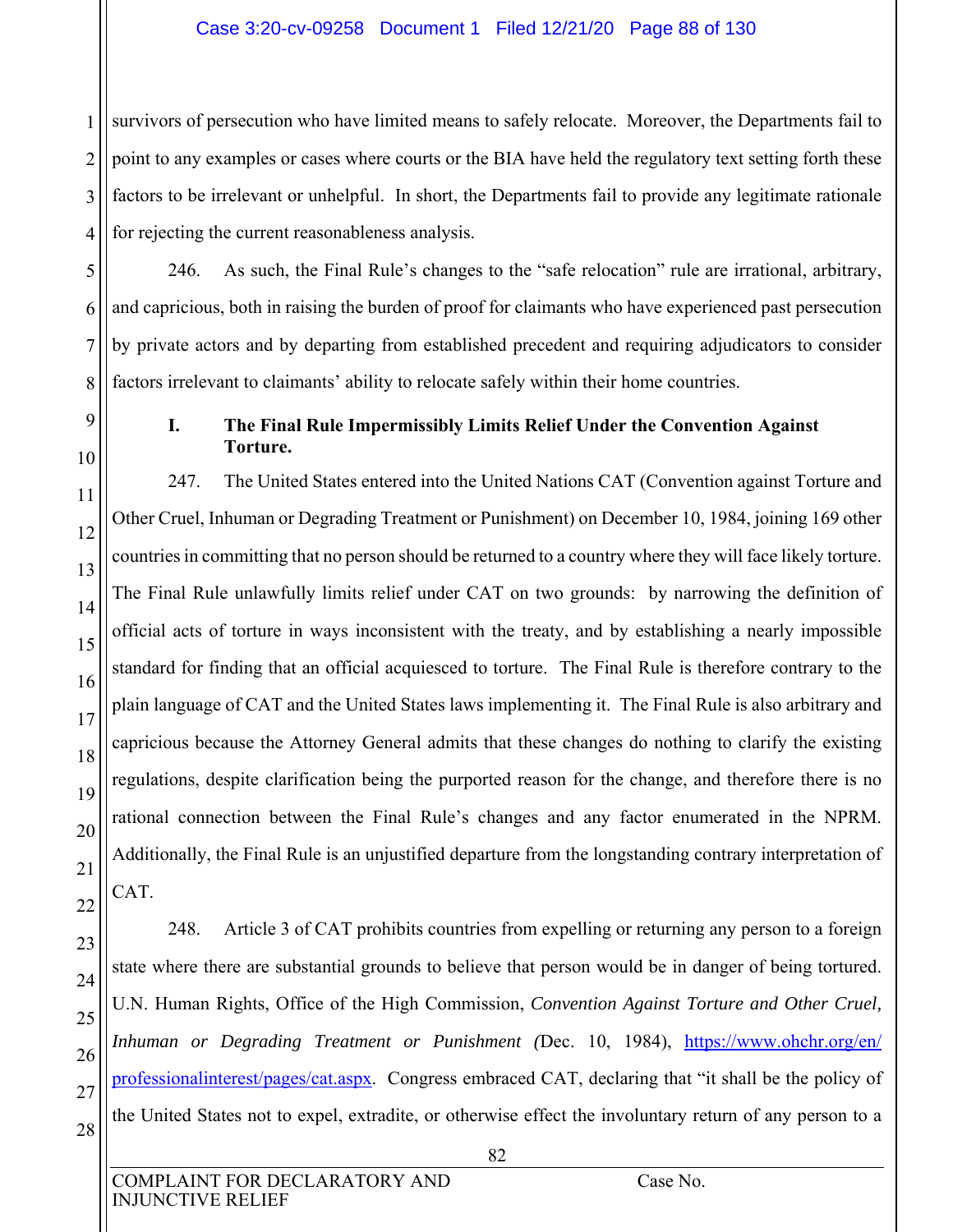#### Case 3:20-cv-09258 Document 1 Filed 12/21/20 Page 89 of 130

1 2 3 4 5 country in which there are substantial grounds for believing that the person would be in danger of being subjected to torture" and directing "the appropriate agencies" to "prescribe regulations to implement the obligations of the United States under Article 3 of [CAT]." Foreign Affairs Reform and Restructuring Act of 1998, Pub. L. No. 105-277, Div. G, Title XXII, § 2242(a), (b), 112 Stat. 2681-822 (1998) (codified as a note to 8 U.S.C. § 1231 (1999)).

6 7 8 9 10 11 249. Rather than clarify the United States' obligations under CAT, as it purports to do, the Final Rule will improperly deny relief to the vast majority of CAT claimants. The Final Rule's changes to the regulations implementing CAT will inflict particularly grave harm on LGBTQ/H refugees, as many countries have "high rates of impunity" when police commit violence against LGBTQ/H people, "even when this violence occurs outside of an official's job description." Public Comment of Williams Institute ( July 15, 2020), at 15.

12 13 14 15 16 17 18 19 250. CAT and the U.S. regulations implementing it contain nearly identical definitions of torture, both requiring, in the disjunctive, that torture be "inflicted by or at the instigation of or with the consent or acquiescence of *a public official or other person acting in an official capacity*." *See* Article 1(1) of CAT (emphasis added). Under both definitions, torture that triggers Article 3 protection may be committed by *either* a "public official" *or* someone who is not a public official but who is "acting in an official capacity." *Barajas-Romero v. Lynch*, 846 F.3d 351, 361 (9th Cir. 2017). Individuals may also obtain Article 3 protection by showing the danger of a public official acquiescing in their torture by another.

20 21

22

23

24

25

26

27

28

#### **i. The Final Rule Unlawfully Excludes Acts of Torture by Officials Not Acting "Under Color of Law"**

251. The Final Rule unlawfully excludes from the definition of torture all pain and suffering inflicted by a public official who is "not acting under color of law" by requiring that torturers be *both* "public officials" *and* "person[s] acting in an official capacity." The Final Rule is contrary to the plain language of CAT, which uses the disjunctive word "or" to include acts that were committed by either a public official *or* another person acting in an official capacity. The Final Rule is also contrary to the United States law directing agencies to implement regulations ensuring the United States complies with Article 3 (as written, in the disjunctive).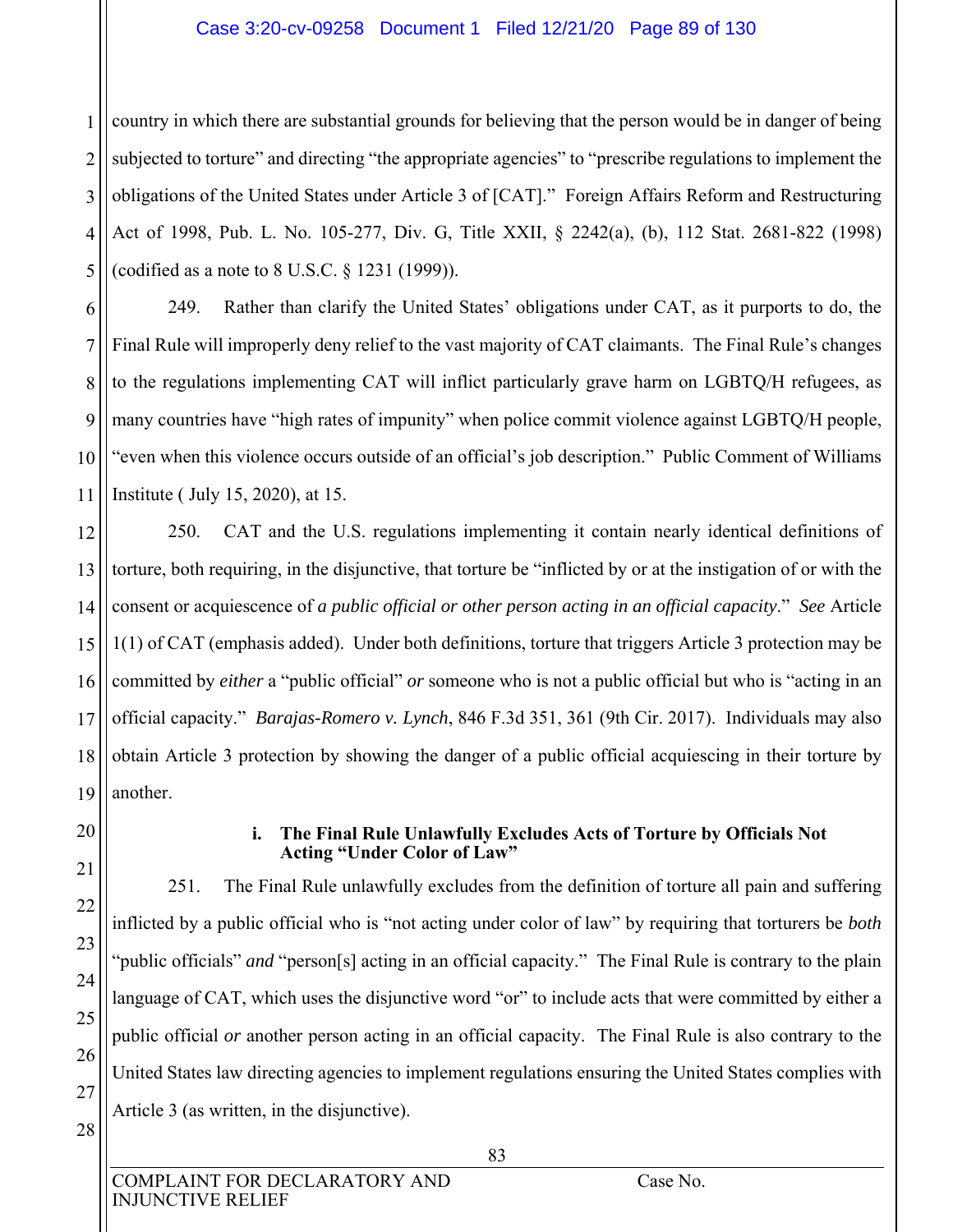252. The Final Rule is also arbitrary and capricious because it applies a vague, unworkable, and incorrect standard for "acting under color of law," and there is no rational basis for adding this language in the Final Rule that can be tied to any factor listed in the NPRM or responses to comments.

4 5 6 7 8 9 10 11 12 13 253. The Final Rule does not define "acting under color of law," and confusion over how to define it exposes the fundamental flaw and arbitrariness of the Final Rule. No country officially sanctions torture. Torture is often carried out by public or law enforcement officers without official direction from a state, even if it constitutes a de facto policy of the state or if it is the torturers' official status that enables them to carry out the mistreatment. While it would be possible to read "under color of law" as including such de facto sanctioned torture, the Final Rule embraces a broader definition that excludes from CAT protection anyone tortured by an official acting without express government direction. *See* 85 Fed. Reg. 80,368. (explaining that torture by someone not acting in official capacity will not be subject to CAT protection: "the actions of such an official are not a basis for CAT protection because the individual is not acting in an official capacity").

14 15 16 17 18 19 20 254. This will dramatically contract the application of CAT to exclude, among other things, a type of torture often inflicted, in particular, on LGBTQ/H people: assaults by police or military personnel not resulting in formal arrests or legal process. By creating a broad exception to CAT that sharply narrows its protections in a manner inconsistent with its plain language and purpose, the Final Rule is arbitrary and capricious and contrary to law. And because the Final Rule departs from years of agency policy and interpretation (which adopted the disjunctive "or" language of CAT), a greater degree of scrutiny is required when reviewing this departure.

21 22 23 24 25 26 27 255. The Final Rule does not attempt to explain why it ignores the disjunctive *or* used in the CAT to now require that torturers be *both* "public officials" *and* "person[s] acting in an official capacity." Instead, the Final Rule claims to be merely clarifying what "'acting in an official capacity' means." 85 Fed. Reg. 80,368. By not even acknowledging that requiring "public officials" to also be "acting in their official capacity" is a major change in interpretation, the Departments fail to establish that the Final Rule is the result of rational decision making. For this reason as well, the Final Rule is arbitrary and capricious under the APA.

28

1

2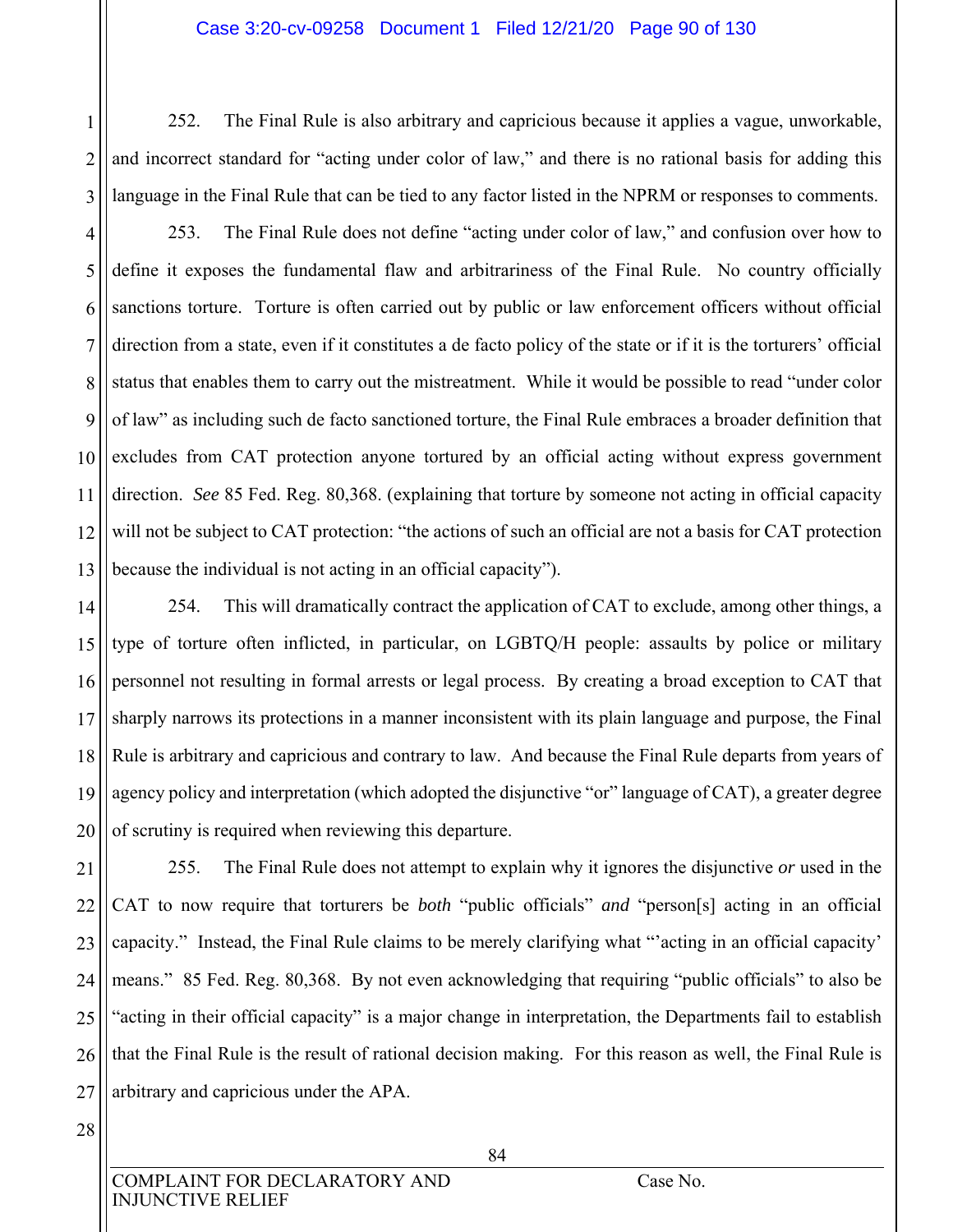2 3

1

#### **ii. The Final Rule Adopts an Unworkably Narrow Definition of Acquiescence.**

4 5 6 7 256. The Final Rule also changes the definition of torture by heightening the standard for showing that a public official acquiesced in the torturous acts of another. This was previously broadly defined as "prior to the activity constituting torture, [the public official] hav[ing] awareness of such activity and thereafter breach[ing] his or her legal responsibility to intervene to prevent such activity." 8 C.F.R. § 208.18(a)(7) (existing regulation); 85 Fed. Reg. 36,286-87 (NPRM discussing proposed changes).

8

10

11

12

13

14

15

16

17

18

19

20

21

22

23

24

25

26

27

28

257. The Final Rule sharply narrows the definition by adding the following exceptions, which

9 threaten to swallow the rule:

> Such awareness requires a finding of either actual knowledge or willful blindness. Willful blindness means that the public official acting in an official capacity or other person acting in an official capacity was aware of a high probability of activity constituting torture and deliberately avoided learning the truth; it is not enough that such public official acting in an official capacity or other person acting in an official capacity was mistaken, recklessly disregarded the truth, or negligently failed to inquire. In order for a public official to breach his or her legal responsibility to intervene to prevent activity constituting torture, the official must have been charged with preventing the activity as part of his or her duties and have failed to intervene. No person will be deemed to have breached a legal responsibility to intervene if such person is unable to intervene, or if the person intervenes but is unable to prevent the activity that constitutes torture.

85 Fed. Reg. 80,389 (to be codified as 8 C.F.R. § 208.18(a)(7)).

258. These changes require applicants who seek to avoid returning to a country where the government acquiesced in their torture to show specific evidence regarding a public official's subjective state of mind and level of intention; their awareness of the "probability" of the claimant's torture; and the official's actions, inactions, abilities, and efforts to intervene in preventing the torture. Such evidence will rarely, if ever, be available to one who has fled torture in their own country. Torture is committed by those in power, and those subjected to it almost always lack the power to gather evidence regarding a public official's subjective state of mind (especially to the level of detail required to prove willfulness or the absence of a mistake) or gather evidence regarding the official's duties, inactions, abilities, or efforts. Such evidence is almost never available.

259. By requiring proof of matters that virtually no claimant will have access to, the Final Rule violates the language and purpose of CAT and Congress' implementing legislation, 8 U.S.C. §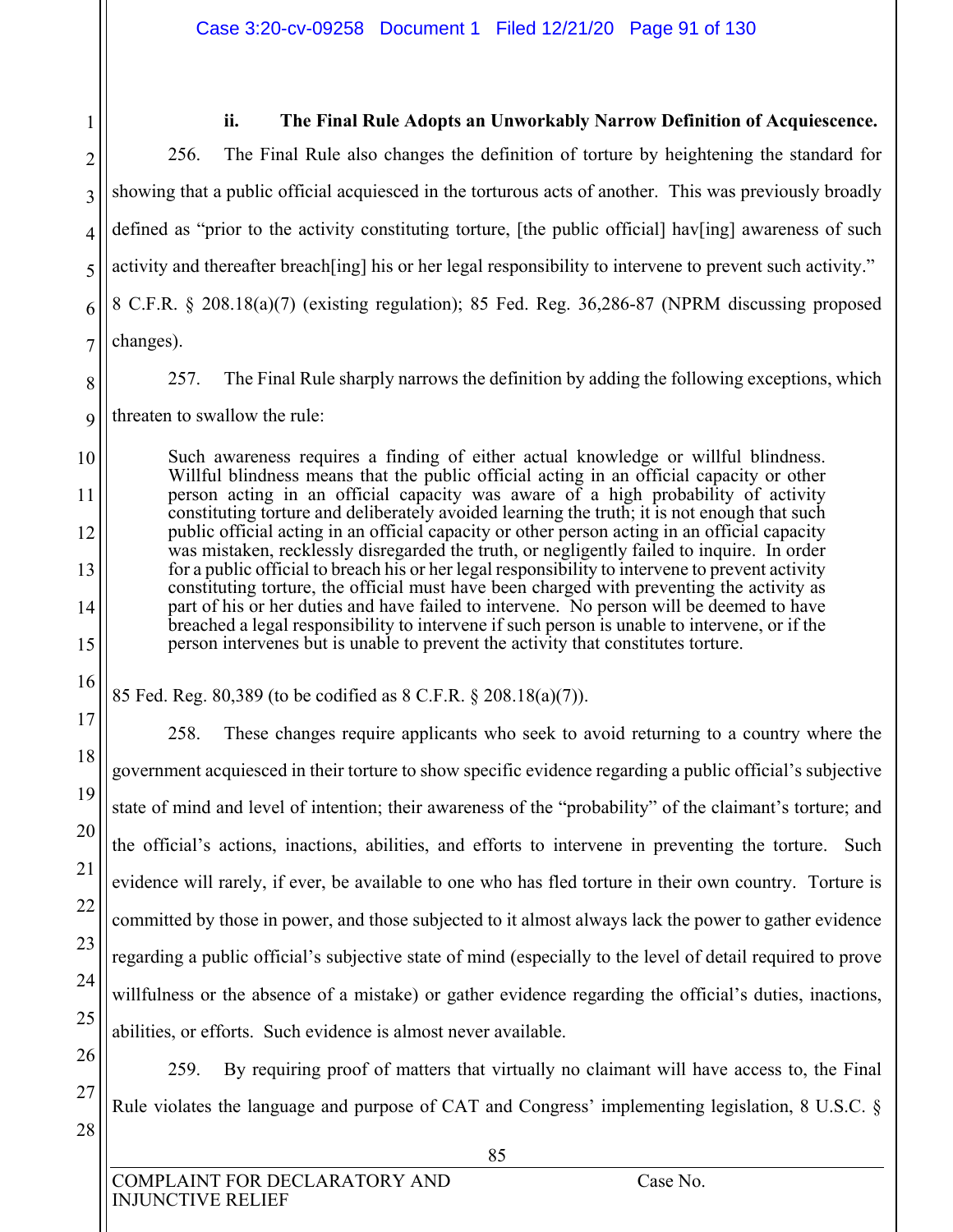#### Case 3:20-cv-09258 Document 1 Filed 12/21/20 Page 92 of 130

1 2 3 1231 (1999), which require only substantial grounds for believing that an individual is in danger of being tortured, and further require taking into account all relevant considerations when making that determination. CAT art. 3(2).

4 5 6 7 8 9 10 260. The Final Rule offers no rational reason for so drastically increasing the factual burden to show acquiescence, which the NPRM had linked to a concern for giving public officials "due process notice of what conduct was criminal," 85 Fed. Reg. 36,287; and the Final Rule continues to link to the need to prove "both an actus reus and a mens rea," 80,369. However, the United States' obligations under Article 3 of CAT have nothing to do with the prosecution or punishment of torturers, and thus the importation of criminal law concepts and the supposed due process rights of alleged torturers are irrelevant. The focus under CAT is exclusively on the victims, rather than the perpetrators, of torture.

11 12 13 14 15 16 17 18 19 20 21 261. The Final Rule also sidesteps the question of how victims fleeing torture by public officials in their home countries could possibly obtain evidence to prove that the torturer either (1) had the requisite specific mens rea or (2) was officially "charged with preventing the activity as part of his or her duties." The Departments merely state that applicants previously had the burden of proof to make the more general showing of awareness and legal responsibility, and then state without support that the Departments "believe" that the much more specific information required by the Final Rule "would be known by the alien, who could at least provide evidence in the form of his or her personal testimony." 85 Fed. Reg. 80,369. The assumption that torture victims would have access to such information is arbitrary and capricious because it (1) runs counter to the evidence before the agency, and (2) is so implausible that it could not be ascribed to a difference in view or the product of agency expertise. This proposition is simply ludicrous.

22 23 24 25 26 262. Together, the elimination of CAT relief for torture not officially sanctioned under color of law and an impossibly high standard of proof for acquiescence will preclude the vast majority of claims for CAT relief. And this impact will fall particularly harshly on LGBTQ/H survivors of torture, who are often subject to torture that is unofficial in nature or perpetrated by private actors with government acquiescence.

27 28

> COMPLAINT FOR DECLARATORY AND Case No. INJUNCTIVE RELIEF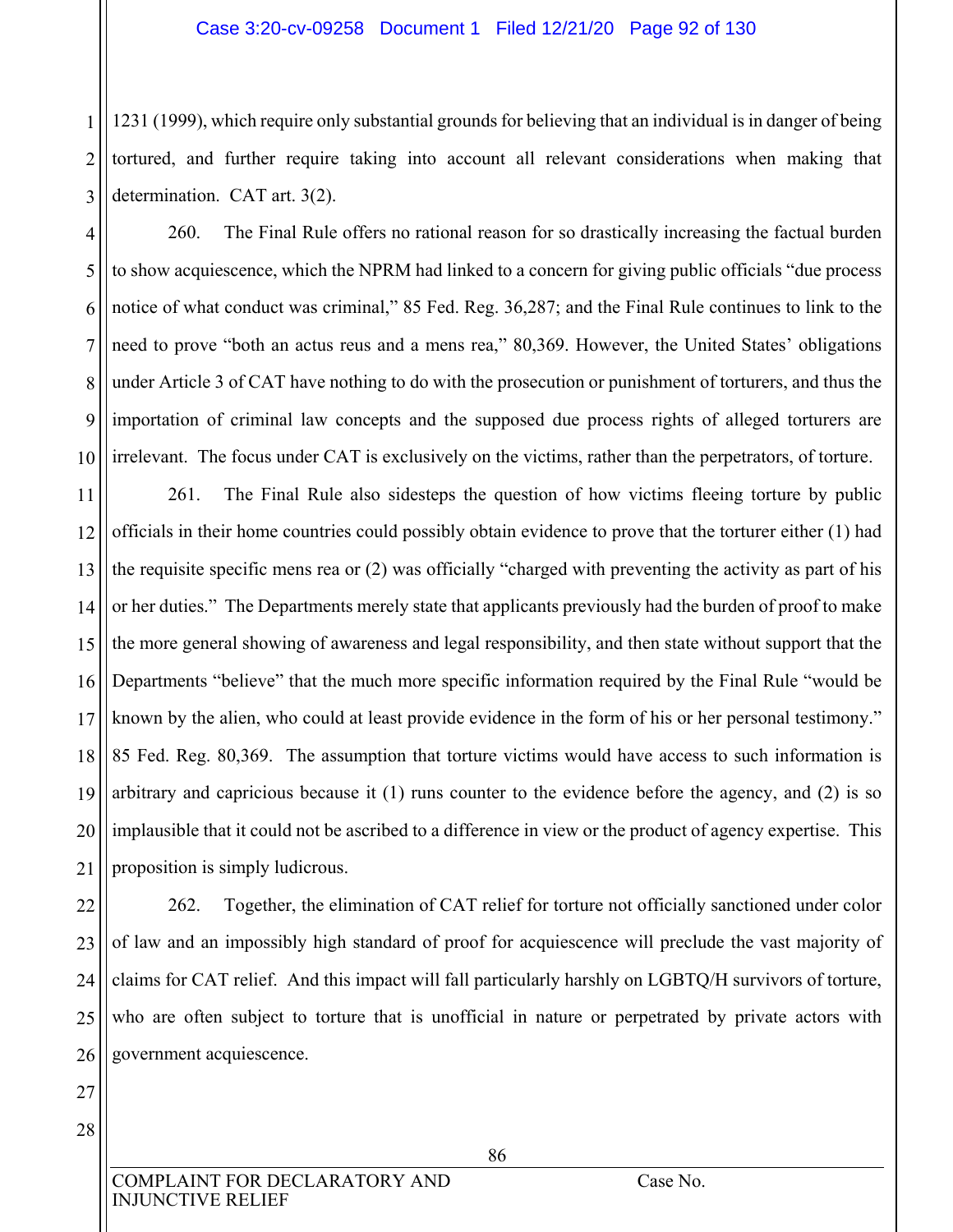#### Case 3:20-cv-09258 Document 1 Filed 12/21/20 Page 93 of 130

1 2 3 4 5 6 7 8 9 263. For example, as recently as April 2020, the Inter-American Court of Human Rights found the state of Peru responsible for acts of torture against Azul Rojas Marín, a transgender woman who at the time identified as a gay man, and who was "forcibly stripped naked, beaten on several occasions, tortured, [and] raped" with a truncheon by three officers while in police custody. Article, *Azul Rojas Marín: Peru found responsible for torture of LGBT person*, BBC News (Apr. 7, 2020), https://www.bbc.com/news/world-latin-america-52204222. Under the Final Rule, such actions by police may not trigger protection as official acts of torture under Article 3 of CAT because adjudicators may likely claim that the police were acting outside of their official duties, even though it is their official status that enables them to carry out the persecution.

10 11 12 264. The Final Rule thus creates insurmountable obstacles for Plaintiffs' CAT clients, as many LGBTQ/H people who have been granted relief under CAT likely would not meet the new standard despite having meritorious claims. The following Immigration Equality clients illustrate this point:

- Sergio is a gay man from Cuba. The Cuban police frequently detain LGBTQ people solely because of their LGBTQ status. Typically, the person is not charged with or accused of any crimes. The only purpose of these detentions is to abuse LGBTQ individuals. Sergio was subjected to such detentions on multiple occasions. During one of the detentions, the Cuban police sexually assaulted Sergio. He was released shortly after. He was never charged with any crime or presented with any documents explaining the reason for his detention. It appears that the Final Rule would make Sergio ineligible for CAT relief.
	- Miremba is a lesbian from Uganda. In Uganda, Miremba was arrested for being a lesbian and raped by the police twice while she was in custody. Miremba was able to escape from prison and flee to the United States. It would not be possible for Miremba to obtain the proof required by the Final Rule. Therefore, she would be disqualified from CAT relief, despite being tortured by the Ugandan police.
		- Jaffar is a gay man from Uganda who suffered horrific torture at the hands of the police. The police came to his house, arrested him and his partner, and imprisoned them naked. In prison, Jaffar was forced to have sex with his partner in front of the other detained individuals and

28

13

14

15

16

17

18

19

20

21

22

23

24

25

26

27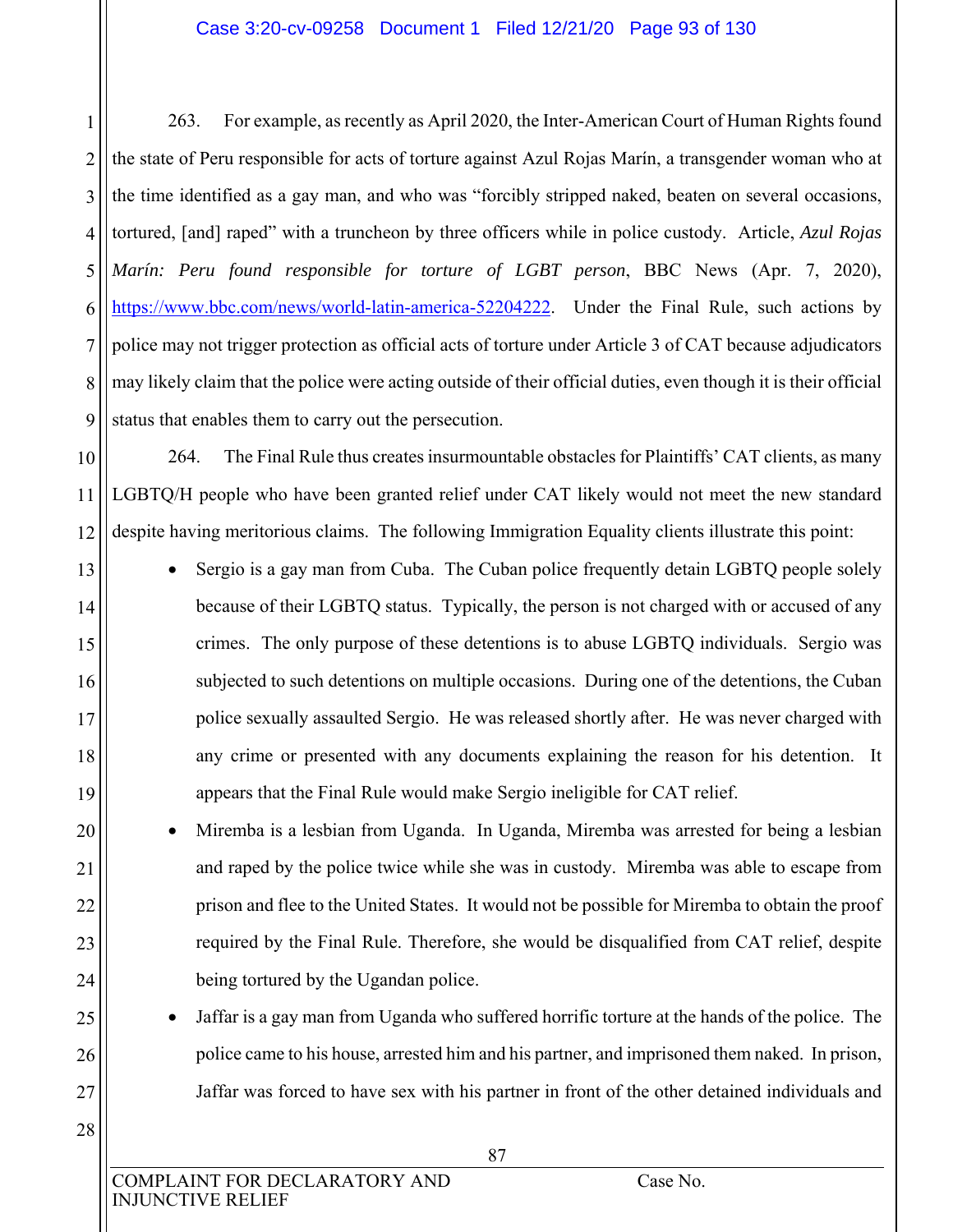in front of the police, and the police poured urine on him. He was then taken to a different cell where he was repeatedly injected with some unknown drugs. Jaffar spent four months in this cell, where he was constantly beaten, without ever seeing a judge. Several years later, Jaffar was arrested again and was sexually assaulted by the police and tortured. Under the Final Rule, in order to qualify for CAT relief, Jaffar would have to prove that the officer was acting under the "color of law," which likely would be an impossible task under the circumstances.

8 9 10 11 12 13 14 15 16 17 265. Many of the Community Services Plaintiffs' members have experienced similar violence at the hands of public officials, who under the Final Rule would be unable to obtain CAT relief. For example, at the age of 15, Ms. Salcedo, member and co-founder of the Coalition, was detained by police in Guadalajara, Mexico who then took her outside of Guadalajara, held her down as they cut her hair, and then proceeded to beat her and rape her. Ms. Salcedo also suffered similar experiences at the hands of Mexican police in other parts of Mexico. The same holds true for Ms. Lint, an individual member of the Coalition. Once, when she was leaving a nightclub in Peru, a policeman stopped her and took her to a parking lot far away on the beach. The policeman put a gun to Ms. Lint's head and sexually abused her, leaving her on the beach. These are plainly acts of torture perpetuated by police empowered by their official status, yet may be excluded under the Final Rule as grounds for relief.

18

19

20

21

22

23

24

25

26

27

28

1

2

3

4

5

6

7

### **J. The Final Rule Unfairly Diminishes Confidentiality Protections for Asylum-Seekers.**

266. The Final Rule impermissibly dismantles confidentiality protections for the sensitive, personal, and often dangerous information that refugees must disclose in applications for admission, asylum, withholding of removal, or protection from torture. The Final Rule allows the Government to disclose any of this information to any person, so long as the disclosure relates to *any* law enforcement investigation or proceeding. This change is arbitrary and capricious because it is based on general law enforcement objectives, a factor Congress did not intend the Departments to consider under the asylum statutes.

267. The elimination of confidentiality protections will cause significant harm. Not only will this change discourage many individuals from seeking protection under the law, but it also will force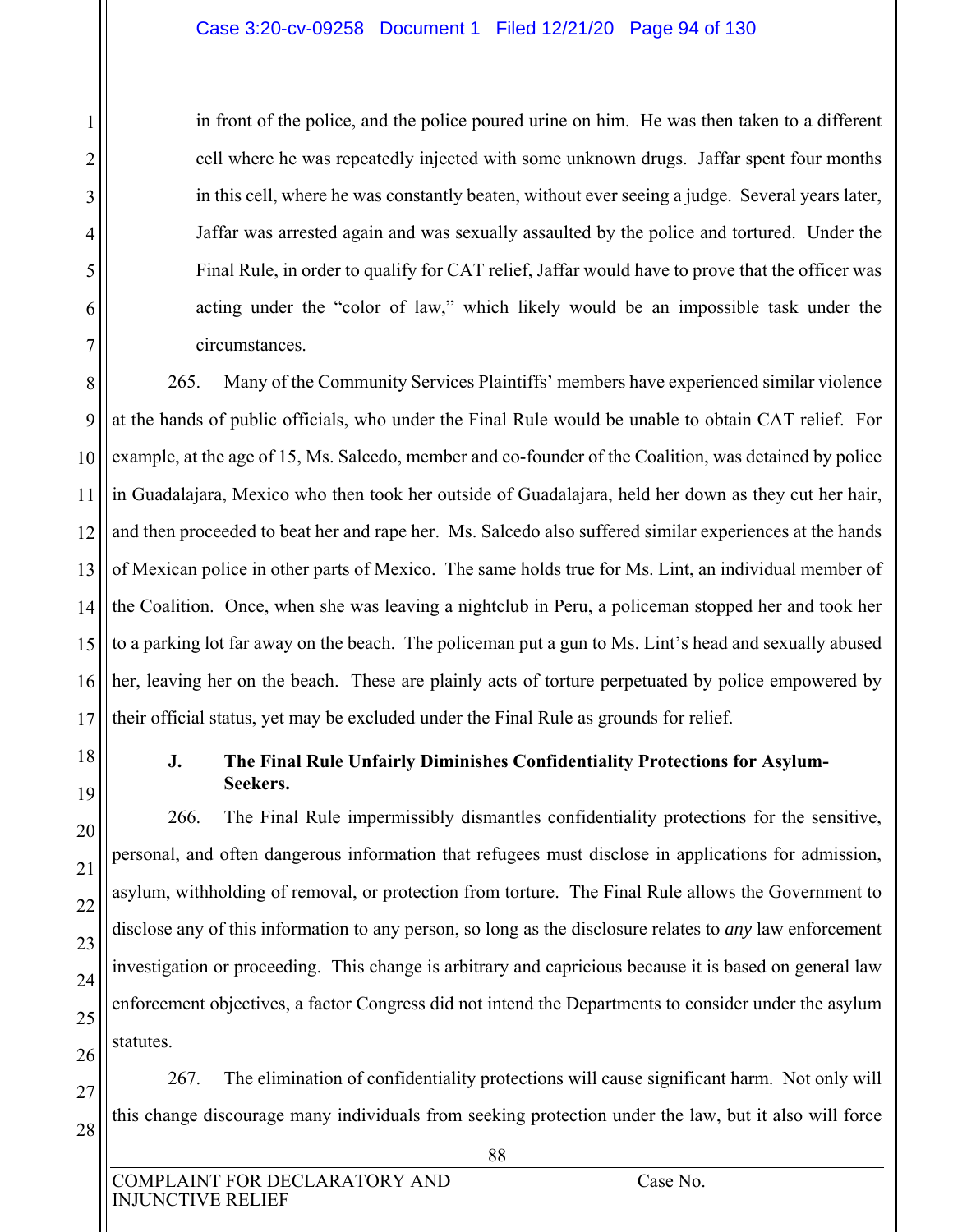#### Case 3:20-cv-09258 Document 1 Filed 12/21/20 Page 95 of 130

1 2 3 4 5 those who do apply to choose between omitting critical information from their application or risking having it used against them or their loved ones. Worse, many applicants will face a heightened risk of persecution and retaliation when the disclosed details of their applications become known to their prior governments or to individuals, whether in the United States or abroad, who know them or their family members.

6 7 8 268. This impact will be particularly devastating for LGBTQ/H refugees, whose claims often require them to disclose deeply personal and private facts—including, for example, their sexual orientation, gender identity, HIV status, or accounts of sexual abuse and persecution.

9 10 11 269. Specifically, the Final Rule expands the circumstances in which the contents of an asylum application and records relating to the application may be disclosed. The Final Rule permits disclosure of any such information:

- (i) As part of an investigation or adjudication of the merits of  $\dots$  any  $\dots$ application under the immigration laws,
- (ii) As part of any State or Federal criminal investigation, proceeding, or prosecution; [...]
- (v) As part of any proceeding arising under the immigration laws, including proceedings arising under the Act; and
	- (vi) As part of the Government's defense of any legal action relating to the alien's immigration or custody status including petitions for review filed in accordance with  $\overline{8}$  U.S.C. 1252.

85 Fed. Reg. 80386-87, 80,395-96 (to be codified as 8 C.F.R. §§ 208.6(d)(1), 1208.6(d)(1)). There is no limit as to whom the information may be disclosed to, so long as it is disclosed in connection with the circumstances described above. Prior to the Final Rule, most such information remained confidential.

22 23 24 25 26 270. Thus, by its terms, the elimination of confidentiality in the Final Rule is designed to support generalized law enforcement purposes. But in crafting United States asylum law, Congress did not intend for the Departments to consider immigration enforcement, let alone generalized state or federal law enforcement. Rather, the purpose of the asylum statutes is to give refugees safe harbor from persecution and comply with the United States' international humanitarian obligations.

27 28

12

13

14

15

16

17

18

19

20

21

COMPLAINT FOR DECLARATORY AND Case No. INJUNCTIVE RELIEF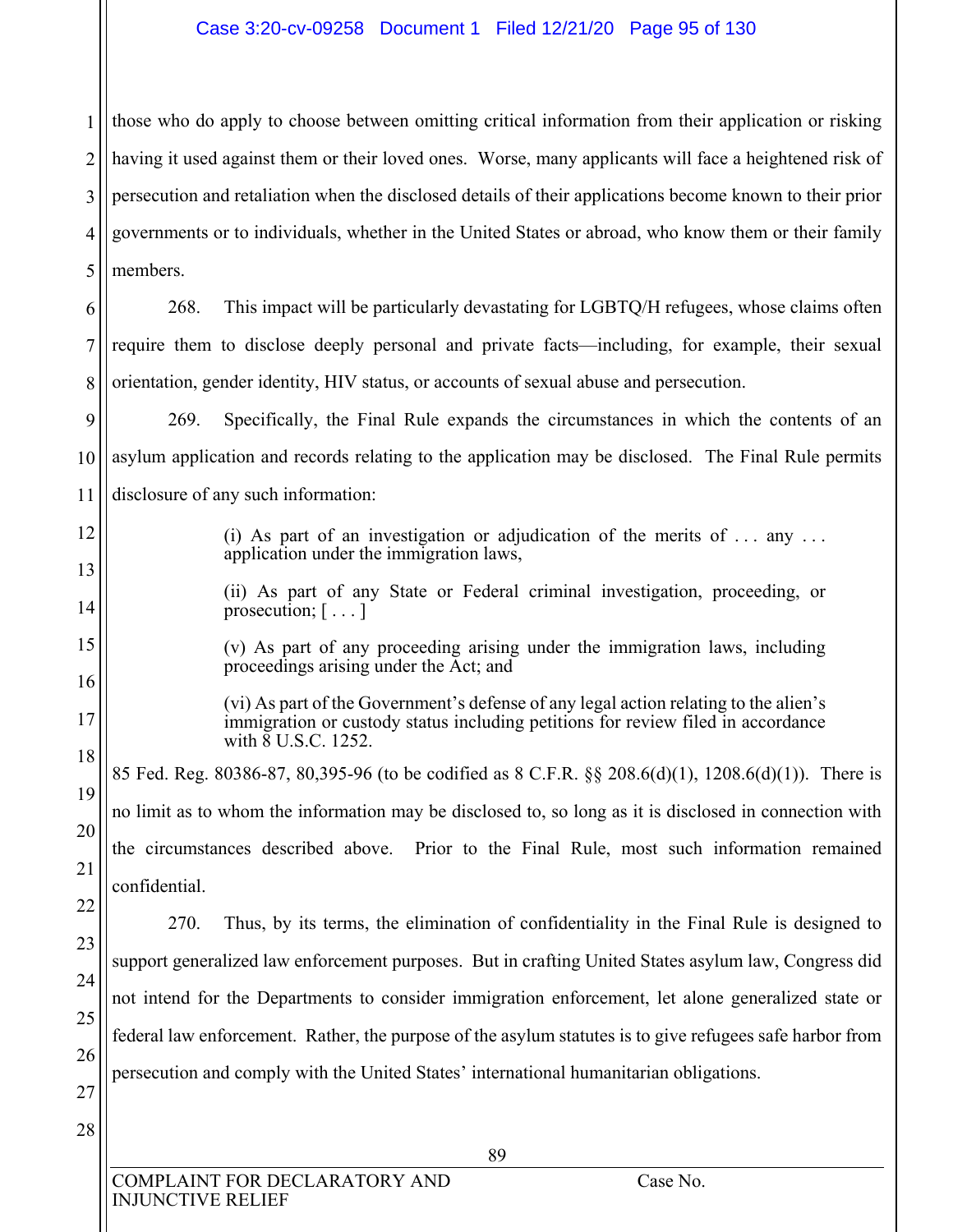#### Case 3:20-cv-09258 Document 1 Filed 12/21/20 Page 96 of 130

1 2 3 4 5 6 271. The Final Rule acknowledges comments identifying the "grave risk of harm" and increased violence that LGBTQ individuals would face if their private information became public, 85 Fed. Reg. 80,369, and gives lip service to "the need to protect asylum seekers, as well as their relatives and associates in their home countries, by preventing the disclosure of information contained in or pertaining to their applications." But the Departments fail to rationally justify the extent to which the Final Rule grossly exacerbates the risk of such harm.

7 8 9 10 11 12 13 14 15 272. The Departments' response to comments focus on the perceived need to assure that "fraudulent" asylum claims and other unlawful behavior are not "needlessly protected," 85 Fed. Reg. 80,369, and suggests that the new disclosure provisions are "limited to specific circumstances in which the disclosure of such information is necessary and the need for disclosure outweighs countervailing concerns," 85 Fed. Reg. 80,370. But the text of the Final Rule itself contains no such balancing or mitigating language—rather, it imposes a new, wholesale waiver of confidentiality as necessary to serve general law enforcement goals. The Final Rule is arbitrary and capricious because it disregards the "grave risk of harm" that it admits the new disclosures may cause and offers an explanation for the rule inconsistent with the real-world effect of the rule itself.

16 17 18 19 273. The Final Rule is also arbitrary and capricious because it elevates general law enforcement considerations over the humanitarian objectives of the asylum statutes contrary to congressional intent—and does so in a manner that will chill and discourage otherwise eligible applicants from seeking protection.

20 21 22 23 274. There can be no doubt that even under the prior confidentiality protections, applicants have been subject to heightened danger and harm as a result of the details of their asylum claims becoming known to individuals in their home countries. The Final Rule would greatly exacerbate those harms.

24 25 275. Applicants are also likely to be subject to harm within the United States as a result of the details of their application becoming known.

26 27 276. LGBTQ applicants are especially harmed by this change because the information that forms the basis for their application including potential persecution on account of their gender identity

28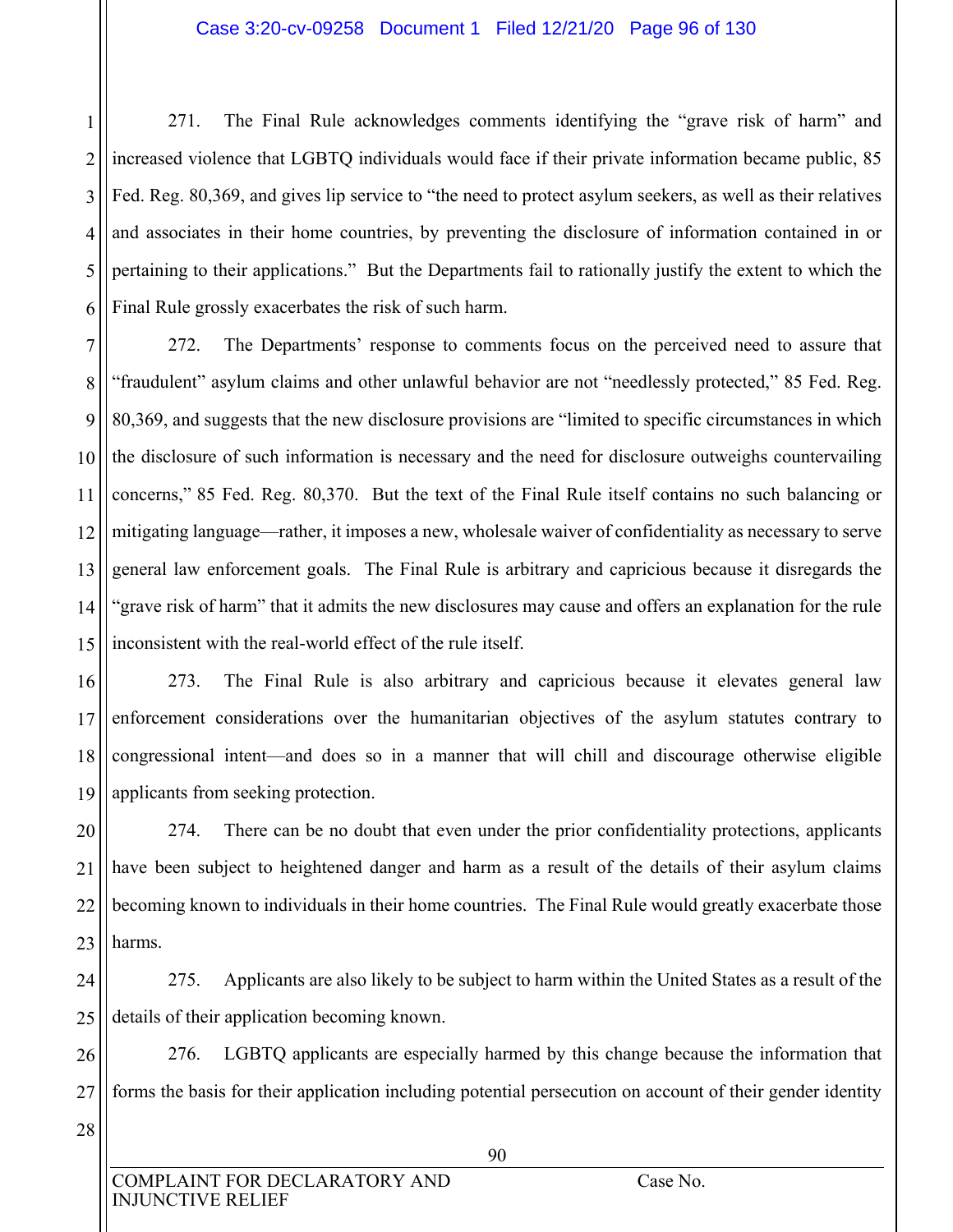#### Case 3:20-cv-09258 Document 1 Filed 12/21/20 Page 97 of 130

1 2 3 4 5 6 7 8 9 or sexual orientation, which must be disclosed in the application, is the same information that could harm them or their families if it were disclosed outside of the confidential asylum process. For example, Immigration Equality had a client from a former Soviet state who refused to disclose the name of the high-ranking government intelligence official who had kidnapped him and held him as a sex slave because even the smallest possibility of that information being leaked was so disturbing to the client that he preferred to risk a potential denial of his claim over the risk that his persecutor might learn of the disclosure. In addition, many Immigration Equality clients have been outed on social media by friends and family who discovered the contents of their applications for asylum. That exposure has often resulted in threats of physical violence, and sometimes, in death threats.

10 11 12 13 14 277. The Final Rule is also especially harmful and unfair to the extent it is applied retroactively to pending applicants, who filed their claims with an expectation that the information could be disclosed only under the more limited circumstances provided under current regulations. Pending LGBTQ/H applicants may be unexpectedly and cruelly "outed" as a result of this sudden change in the disclosure policy—exposing them to a grave risk of harm.

# 15

16

17

18

19

20

21

22

23

24

25

26

27

28

#### **III. The Final Rule Is Invalid Because Wolf Is Not Lawfully Serving as Acting Secretary of Homeland Security.**

278. The Final Rule is invalid because Defendant Wolf is not lawfully serving as Acting Secretary of Homeland Security and, therefore, lacked the authority to cause it to be promulgated. Wolf is the Department's Under Secretary for Strategy, Policy, and Plans. He was not confirmed by the Senate to the position of Secretary, and his claim to the title of Acting Secretary is invalid as a matter of law. Specifically, Wolf's appointment was not valid under either of the potentially applicable statutes: the FVRA and HAS.

279. Under the APA, the Court shall hold unlawful any agency action made "in excess of statutory jurisdiction, authority, or limitations" or "without observance of procedure required by law." 5 U.S.C. § 706(2)(C), (D). Here, Wolf lacked authority to cause the DHS to promulgate the Final Rule. Accordingly, all provisions of the Final Rule that purport to amend Chapter I (Parts 208 and 235) of Part 8 of the Code of Federal Regulations (the "DHS Regulations") must be set aside and vacated under the APA.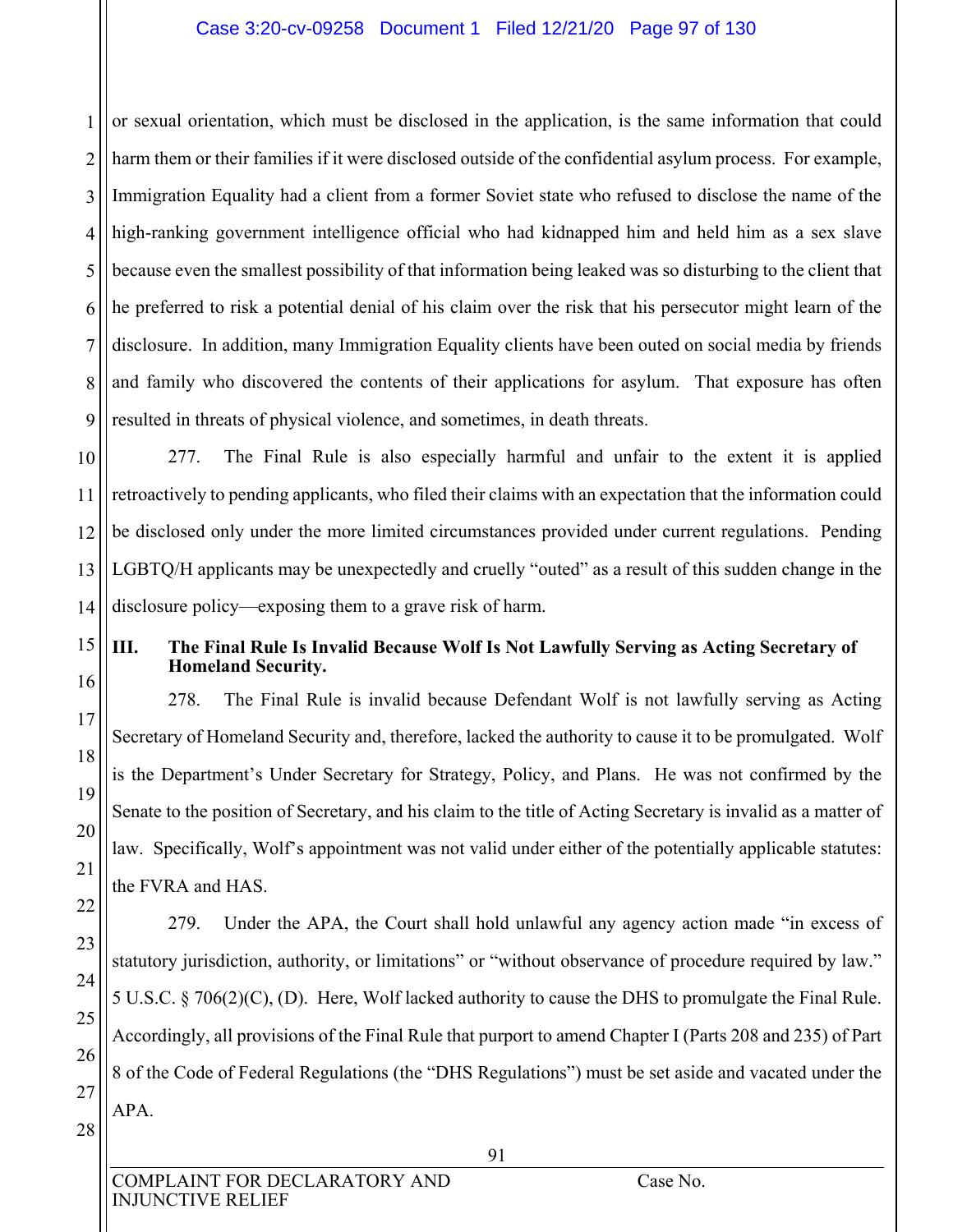#### Case 3:20-cv-09258 Document 1 Filed 12/21/20 Page 98 of 130

2 3 4 280. Furthermore, the provisions of the Final Rule that purport to amend Chapter V (Parts 1003, 1208, 1235, and 1244) of Part 8 of the Code of Federal Regulations (the "DOJ Regulations") are non-severable from, and would be arbitrary and capricious without, the DHS Regulations. Accordingly, the DOJ Regulations, and thus the Final Rule in its entirety, must be set aside and vacated.

5 6

7

8

1

281. The Appointments Clause of the United States Constitution provides that "Officers of the United States" shall be nominated by the President and appointed with the "Advice and Consent of the Senate." U.S. Const. art. II, § 2, cl. 2. An office for which presidential appointment and Senate confirmation are required is referred to as a "PAS Office."

9 10 11 12 13 14 15 16 17 18 19 20 21 22 23 24 25 26 27 282. The FVRA establishes a framework for the appointment of temporary, acting officials when a vacancy occurs in a PAS Office. "Congress enacted the FVRA to protect the Senate's Advice and Consent power and to prevent the President from engaging in . . . evasive temporary appointment practices . . . ." *See Bullock v. U.S. Bureau of Land Mgmt.*, --- F.Supp.3d ---, No. 4:20-cv-00062-BMM, 2020 WL 574836, at \*7 (D. Mt. Sept. 25, 2020). Under the FVRA, "[i]f an officer of an Executive agency . . . dies, resigns, or is otherwise unable to perform the functions and duties of the office," then the "President (and only the President) may direct" certain officers "to perform the functions and duties of the vacant office temporarily in an acting capacity." 5 U.S.C. § 3345(a)(2)-(3). If the President does not appoint someone to fill the vacancy, then, by default, the "first assistant" to the office in which the vacancy arose" shall perform the functions and duties of the office temporarily in an acting capacity." *Id.* § 3345(a)(1). The period of time in which an acting official may serve under the FVRA is generally 210 days after the vacancy arose, but "the person serving as an acting officer as described under section 3345 may serve in the office . . . once a . . . nomination for the office is submitted to the Senate, from the date of such nomination for the period that the nomination is pending[.] *Id.* § 3346(a). Importantly, the FVRA states that it is the "exclusive means for temporarily authorizing an acting official to perform the functions and duties." *Id.* § 3347(a). However, this exclusivity provision does not apply if "a statutory provision expressly-- (A) authorizes the President, a court, or the head of an Executive department to designate an officer or employee to perform the functions and duties of [the] specified office temporarily in an acting capacity; or (B) designates an officer or employee to perform the

28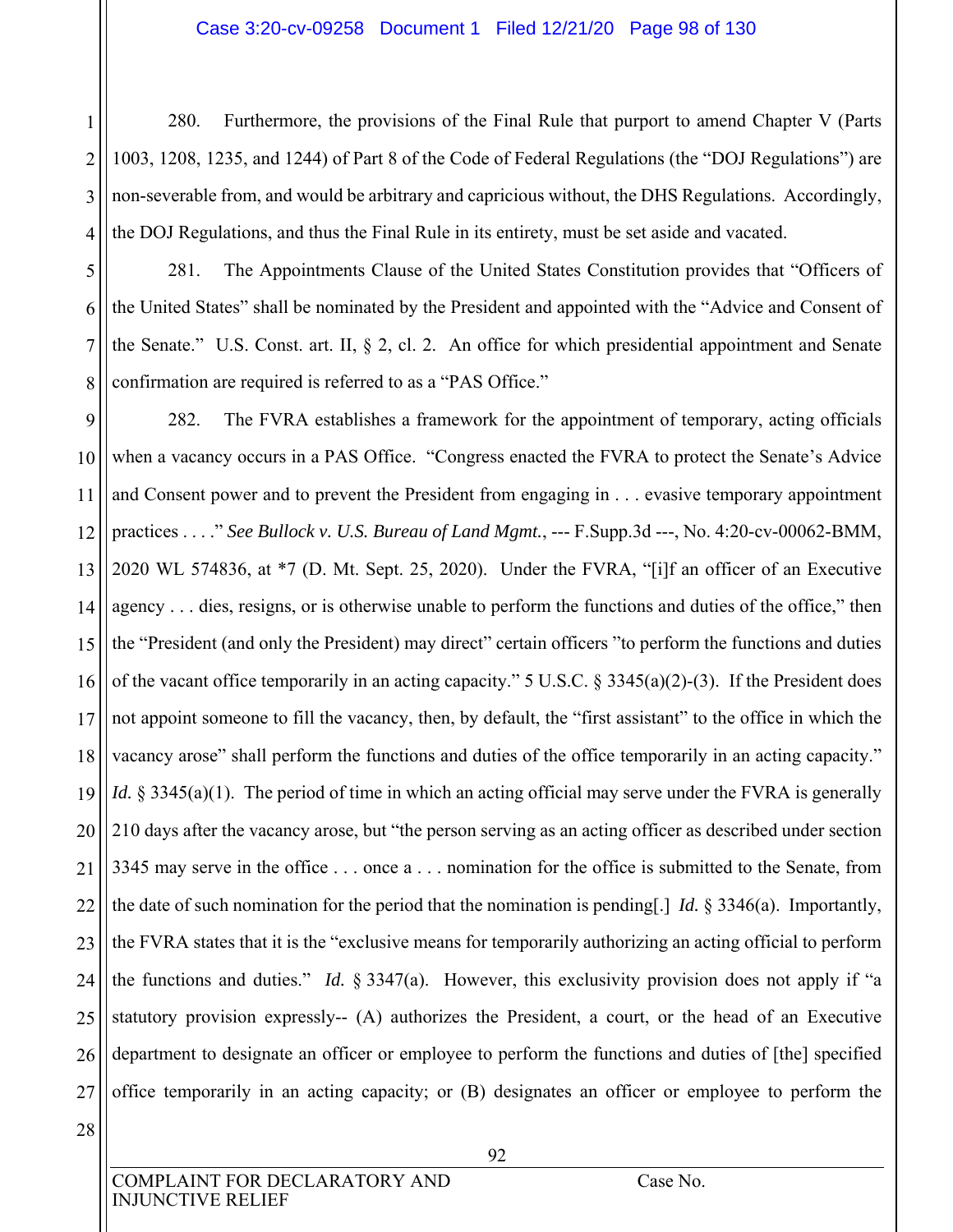1 2 functions and duties of [the] specified office temporarily in an acting capacity[.]" *Id.* § 3347(a)(1)(A)- (B).

3 4 5 6 7 8 9 10 11 12 13 283. Congress enacted the HSA in 2002. Under the HSA, the Deputy Secretary of Homeland Security is designated "the Secretary's first assistance for purposes of the [FVRA]," and is therefore the default successor to the Secretary under the FVRA. *See* 6 U.S.C. § 113(a)(1)(A). On December 23, 2016, Congress amended the HSA to designate further acting successors in the event of a vacancy in the office of Secretary of Homeland Security. *See* Pub. L. 114-328, Div. A, Title XIX, § 1903(a), 130 Stat. 2665, 2672 (Dec. 23, 2016). First, consistent with EO 13753 and the then-existing DHS Orders of Succession, the HSA was amended to designate the Under Secretary for Management as the "Acting Secretary" if the Secretary and Deputy Secretary were both unavailable. 6 U.S.C. § 113(g)(1). Second, Congress enacted 6 U.S.C. § 113(g)(2), which provides that, "[n]otwithstanding [the FVRA], the Secretary may designate such other officers of the Department in further order of succession to serve as Acting Secretary."

14 15 16 17 18 19 20 21 22 284. At least four District Courts have already held that Wolf is (or is likely) not lawfully serving as the Acting Secretary of Homeland Security and on that basis vacated or preliminarily enjoined actions taken under his unlawful tenure. *See Immigrant Legal Res. Ctr. v. Wolf*, --- F. Supp. 3d ---, Case No. 20-cv-05883-JSW, 2020 WL 5798269 (N.D. Cal. Sept. 29, 2020); *Batalla Vidal v. Wolf*, --- F. Supp. 3d ---, 16-CV-4756 (NGG) (VMS), 17-CV-5228 (NGG) (RER), 2020 WL 6695076 (E.D.N.Y. Nov. 14, 2020), *vacatur granted*, 2020 WL 7121849 (E.D.N.Y. Dec. 4, 2020); *Nw. Immigrant Rights Project v. United States Citizenship and Immigration Services*, Civil Action No. 19-3283 (RDM), 2020 WL 5995206 (D.D.C. Oct. 8, 2020); *Casa de Maryland, Inc. v. Wolf*, --- F. Supp. 3d ---, Civil Action No. 8:20-cv-02118-PX, 2020 WL 5500165 (D. Md. Sept. 11, 2020).

23 24 25 26 27 285. The U.S. Government Accountability Office similarly concluded that Wolf has not properly been elevated to the role of Acting Secretary. *See* U.S. Government Accountability Office, *Matter of: Department of Homeland Security—Legality of Service of Acting Secretary of Homeland Security and Service of Senior Official Performing the Duties of Deputy Secretary of Homeland Security*, File No. B-331650 (Aug. 14, 2020) https://www.gao.gov/assets/710/708830.pdf [hereinafter "GAO

28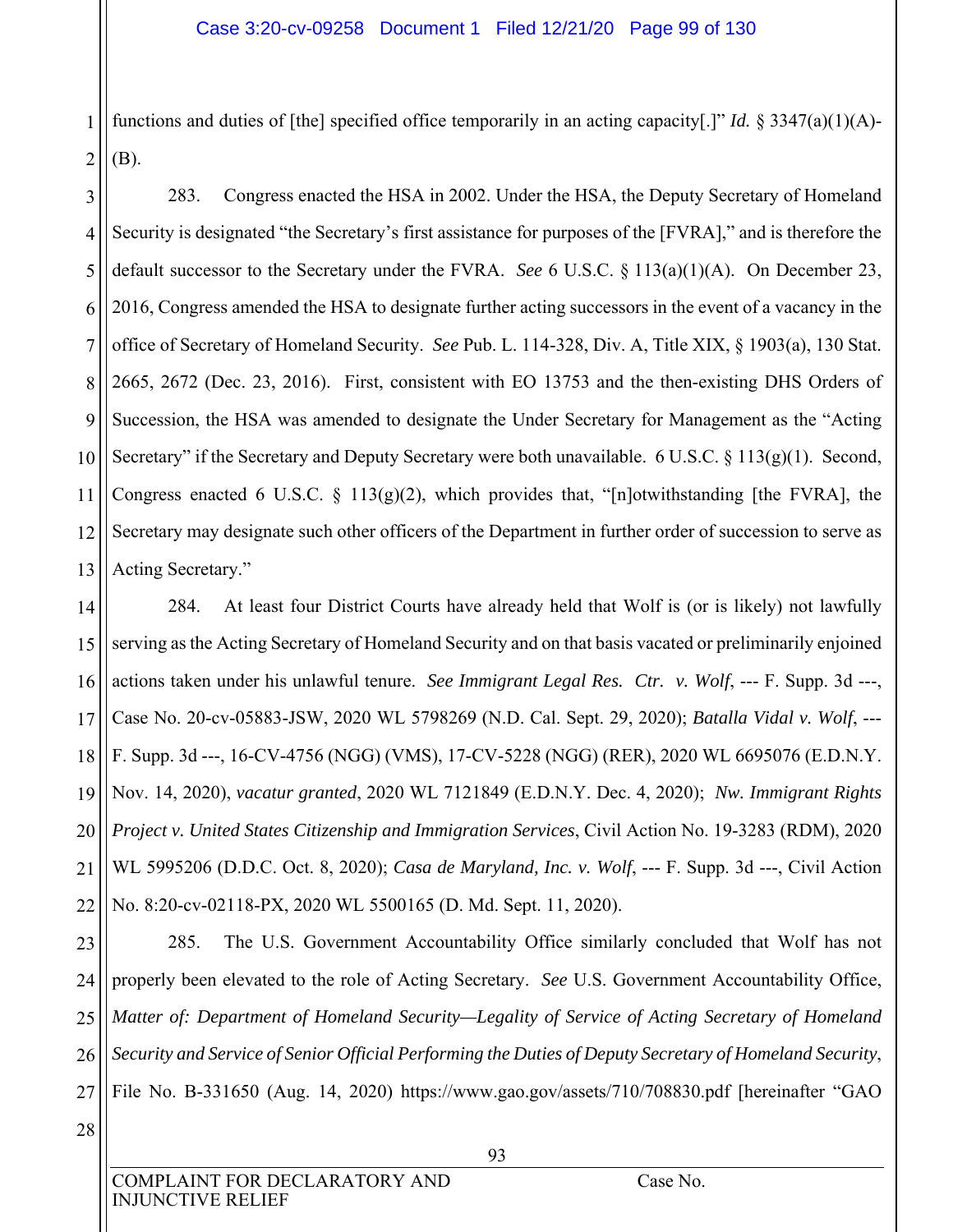#### Case 3:20-cv-09258 Document 1 Filed 12/21/20 Page 100 of 130

1 2 3 Opinion"] (concluding that "Wolf [was] named to [his] position[] of Acting Secretary . . . by reference to an invalid order of succession"), *reconsideration denied*, File No. B-332451 (Aug. 21, 2020), https://www.gao.gov/assets/710/708944.pdf.

4 5 6 7 8 9 10 11 12 13 286. When Wolf promulgated the Final Rule on behalf of DHS, he had no authority to serve as Acting Secretary under the FVRA. Subject to exceptions not relevant here, "a person may not serve as an acting officer for an office" under the FVRA if such person "did not serve in the position of first assistant to the office"—which, in the case of the Secretary of Homeland Security, is the Deputy Secretary—and "the President submits a nomination of such person to the Senate for appointment to such office." 5 U.S.C. § 3345(b)(1); *see* 6 U.S.C. § 113(a)(1)(A). Wolf has never served as Deputy Secretary, and President Trump nominated him to serve as Secretary of Homeland Security on September 10, 2020. Thus, Wolf is ineligible to serve as Acting Secretary under the FVRA. *See Nw. Immigrant Rights Project*, 2020 WL 5995206, at \*15 n.2 ("The President could not have directly designated Wolf to serve as the Acting Secretary pursuant to the FVRA . . . .").

14 15 16 17 18 19 20 21 22 23 24 25 287. For multiple reasons, Wolf also lacks authority to serve as Acting Secretary under the HSA. The HSA provides that "the Secretary may designate such other officers of the Department in further order of succession to serve as Acting Secretary." 6 U.S.C. § 113(g)(2).Wolf was purportedly elevated to the role of Acting Secretary under a November 8, 2019 order of succession issued by Kevin McAleenan, the former Commissioner of U.S. Customs and Border Protection, who was himself purportedly elevated to the role of Acting Secretary under an April 9, 2019 order of succession issued by then-Secretary Kirstjen Nielsen. However, the order of succession issued by Secretary Nielsen could have delegated authority to Commissioner McAleenan only in the event of a disaster or catastrophic emergency. In the event of the Secretary's resignation, the order of succession was governed by Executive Order 13,753 (Dec. 9, 2016), under which the proper individual to succeed Nielsen was Christopher Krebs, the Senate-confirmed Director of the Cybersecurity and Infrastructure Security Agency, not Commissioner McAleenan.

26 27

28

COMPLAINT FOR DECLARATORY AND Case No. INJUNCTIVE RELIEF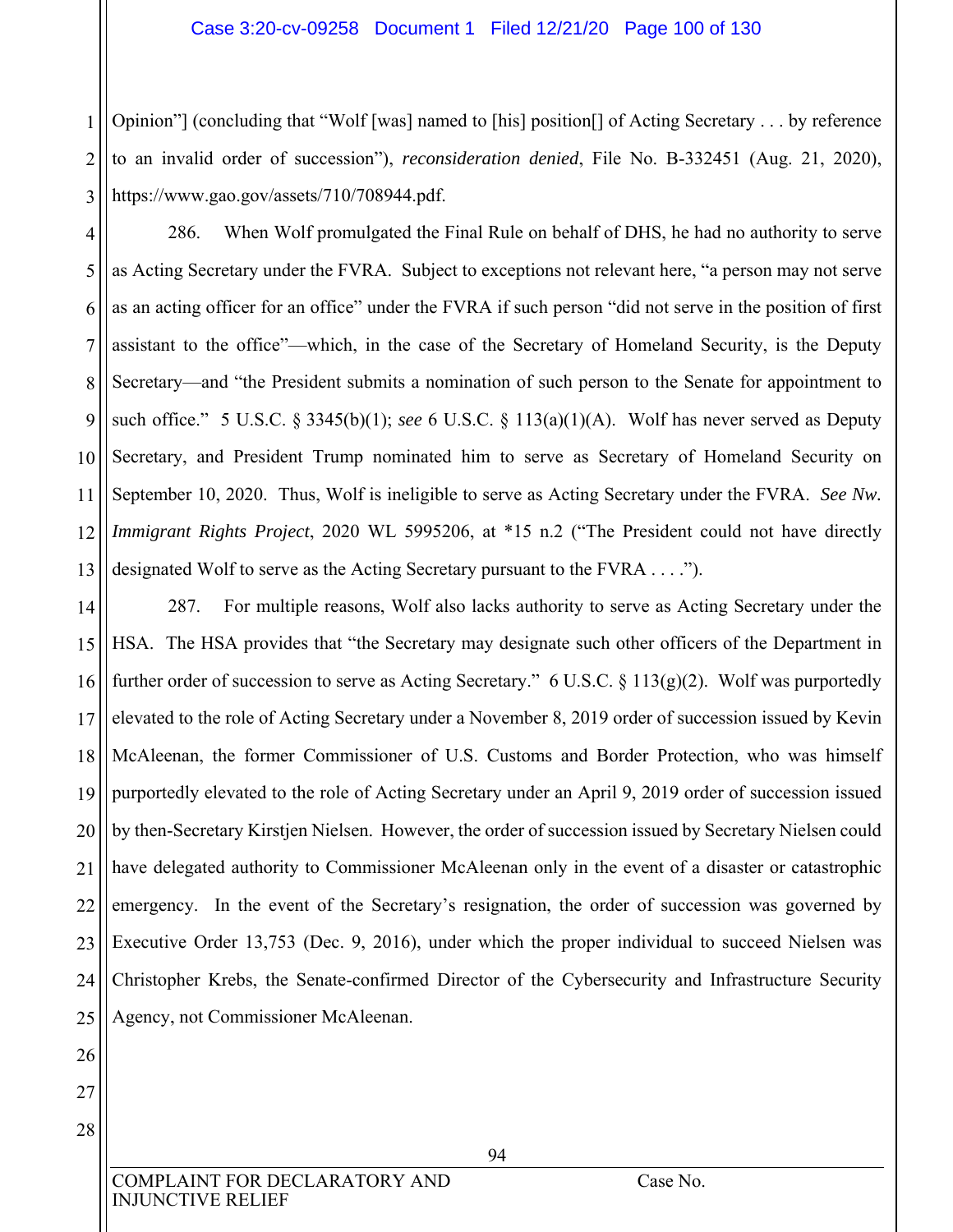1 2 3 288. Wolf lacks authority to serve as Acting Secretary of Homeland Security for the additional reason that, as an *acting* Secretary, McAleenan did not have authority to issue orders of succession under 6 U.S.C. § 113(g)(2).

4 5 6 7 8 9 10 11 289. On November 14, 2020, after the GAO and several courts had already determined that Wolf was acting without authority, Defendant Gaynor purported to use any authority he had as Acting Secretary of Homeland Security to issue an order of succession allowing Wolf to become Acting Secretary. This order, too, was plagued by statutory and constitutional infirmities. Specifically, as Acting Secretary, Gaynor could not have issued an order of succession under  $\S 113(g)(2)$ . Furthermore, Administrator Gaynor's order conflicted with a governing presidential Executive Order. Finally, Gaynor had not validly assumed the role of Acting Secretary, as confirmed by the Department's failure to give notice of his designation as Acting Secretary under 5 U.S.C. § 3349.

12

#### **A. EO 13753 and the DHS Orders of Succession.**

13 14 15 16 17 18 19 20 21 290. On December 9, 2016, pursuant to his authority to appoint successors under the FVRA, 5 U.S.C. § 3345(a), President Obama issued Executive Order 13753, 81 Fed. Reg. 90,667 (Dec. 9, 2016) ("EO 13,753"), which established an order of succession in the event the Secretary of Homeland Security "has died, resigned, or otherwise become unable to perform the functions and duties of the office of Secretary." The first four individuals named in the line of succession were (i) the Deputy Secretary of Homeland Security; (ii) the Under Secretary for Management; (iii) the Administrator of the Federal Emergency Management Agency ("FEMA Administrator"); and (iv) the Under Secretary for National Protection and Programs, a position that was later renamed Director of the Cybersecurity and Infrastructure Agency ("CISA Director").

22 23 24 25 26 27 291. On December 15, 2016, then-Secretary of Homeland Security Jeh Johnson implemented EO 13,753 by issuing Revision No. 8 to DHS Delegation No. 00106, titled "DHS Orders of Succession and Delegations of Authorities for Named Positions" (the "DHS Orders of Succession"). *Batalla Vidal*, 2020 WL 6995076, at \*2. The DHS Orders of Succession took a bifurcated approach depending on the circumstances that caused the Secretary's vacancy. Section II(A) provides: "In case of the Secretary's death, resignation, or inability to perform the functions of the Office, the orderly succession of officials

28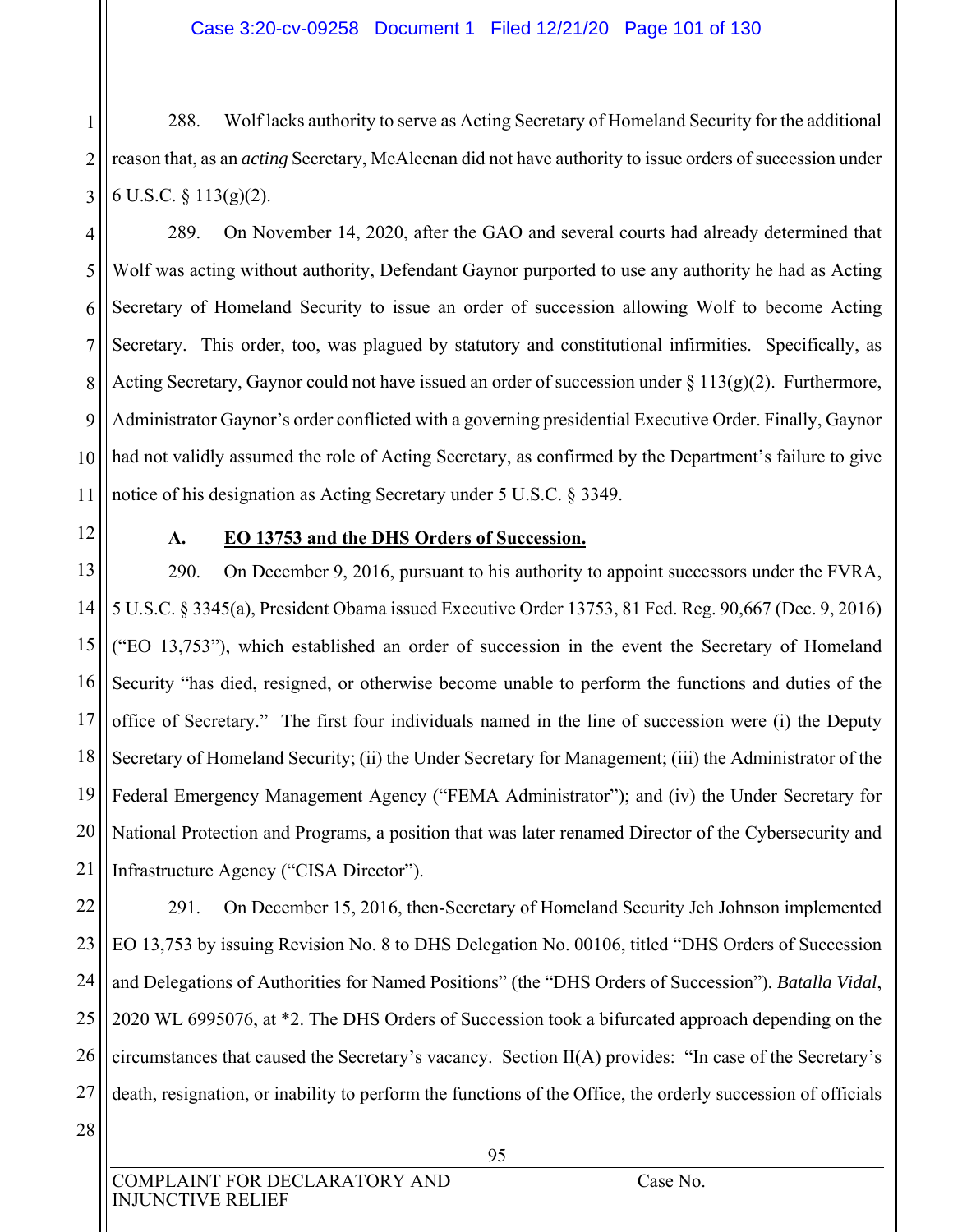#### Case 3:20-cv-09258 Document 1 Filed 12/21/20 Page 102 of 130

1 2 3 4 is governed by Executive Order 13753, amended on December 9, 2016." *Id.* at \*8. Section II(B), in turn, applies "in the event [the Secretary] is unavailable to act during a disaster or catastrophic emergency" and provides that the order of succession would be governed by an Annex A attached to the order. *Id.* At the time, Annex A provided an order of succession identical to that of EO 13,753.

5 6 7 292. On February 15, 2019, Secretary Kirstjen Nielsen further amended the DHS Orders of Succession, but the language in sections II(A) and II(B) and the line of succession set out in Annex A were not changed. *Id.* at \*2.

8 9 10 11 12 13 293. Subsequently, in a letter to President Trump, Secretary Nielsen resigned "effective April 7, 2019." *Id.* at \*3. In a tweet that day, President Trump announced that Kevin McAleenan, the Commissioner of U.S. Customs and Border Protection ("CPB Commissioner") would become the Acting Secretary of Homeland Security. *Id.* At that time, the position of CPB Commissioner was seventh in the line of succession in the event of the Secretary's resignation under section II(A) of the DHS Orders of Succession, since the CPB Commissioner was seventh under EO 13,753.

14 15 16 17 18 19 20 21 22 23 24 25 26 27 294. Secretary Nielsen then announced that she would stay on as Secretary until April 10. On April 9, Secretary Nielsen issued Revision No. 8.5 to the DHS Orders of Succession by signing a memorandum affirming her "approval of the attached document." The "attached document" to the memorandum, titled "Amending the Order of Succession in the Department of Homeland Security," stated, in relevant part: "By the authority vested in me as Secretary of Homeland Security, including the Homeland Security Act of 2002, 6 U.S.C. § 113(g)(2), I hereby designate the order of succession for the Secretary of Homeland Security as follows: *Annex A* of DHS Orders of Succession and Delegations of Authorities for Named Positions, Delegation No. 00106, is hereby amended by striking the text *of such Annex* in its entirety and inserting the following *in lieu thereof* . . . ." (emphasis added). What followed was a new version of Annex A in which the CPB Commissioner had been elevated in the line of succession above the FEMA Administrator and CISA Director, just below the Under Secretary for Management. As the emphasized language make clear, however, this amendment only affected Annex A, which, per section II(B) of the DHS Orders of Succession, applied only "in the event [the Secretary is] unavailable to act *during a disaster or catastrophic emergency*." (emphasis added). In the event of

28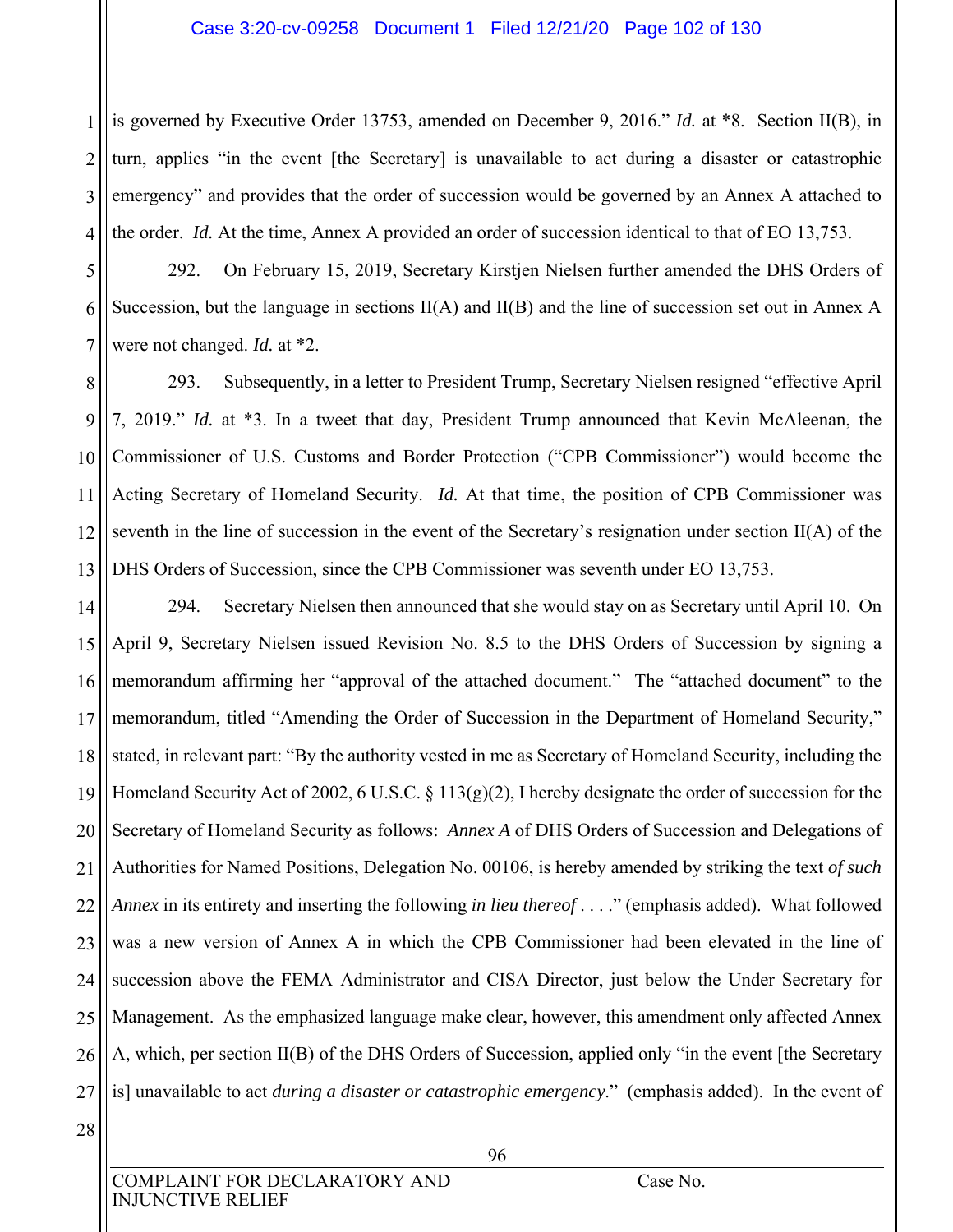#### Case 3:20-cv-09258 Document 1 Filed 12/21/20 Page 103 of 130

1 2 a vacancy due to "death, resignation, or inability to perform the functions of the Office," however, the line of succession remained governed by section  $II(A)$ , which incorporated EO 13,753.

3 4 5 6 7 8 295. Thus, when Secretary Nielsen's resignation became effective, the appropriate line of succession under section II(A) was: (i) Deputy Secretary, (ii) Under Secretary for Management, (iii) FEMA Administrator, and (iv) CISA Director. At that time, the offices of Deputy Secretary, Under Secretary for Management, and FEMA Administrator were vacant, and Christopher Krebs was serving as the Senate-confirmed CISA Director. Accordingly, the only person who could have validly succeeded Secretary Nielsen upon her resignation was Director Krebs.

9 10 11 296. On January 16, 2020, Defendant Pete Gaynor began serving as Senate-confirmed FEMA Administrator. Accordingly, on and after January 16, 2020, the only person who could have served as Acting Secretary under the applicable DHS Orders of Succession was Administrator Gaynor.

12 13 14 15 16 17 297. On November 8, 2019, McAleenan issued Revision No. 08.6 to the DHS Orders of Succession. *Batalla Vidal,* 2020 WL 6995076 at \*3*.* The line of succession was revised as follows: (i) Deputy Secretary, (ii) Under Secretary for Management, (iii) CPB Commissioner, (iv) Under Secretary for Strategy, Policy, and Plans ("Under Secretary SPP"), (v) Administrator and Assistant Secretary of the Transportation Security Administration; and (vi) FEMA Administrator. At the time of the McAleenan Order, the Acting Under Secretary SPP was Defendant Wolf.

18 19 20 298. Five days later, on November 13, 2019, the Senate confirmed Wolf to the position of Under Secretary for Strategy, Policy, and Plans. McAleenan resigned on the same day and Under Secretary Wolf assumed the title of Acting Secretary of Homeland Security. *Id.* at \*3.

21 22 23 299. In August 2020, the Government Accountability Office concluded that Wolf was not lawfully appointed Acting Secretary under the HSA because McAleenan, who issued the order purportedly elevating him to that role, was himself not properly appointed. *See* GAO Opinion 1, *supra*.

24 25 26 300. On September 10, 2020, President Trump nominated Wolf to serve as Secretary of Homeland Security. As of the present date, his nomination remains pending. *Batalla Vidal*, 2020 WL 6995076 at \*14 n.6.

27 28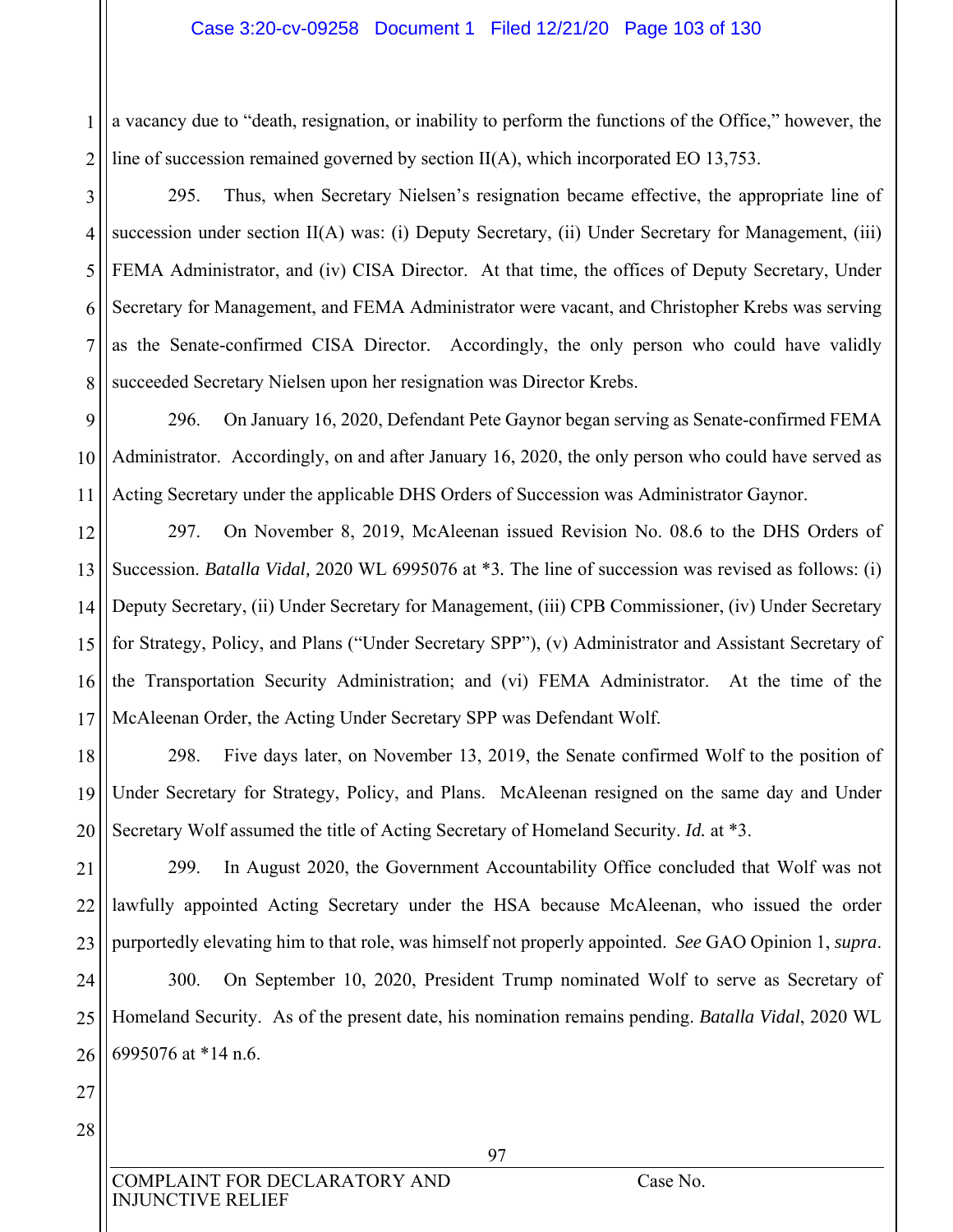1 2 3 4 5 6 7 8 9 10 11 12 13 14 15 16 301. On September 17, 2020, Wolf signed a document titled "Ratification of Actions Taken by the Acting Secretary of Homeland Security." 85 Fed. Reg. 59,651 (Sept. 23, 2020). The Ratification recites that, on September 10, 2020 (the same day as Wolf's nomination), Administrator Gaynor issued an order "exercis[ing] any authority of the position of Acting Secretary that he had to designate an order of succession under 6 U.S.C.  $\S 113(g)(2) \ldots$  re-issulting the order of succession established by former Acting Secretary McAleenan on November 8, 2019, and plac[ing] the Under Secretary for Strategy, Policy, and Plans above the FEMA Administrator in the order of succession." However, the Department subsequently disclosed that Gaynor's September 10 order may have been issued before Wolf's nomination was formally submitted to the Senate. *See* Letter by Dep't of Homeland Sec. at 1, *Batalla Vidal v. Nielsen*, No. 1:16-cv-04756-NGG-VMS(E.D.N.Y. Nov. 13, 2020), ECF No. 341 ("[T]he Department of Homeland Security (DHS) conveyed to the Department of Justice that it had learned that Mr. Gaynor's September 10, 2020 succession order may have been signed approximately one hour before Wolf's nomination was formally submitted to the Senate"). If so, this would have rendered Gaynor's September 10 order invalid because he would have been ineligible to serve as Acting Secretary under 5 U.S.C. § 3346(a), since more than 210 days had elapsed since the office of Secretary became vacant and no nomination for the role was pending.

17 18 19 20 21 22 23 24 25 26 302. In an apparent effort to correct this, Administrator Gaynor purported to issue another order on November 14, 2020, again invoking 6 U.S.C. § 113(g)(2) and placing the Under Secretary for Strategy, Policy, and Plans ahead of the FEMA Administrator. *See* Pete T. Gaynor, "Order Designating the Order of Succession for the Secretary of Homeland Security" (Nov. 14, 2020), https://www.dhs.gov/sites/default/files/publications/20\_1114\_gaynor-order.pdf. On November 16, 2020, Under Secretary Wolf signed a document "affirm[ing] and ratify[ing] any and all actions involving delegable duties that I have taken from November 13, 2019 through November 14, 2020, the date of the execution of the Gaynor Order . . . ." *See* Chad F. Wolf, "Ratification of Actions Taken by the Acting Secretary of Homeland Security" (Nov. 16, 2020), https://www.dhs.gov/sites/default/files/ publications/20\_1116\_as1-global-ratification.pdf.

- 27
- 28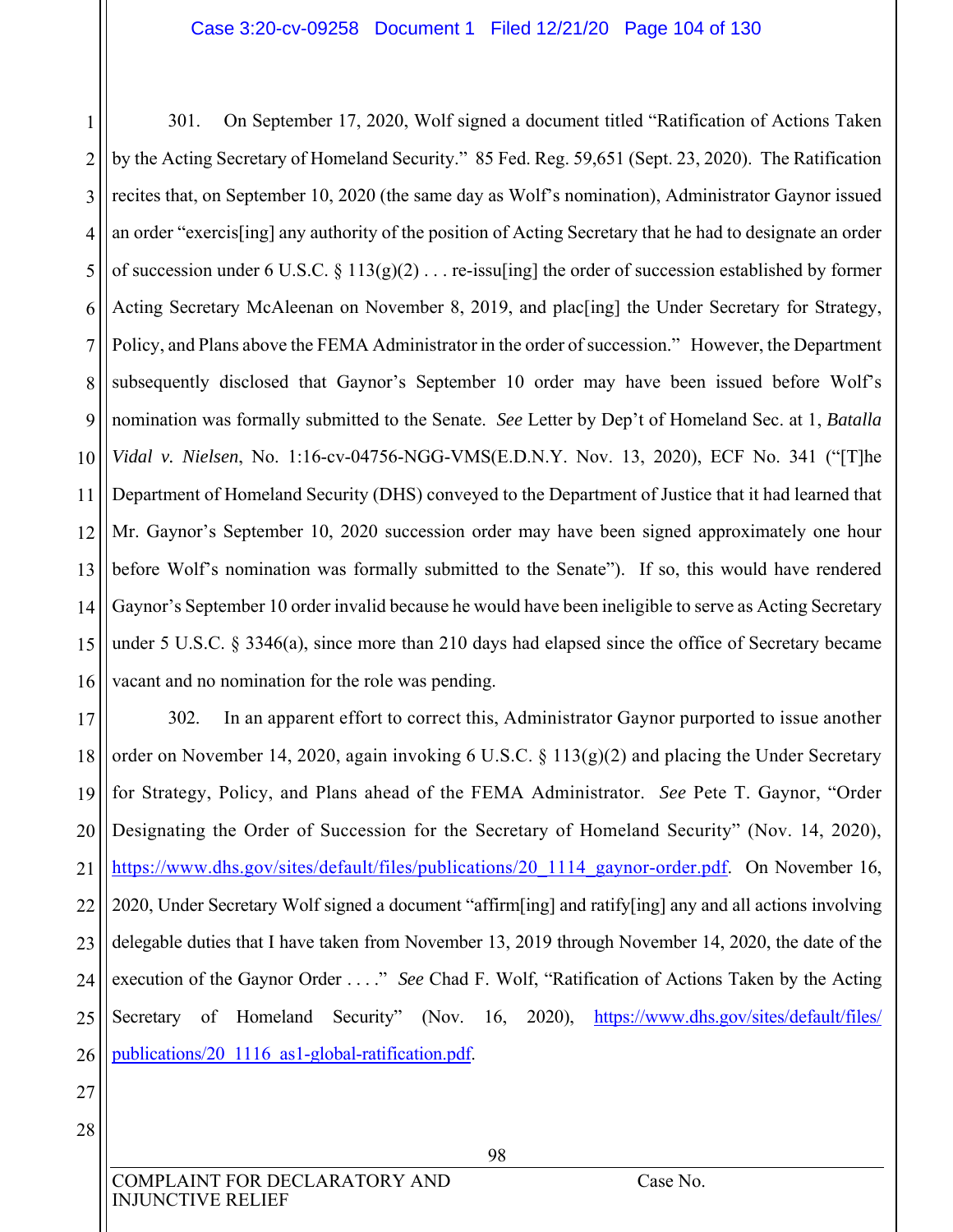4 303. The Final Rule is signed by Chad R. Mizelle under the title "Senior Official Performing the Duties of the General Counsel, U.S. Department of Homeland Security," under a purported delegation of authority from Wolf in his capacity as "Acting Secretary of Homeland Security," and by soon-to-be-former Attorney General Barr. 85 Fed. Reg. at 80,385, 80,401.

1

2

3

5

#### **B. Wolf Is Not Lawfully Serving as Acting Secretary of Homeland Security.**

6 7 8 9 10 11 12 13 14 15 16 17 304. Defendant Wolf is not lawfully serving as Acting Secretary of Homeland Security because McAleenan did not have authority as Acting Secretary to issue the November 8, 2019 order of succession purporting to elevate Wolf to that position. Under EO 13753 and the then-governing DHS Orders of Succession, as amended by Secretary Nielsen on April 9, 2019, the Acting Secretary of Homeland Security upon Nielsen's resignation was Director Krebs, not Commissioner McAleenan. *See Batalla Vidal*, 2020 WL 6695076, at \*9 ("Based on the plain text of the operative order of succession, neither Mr. McAleenan nor, in turn, Mr. Wolf, possessed statutory authority to serve as Acting Secretary"); *Immigrant Legal Res. Ctr.*, 2020 WL 5798269, at \*8 ("[T]he court could not help but conclude [McAleenan] assumed the role of Acting Secretary without lawful authority") (cleaned up); *Casa de Maryland*, 2020 WL 5500165, at \*21 ("[T]he Court cannot help but conclude that McAleenan assumed the role of Acting Secretary without lawful authority"); GAO Opinion, *supra*, at 11 ("Wolf [was] named to [his] position[] of Acting Secretary . . . by reference to an invalid order of succession").

305. Additionally, and in the alternative, McAleenan did not have statutory or constitutional authority to issue the November 8, 2019 order of succession because only a presidentially appointed and Senate-confirmed "Secretary" of Homeland Security may issue orders of succession under 6 U.S.C. § 113(g)(2). *See Nw. Immigrant Rights Project*, 2020 WL 5995206, at \*17-\*24.

22 23 24 25 306. Administrator Gaynor's November 14, 2020 order re-issuing the November 8, 2019 order of succession was invalid because only a presidentially appointed and Senate-confirmed "Secretary" of Homeland Security may issue orders of succession under 6 U.S.C. § 113(g)(2). *See Nw. Immigrant Rights Project*, 2020 WL 5995206, at \*17-\*24.

26 27 307. Additionally, and in the alternative, Administrator Gaynor's order conflicted with EO 13753 and is therefore unlawful and without effect.

28

18

19

20

21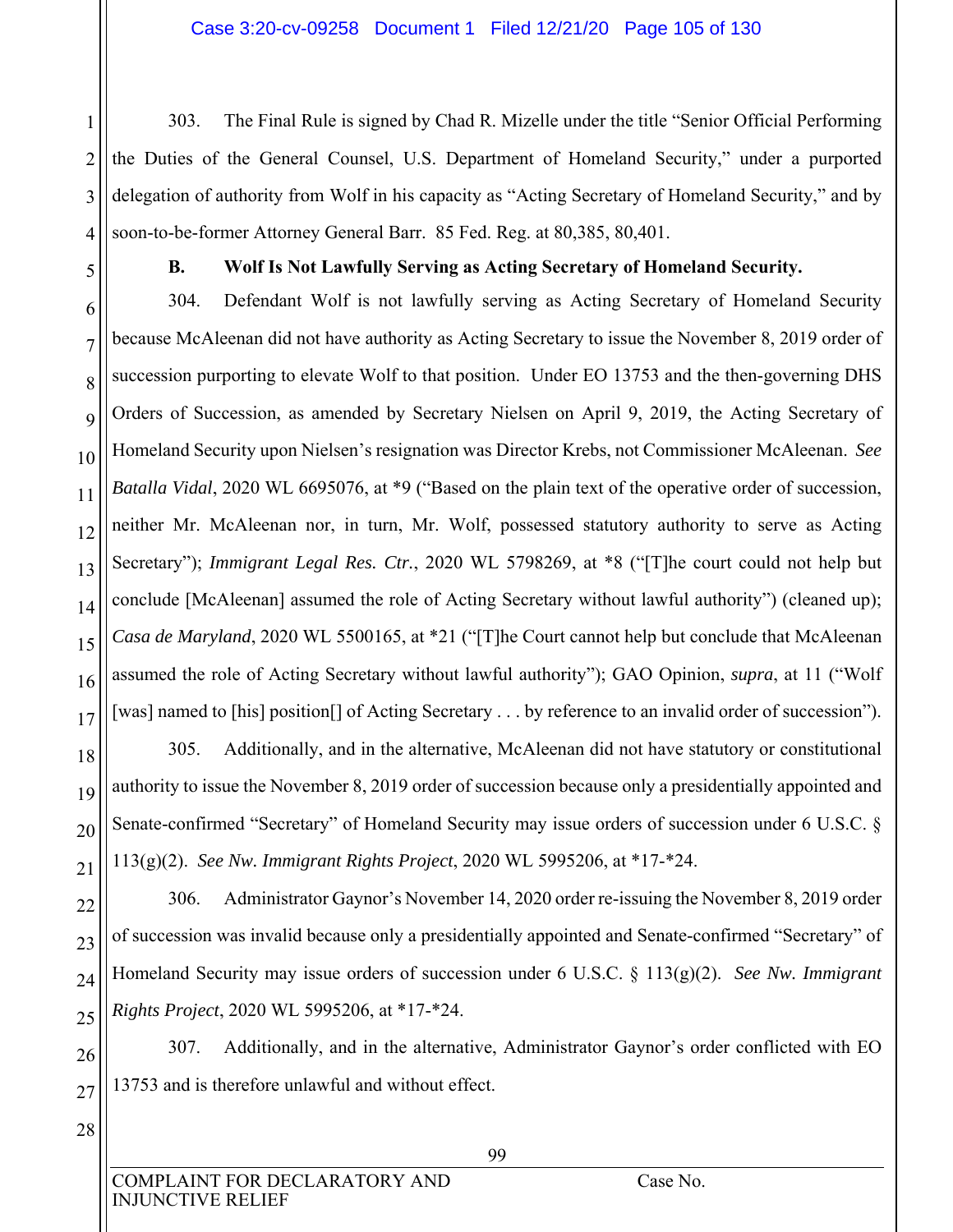#### Case 3:20-cv-09258 Document 1 Filed 12/21/20 Page 106 of 130

1 2 3 4 308. Additionally, and in the alternative, Administrator Gaynor was not empowered to exercise the powers of Acting Secretary because he never properly assumed that role and notification of his designation to that role was not submitted to the Comptroller General of the United States and to each House of Congress "immediately upon the designation" as required by 5 U.S.C.  $\S$  3349(a)(2).

309. Because Wolf was not serving as Acting Secretary of Homeland Security when he promulgated the DHS Rules on behalf of DHS, the DHS Rules were made "in excess of statutory jurisdiction, authority, or limitations," or "without observance of procedure required by law" and must be held unlawful and set aside under 5 U.S.C. § 706.

5

6

7

8

9

10

11

12

13

14

15

16

17

18

20

21

24

27

#### **C. The DOJ Regulations Must Be Vacated Along with the DHS Regulations.**

310. Excised of the DHS Regulations, the only remaining provisions of the Final Rule are those that amend Chapter V (Parts 1003, 1208 and 1235) of Part 8 of the Code of Federal Regulations (the "DOJ Regulations"). The DOJ Regulations should be vacated because they are arbitrary and capricious as non-severable from the infirm DHS Regulations.

311. The Final Rule expresses a clear and unambiguous intent that standards for asylum, withholding of removal and relief under the CAT be uniform between affirmative proceedings (which fall under the purview of DHS) and defensive proceedings (which fall under the purview DOJ). Having one set of standards and definitions for affirmative proceedings and another for defensive proceedings would sow massive confusion and embody the very definition of arbitrary.

19 22 23 25 26 28 312. For that reason, the DOJ Regulations largely correspond, and in most cases are identical, to the DHS Regulations. For example, the two Departments adopt matching definitions of "particular social group," 85 Fed. Reg. 80,385, 80,394 (to be codified as 8 C.F.R. §§ 208.1(c), 1208.1(c)); "political opinion," *id.* §§ 208.1(d), 1208.1(d); "persecution," 85 Fed. Reg. 80,386, 80,395 (to be codified as 8 C.F.R. §§ 208.1(e), 1208.1(e)); "nexus," *id.* §§ 208.1(f), 1208.1(f); "firm resettlement," 85 Fed. Reg. 80,388, 80,397-98 (to be codified as 8 C.F.R §§ 208.15, 1208.15). The Departments also adopted identical standards for, *e.g.*, the exclusion of certain cultural evidence, *see* 85 Fed. Reg. 80,386, 80,395 (to be codified as  $8$  C.F.R  $\S$  $\S$  208.1(g), 1208.1(g)), the disclosure of information contained in an application, *see* 85 Fed. Reg. 80,386-87, 80,395-96 (to be codified as 8 C.F.R.§§ 208.6, 1208.6), the internal relocation bar, *see id.* §§ 208.13(b), 1208.13(b), 208.16(b), 1208.16(b); the so-called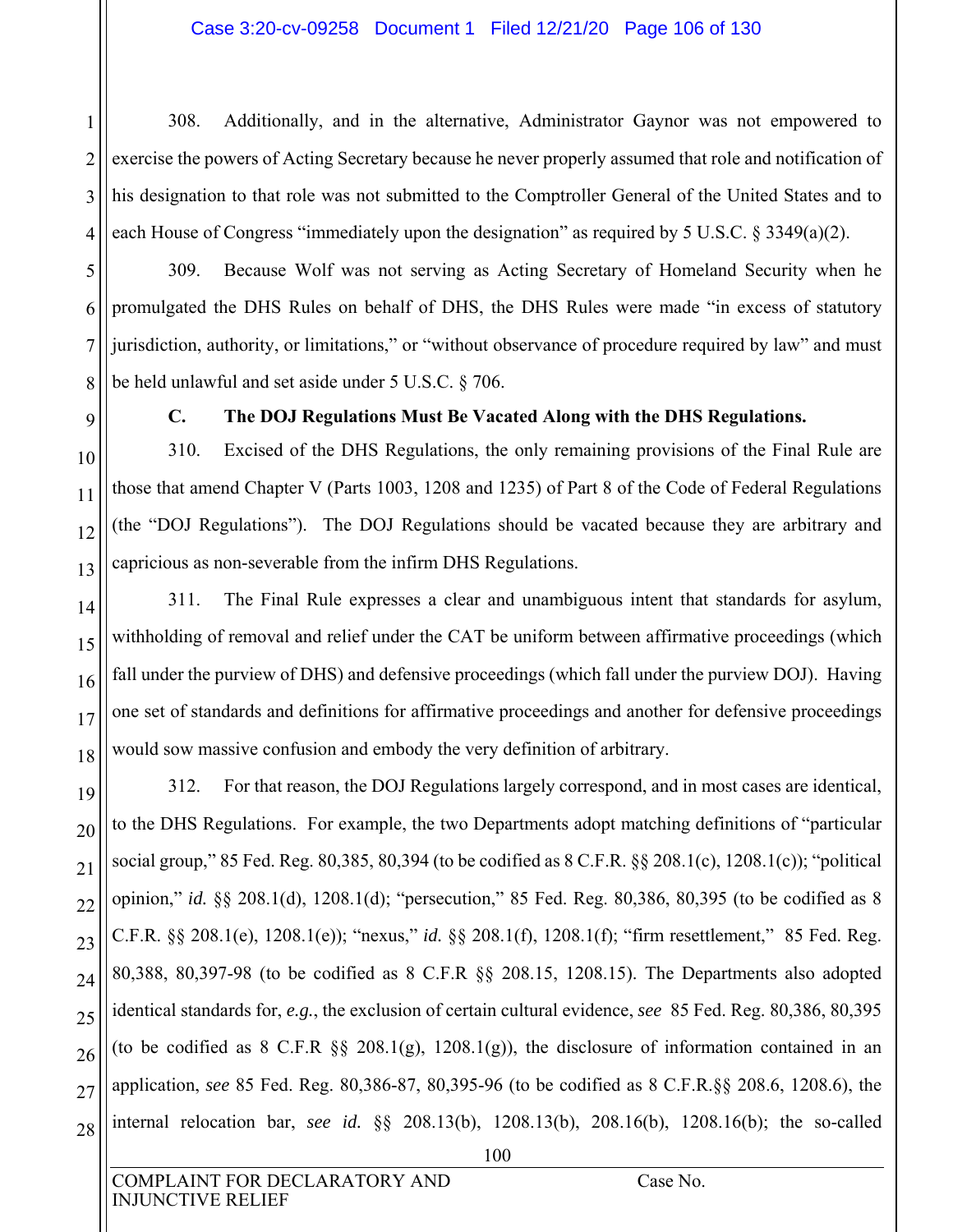1 2 3 4 5 6 7 "discretionary" factors including the Transit Rules and the bar on accruing more than one year of unlawful presence, *see* 85 Fed. Reg. 80,387-88, 80,396-97 (to be codified as 8 C.F.R §§ 208.13(d), 1208.13(d)); and the CAT, *see* 85 Fed. Reg. 80,389, 80,398 (to be codified as 8 C.F.R. §§ 208.18, 1208.18). This structure makes clear that the Departments would not have promulgated the Final Rule unless regulations for *both* Departments could be enacted. Otherwise, the Final Rule would implement starkly inconsistent asylum protocols as between DHS and DOJ—in direct contravention of the Final Rule's clear and unambiguous intent to promote uniformity.<sup>15</sup>

8 9 10 313. The Departments' own words in the preamble to the Final Rule cement their own view that the "DHS and DOJ regulations are inextricably intertwined" and cannot be segregated from each other:

The DHS and DOJ regulations are inextricably intertwined, and the Departments' roles are often complementary . . . . Because officials in both DHS and DOJ make determinations involving the same provisions of the INA, including those related to asylum, it is appropriate for the Departments to coordinate on regulations like the proposed rule that affect both agencies' equities in order to ensure consistent application of the immigration laws.

85 Fed. Reg. 80,286.

314. Because the Final Rule would be arbitrary and capricious if the DOJ Regulations were to stand alone without their corresponding DHS counterparts, because the Final Rule would eschew uniformity in contravention of its clear and unambiguous intent otherwise, and because the DHS Regulations must be vacated for the reasons stated above, the Final Rule must be set aside in its entirety under 5 U.S.C. § 706.

20 21

 $\overline{\phantom{a}}$ 

11

12

13

14

15

16

17

18

19

<sup>22</sup> 23 24 25 26 27  $15$  The Final Rule does not contain a severability clause that requires saving the DOJ regulations in the event the DHS regulations are set aside. The Final Rule does contain *intra-part* severability clauses, which state that the provisions of particular parts of Title 8 of the Code of Regulations shall be severable from other provisions *within the same part*. *See*, *e.g.*, 85 Fed. Reg. 80,394 (to be codified as 8 C.F.R. § 1003.42(i) ("The provisions of this part are separate and severable *from one another*. In the event that any provision in [this part] is stayed, enjoined, not implemented, or otherwise held invalid, the remaining provisions shall nevertheless be implemented as an independent rule and continue in effect") (emphasis added); *see also id.* §§ 208.25, 235.6(c), 1003.42(*i*), 1208.25, 1212.13, 1235.6(c). But these clauses do not link the provisions of any part of the Final Rule to those *outside* of such part, and the Final Rule does not contain any *inter-part* severability clauses stating that different parts of the Final Rule are themselves severable from each other.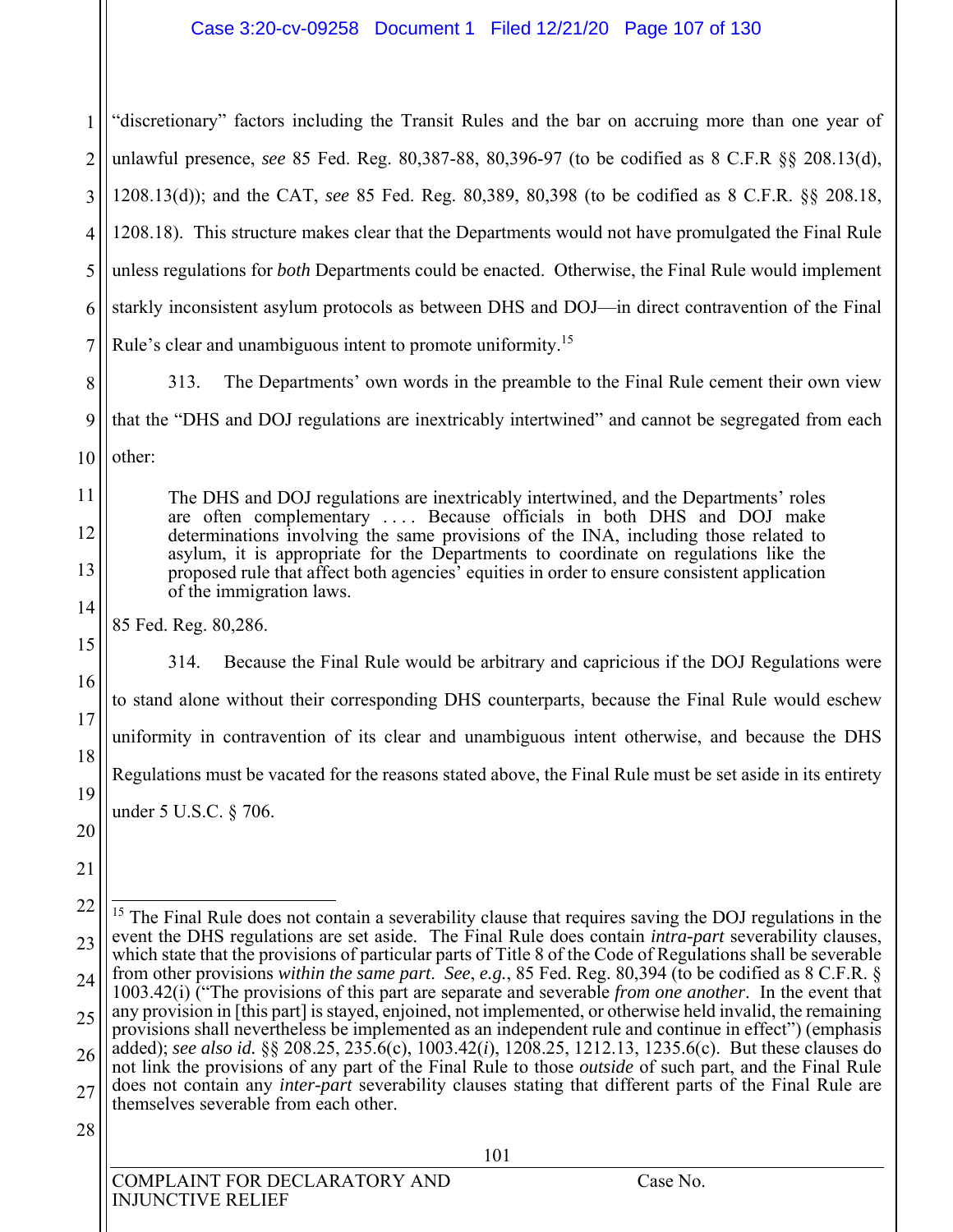#### 1 2 **IV. The Notice of Proposed Rulemaking and 30-Day Comment Period Did Not Provide Adequate Time For Public Comment and Thus Rendered The Final Rule Invalid From The Start.**

3 4 5 6 7 8  $\overline{Q}$ 10 315. The NPRM and 30-day comment period did not satisfy Defendants' obligation to provide adequate time for public comment and review, rendering the Final Rule invalid. Under the APA, an agency must publish a notice of proposed rulemaking in the Federal Register and "give interested persons an opportunity to participate in the rule making through submission of written data, views, or arguments," and "incorporate in the rules adopted a concise general statement of their basis and purpose" following review. 5 U.S.C. § 553(b), (c). The APA's requirement of notice and comment is designed to assure due deliberation of agency regulations and foster the fairness and deliberation of a pronouncement of such force.

11 12 13 14 15 16 17 18 316. An agency complies with 5 U.S.C. § 553 only where it affords the public a meaningful opportunity to comment. For complex rules like the Final Rule, the time period for comment typically lasts sixty days at minimum. The Administrative Conference of the United States has opined that 60 days is "a more reasonable minimum time for comment." Jeffrey S. Lubbers, *Guide To Federal Agency Rulemaking* 124. Similarly, Executive Order Nos. 13,653, § 2(b) and 12,866, § 6(a) instruct agencies that the "comment period . . . should generally be at least 60 days." *Improving Regulation and Regulatory Review*, 76 Fed. Reg. 3,821, 3,821-22 (Jan. 18, 2011); *Regulatory Planning and Review*, 58 Fed. Reg. 51,735 (Sept. 30, 1993).

19 20 21 22 317. The NPRM for the Final Rule provided only half this time—a mere 30 days for the public to submit comments. *See* 85 Fed. Reg. at 36,264. Given the length, complexity, subject matter, and dramatic impact of the Final Rule, 30 days was an inherently unreasonable period of time for public comment under the APA.

23 24 25 26 27 28 318. Additional factors limited the public's ability to provide meaningful comment. On July 9, 2020, the Departments published a rule that would have created new security bars for those seeking asylum based on potential exposure to communicable diseases. *See Security Bars and Processing*, 85 Fed. Reg. 41,201 (Jul. 9, 2020). The two rules had overlapping notice-and-comment periods and governed similar subject matter, requiring individuals and organizations preparing comments on the NPRM to divert some of their attention to the July 9 Rule. Similarly, the Departments announced several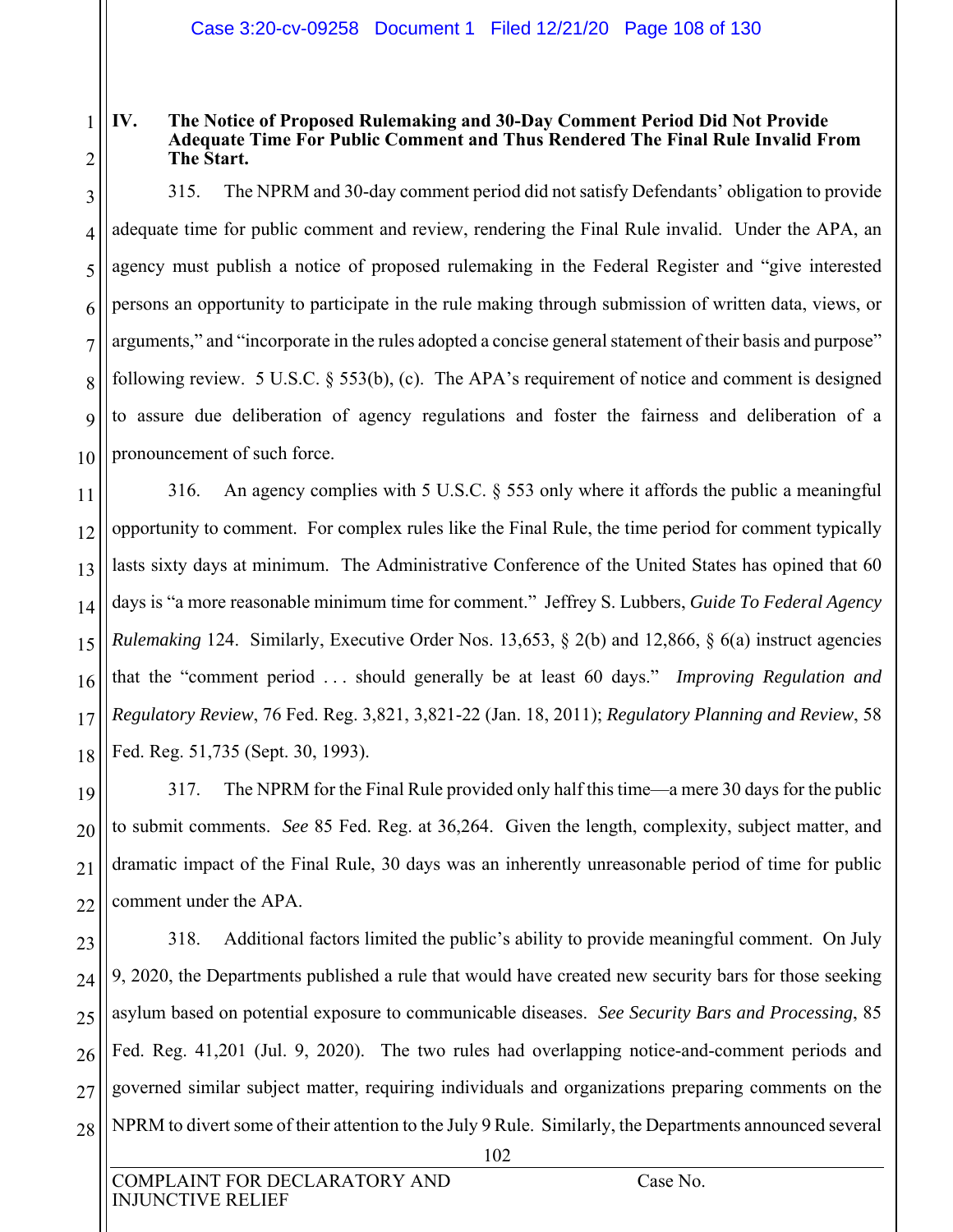### Case 3:20-cv-09258 Document 1 Filed 12/21/20 Page 109 of 130

1 2 3 4 5 6 other interrelated rules at different times that were not finalized before the comment period for the Final Rule closed, or were not introduced until after the comment period for the Final Rule was over. This staggered rulemaking prevented stakeholders from meaningfully commenting on and understanding the full picture of how these interrelated rules would impact asylum seekers. In addition, the ongoing COVID-19 pandemic has greatly disrupted operations for many commenting organizations, including Plaintiffs.

7 8 9 10 319. The Departments lacked good cause to impose only a 30-day comment period. Defendants have not, for example, cited any exigent circumstances that would have required the Final Rule to be implemented as early as possible and which therefore might have precluded a notice-andcomment period beyond 30 days.

11 12 13 14 15 16 17 320. On information and belief, the Departments rushed the notice and comment period to enable the Trump Administration to cram the Final Rule through protocols before a transition of presidential power took place. The NPRM was published less than five months before a presidential election; by curtailing public comment, Defendants sacrificed robust policy analysis in order to ensure that the Final Rule would be codified as quickly as possible. *See generally* Eric Lipton, "A Regulatory Rush by Federal Agencies to Secure Trump's Legacy," *New York Times* (Oct. 16, 2020), https://www.nytimes.com/2020/10/16/us/politics/regulatory-rush-federal-agencies-trump.html

18 19 20 21 22 ("Facing the prospect that President Trump could lose his re-election bid, his cabinet is scrambling to enact regulatory changes," including with respect to immigration; "In the bid to lock in new rules before Jan. 20, Mr. Trump's team is limiting or sidestepping requirements for public comment on some of the changes and swatting aside critics who say the administration has failed to carry out sufficiently rigorous analysis").

23 24 25 26 321. By depriving the public of a meaningful opportunity to submit informed comments, the Final Rule was promulgated "without observance of procedure required by law." Defendants sacrificed the "due deliberation" and fairness that notice and comment periods ensure and the Final Rule must therefore be vacated under 5 U.S.C.  $\S 706(2)(D)$ .

27 28

> COMPLAINT FOR DECLARATORY AND Case No. INJUNCTIVE RELIEF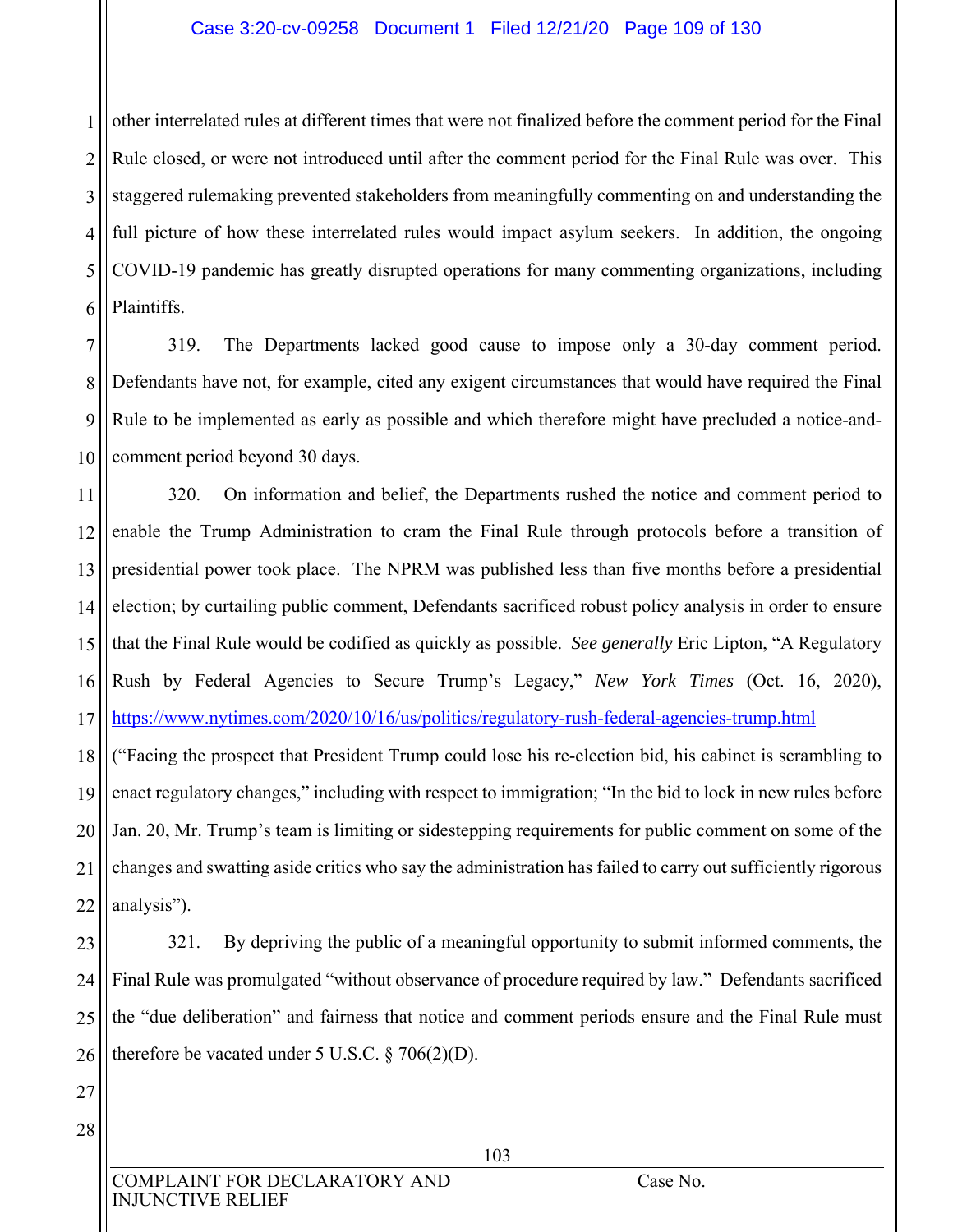1

11

# **V. The Final Rule Is Impermissible Because of Its Potentially Retroactive Effect.**

2 3 4 5 6 7 8 9 10 322. With the exception of amendments to 8 C.F.R. §§ 208.20, 1208.20 (standards for determining whether an asylum application is "frivolous"), none of the regulations enacted in the Final Rule specify that they apply only to applications filed on or after the Final Rule's effective date. As the Departments have acknowledged, the plain text of the Final Rule is ambiguous as to the extent it applies retroactively to the over *350,000* currently pending affirmative asylum applications and hundreds of thousands of defensive asylum cases. This ambiguity and the Departments' failure to adequately consider, address, and specify the potential retroactive impact of the Final Rule renders the Final Rule arbitrary and capricious. Moreover, to the extent any of the provisions of the Final Rule are applied retroactively, that would implicate a host of statutory and constitutional problems and further require vacatur of the Final Rule.

12 13 14 15 16 17 18 19 20 21 22 323. A rule is retroactive if it attaches new legal consequences to events completed before its enactment. As the Departments concede, applying the Final Rule to applicants who filed before its effective date would constitute retroactive application of the rule. *See* 85 Fed. Reg. at 80,380-81. When applicants file for asylum, withholding of removal or relief under CAT, they do so in reliance on the legal regime then in place and the protections afforded thereunder, identifying themselves to the Departments, disclosing highly sensitive information that can place their life and the safety of others in jeopardy if disclosed to would be persecutors, and often forgoing alternative forms of relief for which they may also be eligible. To the extent any of the Final Rule's provisions are retroactively applied to those who filed before its effective date, that would greatly upset these reliance interests, attaching severe consequences (including deportation) to conduct that the applicants undertook without any notice of how their applications would be affected.

23 24 25 26 27 28 324. The Departments now concede that "the potential retroactivity of the rule was not clear in the NPRM." *Id.* at 80,380. This is attested by numerous public comments received by the Departments drawing attention to the Final Rule's troubling ambiguity, noting that any retroactivity would unfairly penalize asylum-seekers whose cases would have had merit under the prior regulatory scheme. *See id.* at 80,380; *see, e.g.,* Public Comment of Tahirih Justice Center, at 12 ("The natural inference is . . . that the agencies intend all of the NPRM's remaining provisions to apply to applications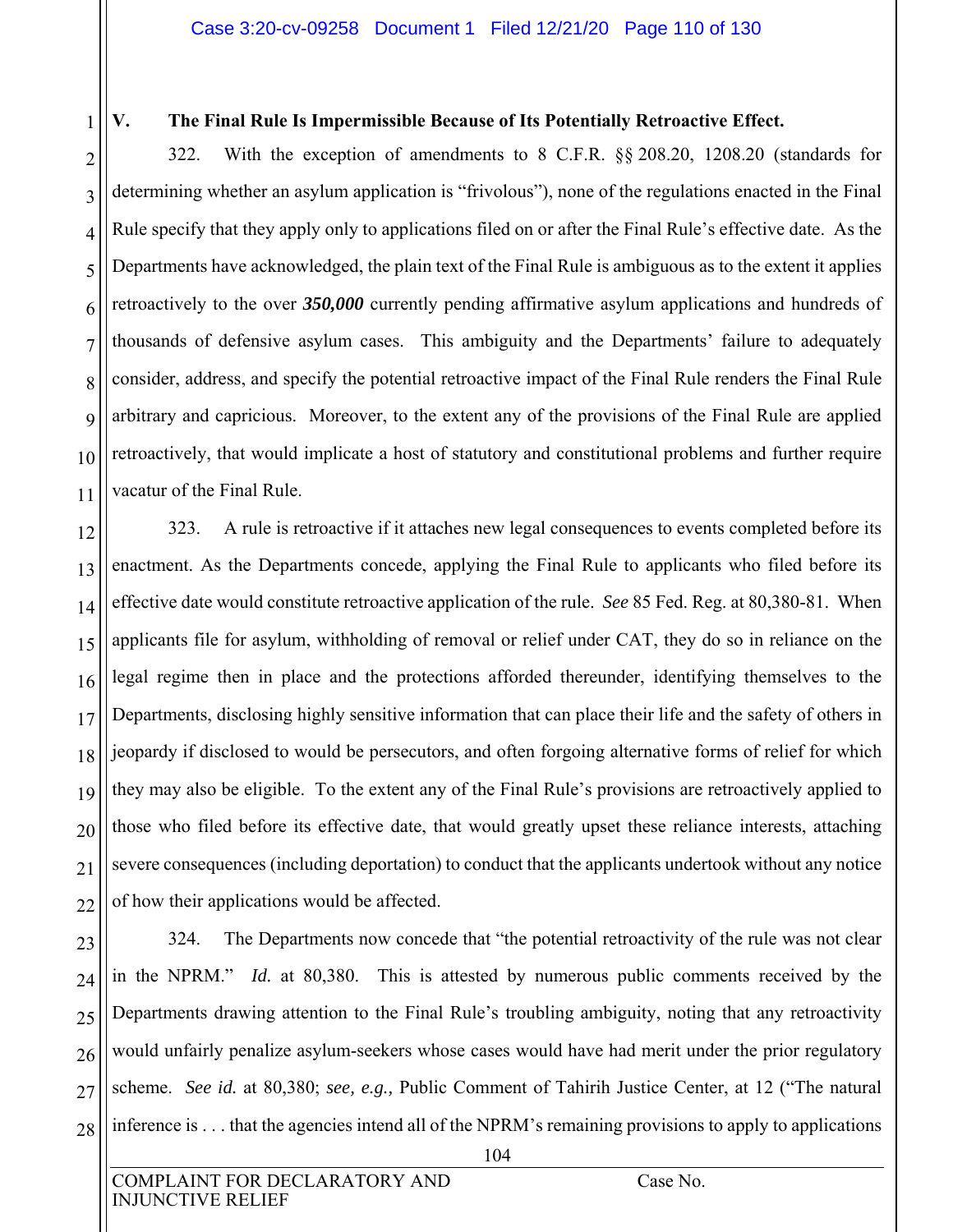1 2 3 for asylum and related relief that are pending at the time the rule becomes effective"),; Public Comment of Catholic Legal Immigration Network, Inc. at 10 ("At a bare minimum, if any of these proposed rules are finalized, the departments must clarify that they will not be applied retroactively"),.

325. Rather than take these comments into serious consideration, the Departments added no language whatsoever to the relevant regulatory provisions to clarify whether they applied retroactively. Instead, they addressed the issue in a single paragraph in the Preamble, declaring that:

 . . . *to the extent that the rule changes any existing law*, the Departments are electing to make the rule prospective to apply to all asylum applications—including applications for statutory withholding of removal and protection under the CAT regulations—filed on or after its effective date . . . . Nevertheless, *to the extent that the rule merely codifies existing law or authority*, nothing in the rule precludes adjudicators from applying that existing authority to pending cases independently of the prospective application of the rule.

85 Fed. Reg. at 80,380-81 (emphasis added).

326. This explanation only muddies the waters and exacerbates concerns about the Final Rule's retroactive effect. To begin with, this workaround only appears in the Final Rule's Preamble, not in the regulatory text itself. Furthermore, the Departments do not suggest that this purported bifurcation of the Final Rule between portions that "change" the law and those that merely "codif[y] existing law" was proposed by any of the commenters. *See id.* at 80,380.

327. But the deeper concern with this standard lies in its vagueness and unworkability, as it will thrust on individual adjudicators (asylum officers and immigration judges) the task of figuring out not just what the law *is*, but also whether, on a provision-by-provision basis, the Final Rule truly constitutes a "change" from prior laws. The Departments themselves characterize numerous changes as mere codifications of existing law, even though they substantially expand prior law by adding new, harsh grounds upon which an application may be denied. For instance, the Departments assert that the new rules governing pretermission are "consistent with existing law," 85 Fed. Reg. at 80,302, even though the pretermission rule dramatically alters existing law to the detriment of asylum applicants by, among other things, making pretermission mandatory and providing little or no opportunity for the applicant to cure a deficient application, *see id.* at 80,397 (to be codified as 8 C.F.R. § 1208.13(e)). Imposing mandatory pretermission on already-filed applicants is extremely unjust, as it would punish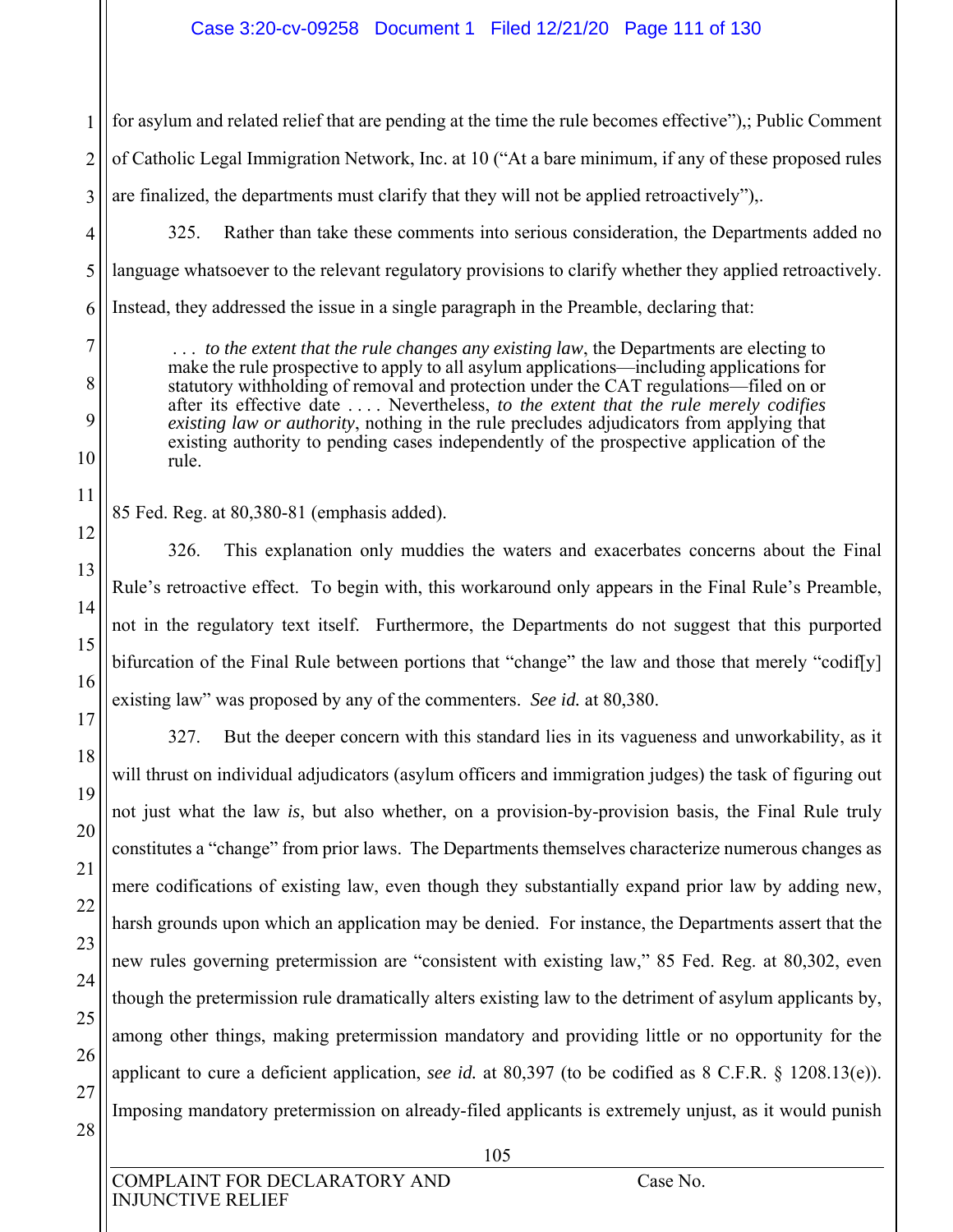#### Case 3:20-cv-09258 Document 1 Filed 12/21/20 Page 112 of 130

1 2 3 4 them with automatic denial based on a filing which, under the prior rules, could have entitled the applicant to proceed to a hearing. Yet immigration judges may rely on the Departments' statements and conclude that pretermission is not a change in the law, and therefore the pretermission rule must be applied to already-filed applicants.

5 6 7 8 9 10 11 12 328. Additionally, the Departments have acknowledged that Circuits have split with respect to some of the matters addressed in the Final Rule. *See* 85 Fed. Reg. at 80,313 (noting "significant conflicts" among Circuits with respect to interpretation of the phrase "particular social group"); *id.* at 80,319 (noting Circuit split "on the issue of whether former gang membership is cognizable as a particular social group"); 85 Fed. Reg. 36,281 n.32 (noting inconsistencies between Circuits with respect to whether threats constitute persecution). No guidance is provided as to whether the Final Rule, by choosing to side with some Circuits over others, has effected a "change" in the law, or a "codification" of it, for retroactivity purposes, or if the retroactive effect would vary across the Circuits.

13 14 15 16 17 18 19 329. These questions should not be thrust upon counsel and adjudicators in individual asylum cases. As requested by numerous commenters, the Departments should have either clarified the nonretroactive effect of the Final Rule on a global basis, or specifically identified the retroactive effect of the Final Rule's individual provisions so that it can be objectively, and predictably applied and understood. That the Departments only proposed this standard for retroactivity in the Final Rule, without giving the public any opportunity to comment on it, shows further that the Departments failed to give adequate consideration to the issue.

20 21 22 23 24 25 26 27 330. Adding insult to injury, the Departments failed to comply with Executive Orders requiring that regulations state clearly their retroactive effect. Executive Order No. 12,988, § 3(b) provides that "each agency formulating proposed legislation and regulations shall make every reasonable effort to ensure . . . (2) that the regulation, as appropriate— . . . (D) specifies in clear language the retroactive effect, if any, to be given to the regulation." *Civil Justice Reform,* 61 Fed. Reg. 4,729, 4,731-32 (Feb. 5, 1996). When the Departments published the NPRM, they certified that "[t]his rule meets the applicable standards set forth in sections 3(a) and 3(b)(2) of Executive Order 12988." 85 Fed. Reg. 36,290. The Departments now concede that certification was incorrect. *See* 85 Fed. Reg. 80,380

28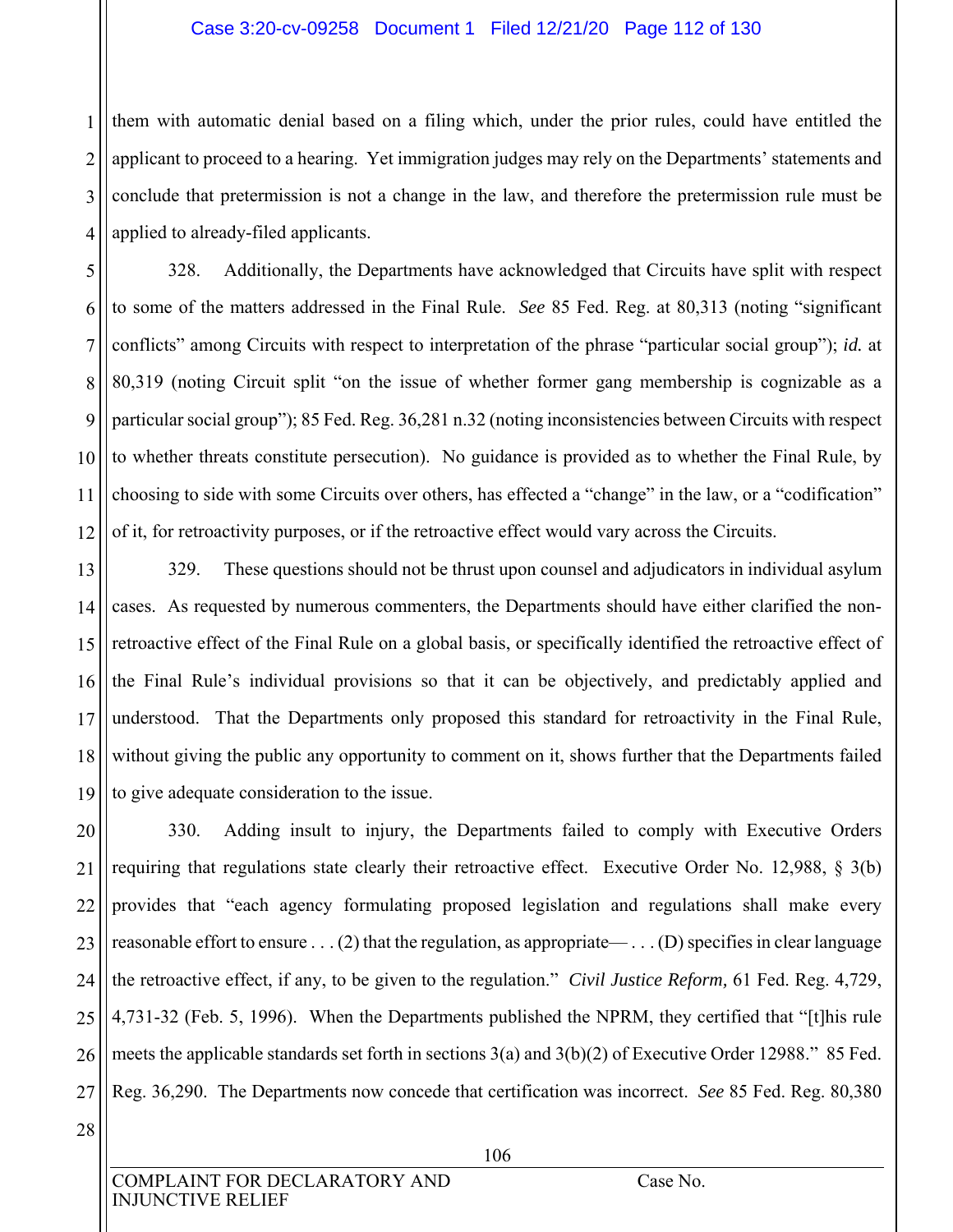### Case 3:20-cv-09258 Document 1 Filed 12/21/20 Page 113 of 130

1 2 3 4 5 6 ("[T]he Departments . . . recognize that the potential retroactivity of the rule *was not clear* in the NPRM") (emphasis added). In the Final Rule, the Departments omit *any* certification under EO 12,988. Rather, the purported certification under "Executive Order 12988: Criminal [*sic*] Justice Reform" erroneously contains a certification related to federalism. *See* 85 Fed. Reg. 80,384; *cf. Federalism*, EO 12,132, 1999 WL 33943706 (Aug. 4, 1999). Nevertheless, the Final Rule falls short of EO 12,988's standard for "clear language" with respect to retroactive effect.

7 8 9 10 11 12 13 14 15 16 17 18 19 20 21 22 331. The Final Rule is arbitrary and capricious in creating ambiguity as to the rules that apply to more than 350,000 currently pending affirmative asylum applications and hundreds of thousands of defensive cases. It is further arbitrary and capricious to the extent it is, or will be construed by adjudicators to operate as, a retroactive change in the law. The Departments failed to comply with the requirement to assess and consider retroactivity. When promulgating a rule in which serious reliance interests may be affected, such as the Final Rule here, an agency must "assess whether there [are] reliance interests, determine whether they [are] significant, . . . weigh any such interests against competing policy concerns," and "consider[] whether [it] ha[s] . . . flexibility in addressing [such] reliance interests*.*" *Dept. of Homeland Security v. Regents of Univ. of Cal.*, 140 S. Ct. 1891, 1914, 1915 (2020). The Departments failed to undertake this analysis here; to the contrary, they expressly "*decline*[*d*] to respond to commenters' assertions about potential implications that the rule's application to pending cases may have, such as 'mass denials' of asylum applications," simply characterizing these concerns as "unmoored from a reasonable basis in fact and wholly speculative due to the case-by-case and fact-intensive nature of many asylum-application adjudications." 85 Fed. Reg. at 80,381. The Departments' failure to substantively address applicants' reliance interests was arbitrary and capricious and requires the Final Rule to be set aside under 5 U.S.C. § 706.

23

## **VI. The Final Rule Harms Plaintiffs by Frustrating Their Missions and Necessitating the Diversion of Resources.**

24 25 26 27 28 332. The Final Rule's drastic changes to well-established asylum rules and regulations will directly and irreparably harm Plaintiffs, their clients, and members. These harms will occur nationwide. Plaintiffs are nonprofit organizations that provide direct legal services to LGBTQ/H migrants, provide training and educational programming to immigration practitioners and immigrant communities, and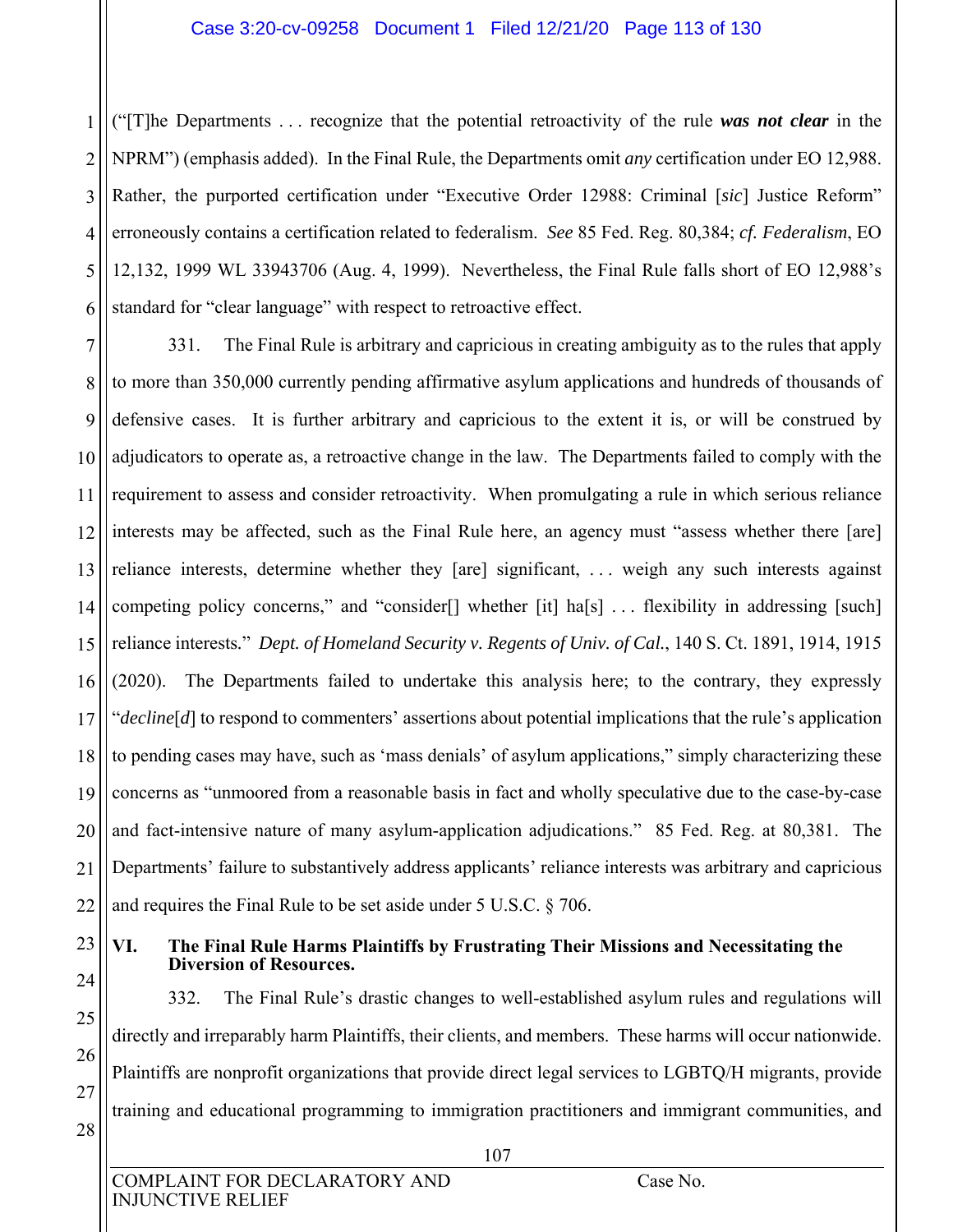1 2 provide services and support to LGBTQ/H immigrants, including those in detention facilities or facing deportation.

3

## **A. The Final Rule Frustrates Plaintiffs' Missions.**

4 5 6 7 8 9 10 11 12 333. Plaintiffs are committed to providing legal services and community services to LGBTQ/H asylum seekers, who if returned to their countries of origin are uniquely vulnerable due to the threat of persecution, trauma, and stigma based on their sexual orientation, gender identity, gender expression, and HIV positive status. Plaintiffs share the common objective of maintaining an effective, functioning asylum system that protects LGBTQ/H migrants' ability to obtain asylum or other forms of relief. The Final Rule frustrates Plaintiffs' missions by making the populations they primarily serve largely ineligible for asylum relief, thus making it more difficult for Plaintiffs to provide services and support to their clients and members. In response to the Final Rule, Plaintiffs will have to make fundamental changes to their programming and services to adjust to the new regulatory landscape.

13

## **i. The Final Rule Frustrates the Legal Services Plaintiffs' Missions**

14 15 16 17 18 19 334. For Legal Services Plaintiffs (Immigration Equality, Oasis Legal Services, the Transgender Law Center, and the TransLatin@ Coalition's Legal Services Project), the Final Rule will frustrate their mission to provide legal services to LGBTQ/H asylum seekers by causing a profound change to existing asylum law and procedures that will impede their ability to successfully advocate for their clients, severely limit their ability to take on new clients, and necessitate equally fundamental changes in how they approach their work.

20 21 22 23 335. Legal Services Plaintiffs will have to profoundly alter their advocacy strategy in how they present their clients' cases to adjudicators as a result of the Final Rule. For example, Legal Services Plaintiffs will be forced to shift from an affirmative application model to a model in which more cases are presented in a defensive posture, which will take significantly more time and resources for each case.

24 25 26 27 336. Legal Services Plaintiffs will also have to allocate a significant amount of staff time and resources to learning and understanding the new regulatory scheme and its impact on existing and future clients, a task that is made more difficult by the Final Rule's vagueness around many of its provisions and Defendants' non-responsiveness to comments by Plaintiffs and others. Thereafter, Plaintiffs will

28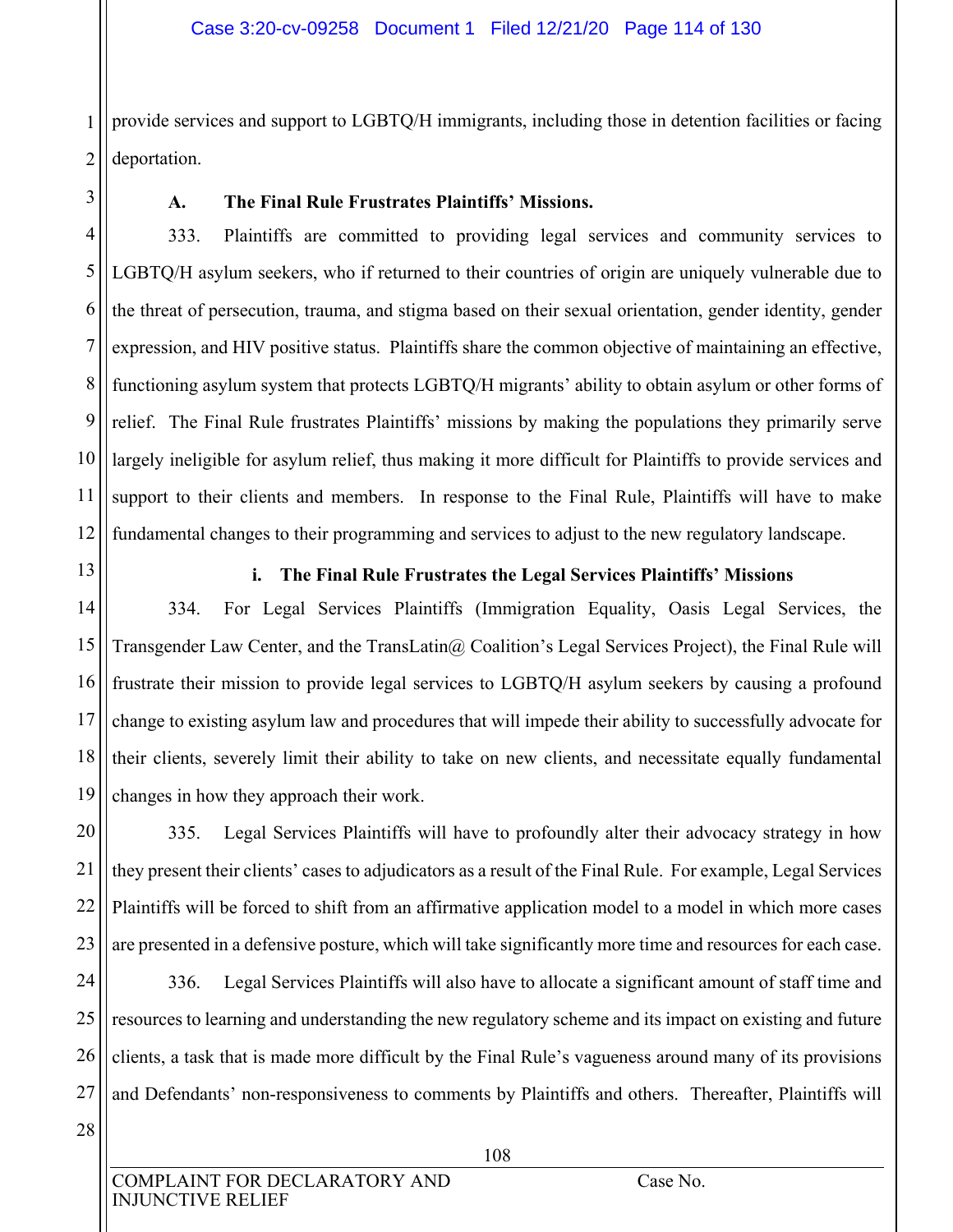### Case 3:20-cv-09258 Document 1 Filed 12/21/20 Page 115 of 130

1 2 3 need to convey the new information to their clients and the community members that they serve and support, as well as to immigration practitioners they counsel, and pro bono attorneys they work with and refer matters to.

4 5 6 7 8 9 10 11 12 337. The Final Rule also will force Legal Services Plaintiffs to alter the way they conduct client representation, as well as the decisions they make as to which cases can be referred to pro bono attorneys for representation or other services, which is a key way in which Legal Services Plaintiffs amplify their resources and reach. Legal Services Plaintiffs will have to retrain their staff on the Final Rule, as well as how to determine asylum eligibility under it and advise potential clients on the Final Rule's impact on their cases, in order to allow clients to make informed decisions about whether and when to apply for asylum and other forms of relief. To be sure, Legal Services Plaintiffs are aware the Final Rule will have a chilling effect on LGBTQ/H refugees who would otherwise have filed affirmative applications for asylum.

13 14 15 16 17 18 19 20 21 338. More specifically, Oasis provides direct legal services and holistic case management to LGBTQ asylum seekers living within the jurisdiction of the USCIS San Francisco Asylum Office. The Final Rule will result in more of Oasis's clients having their affirmative asylum applications referred to Immigration Court and be put in removal proceedings. In Oasis's three-year history, it has only had one client referred to Immigration Court and it was able to secure asylum for the client. Yet, Oasis does not have the capacity to represent clients in defensive asylum proceedings. It will be forced to change from an affirmative asylum-based model to one where it represents a significant number of clients in Immigration Court, which would be extremely resource intensive and reduce the number of clients it can serve.

22 23 24 25 26 27 339. Likewise, Immigration Equality provides direct legal services to LGBTQ/H immigrants and families. Immigration Equality provides representation for LGBTQ asylum seekers through its In-House Program, where matters are handled solely by Immigration Equality staff, and its Pro Bono Program, where matters are placed with volunteer attorneys who are supported throughout the process by Immigration Equality staff. As a result of the Final Rule, Immigration Equality will have to expend significant resources to reconfigure both its Pro Bono and In-House Programs. And given that

28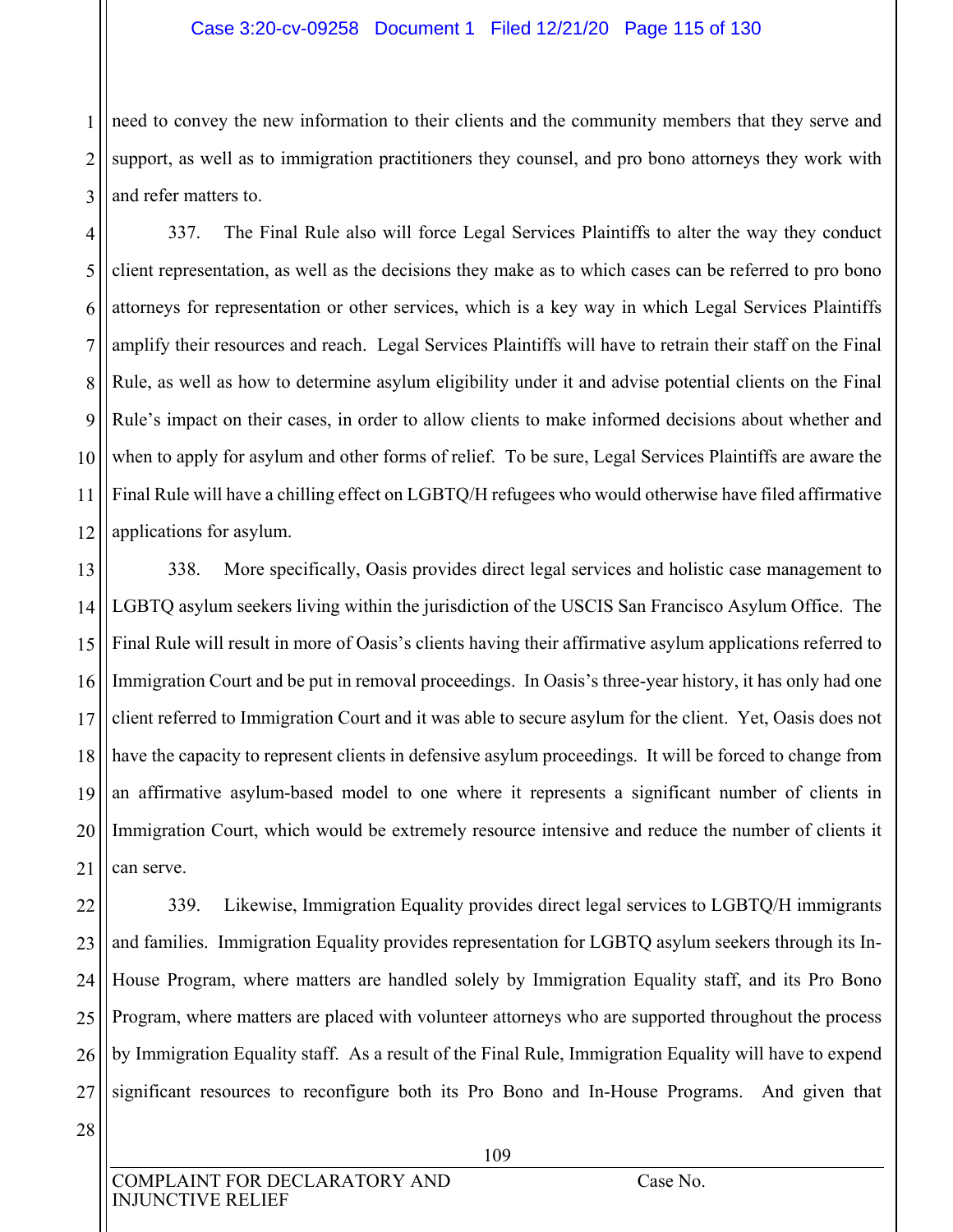### Case 3:20-cv-09258 Document 1 Filed 12/21/20 Page 116 of 130

1 2 3 affirmative applicants will be chilled from applying due to the Final Rule's drastic limitations on asylum eligibility, the Final Rule will severely limit the number of affirmative asylum seekers Immigration Equality can accept into its program, since many will no longer be eligible for relief.

4 5 6 7 8 9 10 11 12 13 340. Under the Final Rule, most of Immigration Equality's clients may now only be eligible for withholding of removal or CAT relief, which have a higher standard of proof than asylum, are more time-consuming cases to handle, and cannot be brought affirmatively. Immigration Equality will thus be forced to shift resources towards mentoring pro bono attorneys on more difficult defensive proceedings, as well as complicated appeals before the BIA and the circuit courts. Because defensive cases are far more difficult to place with pro bono counsel, Immigration Equality will have to: take more of these cases in-house, which will reduce its capacity to take on other matters; change the way it cultivates pro bono firms to identify and attract firms interested in defensive cases; and provide more in-depth mentorship and supervision to ensure that pro bono attorneys feel comfortable taking on these more challenging and time-consuming matters.

14 15 16 17 18 19 20 21 22 23 341. Through its Border Project, the Transgender Law Center provides humanitarian aid, direct legal services, and holistic case management to LGBTQ asylum seekers. As a result of the Final Rule, Center staff will need to dedicate more time and resources in preparing clients for credible and reasonable fear interviews. And while, historically, the Center has not represented clients at such a stage, the Center now must plan to represent all their clients in the credible and reasonable fear interviews ("CFI/RFI") because of the complexity of the Final Rule and the difficulty for asylum seekers to pass the CFI/RFI phase. The Center anticipates more of their clients not passing the CFI/RFI interview and having their cases referred to an immigration judge for review. This will also require the Center to provide representation in Immigration Court, further straining its resources and limiting the number of clients that it is able to serve.

24 25 26 27 342. The Legal Services Plaintiffs have relied on legal assistants and law students to help prepare asylum cases including client intake interviews. Due to the complexity of the Final Rule, and the one-year bar to file an asylum application, the Legal Services Plaintiffs anticipate that they will have to rebuild their intake processes to ensure that they are reviewing each new provision of the Final Rule

28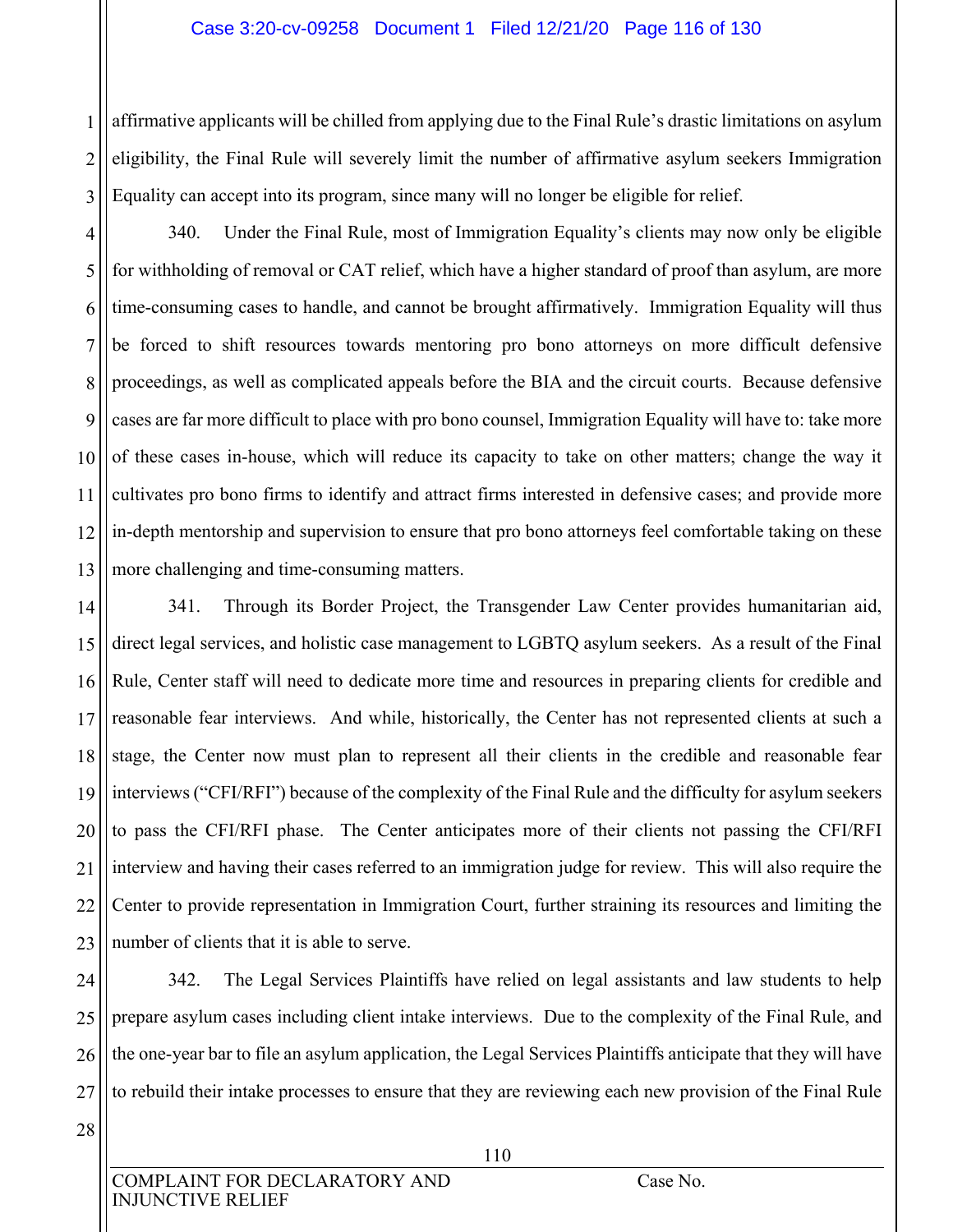### Case 3:20-cv-09258 Document 1 Filed 12/21/20 Page 117 of 130

1 2 3 4 5 with the clients and to assess their eligibility for asylum. Additionally, Legal Services Plaintiffs will have to train and supervise volunteer and pro bono attorneys on the Final Rule before they are able to give cases for representation to pro bono attorneys. This will significantly reduce Legal Services Plaintiffs' capacity to conduct intake of new clients and their capacity to assist clients throughout the asylum process.

6 7 8 9 10 11 12 13 343. For these reasons, Legal Service Plaintiffs' ability to assist more or the same number of clients will be hampered by the Final Rule. For example, Oasis has made sudden and dramatic shifts in its priorities because of the impending Final Rule. Oasis has stopped accepting and filing new citizenship and family petition cases and has reduced the number of lawful permanent residency cases that it can accept each month by 25%. For their clients who have won their asylum cases, Oasis no longer has the capacity to assist them to petition for family members who are still out of the United States, thereby extending family separation. And clients who are eligible to apply for a green card based on their asylum status will now have to wait longer before they are able to travel outside of the United States.

14

## **ii. The Final Rule Frustrates the Community Services Plaintiffs' Missions**

15 16 17 18 19 20 21 22 23 24 25 344. Aside from providing immigration-related legal services, the TransLatin $@$  Coalition seeks to empower the transgender and gender nonconforming Latinx community in the United States and to improve the quality of life of transgender and gender nonconforming Latinx immigrants through advocacy and an array of community services that help refugees get on their feet, build their new lives, and recover from the traumatic experiences from which they have escaped. However, as a result of the Final Rule, fewer LGBTQ refugees will be eligible for local, state, and federal governmental programs, thereby creating an increased demand and need for the Coalition's services and gaps the Coalition will need to supplement or supplant. The Final Rule thus gravely impacts the Coalition's ability to fulfill its mission to ensure the empowerment and inclusion of transgender and gender nonconforming Latinx immigrants in the United States by forcing the Coalition to make impossible choices about the programs and services it will provide.

26 27 345. Similarly, BLMP envisions a world where all Black LGBTQIA+ migrants and their loved ones can thrive in the United States, with dignity and safety. The Final Rule will frustrate BLMP's

28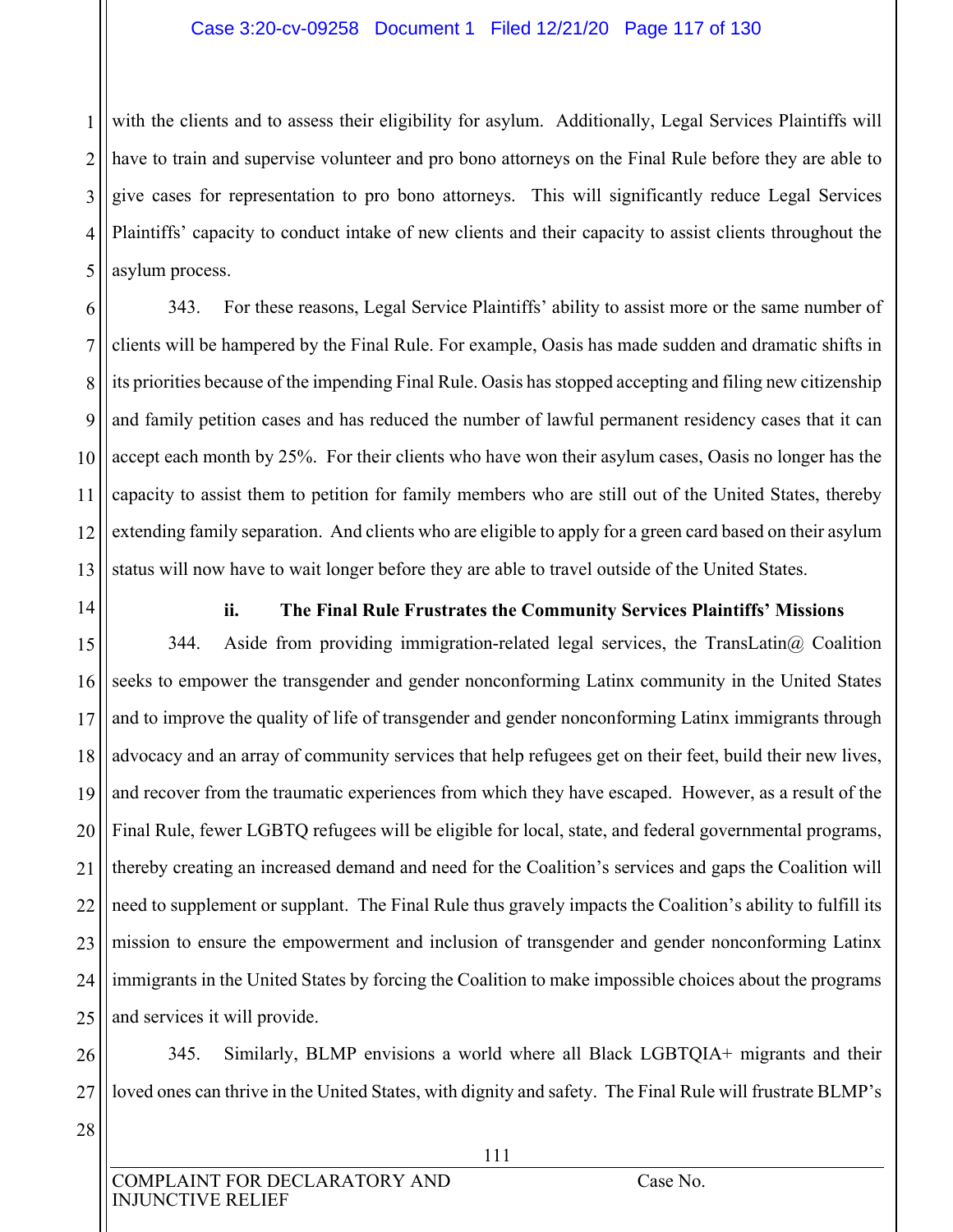1 2 3 4 mission and activities by making it hard to inform Black LGBTQIA+ migrants of their rights. The Final Rule also increases the likelihood that more Black LGBTQIA+ migrants end up in detention due to their inability to obtain asylum under the Final Rule, which will in turn create a greater demand or need for BLMP's services.

5 6 7 8 9 10 11 346. In sum, by making most, if not all, LGBTQ refugees ineligible for asylum and other forms of relief in the United States, the Final Rule largely frustrates the missions of each Plaintiff. As outlined below, the Final Rule will force Plaintiffs to make sacrifices about which and how many LGBTQ refugees they can serve and to divert resources away from their core projects and services. The Final Rule directly conflicts with Legal Services Plaintiffs' missions to provide legal services to LGBTQ asylum seekers and Community Services Plaintiffs' missions to support and provide services to improve the lives of LGBTQ migrants.

# **B. The Final Rule Forces Plaintiffs to Divert Resources from Core Programs and Services.**

347. The Final Rule is also causing and will continue to cause Plaintiffs to divert resources from their core programs.

12

13

14

15

16

17

18

19

20

21

22

23

24

25

26

27

## **i. The Final Rule Diverts the Legal Services Plaintiffs' Resources**

348. The Final Rule's rushed effective date has forced Legal Services Plaintiffs to expend significant resources to analyze and interpret the Final Rule, create new informational materials and resources for clients, members, staff, volunteers, and pro bono attorneys, and provide trainings and webinars to the same. Plaintiffs have had to prioritize their responses and actions to the Final Rule's impact on their programs and services at the expense of their other core programs and services.

349. For example, Immigration Equality has assembled a library of materials that it provides to pro bono attorneys in order to facilitate its Pro Bono Program. These materials include presentations on the state of the law and the asylum process, sample affidavits and briefs, template motions, and other sample and template submissions for both affirmative and defensive proceedings. In addition, Immigration Equality publishes a comprehensive, 75-page manual on the preparation of asylum claims related to sexual orientation, gender identity, and HIV-status ("Asylum Manual").

28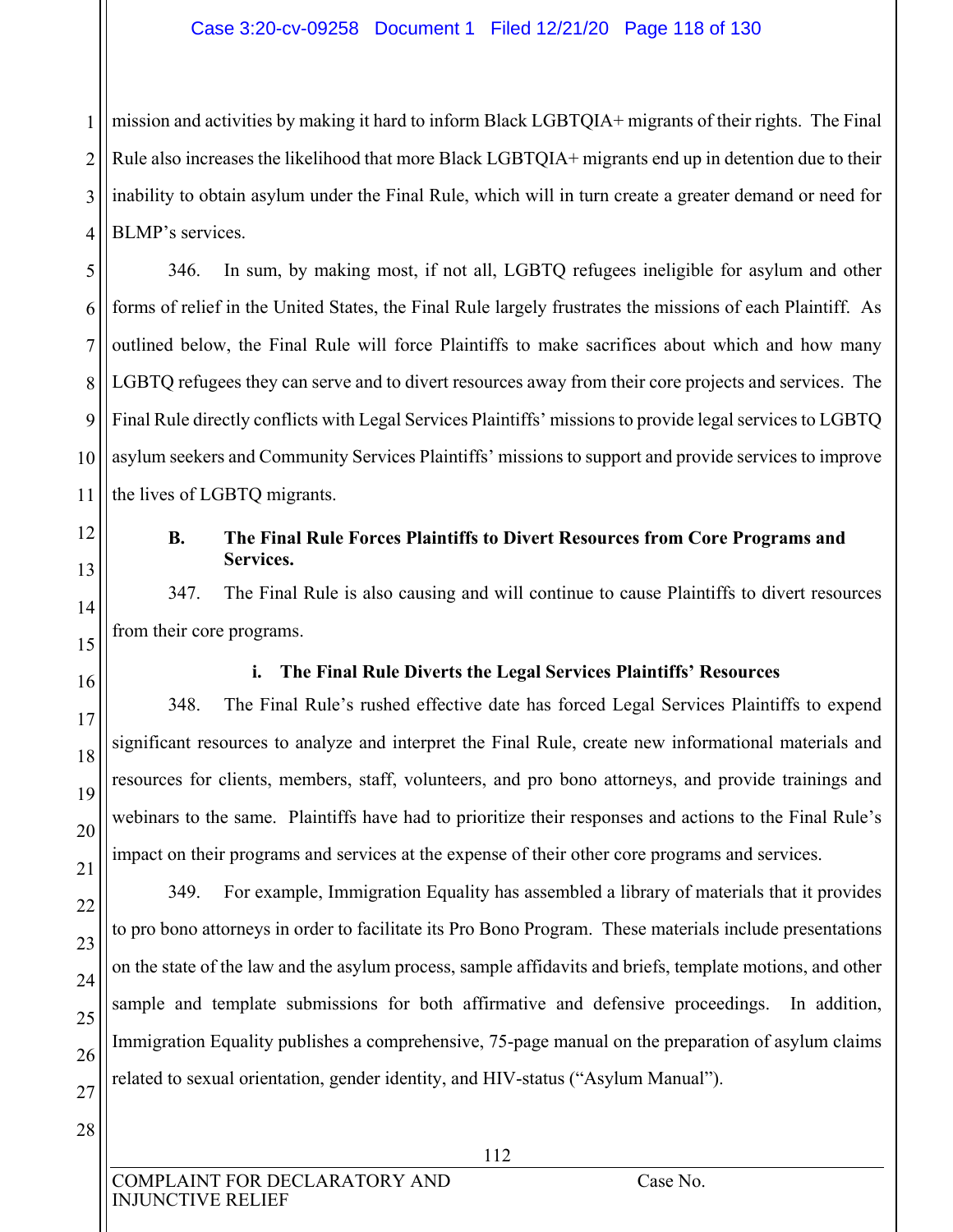### Case 3:20-cv-09258 Document 1 Filed 12/21/20 Page 119 of 130

1 2 3 4 5 6 7 8 9 10 350. As a result of the Final Rule, which drastically alters the asylum law and processes in the United States, Immigration Equality will have to revise most of written resources and materials, such as: 1) sample and template documents in their Pro Bono Program resource library used by hundreds of volunteer attorneys; 2) materials, including scripts and templates, used to intake clients and respond to online and telephonic inquiries from LGBTQ/H asylum seekers; 3) training materials and presentations for staff, pro bono attorneys, USCIS personnel and judges, and outside attorneys on the LGBTQ/H asylum process; 4) materials for *pro se* applicants; 5) the Asylum Manual and all online content concerning the asylum process; and 6) country conditions materials to the extent they would raise concerns under the Final Rule as comprising "cultural stereotypes" in the way they address cultural attitudes towards LGBTQ/H people.

11 12 351. Oasis will also have to revise the multitude of country condition research, case materials, and guides about asylum law that it provides to its pro bono attorneys and others.

13 14 15 16 352. In addition, Legal Service Plaintiffs must update their intake process and forms to add questions and responses based on the Final Rule. Legal Services Plaintiffs have started to spend hours to train their staff on the Final Rule and to provide information to their clients and other community members.

17 18 19 20 21 22 353. Legal Services Plaintiffs have also had to divert time and staff to educate and answer questions from clients, *pro bono* attorneys, and other stakeholders on the Final Rule. For example, the Transgender Law Center has had to communicate one by one to over 100 clients about the Final Rule, only after devoting significant resources to studying the Final Rule and its impact on the Center's clients. Likewise, Oasis has had to communicate about the Final Rule and its impact to its over 500 pending asylum clients and approximately 45 clients whose cases Oasis has accepted but not yet filed.

23 24 25 26 27 354. The Final Rule has caused and will force Legal Services Plaintiffs to divert resources from other programs and services. For example, Immigration Equality is currently engaged in litigation and policy advocacy around improving detention conditions and reversing discriminatory policies that impact LGBTQ/H immigration families. Immigration Equality will have to significantly pull back resources currently devoted to these efforts as well as redirect resources away from Immigration

28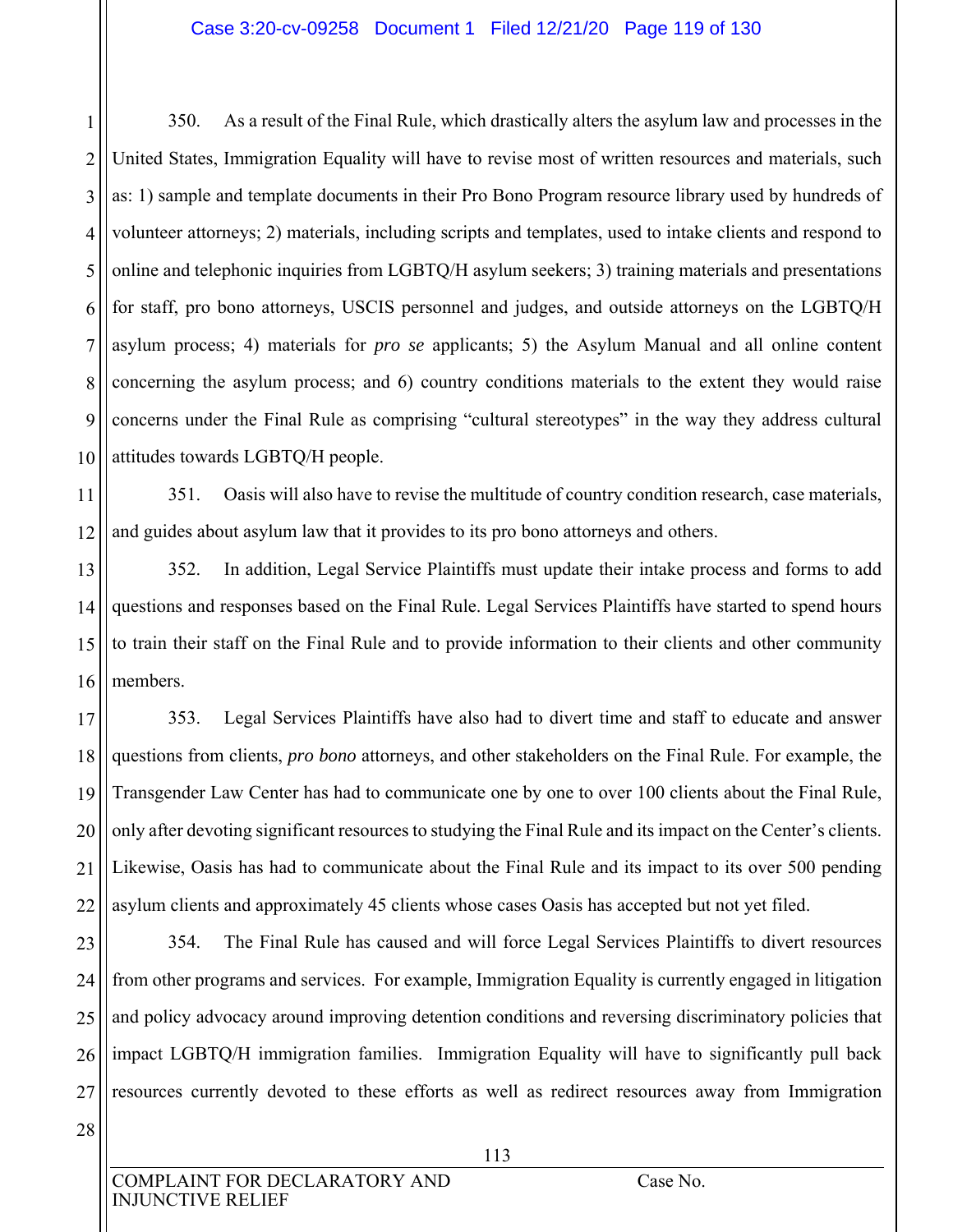1 2 Equality's Detention Program, online and telephone inquiries, and all non-asylum applications and petitions in order to address the Final Rule and its impact.

3 4 5 6 7 8 355. Similarly, as a result of the Final Rule, Oasis has currently stopped accepting and filing new citizenship and family petition cases and reduced the number of lawful permanent residency cases it can accept each month by 25%. This means Oasis's clients who have won asylum cannot receive its assistance in helping them petition for family members who are still out of the United States thereby extending family separation. And that clients who are eligible to apply for a green card based on their asylum status will now have to wait longer before they are able to travel outside of the United States.

9 10 11 12 13 14 356. The Transgender Law Center has also been forced to divert resources. For example, the Center has had to cut back on the case management services that it had provided to clients due to the dramatic increase of time needed to alter its legal program, to re-assess and advise clients on their legal options under the Final Rule, and to complete necessary case work. Due to the Final Rule, the Center's staff anticipates that it will be unable to accept new clients until they can competently advise clients on it.

15

## **ii. The Final Rule Diverts the Community Services Plaintiffs' Resources**

16 17 18 19 357. The Final Rule will also cause an increased need for community and financial support for LGBTQ refugees, which could exhaust the already limited resources of Community Services Plaintiffs and force Community Services Plaintiffs to make difficult choices about which programs to continue.

20 21 22 23 24 25 26 27 358. By making asylum and other forms of relief unattainable for LGBTQ/H refugees, the Final Rule will deprive many LGBTQ/H migrants of the benefit of local, state, and federal programs they could use to get on their feet, build their new lives, and recover from the persecution from which they fled. That is because many local, state, and federal programs require participants to have a legal, documented presence in the United States. Community service organizations serving LGBTQ/H migrants like the Coalition and BLMP will therefore be faced with an increased demand for services, as LGBTQ migrants are unable to gain work, pay rent, access health care, or afford other material necessities. However, these LGBTQ refugees will thus be forced to turn to community services

28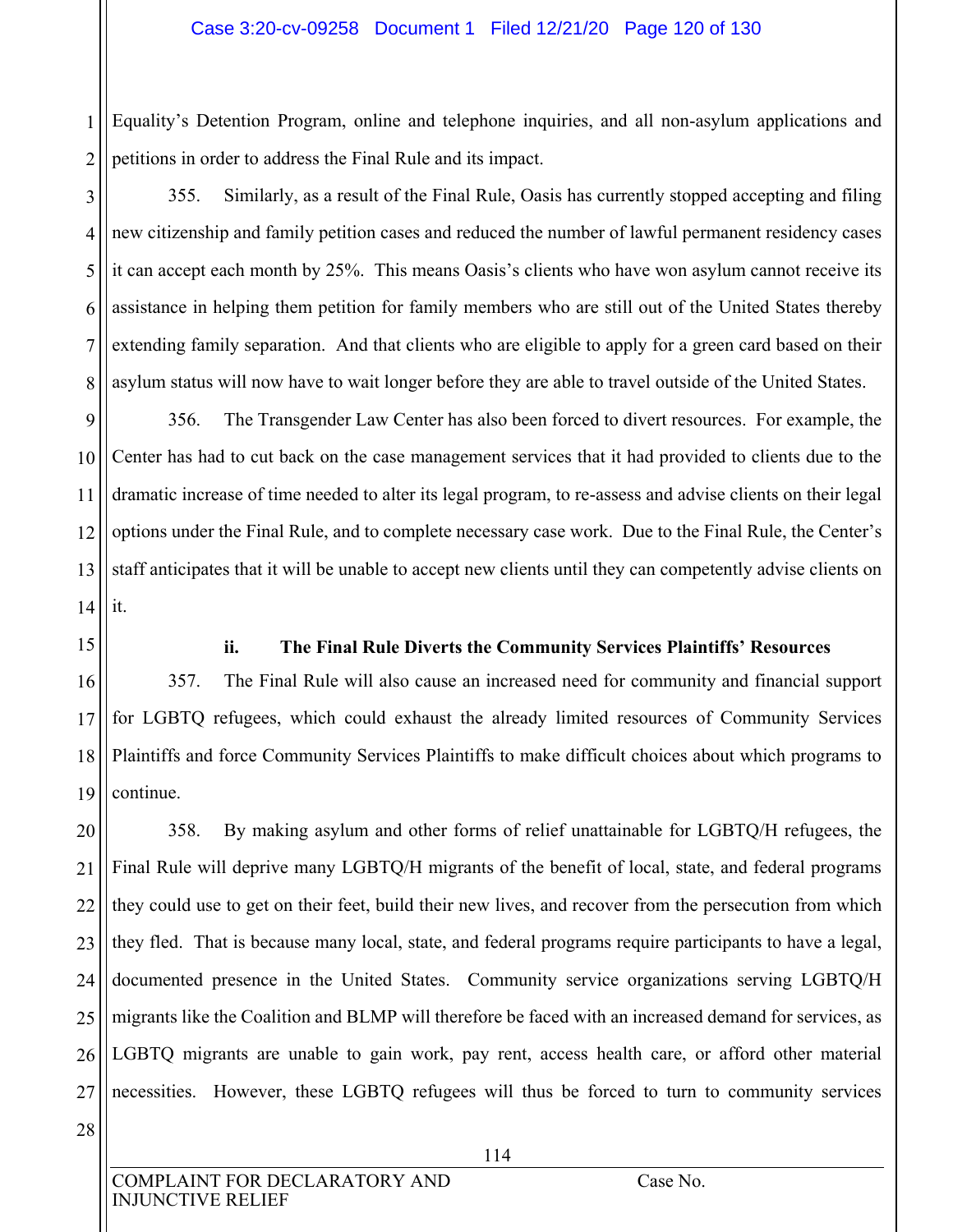1 2 organizations like the Coalition and BLMP for financial support and assistance for basic needs, such as emergency housing, food, clothing, rental assistance, and health care referrals.

3

4 5 6 7 8 9 10 359. The Coalition and its network of affiliated organizations will be forced to divert significant financial resources to emergency support, one of the Coalition's core programs that includes daily food distribution, rental assistance, and transportation and grocery vouchers. The Coalition expects a significant redirection of funds to address the increased need caused by the Final Rule which will impede its ability to perform other programmatic activities like economic and workforce development training programs, coordinated human resources and cultural competency trainings, community research and education programs, and local and state advocacy campaigns for laws protecting the Coalition's members.

11 12 13 14 15 16 360. The Final Rule will also significantly harm the Coalition's ability to conduct its re-entry services program—an important organizational activity that provides support to some of the most vulnerable of the Coalition's members and individuals returning to their communities. These transgender and gender nonconforming people need immediate connections to medical services and other services, which will be delayed by, or in some cases prevented altogether due to the Final Rule, and the diversion of already limited resources overwhelmed by demand.

17 18 19 20 21 361. In addition, the COVID-19 pandemic has already put severe strain on the long-term availability of the Coalition's fundamental programmatic services like emergency community support. To accommodate the lack of employment and economic stability facing many members and individuals whom the Coalition and its affiliates serve, the Coalition and its affiliates have been forced to shift resources in a way that would make the programmatic impact of the Final Rule even more detrimental.

22 23 24 25 26 27 362. Similarly, BLMP provides cash assistance (in the amount of \$250 and higher) to hundreds of community members especially asylum seekers, asylees and detained members, provides funds for bonds, and works in partnership with other organizations that provide mutual aid for basic needs such as housing, food, and clothing for Black LGBTQIA+ migrants. Since the beginning of the COVID-19 pandemic in 2020, BLMP has given approximately \$215,000 in financial support to over 400 LGBTQIA+ migrants who need assistance for housing, food, health care, and other services.

28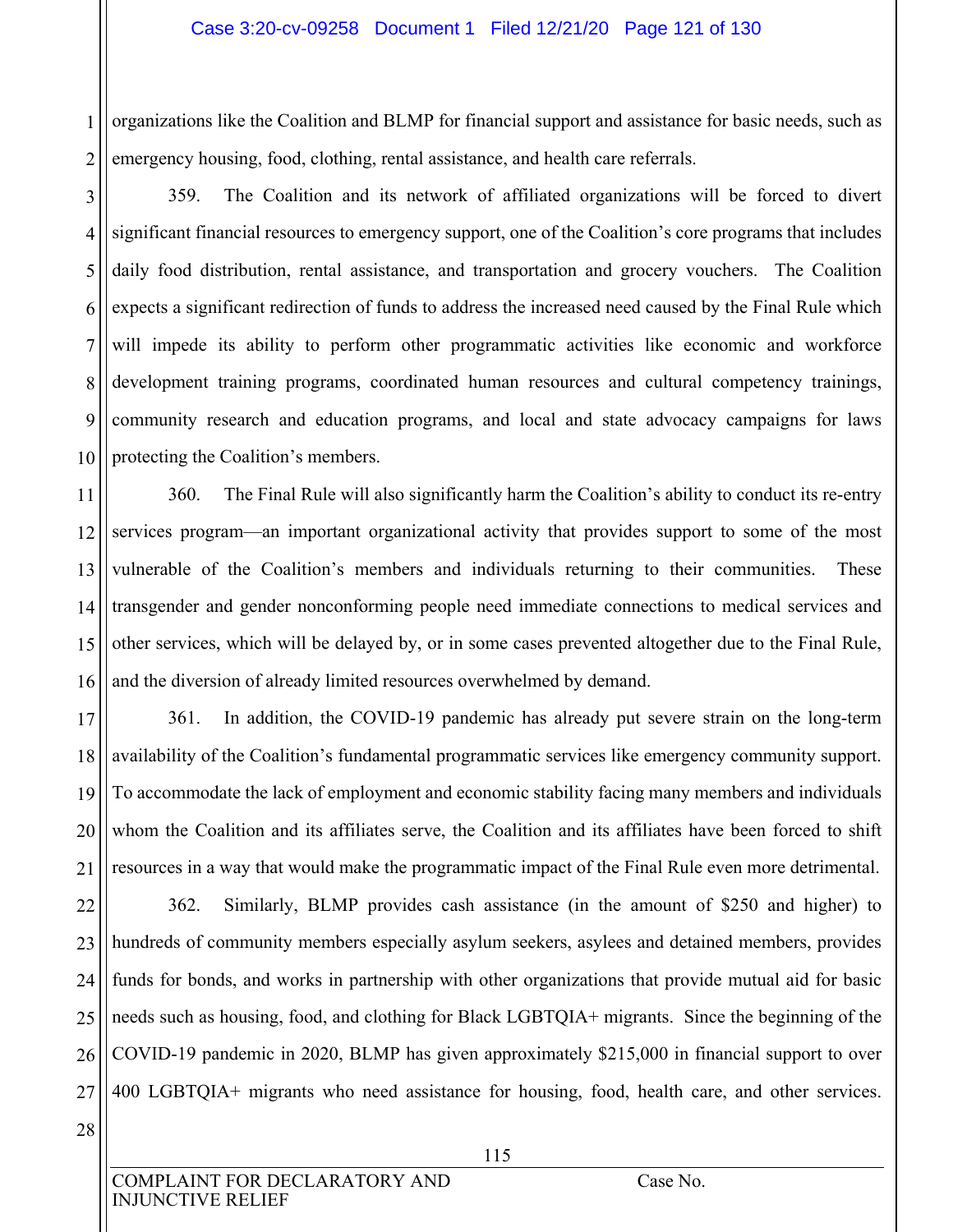## Case 3:20-cv-09258 Document 1 Filed 12/21/20 Page 122 of 130

1 2 3 4 5 Almost all the recipients of mutual aid were ineligible for federal stimulus funds, and over 50% are asylum seekers who would be denied asylum or other forms of relief under the Final Rule. For 2021, BLMP had planned to provide mutual aid at the same levels but because of the Final Rule's impact on LGBTQIA+ migrants, they are now planning to divert and reallocate its resources to address the increase in requests for support.

6 7 8 9 10 363. In order to adequately respond to their clients and members' needs, Plaintiffs have had to divert resources from core programs and services to respond to the Final Rule. They have done so by reallocating staffing, devoting less time and money to advocacy projects and community initiatives, and taking on fewer cases. This diversion of resources has and will continue to irreparably harm Plaintiffs unless the Final Rule is prevented from taking effect.

11

12

## **C. The Final Rule Jeopardizes Plaintiffs' Funding.**

364. The Final Rule will also harm Plaintiffs by jeopardizing their funding.

13 14 15 16 17 365. Plaintiffs rely on public or foundations grants, government contracts, and individual donors. Such funding streams often have set requirements that Plaintiffs must meet to receive funding or to be eligible for continued funding. Such grants are often conditioned on Plaintiffs' ability to meet certain targets such as number of services provided, clients served, or number of asylum applications filed.

18 19 20 21 366. For example, BLMP receives more than 90% of its funding through foundation grants. Over 70% of these grants are in support of BLMP's services to migrants in detention centers and at risk of detention or deportation. Most of these grants mandate specific numbers of services provided and people served that BLMP must meet or risk losing funding.

22 23 24 25 26 27 367. Similarly, Oasis receives funding from grants conditioned on filing a certain number of affirmative asylum cases per year or that pay a set amount per case filed. If fewer of the potential clients who come to Oasis have cognizable asylum cases as a result of the Final Rule, Oasis will file fewer affirmative asylum cases and its funding will decrease. Such a decrease in funding may necessitate reducing Oasis's affirmative asylum program and staff in the short term and having less clients to represent in residency and citizenship cases in the long term.

28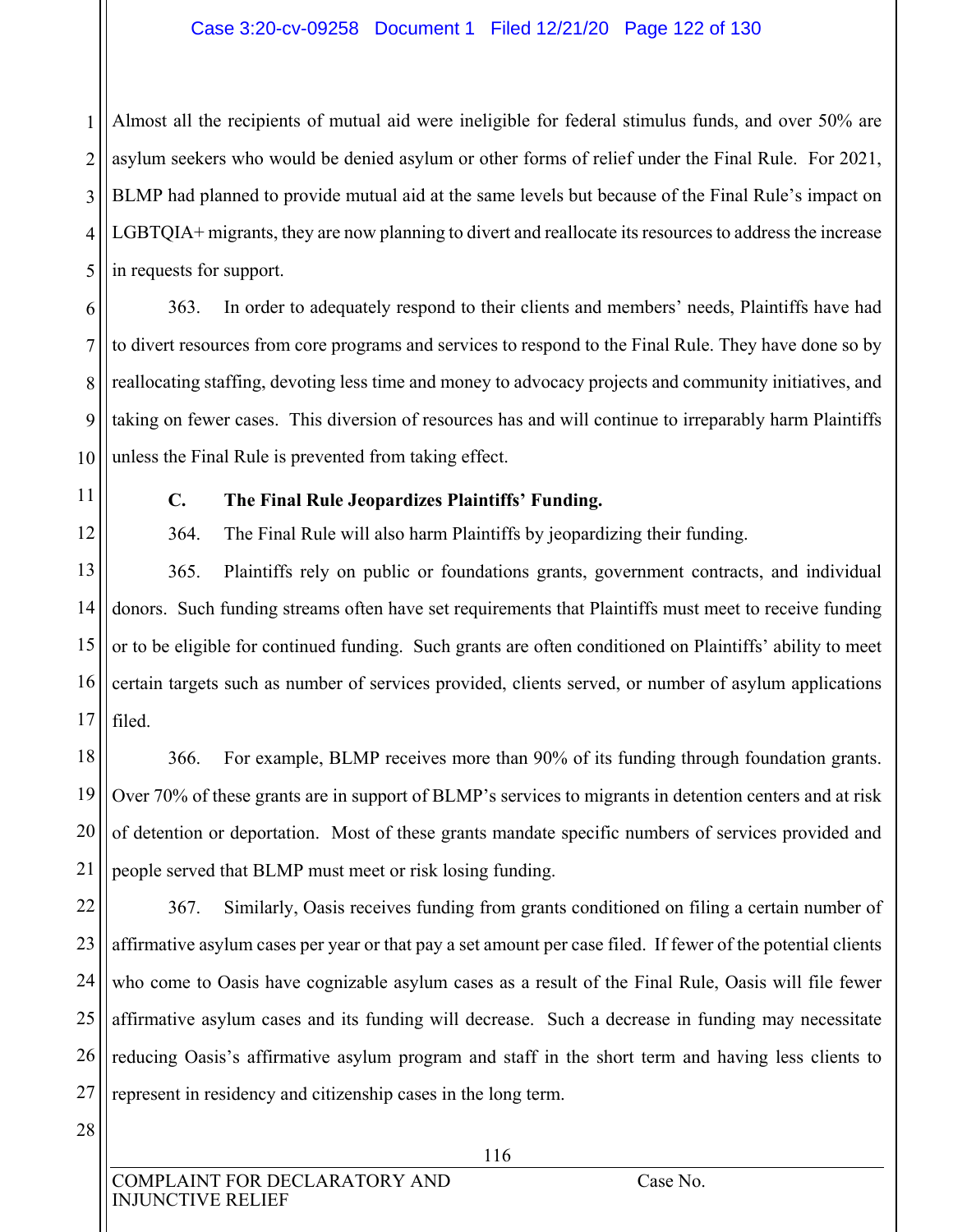### Case 3:20-cv-09258 Document 1 Filed 12/21/20 Page 123 of 130

1 2 3 4 5 6 7 8 9 10 368. As noted above, Immigration Equality has a Pro Bono Program to place asylum cases with volunteer attorneys. In addition to providing pro bono legal services, the level at which a firm donates is generally based on the level of engagement in Immigration Equality's Pro Bono Program and opportunities to provide direct assistance. Because fewer of Immigration Equality's clients will be eligible for asylum under the Final Rule, there will be a decrease in the number of clients Immigration Equality may place with volunteer attorneys at partner law firms. As such, Immigration Equality anticipates that it will see a corresponding dip in donations from these law firms. Oasis also works with *pro bono* attorneys who work with clients to prepare their asylum applications and represent clients at their asylum interviews. Oasis anticipates a similar decrease in *pro bono* attorneys because of the impact the Final Rule may have on its volunteers.

11 12 13 14 15 16 369. Lastly, Oasis functions on a low bono/pro bono model and charges client fees using a sliding scale based on a client's income. Due to the profound changes brought about by the Final Rule, Oasis anticipates that it will be unable to accept new clients for a period of time after the Final Rule's effective date in order to adequately train its staff and pro bono volunteers on the Final Rule. Because Oasis will be unable to accept new cases, Oasis will lose income and its finances will be negatively impacted.

17 18 370. In sum, the Final Rule will deal a devastating blow to Plaintiffs' finances, including the loss of significant funding streams.

19 20 21 22 23 371. The Final Rule's compounding effects not only diminish the ability of Plaintiffs to fulfill their missions by endangering funding, requiring the diversion of resources, and necessitating wholesale revisions to the way they approach their work, the Final Rule also threatens the very existence of some Plaintiffs, which depends on the ability to represent and assist LGBTQ refugees in their efforts to obtain asylum and other forms of relief.

# **CLAIMS FOR RELIEF**

### **FIRST CLAIM FOR RELIEF Violation of Administrative Procedure Act, 5 U.S.C. § 706(2)(A) Contrary to Law**

372. Plaintiffs incorporate and reallege the preceding paragraphs as if set forth fully herein.

24

25

26

27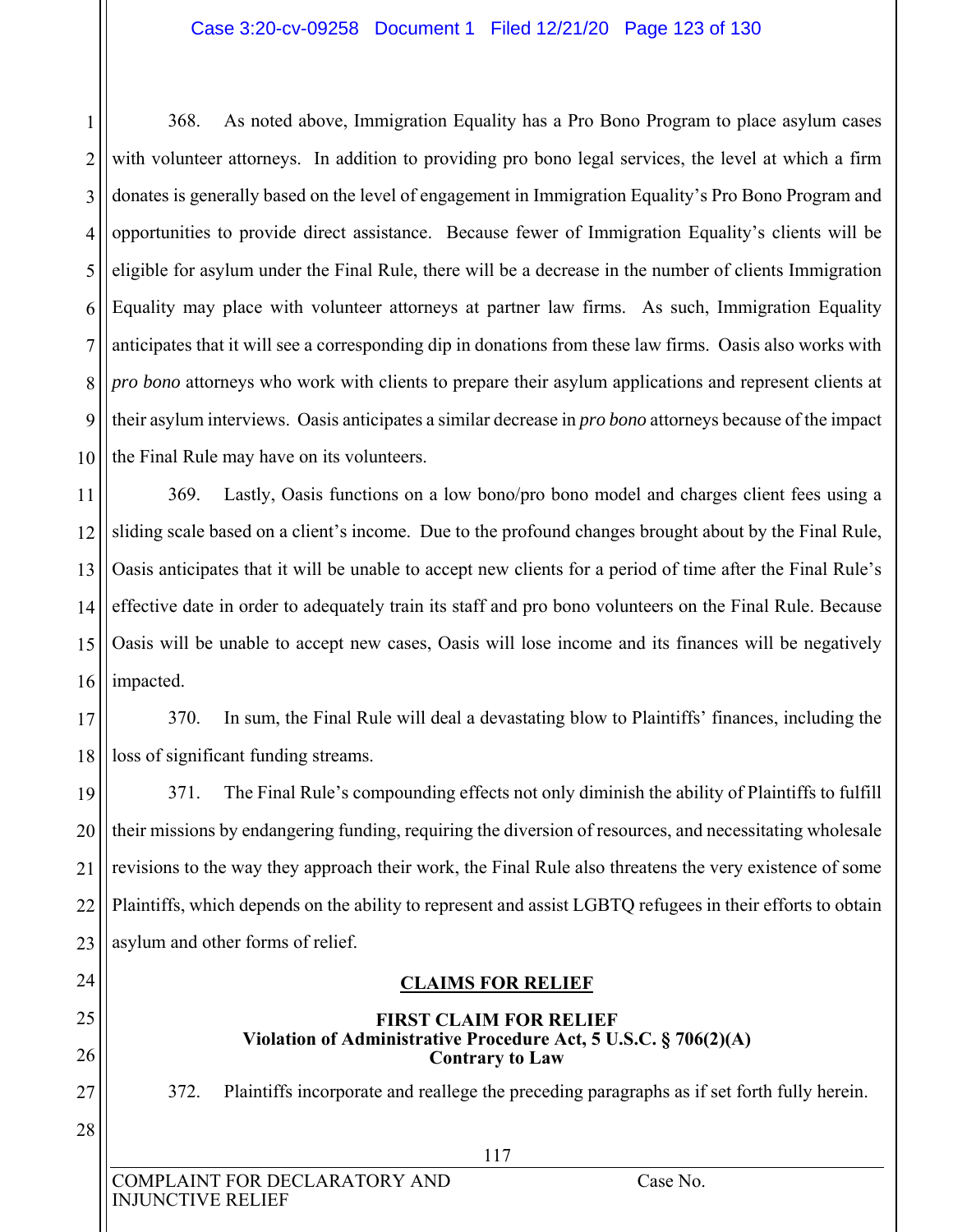1 2 373. Under the APA, an agency action must be set aside if it is "not in accordance with law." 5 U.S.C. § 706(2)(A). The Final Rule is contrary to law.

3 4 5 6 7 374. Multiple provisions of the Final Rule directly contradict or exceed Defendants' statutory authority under federal statutory law, including the INA, 8 U.S.C. §§ 1101 *et seq*., and the Foreign Affairs Reform and Restructuring Act of 1998, Pub. L. No. 105-277, Div. G, Title XXII, § 2242(b), 112 Stat. 2681-822 (1998) (codified as a note to 8 U.S.C. § 1231 (1999)), the latter of which obligated the Departments to satisfy the minimum thresholds prescribed under CAT.

8 9 10 11 12 13 14 15 16 17 18 19 20 21 22 23 24 25 26 27 375. Among other directives in the Final Rule that are contrary to law, it: (i) generally requires adjudicators to deny asylum if the applicant accrued one year or more of unlawful presence, ignoring congressionally enacted exceptions to the one-year filing deadline, 85 Fed. Reg. 80,387-88, 80,396-97 (to be codified as  $8$  C.F.R.  $\S$  $\S$   $208.13(d)(2)(D)$ ,  $1208.13(d)(2)(D)$ ); (ii) allows adjudicators to deny asylum or withholding of removal where the applicant's claim of persecution is based on "interpersonal animus," even though virtually all instances of persecution, particularly against LGBTQ/H refugees, involve some form of interpersonal animus, 85 Fed. Reg. 80,386, 80,395 (to be codified as 8 C.F.R. §§  $208.1(f)(1)(i)-(ii)$ ,  $1208.1(f)(1)(i)-(ii))$ ; (iii) generally eliminates the adjudicator's discretion to grant asylum if an applicant traveled through more than one third country, or was present in any third country for more than 14 days, contrary to the more narrowly drawn firm resettlement and safe third country bars found in the INA, 85 Fed. Reg. 80,387-88, 80,396 (to be codified as 8 C.F.R. §§ 208.13(d)(2)(A), (B), 1208.13(d)(2)(A), (B)); (iv) bars asylum seekers under the firm resettlement doctrine based on a definition of "firm resettlement" that does not comport with the INA's plain language, 85 Fed. Reg. 80,388, 80,397 (to be codified as 8 C.F.R. §§ 208.15(a), 1208.15(a)); (v) allows immigration judges to deny certain asylum applications without a hearing, with little or no notice or opportunity for the applicant to cure any defect in the petition, 85 Fed. Reg. 80,397 (to be codified as 8 C.F.R. § 1208.13(e)); (vi) overrides the statutory authority of asylum officers and immigration judges to consider all record evidence, including cultural evidence pertaining to the treatment of LGBTQ/H people in the applicant's country of origin, 85 Fed. Reg. 80,386, 80,395 (to be codified as 8 C.F.R. §§ 208.1(g), 1208.1(g)); (vii) eliminates the discretion of immigration judges or the BIA to consider certain arguments on a motion to

28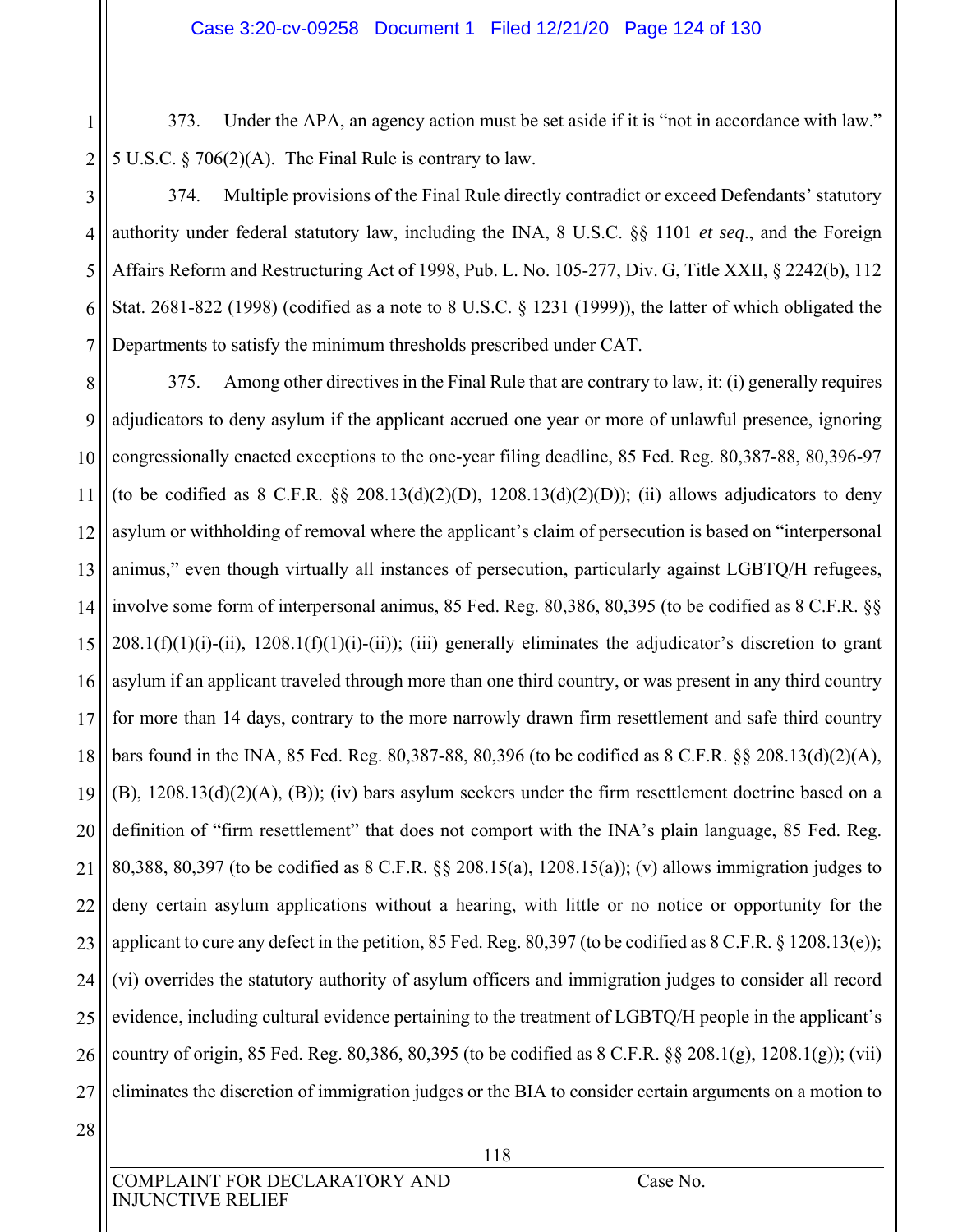## Case 3:20-cv-09258 Document 1 Filed 12/21/20 Page 125 of 130

1 2 3 4 reopen or reconsider contrary to Congress' recognition that such motions may be filed based on changed country conditions, 85 Fed. Reg. 80,385, 80,394 (to be codified as 8 C.F.R. §§ 208.1(c), 1208.1(c)); and (viii) promulgates regulations under the CAT that contradict its plain text and undermine its fundamental objectives.

5 6 7 8 376. The Final Rule must be set aside in its entirety because it is so rife with provisions like these that are contrary to federal law, as well as other provisions that should be invalidated because they are, among other reasons, arbitrary and capricious, that no part of the Final Rule can be separately salvaged.

### **SECOND CLAIM FOR RELIEF Violation of Administrative Procedure Act, 5 U.S.C. § 706(2)(A) Arbitrary and Capricious**

11 12 13 14 377. Plaintiffs incorporate and reallege the preceding paragraphs as if set forth fully herein. 378. Under the APA, an agency action must be set aside if it is "arbitrary, capricious, [or] an abuse of discretion." 5 U.S.C. § 706(2)(A). The Final Rule is arbitrary and capricious and an abuse of the Departments' discretion.

15 16 17 18 19 20 21 379. In adopting the Final Rule, the Departments failed to consider pertinent data and failed to articulate a reasoned or legally sufficient basis for the Final Rule. The Final Rule is therefore arbitrary and capricious. For most of the provisions of the Final Rule addressed in this Complaint, the Departments do not even attempt to specify what problem they are attempting to solve, what facts or data support the actions taken, or how the new regulations adhere to congressional intent and comport with the structure and purposes of the INA. The Departments repeal longstanding policies, some decades old, utterly failing to display awareness that they are changing position.

22 23 24 25 26 27 380. In adopting the Final Rule, the Departments also failed to respond adequately to significant comments critical of the Proposed Rule that were submitted during the notice-and-comment period. Despite the ad hoc justifications that the Departments have offered for the provisions of this sprawling rule, including in their purported responses to Comments promulgated with the Final Rule that are largely boilerplate or rote, it is apparent that the Departments disregarded the underlying merits of the comments and other public policy considerations.

28

9

10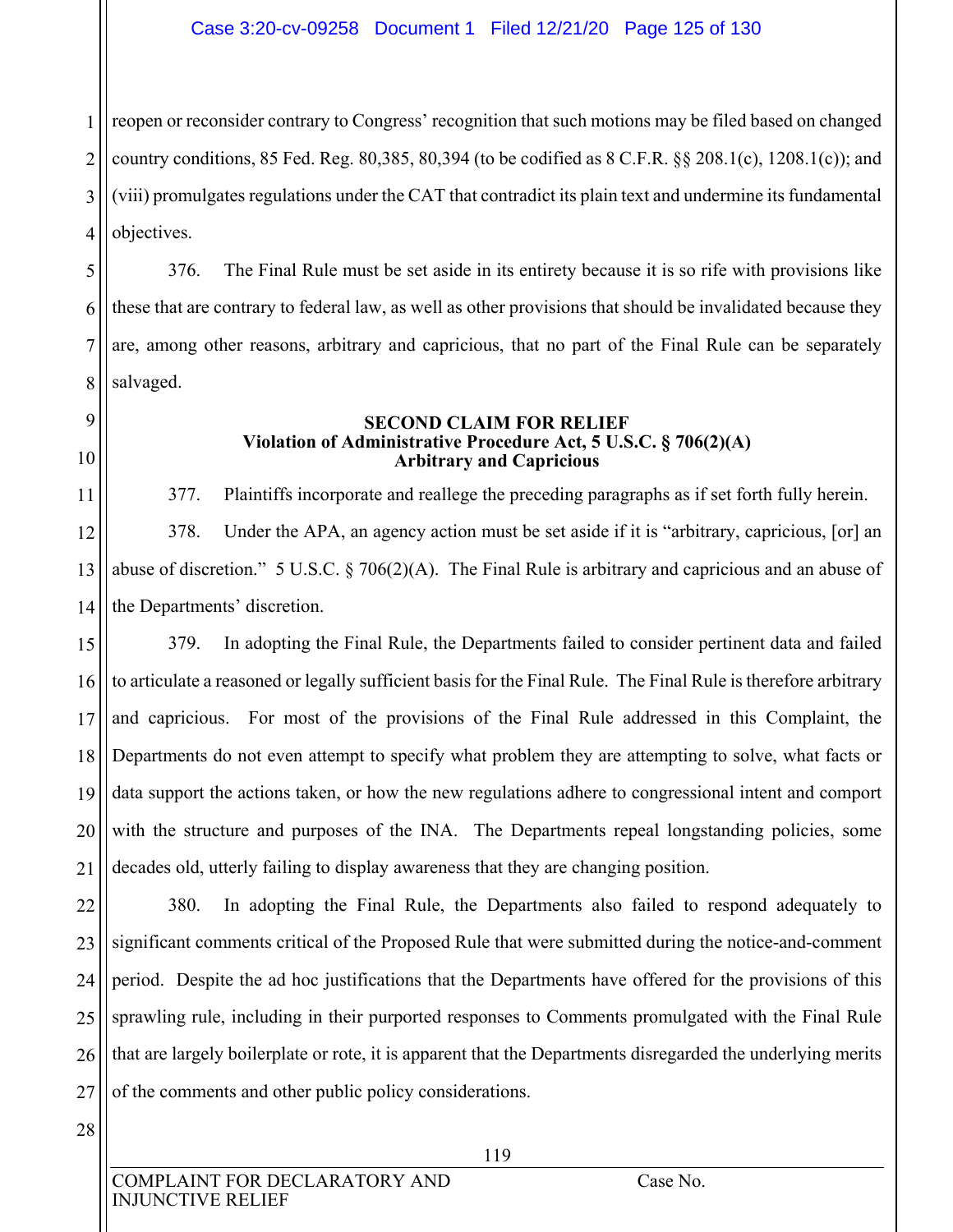### Case 3:20-cv-09258 Document 1 Filed 12/21/20 Page 126 of 130

1 2 3 4 5 6 7 8 9 10 11 12 13 14 381. For example, and as set forth in more detail above, the Final Rule arbitrarily and capriciously: (i) eliminates the ability of immigration judges and asylum officers to hold that laws such as those making it a crime to be LGBTQ/H are inherently persecutory even if not consistently enforced, 85 Fed. Reg. 80,386, 80,395 (to be codified as 8 C.F.R. §§ 208.1(e), 1208.1(e)); (ii) shifts the burden for many applicants to prove that internal relocation in their home country would not have been reasonable, and requires adjudicators to consider factors that are outright irrational in determining whether internal relocation would have been reasonable, 85 Fed. Reg. 80,387, 80,396, 98 (to be codified as 8 C.F.R. §§ 208.13(b)(3), 1208.13(b)(3), 208.16(b)(3), 1208.16(b)(3)); (iii) harshly penalizes applicants who traveled through a third country without applying for protection there, even if the applicant would have been at risk of persecution or torture in the third country, 85 Fed. Reg. 80,387, 80,396 (to be codified as 8 C.F.R. §§ 208.13(d)(1), 1208.13(d)(1)); and (iv) reduces confidentiality protections, potentially discouraging meritorious applicants or their supporting witnesses from coming forward, particularly for LGBTQ/H applicants, 85 Fed. Reg. 80,386-87, 80,395-96 (to be codified as 8 C.F.R. §§ 208.6, 1208.6).

15 16 17 18 19 20 21 22 23 24 25 382. The Final Rule is additionally arbitrary and capricious because the Departments neglected their duty under the APA to consider adequately the significant reliance interests of LGBTQ/H asylum seekers, and other asylum seekers, who have already submitted applications. The Final Rule fails to take into account that in filing for asylum or other forms of relief, pending applicants like the many clients of Plaintiffs and hundreds of thousands of others, relied heavily on the legal regime currently in place, including then-existing rules about what evidence their applications must contain, what elements of their claims must be proven, whether they will be entitled to a hearing, the impact of changed or extraordinary circumstances on the timing of when they filed, and whether the contents of their application will remain confidential. The Final Rule upsets all of these well-founded expectations and more, for example by potentially treating as retroactive provisions limiting the ability to supplement and reopen claims and permitting broad disclosure of personal information.

26 27 383. In the preamble to the Final Rule, the Departments acknowledge that the potential retroactivity of the Final Rule was not clear in the NPRM. But the Final Rule's preamble, which itself

28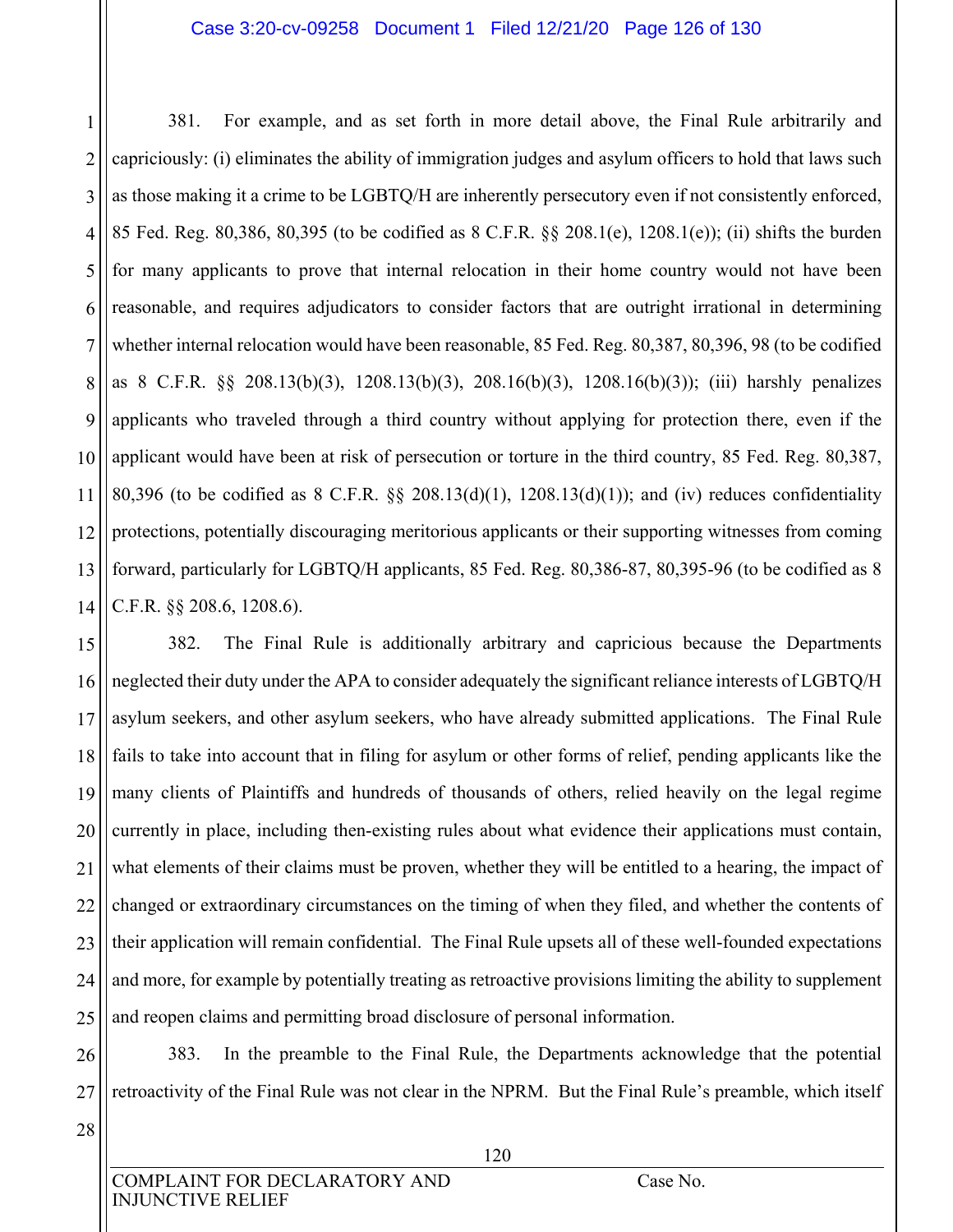1 2 3 4 5 6 7 is not a codified regulation, sows more confusion into the chaos of the Final Rule by asserting that unidentified "substantial portions" of the Final Rule "merely codify existing statutory authority" and that all such portions should apply retroactively. The Final Rule furnishes no guidance concerning which portions the Departments believe "merely codify existing authority," so applicants and their counsel, as well as adjudicators, have no clarity concerning what portions of the Final Rule will apply retroactively. That brazen refusal to account for the reliance interests of LGBTQ/H immigrants like Plaintiffs' clients who have pending applications for asylum is arbitrary and capricious.

8 9 10 384. The Final Rule is so rife with arbitrary and capricious provisions, as well as other provisions that should be invalidated because they are, among other reasons, contrary to law, that no part of the Final Rule can be separately salvaged, and the Final Rule must be set aside in its entirety.

11

12

13

14

15

16

17

18

19

20

21

22

23

24

25

26

### **THIRD CLAIM FOR RELIEF**

**Violation of Due Process Clause of the Fifth Amendment and 5 U.S.C. § 706(2)(B)** 

385. Plaintiffs incorporate and reallege the preceding paragraphs as if set forth fully herein.

386. Under the APA, an agency action must be set aside if it is "contrary to constitutional right, power, privilege, or immunity." 5 U.S.C. § 706(2)(B).

387. The Final Rule violates the Due Process Clause of the Fifth Amendment of the United States Constitution.

388. The Due Process Clause's guarantees of effective assistance of counsel and procedural due process apply in asylum adjudications, as well as in adjudications for withholding of removal and relief under CAT. The Final Rule abridges these constitutional guarantees by: (i) requiring immigration judges to pretermit asylum applications without a hearing and without affording applicants a reasonable opportunity to cure, and (ii) preventing applicants from asserting new arguments related to their PSG membership in a motion to reopen, motion to remand, or motion to reconsider, even if their failure to do so in their initial application was due to counsel's ineffectiveness. While the Final Rule purports to provide an exception for "egregiously" ineffective assistance, "egregious" is not the threshold promised by the Constitution, and the Departments concede in any event that "egregious circumstances" will exist only in "very rare" circumstances.

27 28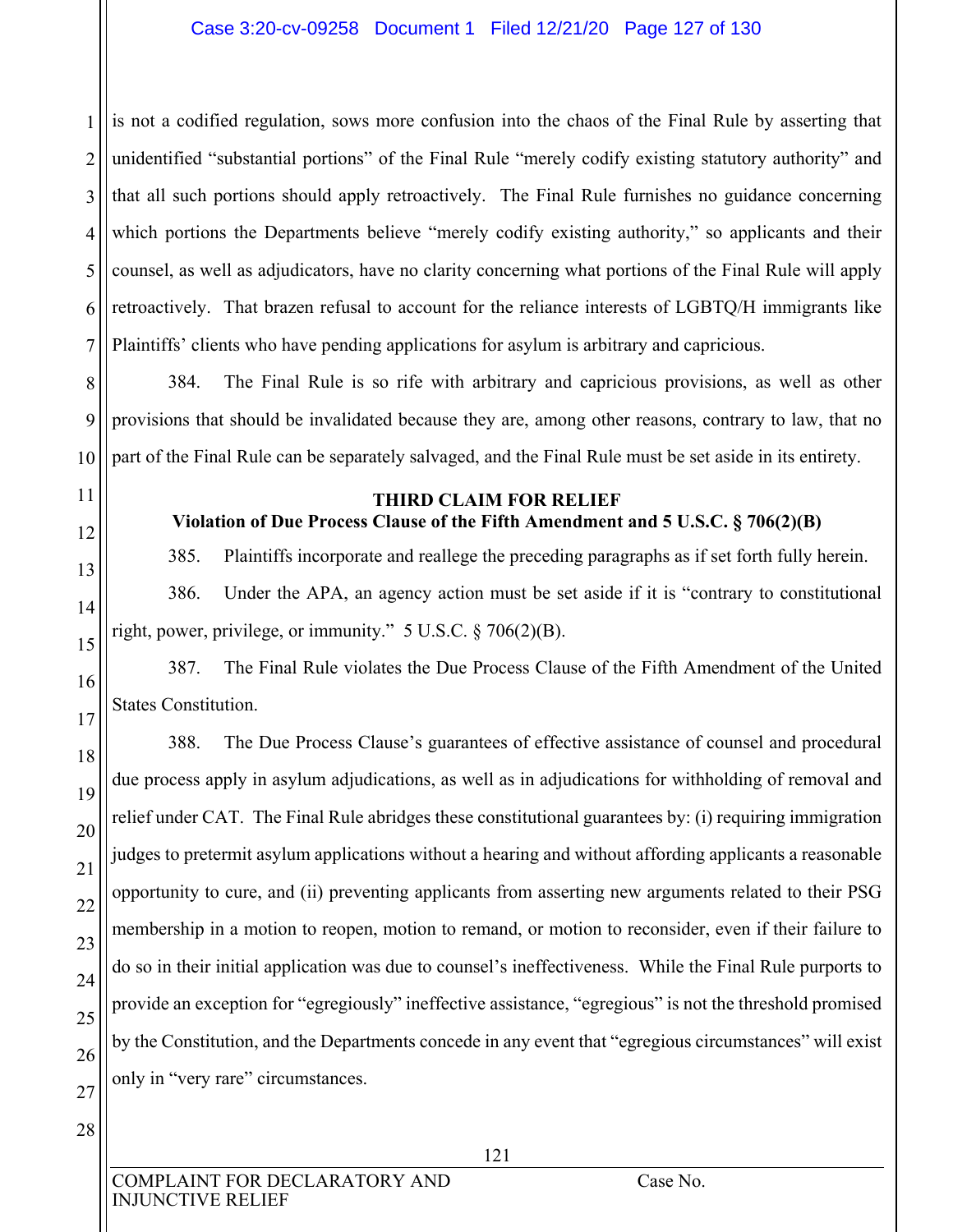1 2 3 389. These abridgements of procedural rights that violate the Due Process Clause uniquely devastate Plaintiffs because, among other reasons, LGBTQ/H claimants frequently fear identifying with their PSG in their initial public filings.

4 5 6 7 8 9 390. The procedures set forth in the Final Rule also further offend the Due Process Clause because, as explained above, the impact of the Final Rule is not clearly limited temporally and Defendants seek to apply it retroactively to those whose applications were already pending as of the Final Rule's effective date. Applying the Final Rule retroactively to invalidate the settled expectations of LGBTQ/H asylum seekers with pending applications will result in further manifest injustice in violation of the Due Process Clause.

### **FOURTH CLAIM FOR RELIEF Violation of Appointments Clause of the Constitution, the HSA, the FVRA, and 5 U.S.C. §706(2)(A), (C), (D) Lack of Authority of Defendant Wolf**

391. Plaintiffs incorporate and reallege the preceding paragraphs as if set forth fully herein. 392. Under the Administrative Procedure Act, agency action must be set aside if it is "in excess of statutory jurisdiction, authority, or limitations," or "without observance of procedures required by law." 5 U.S.C. § 706(2)(C), (D).

393. At the time of publication of the Proposed Rule and Final Rule, Defendant Wolf did not have authority to serve as Acting Secretary of Homeland Security under the Federal Vacancies Reform Act, 5 U.S.C. §§ 3345 *et seq.*

394. At the time of publication of the Proposed Rule and Final Rule, Defendant Wolf did not have authority to serve as Acting Secretary of Homeland Security under the Homeland Security Act, 6 U.S.C.  $\S$  113(g)(2).

395. At the time of publication of the Proposed Rule and Final Rule, Defendant Wolf did not have constitutional authority to serve as Acting Secretary of Homeland Security under U.S. Const. art. II, § 2, cl. 2.

396. The Final Rule relies on authority from DHS and Defendant Wolf, and was therefore enacted in excess of statutory authority and without observance of procedures required by law.

27 28

10

11

12

13

14

15

16

17

18

19

20

21

22

23

24

25

26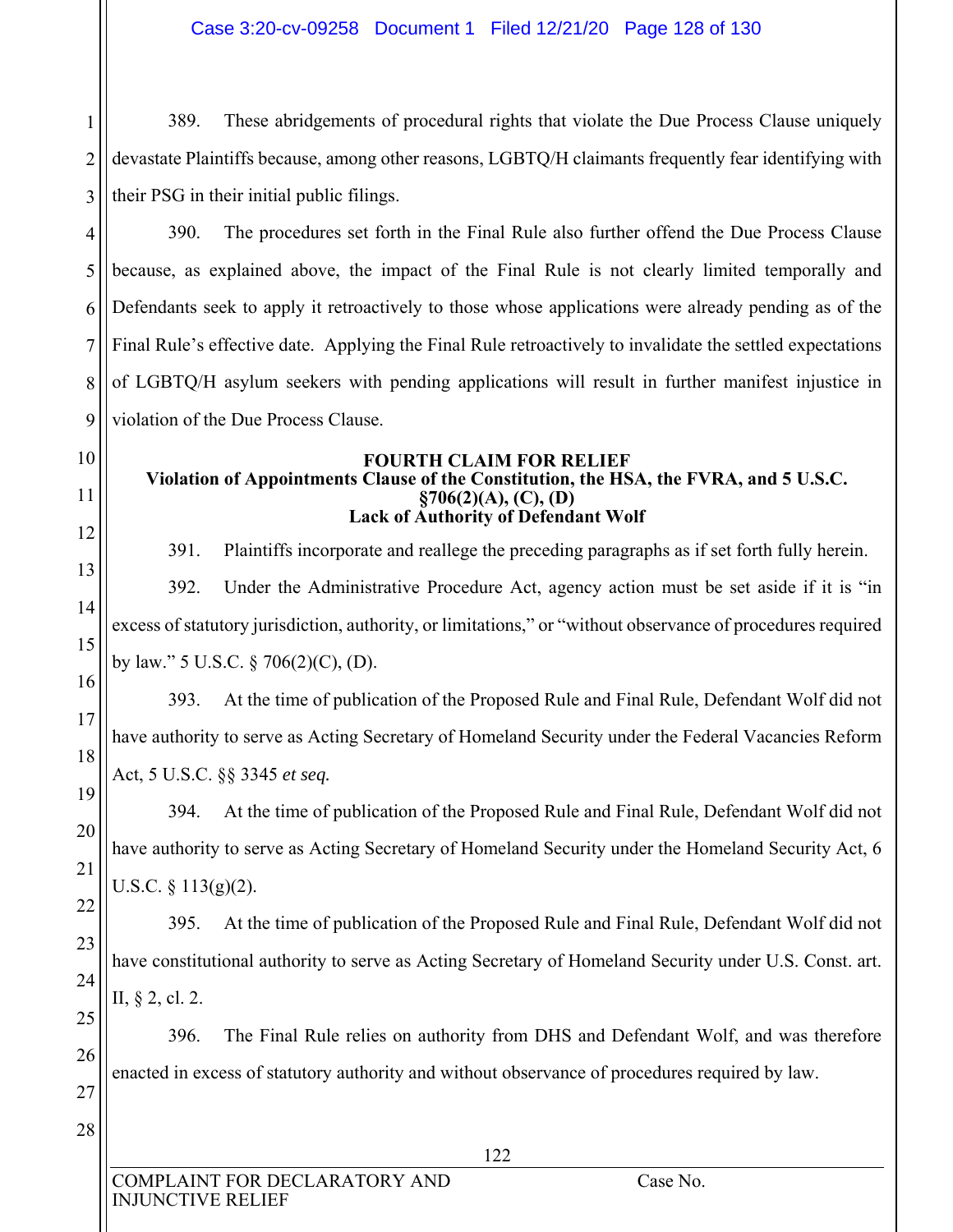1 2 3 4 397. Moreover, the Final Rule would be arbitrary and capricious under the APA if the DOJ Regulations were to stand alone without their corresponding DHS counterparts, because without the DHS Regulations the Final Rule would be devoid of internal logic and eschew uniformity between the DOJ and DHS enforcement practices in contravention of the Final Rule's clear and unambiguous intent otherwise. Thus, the Final Rule must be set aside in its entirety.

5 6 7

9

10

11

#### **FIFTH CLAIM FOR RELIEF Violation of 5 U.S.C. §§ 553, 706 Insufficient Notice-and-Comment Period**

8 398. Plaintiffs incorporate and reallege the preceding paragraphs as if set forth fully herein. 399. The APA requires an agency proposing a new rule to provide public notice and to "give interested persons an opportunity to participate in the rule making through submission of written data, views, or arguments with or without opportunity for oral presentation." 5 U.S.C. § 553(c).

12 13 14 15 400. The 30-day notice-and-comment period provided was inadequate in light of the proposed rule's hundreds of pages of length, alterations to nearly every aspect of the asylum system, far-reaching impact on hundreds of thousands of refugees, and manifest complexity. The Final Rule is therefore invalid in its entirety for failure to comply with the notice and comment requirements of the APA.

16

17

18

# **PRAYER FOR RELIEF**

**WHEREFORE**, Plaintiffs respectfully pray for the following relief:

i. That the Court accept jurisdiction and maintain continuing jurisdiction of this action;

19 20 ii. A declaration pursuant to 28 U.S.C. §§ 2201-02 and 5 U.S.C. § 706(2) that the Final Rule is unlawful, unconstitutional, arbitrary and capricious, an abuse of discretion, and invalid in its entirety;

21

ii. An order setting aside and vacating the Final Rule;

22 23 24 iii. A temporary restraining order and preliminary and permanent injunctions enjoining Defendants, their officials, agents, employees, assigns, and all persons acting in concert or participating with them from implementing or enforcing the Final Rule;

25 26 27 iv. Attorneys' fees, costs, and expenses, and other disbursements for this action under the Equal Access to Justice Act, 5 U.S.C. § 504 and 28 U.S.C. § 2412(2), *et seq.*, and as otherwise authorized; and

28